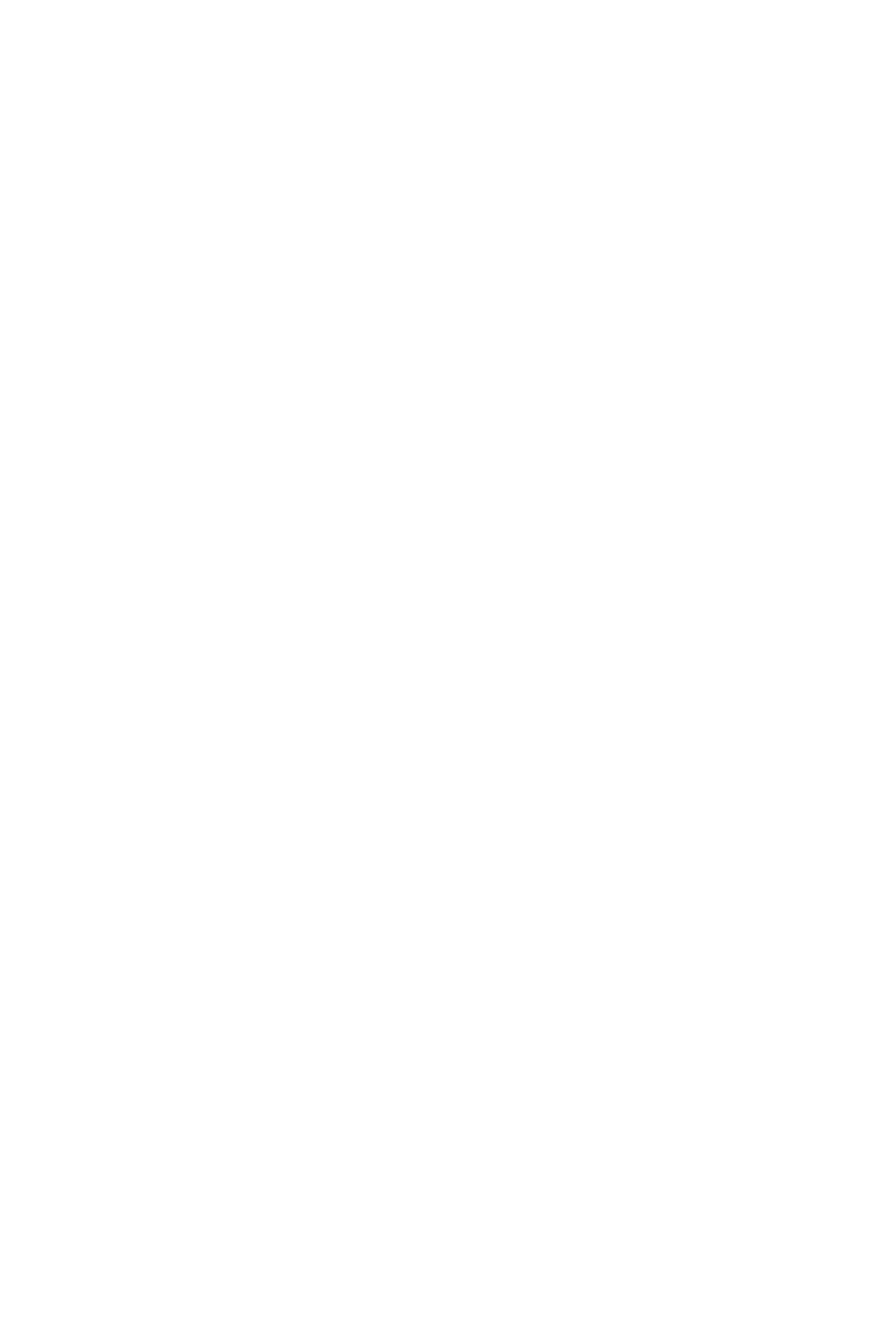# A GUIDE TO MAKING OPEN TEXTBOOKS WITH STUDENTS

Ed. Elizabeth Mays

Amanda Coolidge, Anna Andrzejewski, Apurva Ashok, Assistant Editors Zoe Wake Hyde, David Squires, Gabriel Higginbotham, Interviews with Alice Barrett, Julie Ward, Matthew Moore, Maxwell Nicholson, Rajiv Jhangiani, Robin DeRosa, Samara Burns, Steel Wagstaff, and Timothy Robbins

The Rebus Community for Open Textbook Creation

**Montreal**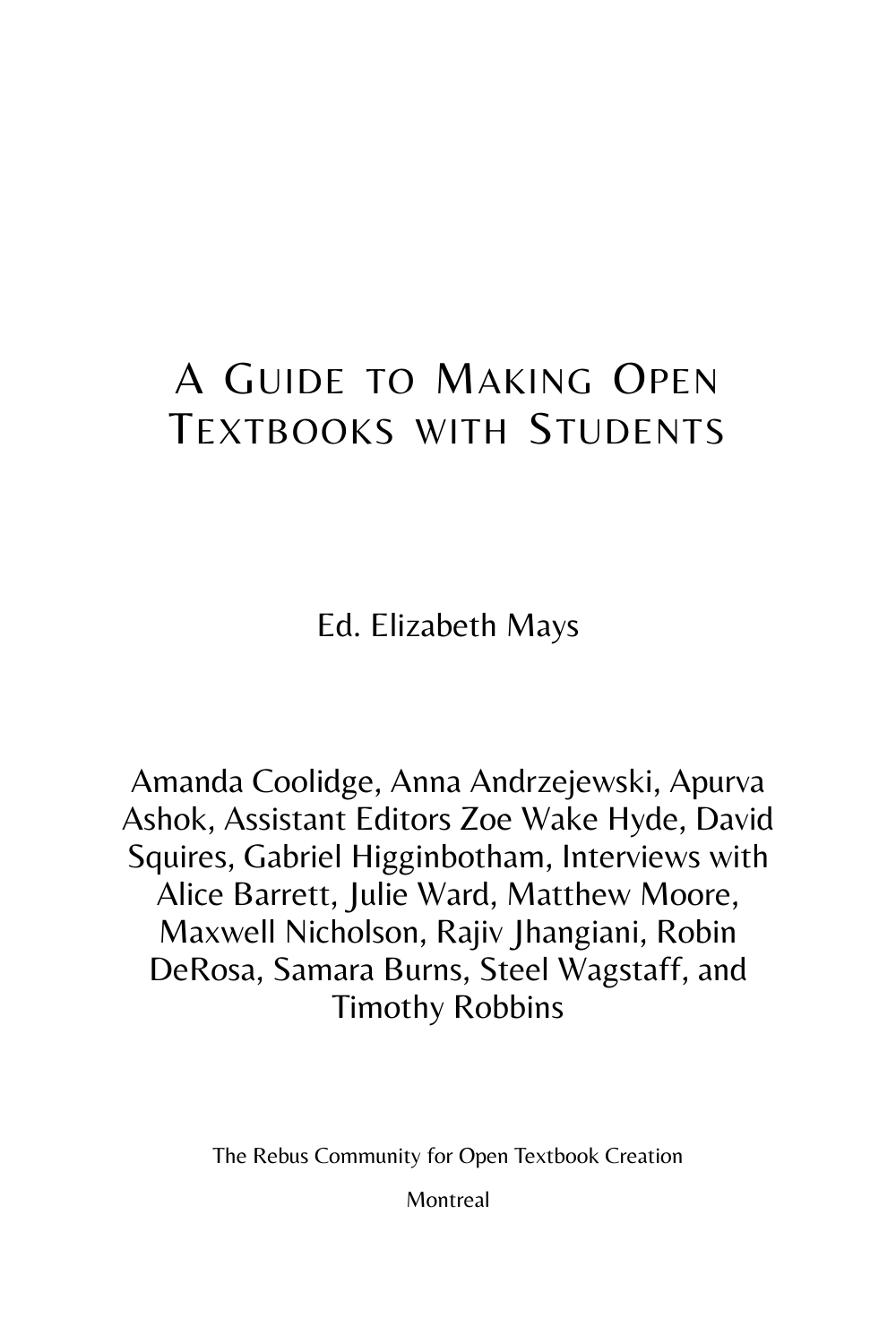$\left(\widehat{\mathbf{c}}\right)\left(\widehat{\mathbf{f}}\right)$ 

A Guide to Making Open Textbooks with Students by Rebus Community is licensed under a [Creative Commons Attribution 4.0 International License](https://creativecommons.org/licenses/by/4.0/), except where otherwise noted.

©Elizabeth Mays, Robin DeRosa, Rajiv Jhangiani, Timothy Robbins, David Squires, Julie Ward, Anna Andrzejewski, Samara Burns, Matthew Moore. Interviews with Alice Barrett, Amanda Coolidge, Maxwell Nicholson, Steel Wagstaff, and Gabriel Higginbotham. All authors retain the copyright on their work.

Except where otherwise noted, all work in this book is licensed under a Creative Commons Attribution license ([CC BY 4.0\)](https://creativecommons.org/licenses/by/4.0/), meaning you can use it, adapt it, and redistribute it as you like, but you must provide attribution to the original authors, by retaining this license notice.

We request that you keep this full notice when you use the book.

You can find free copies of this book in multiple formats (web, PDF, EPUB) at:<https://press.rebus.community/makingopentextbookswithstudents/>.

Print ISBN: 978-1-989014-02-8

Ebook ISBN: 978-1-989014-03-5

Do you have comments about this book? Please visit [http://bit.ly/](http://bit.ly/OTwithstudents) [OTwithstudents](http://bit.ly/OTwithstudents).

#### **Rebus Community**

This book was created with support from the Rebus Community, where we are building new collaborative models for creating & sustaining open textbooks. Would you like to collaborate on an open textbook? Join the Rebus Community at [www.rebus.community](https://www.rebus.community/).

Are you a faculty member or administrator with questions about this book, or about open textbooks generally? Please get in touch with us at [contact@rebus.community.](mailto:contact@rebus.community)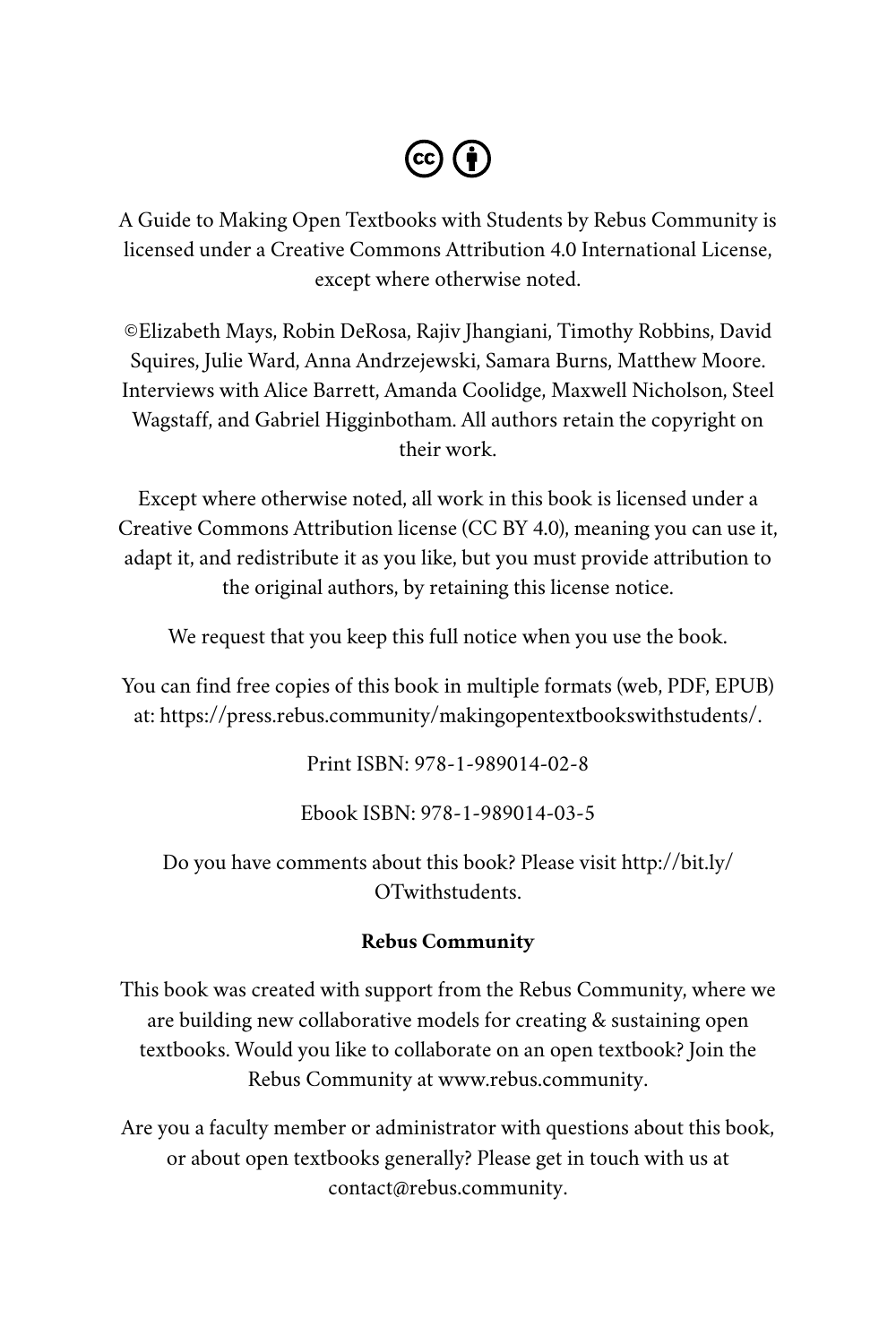# CONTENTS

| Introduction                                                                                                                                                                                                   | 1   |
|----------------------------------------------------------------------------------------------------------------------------------------------------------------------------------------------------------------|-----|
| Contributors                                                                                                                                                                                                   | iii |
| PART I. OPEN PEDAGOGY                                                                                                                                                                                          |     |
| 1. Open Pedagogy<br>Robin DeRosa, director of interdisciplinary studies at<br>Plymouth State University & Rajiv Jhangiani,<br>University Teaching Fellow in Open Studies at Kwantlen<br>Polytechnic University | 7   |
| PART II. PROJECT IDEAS & CASE STUDIES                                                                                                                                                                          |     |
| 2. Creating an Open Textbook                                                                                                                                                                                   | 23  |
| 3. Case Study: Frank Lloyd Wright and His<br><b>Madison Buildings</b><br>Ed. Elizabeth Mays                                                                                                                    | 24  |
| 4. Case study: Antología Abierta de Literatura<br>Hispánica<br>Ed. Elizabeth Mays                                                                                                                              | 30  |
| 5. Interview with David Squires: Social Media<br><b>Texts</b><br>David Squires, visiting assistant professor at Washington<br>State University                                                                 | 34  |
| 6. Student Spotlight: Samara Burns, Open Logic<br>Project<br>Samara Burns, M.A. in philosophy student at University<br>of Calgary                                                                              | 40  |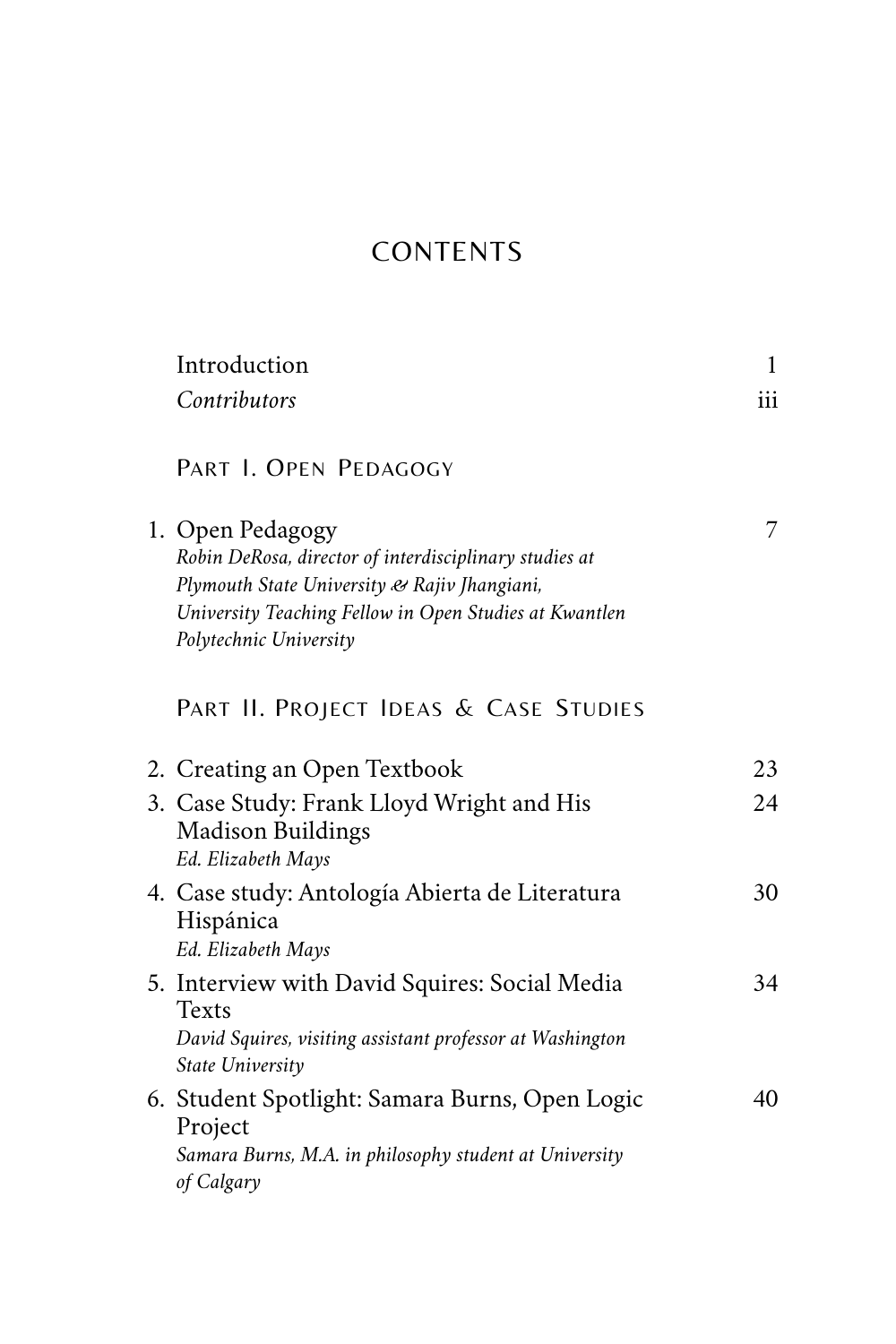| 7. Interview with Gabriel Higginbotham, Open<br>Oregon State<br>Gabriel Higginbotham, IT consultant and recent-former<br>student at Open Oregon State                                | 43 |
|--------------------------------------------------------------------------------------------------------------------------------------------------------------------------------------|----|
| 8. Adapting an Open Textbook                                                                                                                                                         | 48 |
| 9. Case Study: Principles of Microeconomics<br>Ed. Elizabeth Mays                                                                                                                    | 49 |
| 10. Case Study: Expanding the Open Anthology of<br>Earlier American Literature<br>Timothy Robbins, assistant professor of English at<br>Graceland University                         | 54 |
| 11. Student Spotlight: Matthew Moore, The Open<br>Anthology of Earlier American Literature, 2nd<br>Edition<br>Matthew Moore, English and studio art major at<br>Graceland University | 66 |
| PART III. STUDENT RIGHTS & FACULTY<br><b>RESPONSIBILITIES</b>                                                                                                                        |    |
| 12. Licensing                                                                                                                                                                        | 71 |
| 13. Privacy & Anonymity                                                                                                                                                              | 75 |
| 14. Digital Literacy                                                                                                                                                                 | 77 |
| David Squires                                                                                                                                                                        |    |
| PART IV. SAMPLE ASSIGNMENTS                                                                                                                                                          |    |
| 15. Teaching Guide: Expand an Open Textbook<br>Julie Ward, assistant professor of 20th and 21st-century<br>Latin American literature at University of Oklahoma                       | 83 |
| 16. Assignment: Create an Open Textbook<br>Anna Andrzejewski, art history professor and director of<br>graduate studies at the University of Wisconsin-Madison                       | 93 |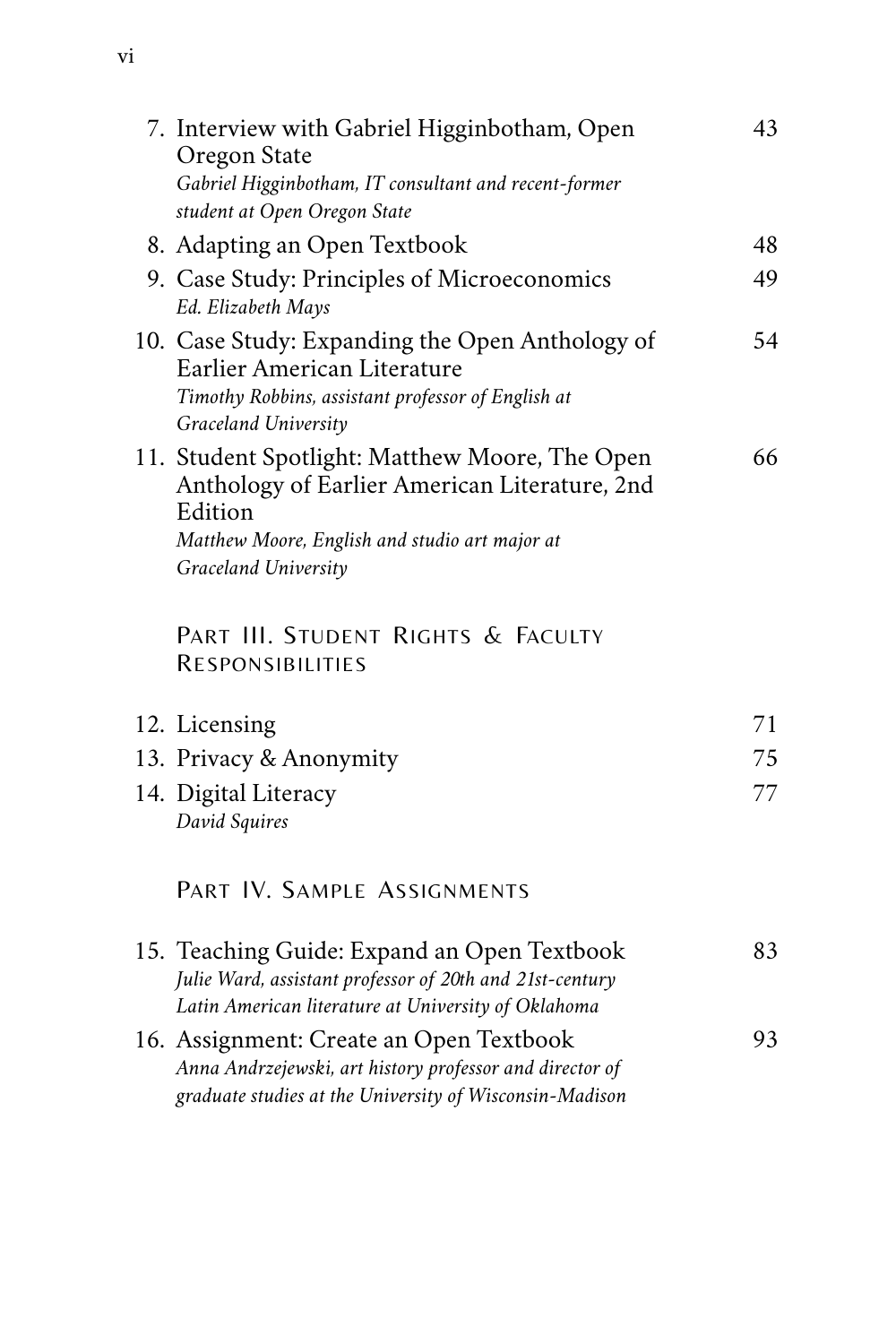#### PART V. R[ESOURCES](#page-108-0)

| 17. CC Licensing Guide<br>Zoe Wake Hyde                       | 103 |
|---------------------------------------------------------------|-----|
| 18. MOU for Students and Faculty<br>Zoe Wake Hyde             | 109 |
| 19. Course: Becoming an Open Educator<br>Apurva Ashok         | 111 |
| <b>About the Publisher</b>                                    | 112 |
| Licensing Information                                         | 113 |
| Other Open Textbooks Produced With Rebus<br>Community Support | 115 |
| As Seen In                                                    |     |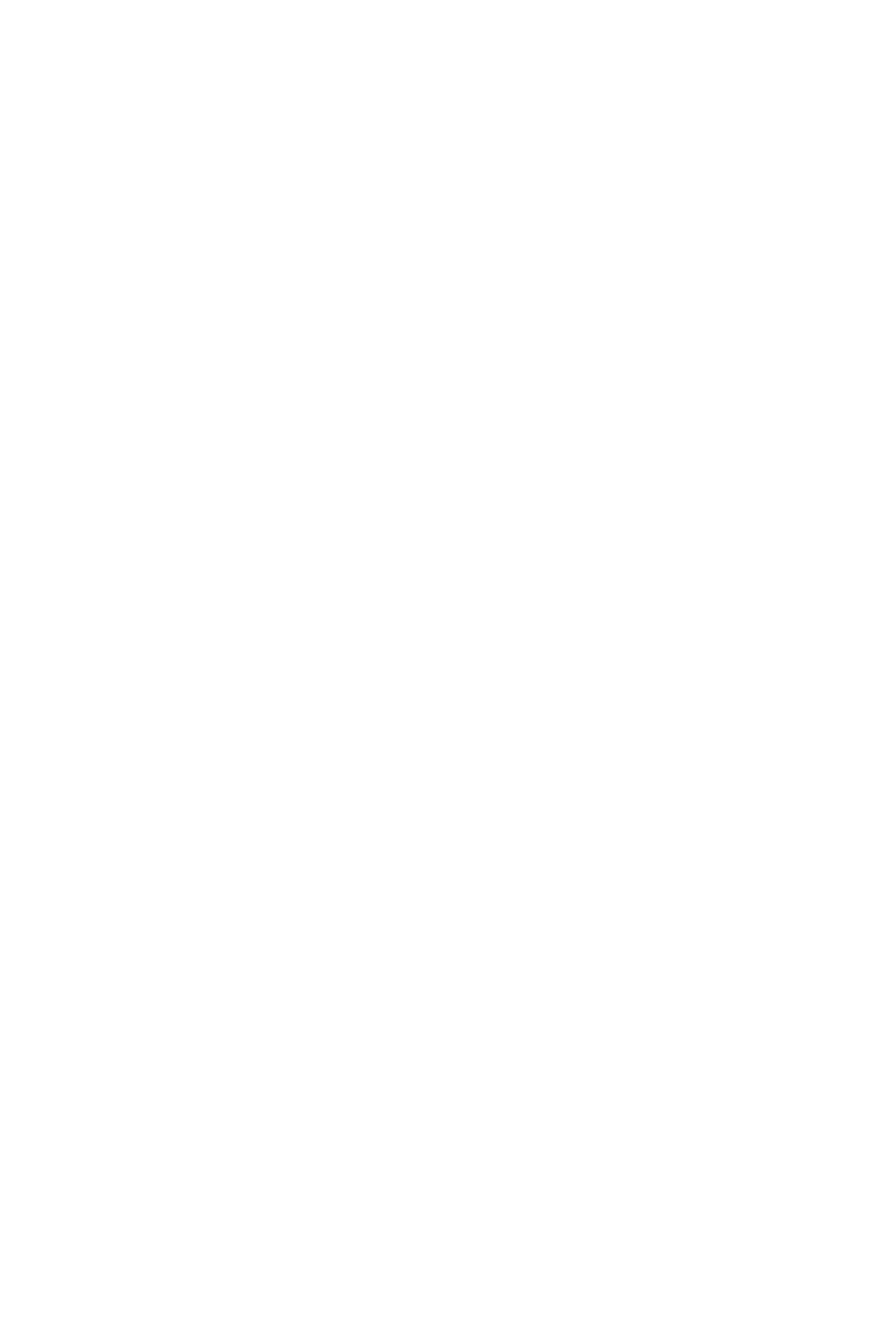## INTRODUCTION

<span id="page-8-0"></span>At the Rebus Community, we are building a new, collaborative model of publishing for open textbooks.

Wrapped up in those words–new, collaborative, publishing, open–are some ambitious goals:

- We want to make it easier for a global community of open textbook practitioners from disparate institutions to find each other and collaborate on Open Educational Resources.
- We want to make the process of building or contributing to an open textbook easier.
- We want to make open textbooks in every subject in every language available free of charge and free of licensing restrictions in every format possible.

No doubt, growing the OER ecosystem on the creation side will make it easier for students to find and use open textbooks in their disciplines. But enabling students to contribute to open textbooks could transform them into even more accessible resources for learning.

Producing such resources hones research, writing, editing, teamwork, and digital literacy skills Moreover, such experiences can make class learning interactive—going from what one of our contributors describes as a "banking" model of class instruction into an "inquiry-based" and participatory model.<sup>1</sup>

<sup>1.</sup> Timothy Robbins, "Case Study: Expanding the Open Anthology of Earlier American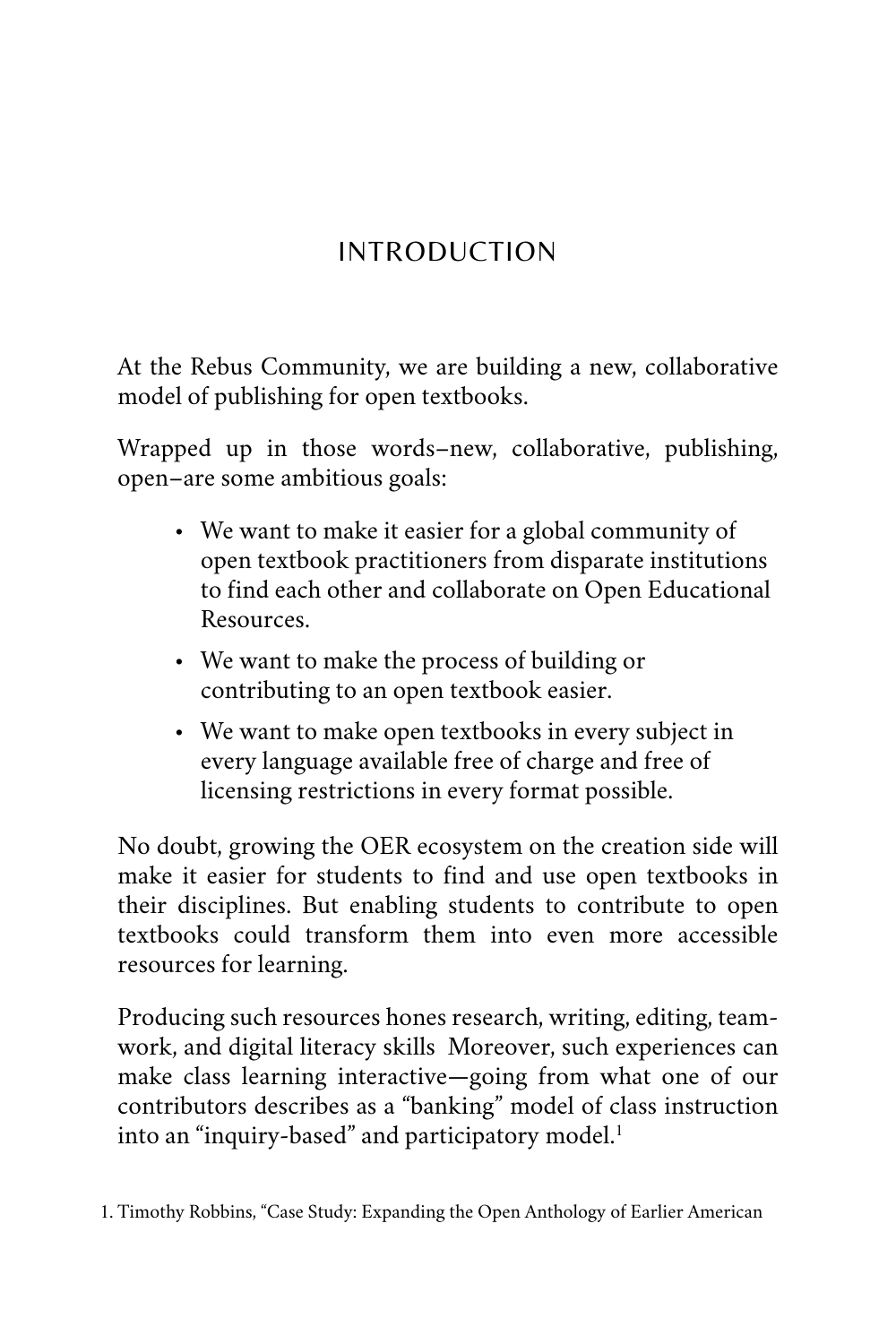We're thrilled when we learn about faculty embarking on classroom projects that meet the class's objectives for student learning outcomes and engagement through projects that involve students in the research, compilation, and production of open textbooks.

This guide aims to both inspire and equip more faculty to follow in these Open Pedagogy pioneers' tracks in making open textbooks with students.

As with all Rebus open textbooks, this guide is but the first edition of a work designed to evolve, iterate, and expand. It is not complete–there are aspects we did not cover in this first edition–but we hope to fill these gaps going forward. If you have something to add, please let us know by commenting on the [Guide to Making Open Textbooks With Students project](https://www.rebus.community/t/project-summary-guide-to-making-open-textbooks-with-students/512)<sup>2</sup> in the Rebus Community platform.

Literature," *Guide to Making Open Textbooks With Students,* [https://press.rebus.commu](#page-61-0)[nity/makingopentextbookswithstudents/chapter/case-study-expanding-open](#page-61-0)[anthology-of-earlier-american-literature/](#page-61-0).

2. "Guide to Making Open Textbooks With Students" https://www.rebus.community/t/ project-summary-guide-to-making-open-textbooks-with-students/512*.*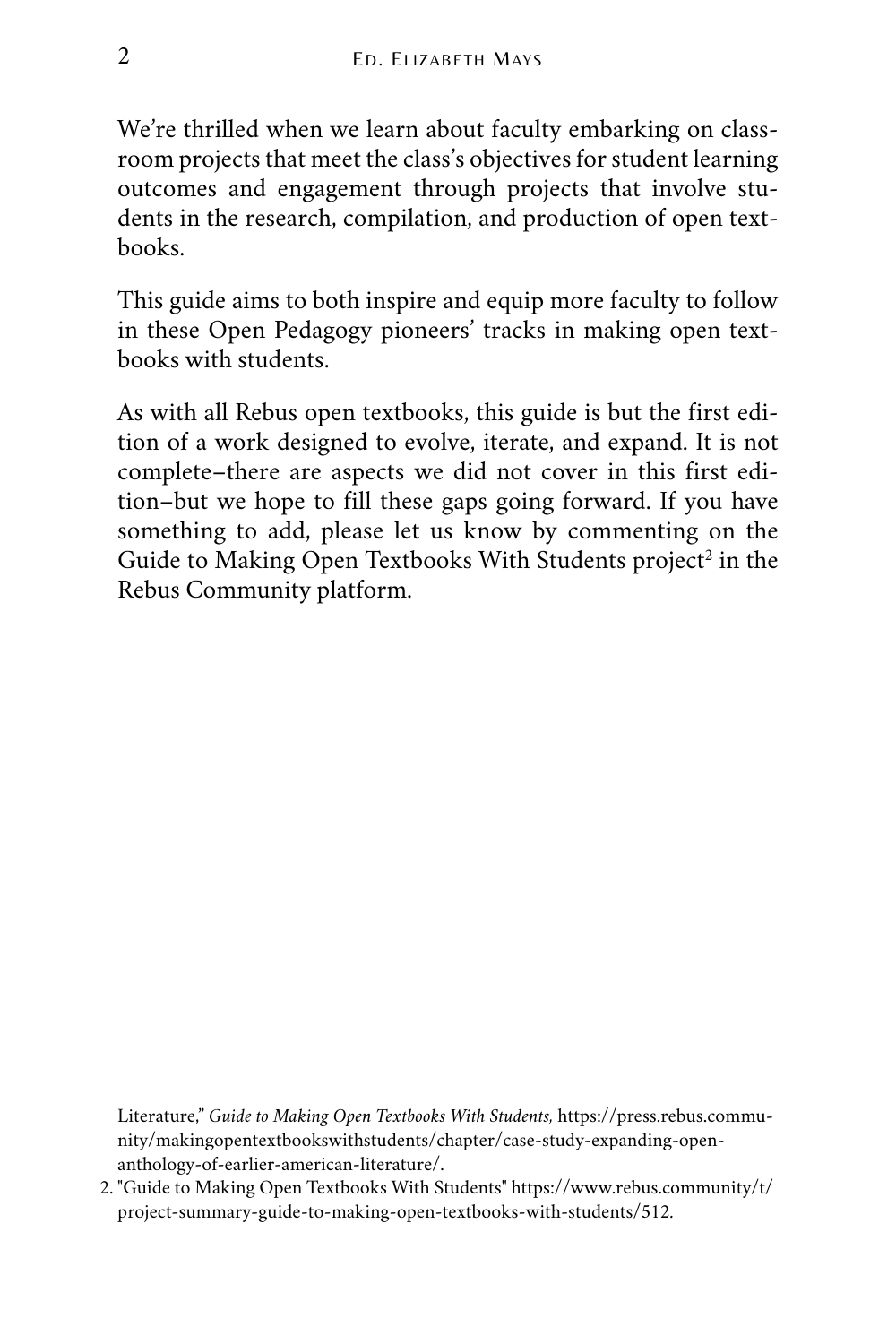### **CONTRIBUTORS**

<span id="page-10-0"></span>This handbook was compiled, edited and formatted by staff of the Rebus Community, including **Elizabeth Mays**, **Zoe Wake Hyde** and **Apurva Ashok**.

It features essays by Open Pedagogy practitioners **Robin DeRosa**, director of interdisciplinary studies at Plymouth State University; **Rajiv Jhangiani**, University Teaching Fellow in Open Studies at Kwantlen Polytechnic University; **Timothy Robbins**, assistant professor of English at Graceland University; and **David Squires,** visiting assistant professor at Washington State University; sample assignments from **Anna Andrzejewski**, art history professor and director of graduate studies at the University of Wisconsin-Madison and **Julie Ward**, assistant professor of 20th and 21st-century Latin American literature at University of Oklahoma; and **Timothy Robbins**; as well as the voices of many other faculty and students engaged in open textbook projects. Among them:

- **Alice Barrett**, student at University of Oklahoma
- **Samara Burns**, student at University of Calgary
- **Amanda Coolidge**, senior manager of Open Education at BCcampus
- **Gabriel Higginbotham,** recent-former student at Open Oregon State
- **Matthew Moore**, student at Graceland University
- **Maxwell Nicholson**, student at University of Victoria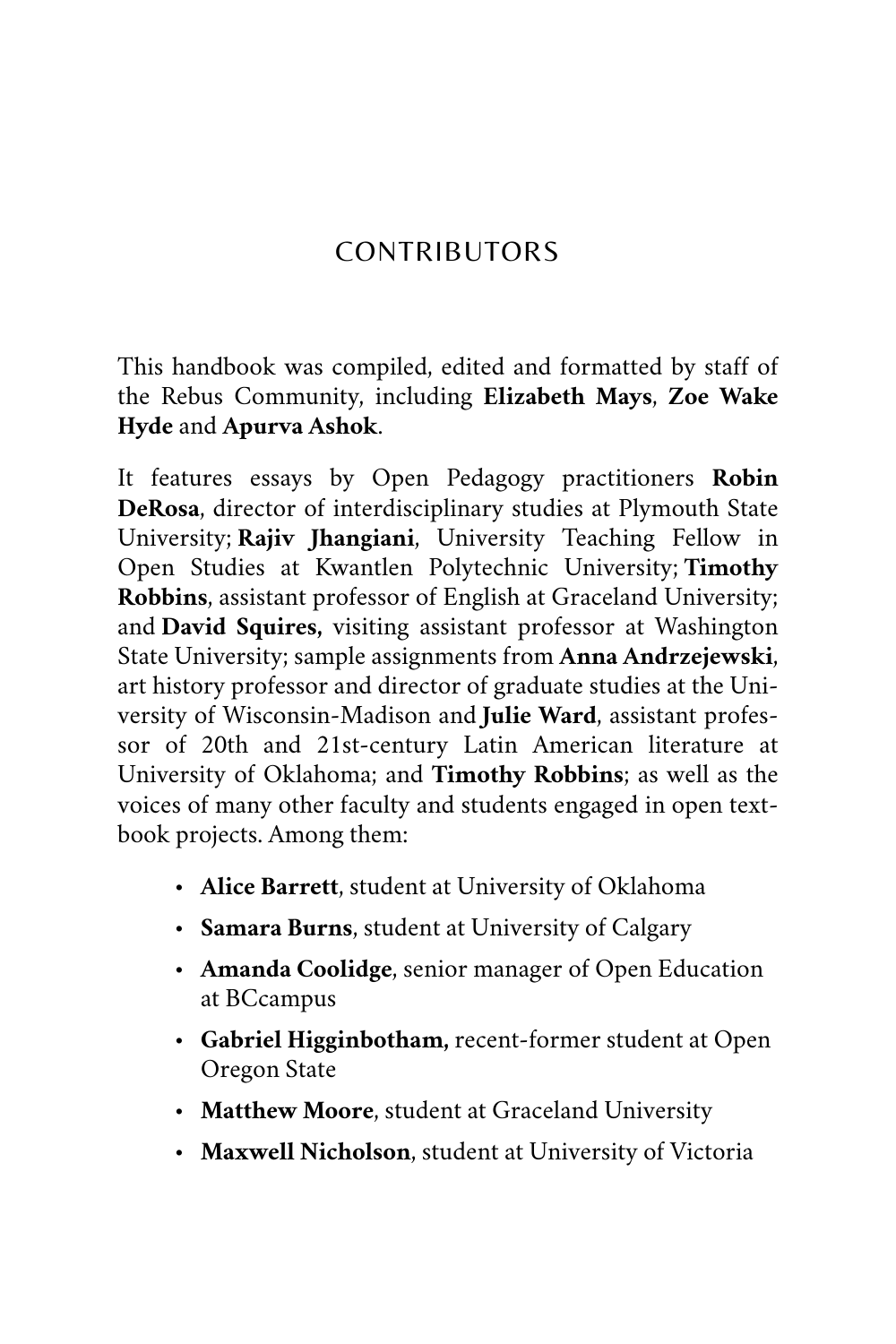• **Steel Wagstaff**, instructional technology consultant at UW-Madison

We are grateful to all who contributed to this project.

If you would like to add to this guide for an expanded, second edition, please volunteer to add your voice to the [project](https://www.rebus.community/t/project-summary-guide-to-making-open-textbooks-with-students/512) $^1$  in the Rebus Community platform.

<sup>1.</sup> "Guide to Making Open Textbooks With Students" https://www.rebus.community/t/ project-summary-guide-to-making-open-textbooks-with-students/512*.*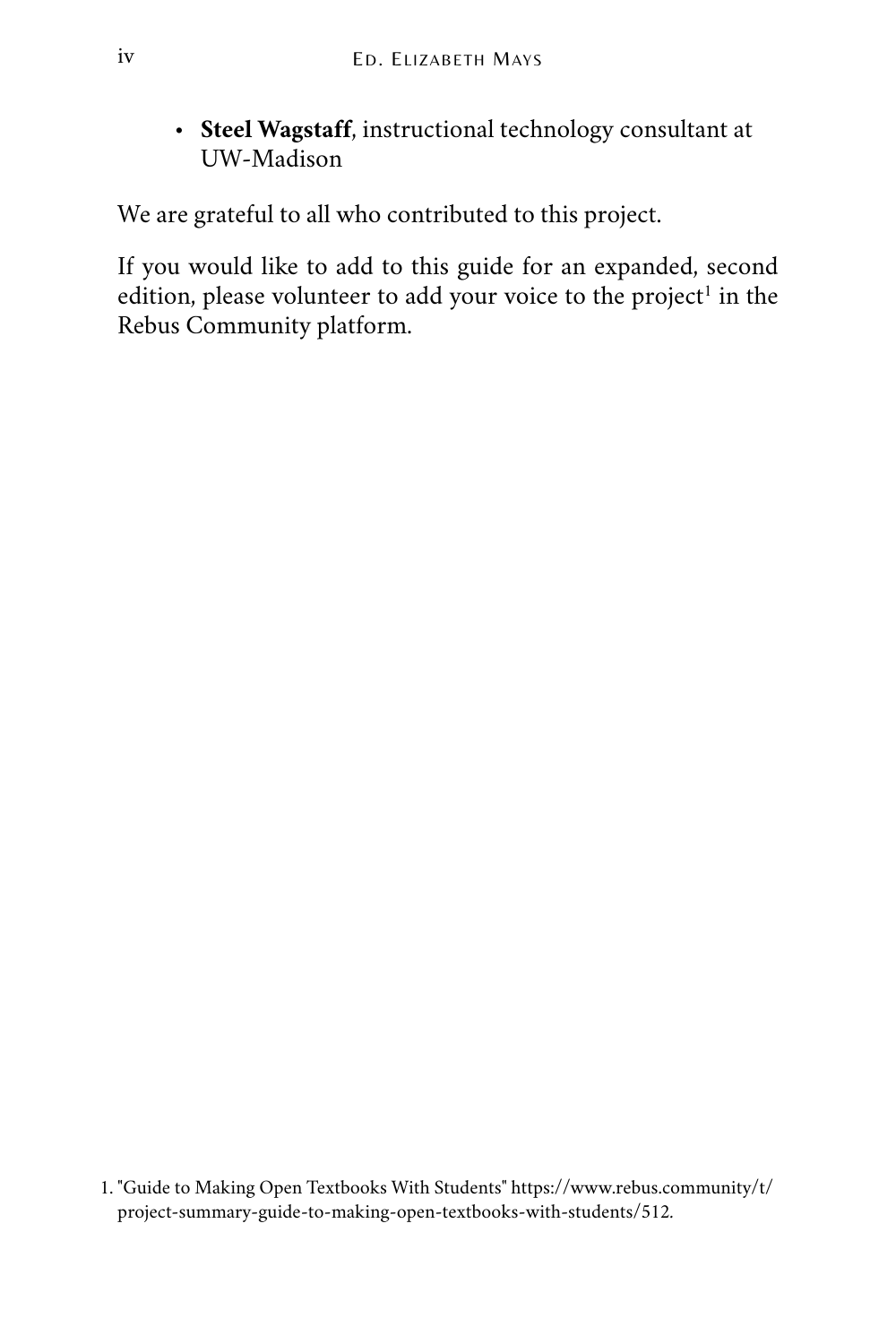## PART I

# OPEN PEDAGOGY

<span id="page-12-0"></span>What is Open Pedagogy? How are professors practicing it in their classrooms to build open textbooks and other Open Educational Resources? What are the advantages to Open Pedagogy? This section answers these questions and provides ideas for working within existing teaching structures to introduce Open Pedagogy into your classes.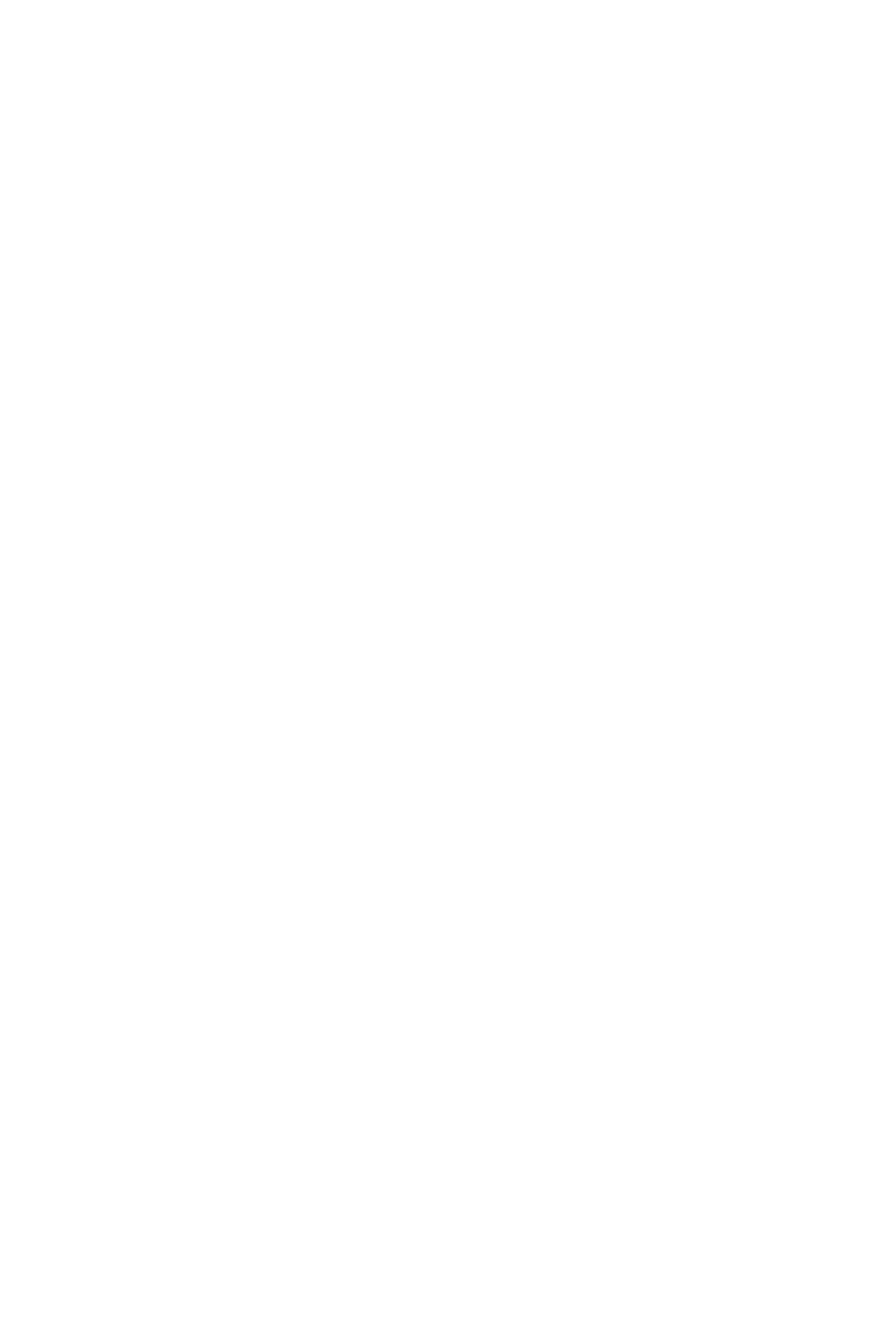#### CHAPTER 1

#### OPEN PEDAGOGY

#### <span id="page-14-0"></span>ROBIN DEROSA, DIRECTOR OF INTERDISCIPLINARY STUDIES AT PLYMOUTH STATE UNIVERSITY & RAJIV JHANGIANI, UNIVERSITY TEACHING FELLOW IN OPEN STUDIES AT KWANTLEN POLYTECHNIC UNIVERSITY

There are many ways to begin a discussion of "Open Peda-<br>gogy." Although providing a framing definition might be<br>the obvious place to start, we want to resist that for just a<br>memorit to sell a set of related questions. Wha gogy." Although providing a framing definition might be the obvious place to start, we want to resist that for just a moment to ask a set of related questions: What are your hopes for education, particularly for higher education? What vision do you work toward when you design your daily professional practices in and out of the classroom? How do you see the roles of the learner and the teacher? What challenges do your students face in their learning environments, and how does your pedagogy address them?

"Open Pedagogy," as we engage with it, is a site of praxis, a place where theories about learning, teaching, technology, and social justice enter into a conversation with each other and inform the development of educational practices and structures. This site is dynamic, contested, constantly under revision, and resists static definitional claims. But it is not a site vacant of meaning or political conviction. In this brief introduction, we offer a pathway for engaging with the current conversations around Open Pedagogy, some ideas about its philosophical foundation, investments, and its utility, and some concrete ways that students and teachers—all of us learners—can "open" education. We hope that this chapter will inspire those of us in education to focus our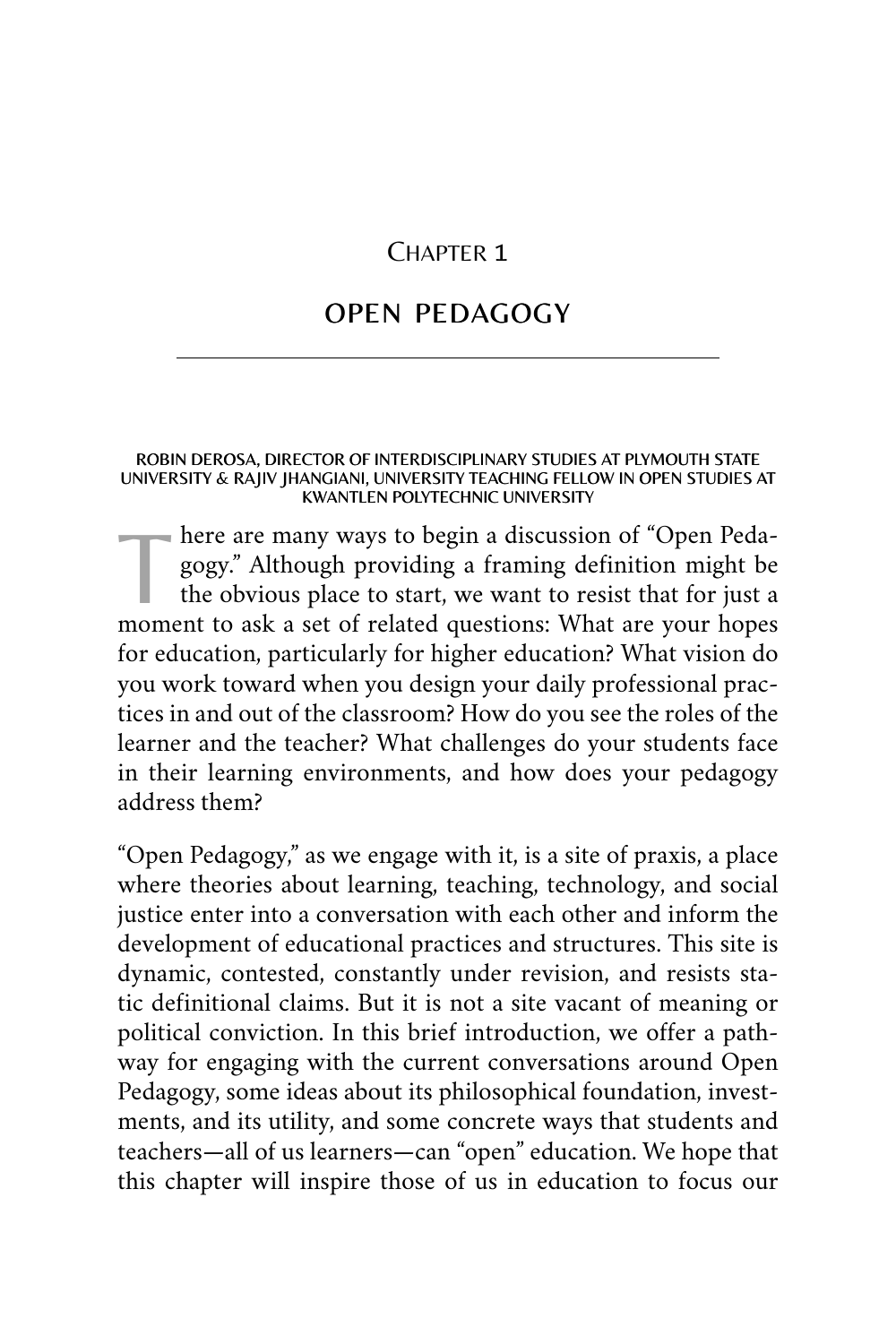critical and aspirational lenses on larger questions about the ideology embedded within our educational systems and the ways in which pedagogy impacts these systems. At the same time we hope to provide some tools and techniques to those who want to build a more empowering, collaborative, and just architecture for learning.

"Open Pedagogy" as a named approach to teaching is nothing new. Scholars such as [Catherine Cronin,](http://catherinecronin.net/research/opening-up-open-pedagogy/)<sup>[1](http://catherinecronin.net/research/opening-up-open-pedagogy/)</sup> [Katy Jordan,](https://shiftandrefresh.wordpress.com/2017/06/19/the-history-of-open-education-a-timeline-and-bibliography/)<sup>[2](https://shiftandrefresh.wordpress.com/2017/06/19/the-history-of-open-education-a-timeline-and-bibliography/)</sup> [Vivien](http://vivrolfe.com/books-and-publications/) [Rolfe,](http://vivrolfe.com/books-and-publications/)<sup>[3](http://vivrolfe.com/books-and-publications/)</sup> and Tannis Morgan have traced the term back to early etymologies. [Morgan cites a 1979 article](https://homonym.ca/uncategorized/open-pedagogy-and-a-very-brief-history-of-the-concept/)<sup>[4](https://homonym.ca/uncategorized/open-pedagogy-and-a-very-brief-history-of-the-concept/)</sup> by the Canadian Claude Paquette: "Paquette outlines three sets of foundational values of Open Pedagogy, namely: autonomy and interdependence; freedom and responsibility; democracy and participation."

Many of us who work with Open Pedagogy today have come into the conversations not only through an interest in the historical arc of the scholarship of teaching and learning, but also by way of Open Education, and specifically, by way of Open Educational Resources (OERs). OERs are educational materials that are openly-licensed, usually with Creative Commons licenses, and therefore they are generally characterized by the [5 Rs](http://opencontent.org/definition/)<sup>[5](http://opencontent.org/definition/)</sup>: they can be reused, retained, redistributed, revised, and remixed. As conversations about teaching and learning developed around the

- [1.](http://catherinecronin.net/research/opening-up-open-pedagogy/) [Catherine Cronin, "Opening Up Open Pedagogy," Catherine Cronin's professional](http://catherinecronin.net/research/opening-up-open-pedagogy/)  website, April 24, 2017, http://catherinecronin.net/research/opening-up-open-pedagogy/.
- [2.](https://shiftandrefresh.wordpress.com/2017/06/19/the-history-of-open-education-a-timeline-and-bibliography/) Katy Jordan, "The History of Open Education", *shift+refresh* (blog), June 19, 2017, [https://shiftandrefresh.wordpress.com/2017/06/19/the-history-of-open-education](https://shiftandrefresh.wordpress.com/2017/06/19/the-history-of-open-education-a-timeline-and-bibliography/)a-timeline-and-bibliography/.
- [3.](http://vivrolfe.com/books-and-publications/) [Vivien Rolfe, "OER18 Open to All," Vivien Rolfe's professional website,](http://vivrolfe.com/books-and-publications/)  http://vivrolfe.com/books-and-publications/.
- [4.](https://homonym.ca/uncategorized/open-pedagogy-and-a-very-brief-history-of-the-concept/) Tannis Morgan, "Open Pedagogy and a Very Brief History of the Concept," *Explorations in the EdTech World (blog)* Tannis Morgan's professional website, December 21, [2016, https://homonym.ca/uncategorized/open-pedagogy-and-a-very-brief-history](https://homonym.ca/uncategorized/open-pedagogy-and-a-very-brief-history-of-the-concept/)of-the-concept/.
- [5.](http://opencontent.org/definition/) [David Wiley, "Defining the Open in Open Content and Open Educational Resources,"](http://opencontent.org/definition/)  *Opencontent.org,* http://opencontent.org/definition/.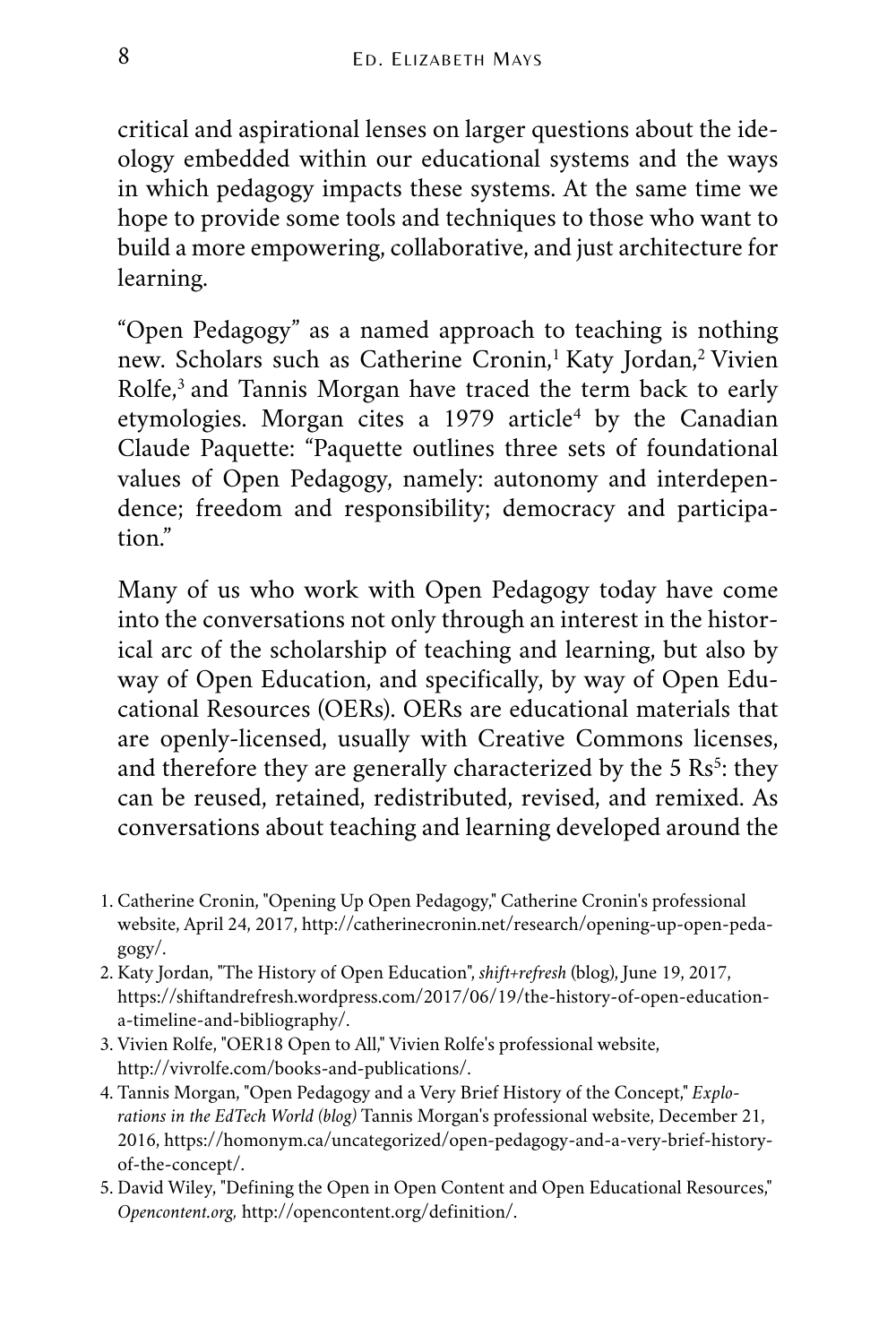experience of adopting and adapting OERs, the phrase "Open Pedagogy" began to re-emerge, this time crucially inflected with the same "open" that inflects the phrase "open license."

In this way, we can think about Open Pedagogy as a term that is connected to many teaching and learning theories that predate Open Education, but also as a term that is newly energized by its relationship to OERs and the broader ecosystem of open (Open Education, yes, but also Open Access, Open Science, Open Data, Open Source, Open Government, etc.). David Wiley, the Chief Academic Officer of [Lumen Learning,](http://lumenlearning.com/about/mission/)<sup>[6](http://lumenlearning.com/about/mission/)</sup> was one of the first OERfocused scholars who articulated how the use of OERs could transform pedagogy. He wrote in 2013 about the tragedy of ["dis](https://opencontent.org/blog/archives/2975)[posable assignments"](https://opencontent.org/blog/archives/2975)[7](https://opencontent.org/blog/archives/2975) that "actually suck value out of the world," and he postulated not only that OERs offer a free alternative to high-priced commercial textbooks, but also that the open license would allow students (and teaching faculty) to contribute to the knowledge commons, not just consume from it, in meaningful and lasting ways. Recently, Wiley has revised his language to focus on ["OER-Enabled Pedagogy,"](https://opencontent.org/blog/archives/5009) [8](https://opencontent.org/blog/archives/5009) with an explicit commitment to foregrounding the 5R permissions and the ways that they transform teaching and learning.

As Wiley has focused on students-as-contributors and the role of OERs in education, other Open Pedagogues have widened the lens through which Open Pedagogy refracts. Mike Caulfield, for example, [has argued](https://hapgood.us/2016/09/07/putting-student-produced-oer-at-the-heart-of-the-institution/)<sup>[9](https://hapgood.us/2016/09/07/putting-student-produced-oer-at-the-heart-of-the-institution/)</sup> that while OER has been driving the car for a while, Open Pedagogy is in the backseat ready to hop over into the front. Caulfield sees the replacement of the proprietary textbook by OERs as a necessary step in enabling widespread institu-

- [6.](http://lumenlearning.com/about/mission/) *Lumenlearning.com*[, http://lumenlearning.com/about/mission/.](http://lumenlearning.com/about/mission/)
- [7.](https://opencontent.org/blog/archives/2975) David Wiley, "What is Open Pedagogy," *iterating toward openness,* October 21, 2013, [https://opencontent.org/blog/archives/2975.](https://opencontent.org/blog/archives/2975)
- [8.](https://opencontent.org/blog/archives/5009) David Wiley, "OER-enabled Pedagogy," *iterating toward openness*, May 2, 2017, [https://opencontent.org/blog/archives/5009.](https://opencontent.org/blog/archives/5009)
- [9.](https://hapgood.us/2016/09/07/putting-student-produced-oer-at-the-heart-of-the-institution/) Mike Caulfield, "Putting Student-Produced OER at the Heart of the Institution," *hapgood,* [Mike Caulfield's professional website, Sept. 7, 2016, https://hapgood.us/2016/](https://hapgood.us/2016/09/07/putting-student-produced-oer-at-the-heart-of-the-institution/) 09/07/putting-student-produced-oer-at-the-heart-of-the-institution/.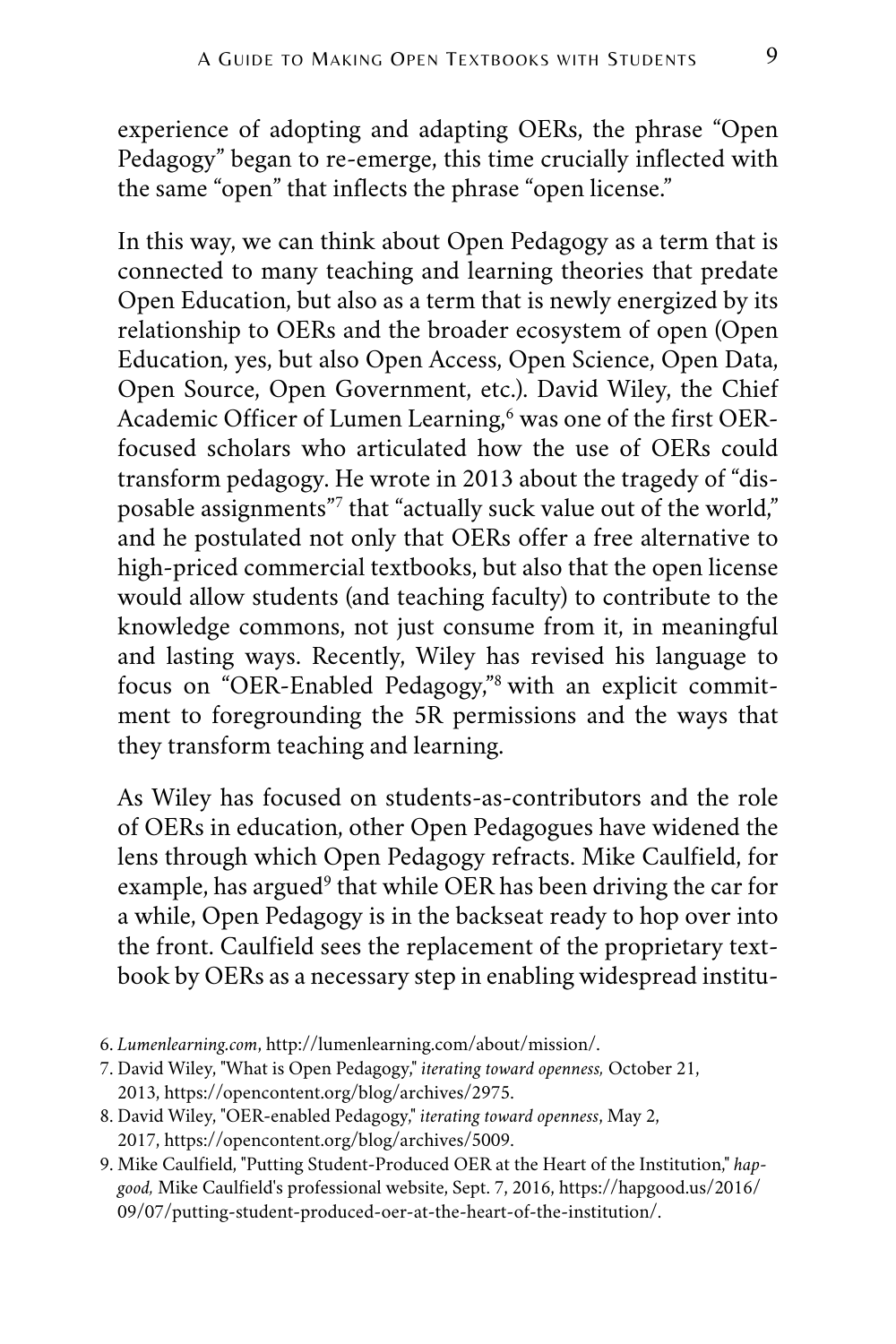tional open learning practice. In that post, Caulfield shorthands Open Pedagogy: "student blogs, wikis, etc." We might delve in a bit deeper here. Beyond participating in the creation of OERs via the 5 Rs, what exactly does it mean to engage in "Open Pedagogy?"

First, we want to recognize that Open Pedagogy shares common investments with many other historical and contemporary schools of pedagogy. For example, constructivist pedagogy, connected learning, and critical digital pedagogy are all recognizable pedagogical strands that overlap with Open Pedagogy. From constructivist pedagogy, particularly as it emerged from John Dewey and, in terms of its relationship to technology, from Seymour Papert, we recognize a critique of industrial and automated models for learning, a valuing of experiential and learner-centered inquiry, and a democratizing vision for the educational process. From connected learning, especially as it coheres in work supported by the *[Digital Media and Learning Research](http://dmlhub.net/) [Hub](http://dmlhub.net/)*, [10](http://dmlhub.net/) we recognize a hope that human connections facilitated by technologies can help learners engage more fully with the knowledge and ideas that shape our world. And from [critical dig](http://www.digitalpedagogylab.com/hybridped/critical-digital-pedagogy-definition/)[ital pedagogy,](http://www.digitalpedagogylab.com/hybridped/critical-digital-pedagogy-definition/) [11](http://www.digitalpedagogylab.com/hybridped/critical-digital-pedagogy-definition/) as developed by Digital Humanities-influenced thinkers at Digital Pedagogy Lab out of educational philosophy espoused by scholars such as Paulo Freire and bell hooks, we recognize a commitment to diversity, collaboration, and structural critique of both educational systems and the technologies that permeate them.

If we merge OER advocacy with the kinds of pedagogical approaches that focus on collaboration, connection, diversity, democracy, and critical assessments of educational tools and structures, we can begin to understand the breadth and power of Open Pedagogy as a guiding praxis. To do this, we need to

[<sup>10.</sup>](http://dmlhub.net/) [Digital Media and Learning Research Hub, https://dmlhub.net/.](http://dmlhub.net/) 

[<sup>11.</sup>](http://www.digitalpedagogylab.com/hybridped/critical-digital-pedagogy-definition/) Jesse Stommel, "Critical Digital Pedagogy: A Definition," *Digital Pedagogy Lab*, Nov. 18, [2014, http://www.digitalpedagogylab.com/hybridped/critical-digital-pedagogy-defi](http://www.digitalpedagogylab.com/hybridped/critical-digital-pedagogy-definition/)nition/.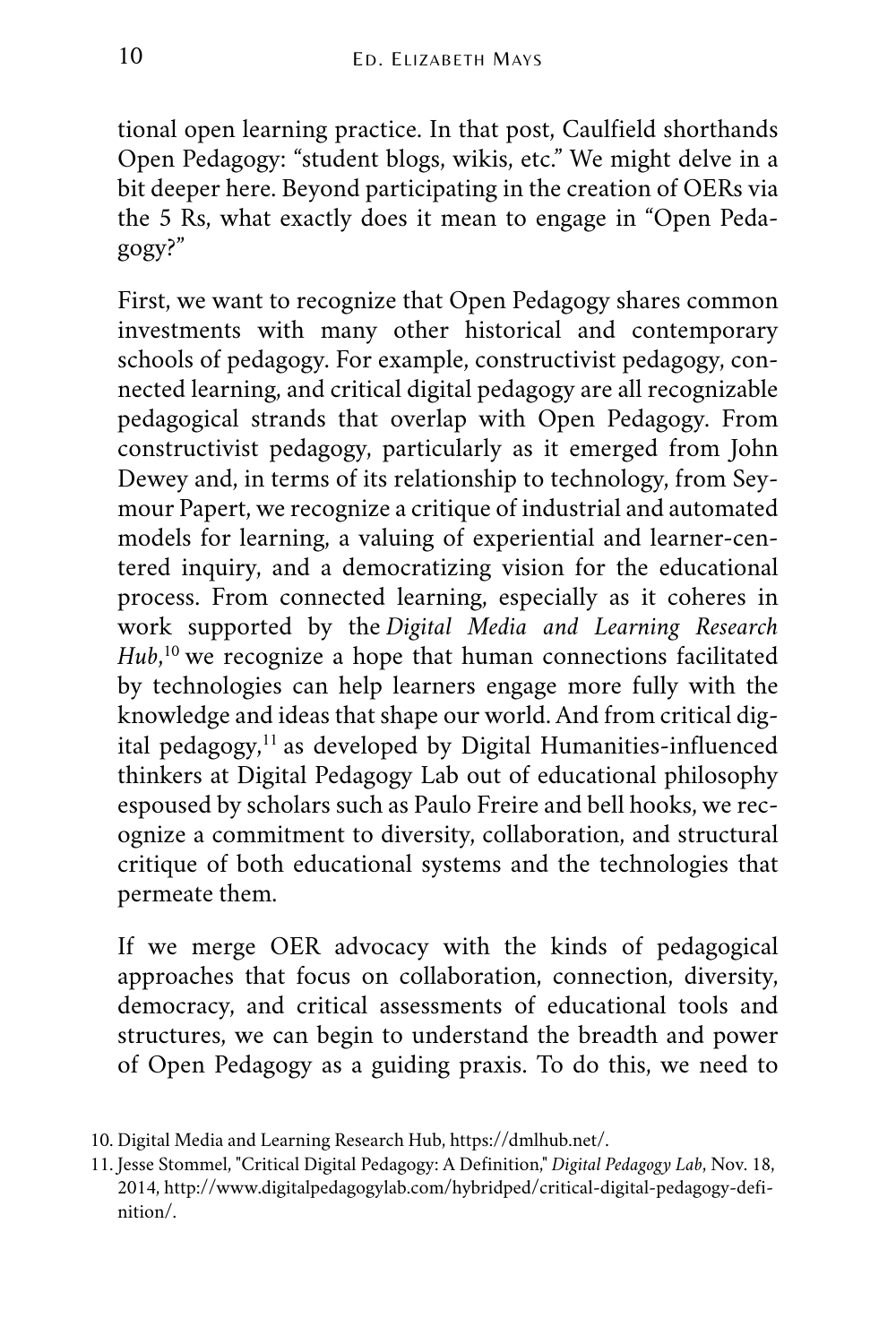link these pedagogical investments with the reality of the educational landscape as it now exists. The [United Nations Univer](http://www.un.org/en/universal-declaration-human-rights/)[sal Declaration of Human Rights](http://www.un.org/en/universal-declaration-human-rights/)<sup>[12](http://www.un.org/en/universal-declaration-human-rights/)</sup> asserts that "higher education shall be equally accessible to all." Yet, even in North America in 2017, "the likelihood of earning a college degree is tied to family income" [\(Goldrick-Rab\).](http://press.uchicago.edu/ucp/books/book/chicago/P/bo24663096.html)[13](http://press.uchicago.edu/ucp/books/book/chicago/P/bo24663096.html) For those of us who work in higher ed, it's likely that we have been casually aware of the link between family income and college enrollment, attendance, persistence, and completion. But for those of us who teach, it's also likely that the pedagogies and processes that inflect our daily work are several steps removed from the economic challenges that our students face. Even though [67% of college students in Florida and](http://www.irrodl.org/index.php/irrodl/article/view/3012) [54% of those in British Columbia](http://www.irrodl.org/index.php/irrodl/article/view/3012)[14](http://www.irrodl.org/index.php/irrodl/article/view/3012) cannot afford to purchase at least one of their required course textbooks, we more readily attribute their inability to complete assigned readings to laziness and entitlement than to unaffordability. This is precisely why the push to reduce the high cost of textbooks that has been the cornerstone of the OER movement has been a wake-up call for many of us who may not always have understood what we could do to directly impact the affordability of a college degree.

When faculty use OERs, we aren't just saving a student money on textbooks: [we are directly impacting that student's ability](http://www.irrodl.org/index.php/irrodl/article/view/2686/3967) [to enroll in, persist through, and successfully complete a](http://www.irrodl.org/index.php/irrodl/article/view/2686/3967) [course.](http://www.irrodl.org/index.php/irrodl/article/view/2686/3967)[15](http://www.irrodl.org/index.php/irrodl/article/view/2686/3967) In other words, we are directly impacting that student's ability to attend, succeed in, and graduate from college. When we talk about OERs, we bring two things into focus: that access

- [12.](http://www.un.org/en/universal-declaration-human-rights/) ["Universal Declaration of Human Rights,"](http://www.un.org/en/universal-declaration-human-rights/) *UN.org*, http://www.un.org/en/universaldeclaration-human-rights/.
- [13.](http://press.uchicago.edu/ucp/books/book/chicago/P/bo24663096.html) Sara Goldrick-Rab, Paying the Price: *College Costs, Financial Aid and the Betrayal of the American Dream* [\(Chicago: The University of Chicago Press, 2016\).](http://press.uchicago.edu/ucp/books/book/chicago/P/bo24663096.html)
- [14.](http://www.irrodl.org/index.php/irrodl/article/view/3012) Rajiv Sunil Jhangiani, Surita Jhangiani, "Investigating the Perceptions, Use, and [Impact of Open Textbooks: A Survey of Post-Secondary Students in British Colum](http://www.irrodl.org/index.php/irrodl/article/view/3012)bia," *The International Review of Research in Open and Distributed Learning* 18, no 4 (2017).
- [15.](http://www.irrodl.org/index.php/irrodl/article/view/2686/3967) [John Hilton III, Lane Fischer, David Wiley, and Linda Williams, "Maintaining](http://www.irrodl.org/index.php/irrodl/article/view/2686/3967)  Momentum Toward Graduation: OER and the Course Throughput Rate." *International Review of Research in Open and Distributed Learning* 17, no. 6 (December 2016), http://www.irrodl.org/index.php/irrodl/article/view/2686/3967.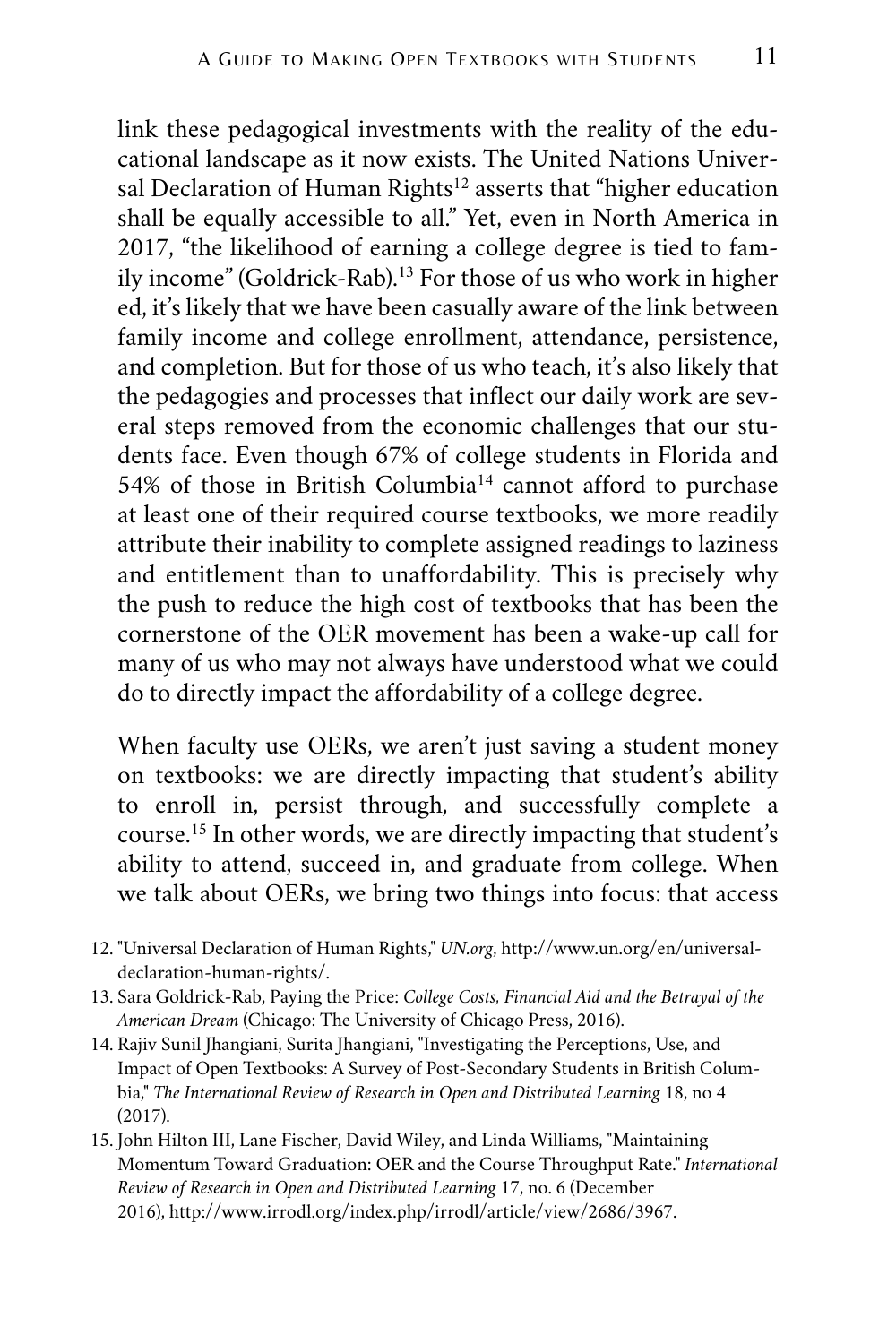is critically important to conversations about academic success, and that faculty and other instructional staff can play a critical role in the process of making learning accessible.

If a central gift that OERs bring to students is that they make college more affordable, one of the central gifts that they bring to faculty is that of agency, and how this can help us rethink our pedagogies in ways that center on access. If we do this, we might start asking broader questions that go beyond "How can I lower the cost of textbooks in this course?" If we think of ourselves as responsible for making sure that everyone can come to our course table to learn, we will find ourselves concerned with the many other expenses that students face in paying for college. How will they get to class if they can't afford gas money or a bus pass? How will they afford childcare on top of tuition fees? How will they focus on their homework if they haven't had a square meal in two days or if they don't know where they will be sleeping that night? How will their families pay rent if they cut back their work hours in order to attend classes? How much more student loan debt will they take on for each additional semester it takes to complete all of their required classes? How will they obtain the credit card they need to purchase an access code? How will they regularly access their free open textbook if they don't own an expensive laptop or tablet?

And what other access issues do students face as they face these economic challenges? Will they be able to read their Chemistry textbook given their vision impairment? Will their LMS site list them by their birth name rather than their chosen name, and thereby misgender them? Will they have access to the knowledge they need for research if their college restricts their search access or if they don't have Wi-Fi or a computer at home? Are they safe to participate in online, public collaborations if they are undocumented? Is their college or the required adaptive learning platform collecting data on them, and if so, could those data be used in ways that could put them at risk?

OERs invite faculty to play a direct role in making higher edu-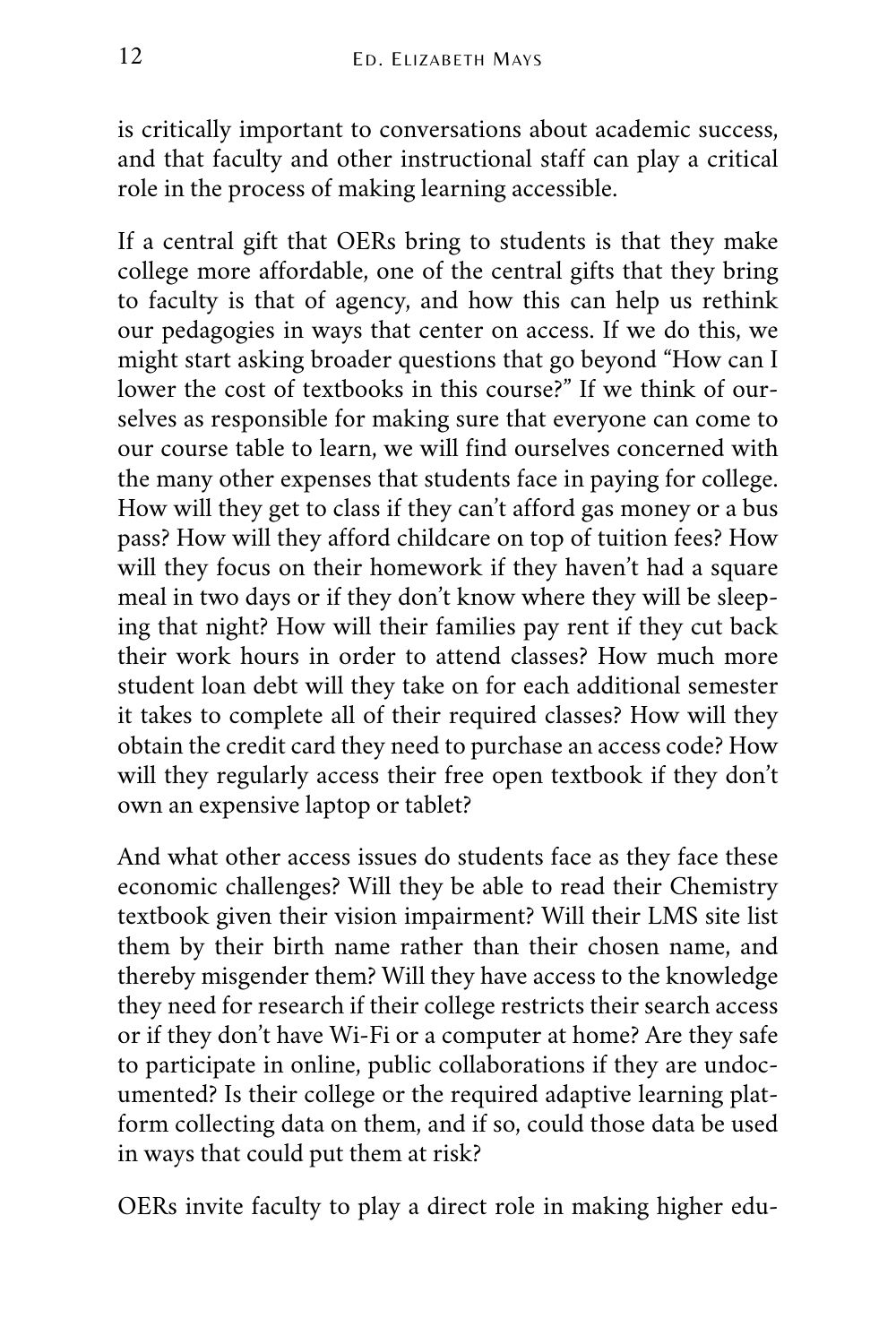cation more accessible. And they invite faculty to ask questions about how we can impact access in ways that go beyond textbook costs. At the very least, they help us see the challenges that students face in accessing higher education as broad, as severe, and as directly related to their academic success, or lack thereof.

So one key component of Open Pedagogy might be that it sees access, broadly writ, as fundamental to learning and to teaching, and agency as an important way of broadening that access. OERs are licensed with open licenses, which reflects not just a commitment to access in terms of the cost of knowledge, but also access in terms of the creation of knowledge. Embedded in the social justice commitment to making college affordable for all students is a related belief that knowledge should not be an elite domain. Knowledge consumption and knowledge creation are not separate but parallel processes, as knowledge is co-constructed, contextualized, cumulative, iterative, and recursive. In this way, Open Pedagogy invites us to focus on how we can increase access to higher education and how we can increase access to knowledge–both its reception and its creation. This is, fundamentally, about the dream of a public learning commons, where learners are empowered to shape the world as they encounter it. With the open license at the heart of our work, we care both about "free" and about "freedom," about resources and practices, about access and about accessibility, about content and about contribution. This is not a [magical thinking](https://dmlcentral.net/mean-talk-21st-century-learning/#.WSb0VJg29TQ.twitter)<sup>[16](https://dmlcentral.net/mean-talk-21st-century-learning/#.WSb0VJg29TQ.twitter)</sup> approach to digital pedagogy. It's an honest appraisal of the barriers that exist in our educational systems and a refusal to abdicate responsibility for those barriers.

To summarize, we might think about Open Pedagogy as an access-oriented commitment to learner-driven education AND as a process of designing architectures and using tools for learning that enable students to shape the public knowledge commons

[<sup>16.</sup>](https://dmlcentral.net/mean-talk-21st-century-learning/#.WSb0VJg29TQ.twitter) [Nicole Mirra, "What Do We Mean When We Talk About 21st Century Learning?"](https://dmlcentral.net/mean-talk-21st-century-learning/#.WSb0VJg29TQ.twitter)  *dmlcentral*, https://dmlcentral.net/mean-talk-21st-century-learning/#.WSb0VJg29TQ.twitter.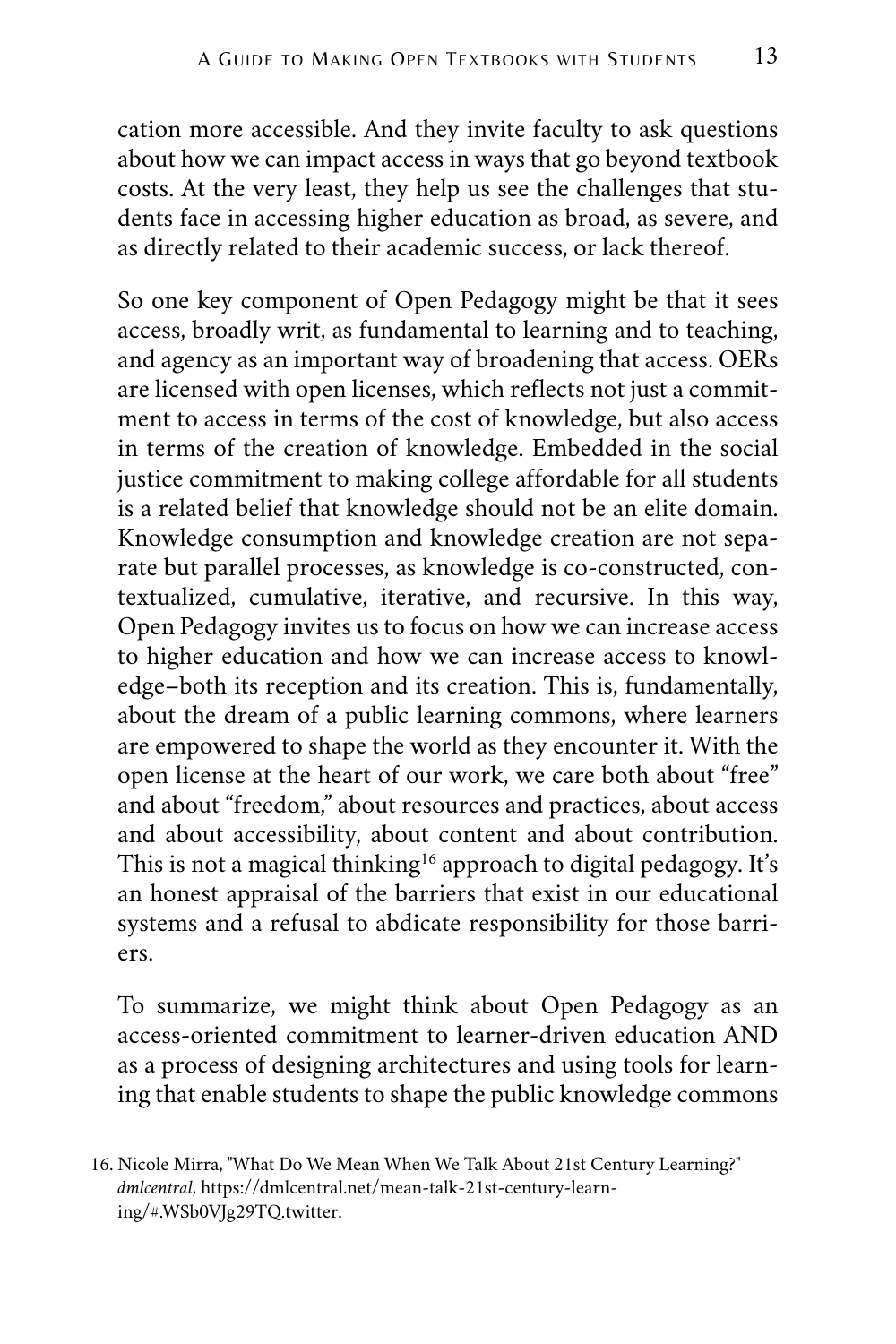of which they are a part. We might insist on the centrality of the 5 Rs to this work, and we might foreground the investments that Open Pedagogy shares with other learner-centered approaches to education. We might reconstitute Open Pedagogy continually, as our contexts shift and change and demand new, site-specific articulations. But if we want to begin "open" our courses, programs, and/or institutions, what practical steps can we take to get started?

OEP, or Open Educational Practices, can be defined as the set of practices that accompany either the use of OERs or, more to our point, the adoption of Open Pedagogy. Here are some simple but profoundly transformative examples of OEPs:

- Adapt or remix OERs with your students. Even the simple act of adding problem sets or discussion questions to an existing open textbook will help contribute to knowledge, to the quality of available OERs, and to your students' sense of doing work that matters. The adaptation of the open textbook [Project](https://pm4id.org/)  [Management for Instructional Designers](https://pm4id.org/)<sup>[17](https://pm4id.org/)</sup> by successive cohorts of graduate students at Brigham Young University provides an excellent example of this approach.
- Build OERs with your students. Though students may be beginners with most of the content in your course, they are often more adept than you at understanding what beginning students need in order to understand the material. Asking students to help reframe and represent course content in new and inventive ways can add valuable OERs to the commons while also allowing for the work that students do in courses to go on to have meaningful impact once the course ends. Consider the examples of the open textbook [Environmental](https://osu.pb.unizin.org/sciencebites/) [Science Bites](https://osu.pb.unizin.org/sciencebites/)<sup>[18](https://osu.pb.unizin.org/sciencebites/)</sup> written by undergraduate students at the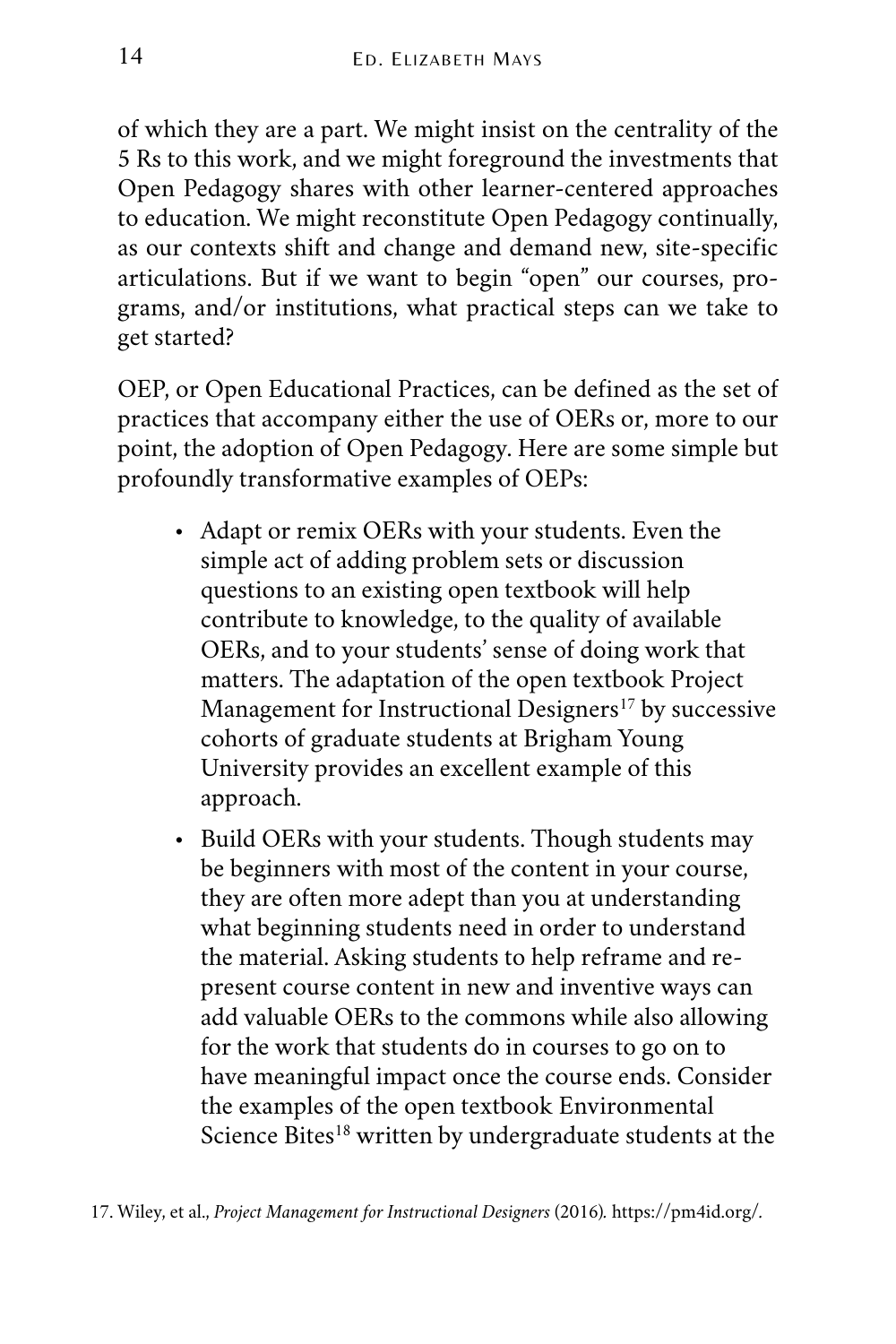Ohio State University or the [brief explainer videos](http://nobaproject.com/student-video-award/winners)<sup>19</sup> created by Psychology students around the world and curated by the NOBA Project.

- Teach your students how to edit Wikipedia articles. By adding new content, revising existing content, adding citations, or adding images, students can (with the support of the [Wiki Education Foundation](https://wikiedu.org/teach-with-wikipedia/)<sup>[20](https://wikiedu.org/teach-with-wikipedia/)</sup>) make direct contributions to one of the most popular public repositories for information. Indeed, more than 22,000 students already have, including [medical students at the](https://wikiedu.org/blog/2016/04/05/medical-students-wikipedia/) [University of California San Francisco.](https://wikiedu.org/blog/2016/04/05/medical-students-wikipedia/)<sup>[21](https://wikiedu.org/blog/2016/04/05/medical-students-wikipedia/)</sup> More than developing digital literacy and learning how to synthesize, articulate, and share information, students engage with and understand the politics of editing, including how "truth" is negotiated by those who have access to the tools that shape it.
- Facilitate student-created and student-controlled learning environments. The Learning Management System (Canvas, Moodle, Blackboard, etc.) generally locks students into closed environments that prevent sharing and collaboration outside of the class unit; it perpetuates a surveillance model of education in which the instructor is able to consider metrics that students are not given access to; and it presupposes that all student work is disposable (as all of it will be deleted when the new course shell is imported for the next semester). Initiatives such as Domain of One's  $Own^{22}$  $Own^{22}$  $Own^{22}$ enable students to build ["personal](http://er.educause.edu/articles/2009/9/a-personal-cyberinfrastructure)
- [18.](https://osu.pb.unizin.org/sciencebites/) [Kylienne A. Clark, Travis R. Shaul, and Brian H. Lower, eds.,](https://osu.pb.unizin.org/sciencebites/) *Environmental ScienceBites* (Columbus: The Ohio State University, 2015).
- 19. "2016-17 Noba + Psi Chi Student Video Award Recipients," *NOBA*, http://nobaproject.com/student-video-award/winners.
- [20.](https://wikiedu.org/teach-with-wikipedia/) "Teach With Wikipedia," *Wiki Education Foundation*[, https://wikiedu.org/teach-with](https://wikiedu.org/teach-with-wikipedia/)wikipedia/.
- [21.](https://wikiedu.org/blog/2016/04/05/medical-students-wikipedia/) Eryk Salvaggio, "For Wikipedia, the Doctor Is in … Class," *WikiEdu*, April 5, 2016, [https://wikiedu.org/blog/2016/04/05/medical-students-wikipedia/.](https://wikiedu.org/blog/2016/04/05/medical-students-wikipedia/)
- [22.](http://umw.domains/) *Domain of One's Own,* [http://umw.domains/.](http://umw.domains/)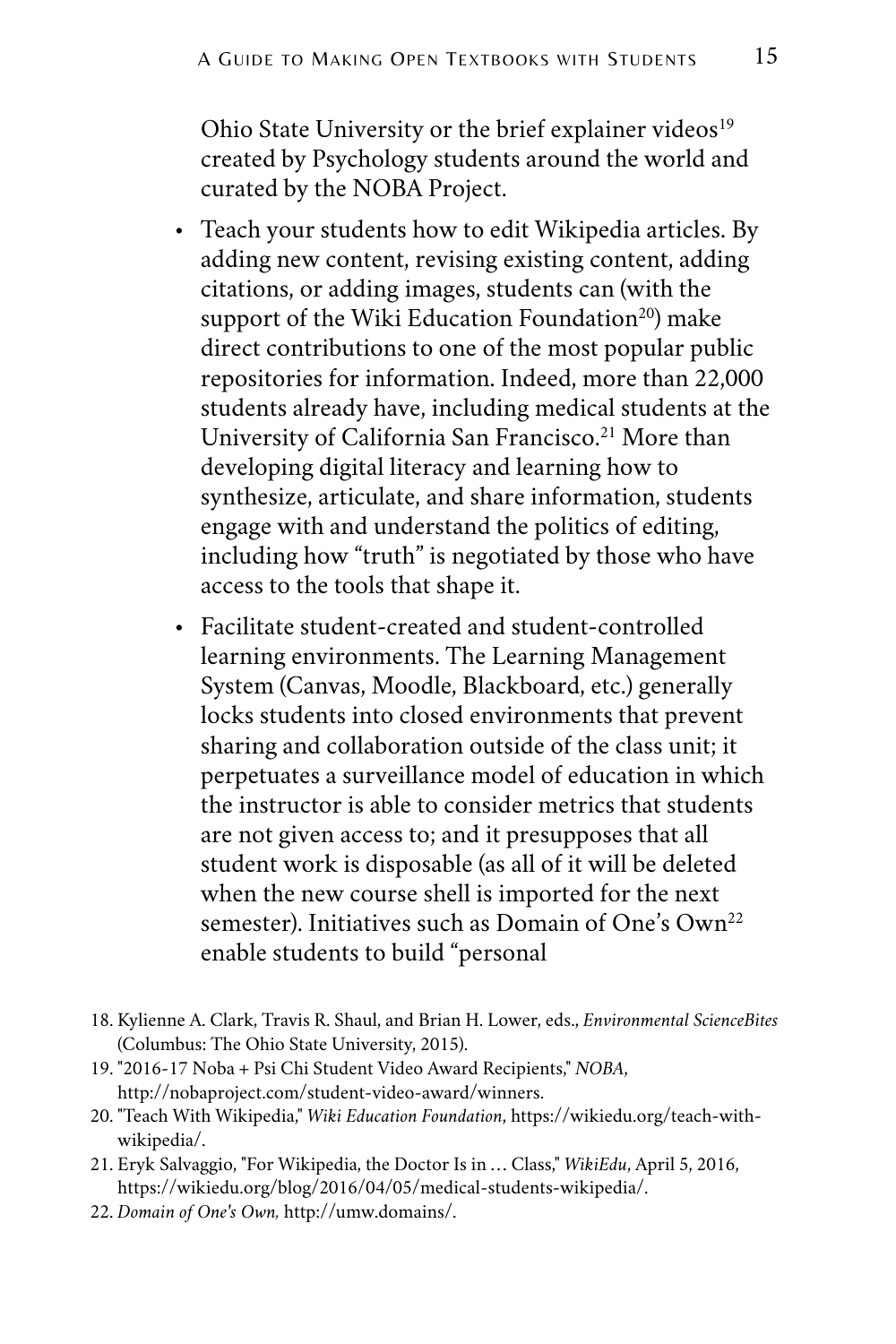[cyberinfrastructures"](http://er.educause.edu/articles/2009/9/a-personal-cyberinfrastructure) <sup>23</sup> where they can manage their own learning, control their own data, and design home ports that can serve as sites for collaboration and conversation about their work. Students can choose to openly license the work that they post on these sites, thereby contributing OERs to the commons; they can also choose not to openly license their work, which is an exercising of their rights and perfectly in keeping with the ethos of Open Pedagogy. If students create their own learning architectures, they can (and should) control how public or private they wish to be, how and when to share or license their work, and what kinds of design, tools, and plug-ins will enhance their learning. It is important to point out here that open is not the opposite of private.

- Encourage students to apply their expertise to serve their community. Partner with nonprofit organizations to create [opportunities for students to apply their](http://www.actionteaching.org/award/community-action)  [research or marketing skills.](http://www.actionteaching.org/award/community-action)<sup>[24](http://www.actionteaching.org/award/community-action)</sup> Or [ask them to write \(and](http://onlineteaching.kent.edu/library/online_assignments/OpEd_Handout.pdf) [submit for publication\) op-ed pieces](http://onlineteaching.kent.edu/library/online_assignments/OpEd_Handout.pdf)<sup>[25](http://onlineteaching.kent.edu/library/online_assignments/OpEd_Handout.pdf)</sup> to share evidence-based approaches to tackling a local social problem. Demonstrate the value of both knowledge application and service by scaffolding their entry into public scholarship.
- Engage students in public chats with authors or experts. Platforms such as Twitter can help engage students in scholarly and professional conversations with practitioners in their fields. This is another way that students can contribute to—not just consume—knowledge, and it shifts learning into a
- 23. Gardner Campbell, "A Personal Cyberinfrastructure," *EduCause Review* 44, no. 5 (September 4, 2009), http://er.educause.edu/articles/2009/9/a-personalcyberinfrastructure*.*
- [24.](http://www.actionteaching.org/award/community-action) Lori Rosenthal, "Research for Community Action," *Action Teaching*, [http://www.actionteaching.org/award/community-action.](http://www.actionteaching.org/award/community-action)
- [25.](http://onlineteaching.kent.edu/library/online_assignments/OpEd_Handout.pdf) "Assignment Type: Op-Ed," *Kent State Online,* http://onlineteaching.kent.edu/library/ [online\\_assignments/OpEd\\_Handout.pdf.](http://onlineteaching.kent.edu/library/online_assignments/OpEd_Handout.pdf)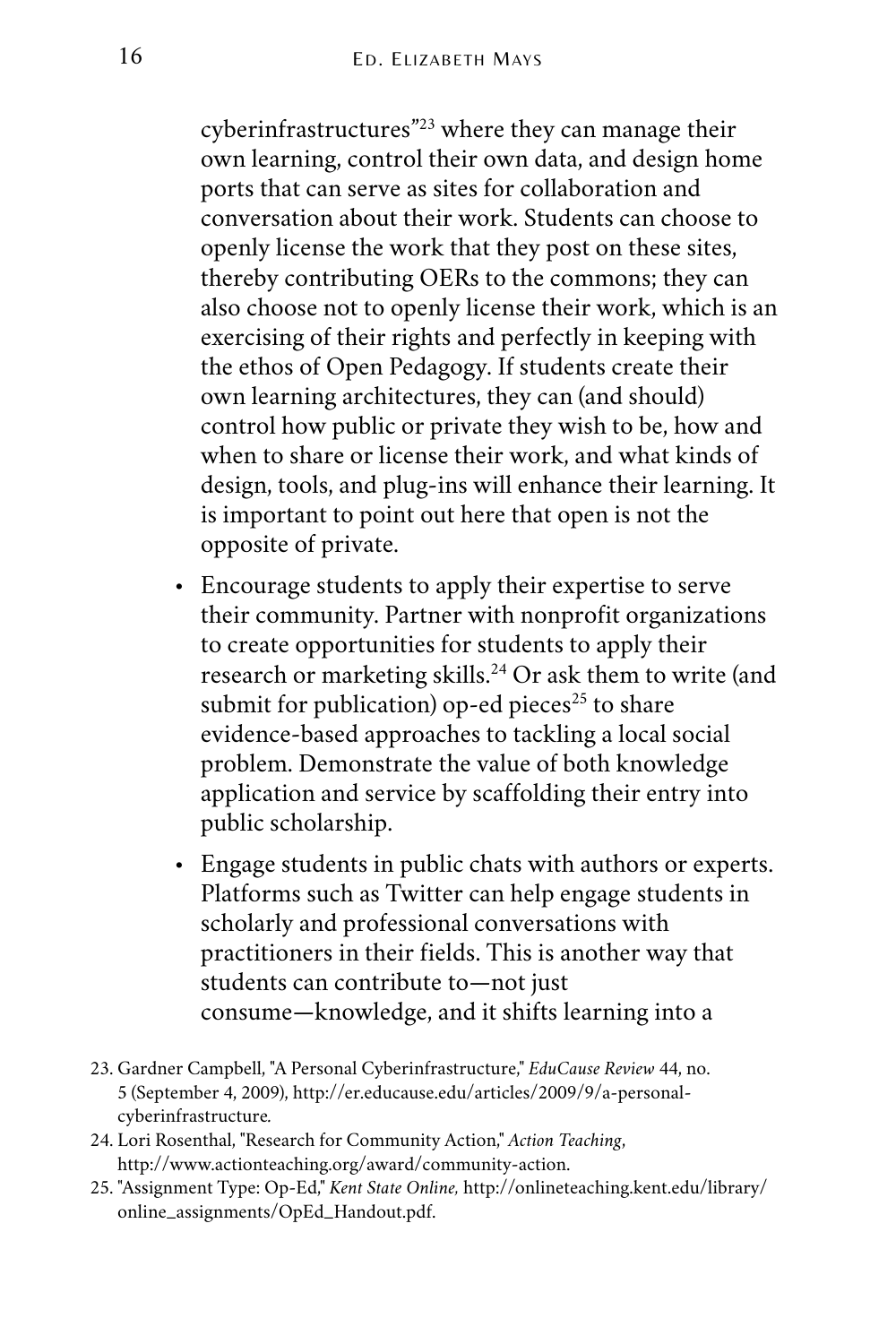dialogic experience. In addition, if students are sharing work publicly, they can also use social media channels to drive mentors, teachers, peers, critics, experts, friends, family, and the public to their work for comment. Opening conversations about academic and transdisciplinary work—both student work and the work of established scholars and practitioners—is, like contributing to OERs, a way to grow a thriving knowledge commons.

- Build course policies, outcomes, assignments, rubrics, and schedules of work collaboratively with students. Once we involve students in creating or revising OERs or in shaping learning architectures, we can begin to see the syllabus as more of a collaborative document, cogenerated at least in part with our students. Can students help craft course policies that would support their learning, that they feel more ownership over? Can they add or revise course learning outcomes in order to ensure the relevancy of the course to their future paths? Can they develop assignments for themselves and/or their classmates, and craft rubrics to accompany them to guide an evaluative process? Can they shape the course schedule according to rhythms that will help maximize their efforts and success?
- Let students curate course content. Your course is likely split into a predictable number of units (fourteen, for example) to conform to the academic calendar of the institution within which the course is offered. We would probably all agree that such segmenting of our fields is somewhat arbitrary; there is nothing ontological about Introduction to Psychology being fourteen weeks long (or spanning twenty-eight textbook chapters, etc.). And when we select a novel for a course on postcolonial literature or a lab exercise for Anatomy and Physiology, we are aware that there are a multitude of other good options for each that we could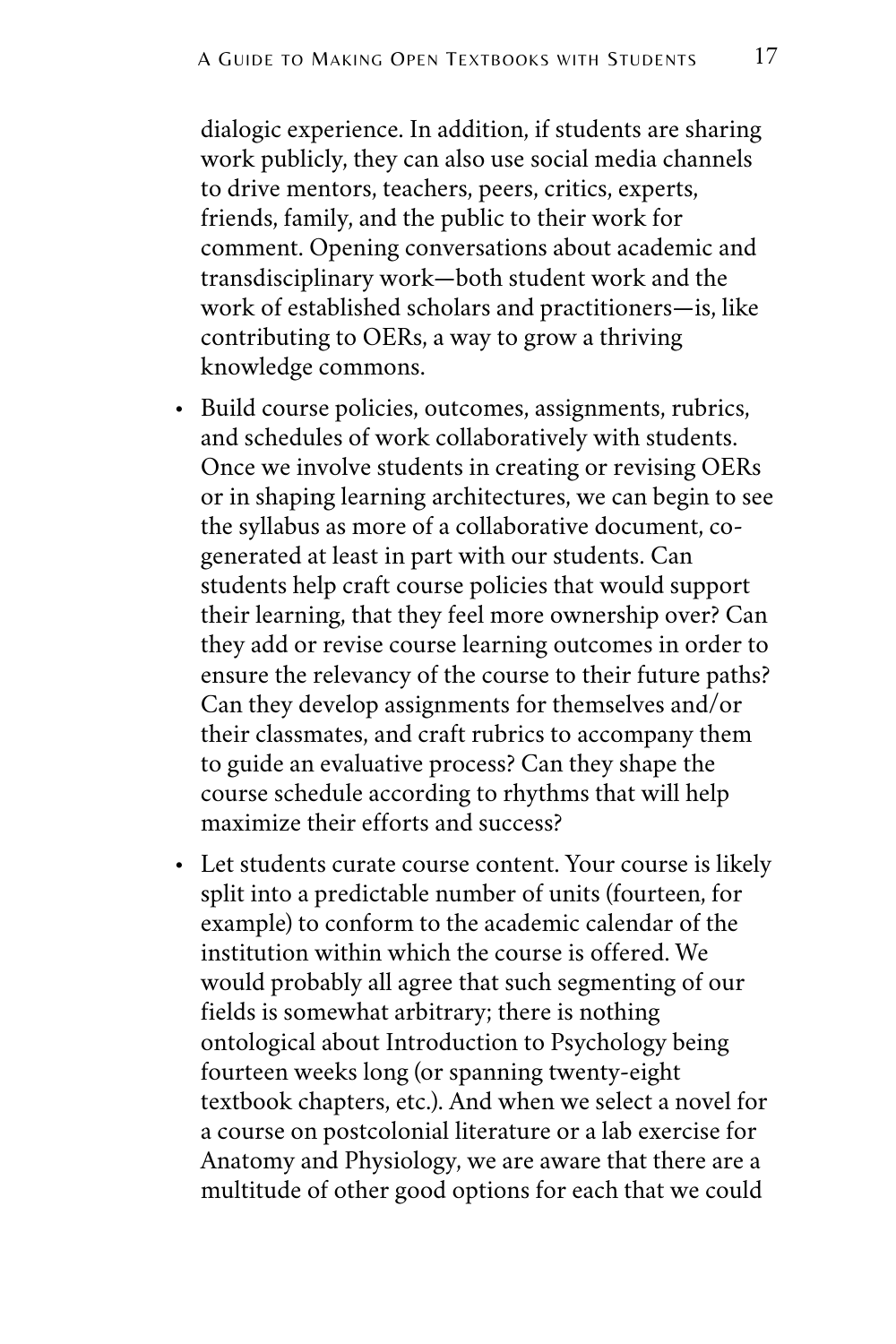have chosen. We can involve students in the process of curating content for courses, either by offering them limited choices between different texts or by offering them solid time to curate a future unit more or less on their own (or in a group) as a research project. The content of a course may be somewhat prescribed by accreditation or field standards, but within those confines, we can involve students in the curation process, increasing the level of investment they have with the content while helping them acquire a key twenty-first century skill.

• Ask critical questions about "open." When you develop new pathways based on Open Pedagogy, pay special attention to the barriers, challenges, and problems that emerge. Be explicit about them, honest about them, and share them widely with others working in Open Education so that we can work together to make improvements. Being an open educator in this fashion is especially crucial if we wish to avoid [digital redlining,](http://bit.ly/2uq5SJC) 26 creating inequities (however unintentionally) through the use of technology. Ask yourself: Do your students have access to broadband at home? Do they have the laptops or tablets they need to easily access and engage with OERs? Do they have the supports they need to experiment creatively, often for the first time, with technology tools? Do they have the digital literacies they need to ensure as much as is possible their safety and privacy online? Do you have a full understanding of the terms of service of the EdTech tools you are using in your courses? As you work to increase the accessibility of your own course, are you also [evaluating the tools](https://dgst101.com/activity-critically-evaluating-digital-tools-3f60d468ce74) 

<sup>26.</sup> Chris Gilliard, "Pedagogy and the Logic of Platforms," *Educause Review*, July 3, 2017, http://er.educause.edu/articles/2017/7/pedagogy-and-the-logic-of-platforms.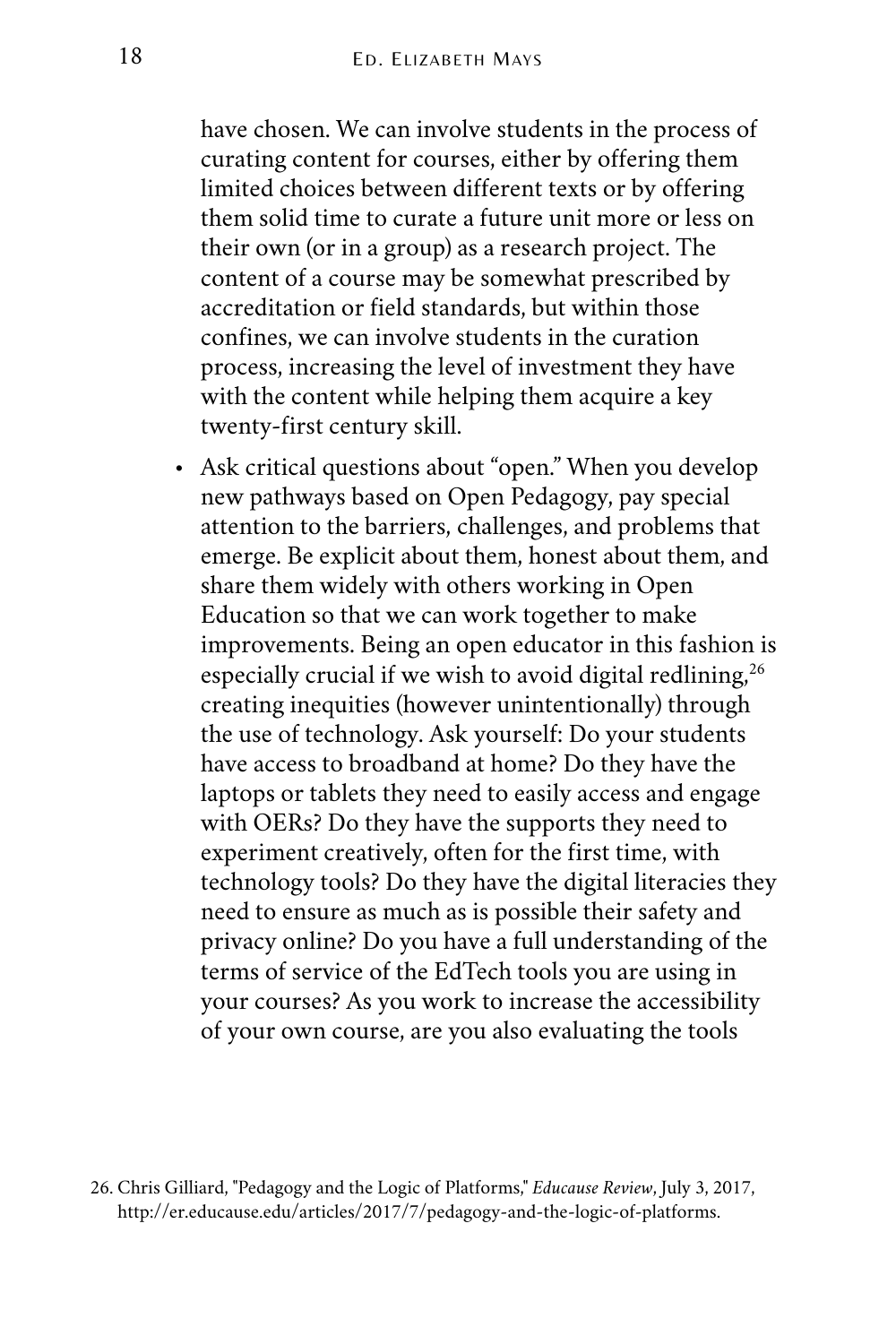[and technologies](https://dgst101.com/activity-critically-evaluating-digital-tools-3f60d468ce74)<sup>[27](https://dgst101.com/activity-critically-evaluating-digital-tools-3f60d468ce74)</sup> you are using to ask how they help or hinder your larger vision for higher education?

These are just a few ideas for getting started with Open Pedagogy. Most important, find people to talk with about your ideas. Ask questions about how OERs and the 5 Rs change the nature of a course or the relationships that students have to their learning materials. Look to programs and colleges that are widely accessible and which serve a broad variety of learners and ask questions about how their course designs are distinct or compelling. Ask your students about meaningful academic contributions they have made, and what structures were in place that facilitated those contributions. Try, explore, fail, share, revise.

Open Pedagogy is not a magical panacea for the crises that currently challenge higher ed. That being said, we both feel that Open Pedagogy offers a set of dynamic commitments that could help faculty and students articulate a sustainable, vibrant, and inclusive future for our educational institutions. By focusing on access, agency, and a commons-oriented approach to education, we can clarify our challenges and firmly assert a learner-centered vision for higher education.

A portion of this article was remixed from "Open Pedagogy and Social Justice" by Rajiv Jhangiani and Robin DeRosa, available under a CC-BY 4.0 license at [http://www.digitalpedagogy](http://www.digitalpedagogylab.com/open-pedagogy-social-justice/)[lab.com/open-pedagogy-social-justice/.](http://www.digitalpedagogylab.com/open-pedagogy-social-justice/)[28](http://www.digitalpedagogylab.com/open-pedagogy-social-justice/) 

*Robin DeRosa is director of interdisciplinary studies at Plymouth State University, part of the university system of New Hampshire. Her current research and advocacy work focuses on Open Education, and how universities can innovate in order to bring down costs for students, increase interdisciplinary collaboration, and refocus the academic world* 

[<sup>27.</sup>](https://dgst101.com/activity-critically-evaluating-digital-tools-3f60d468ce74) Jesse Stommel, "Critically Evaluating Digital Tools," *Digital Studies 101*, [https://dgst101.com/activity-critically-evaluating-digital-tools-3f60d468ce74.](https://dgst101.com/activity-critically-evaluating-digital-tools-3f60d468ce74) 

[<sup>28.</sup>](http://www.digitalpedagogylab.com/open-pedagogy-social-justice/) [Rajiv Jhangiani and Robin DeRosa, "Open Pedagogy and Social Justice,"](http://www.digitalpedagogylab.com/open-pedagogy-social-justice/) *Digital Pedagogy Lab*, June 2, 2017, http://www.digitalpedagogylab.com/open-pedagogy-socialjustice/.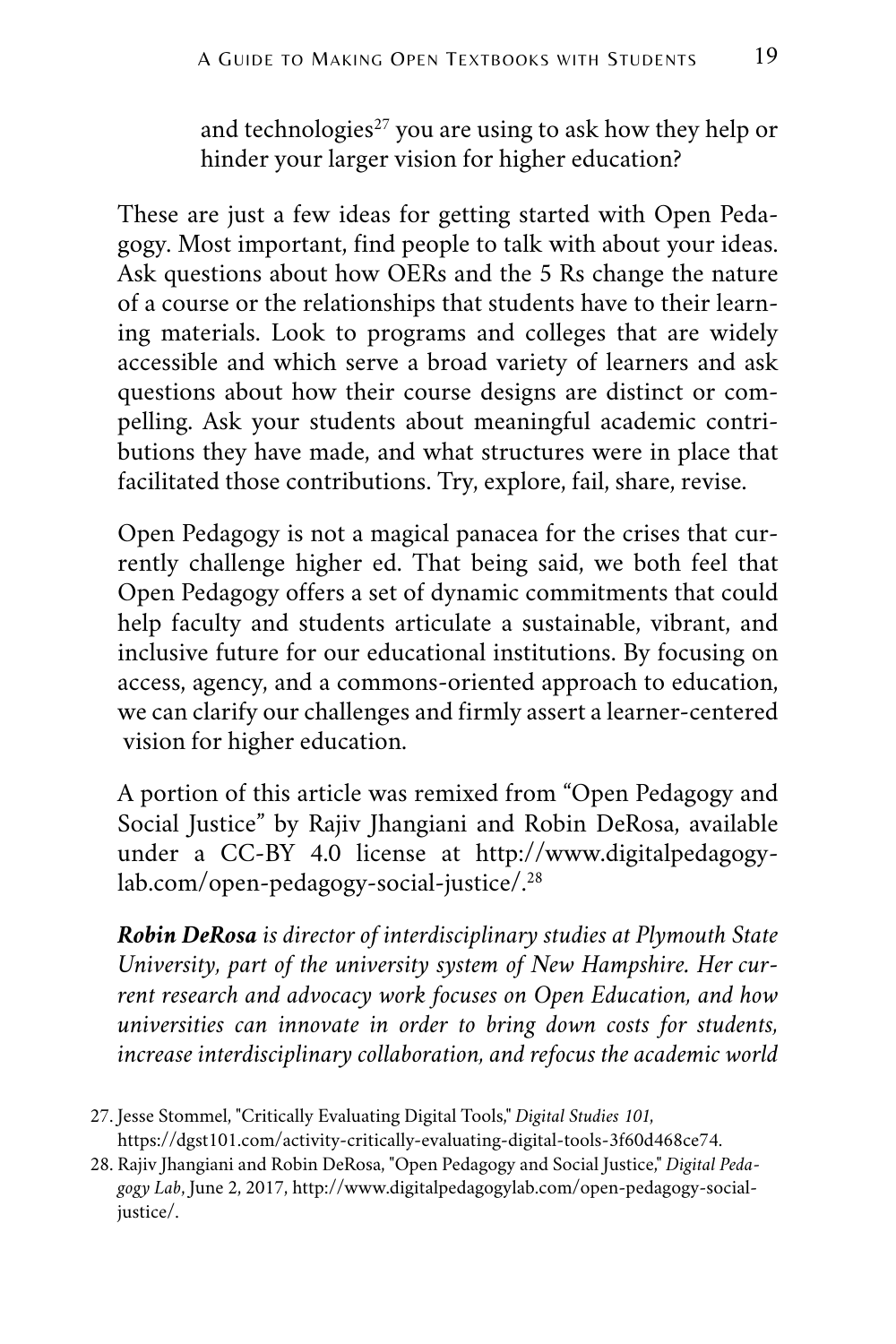*on strengthening the public good. She is also an editor for [Hybrid Ped](http://www.hybridpedagogy.com/)[agogy](http://www.hybridpedagogy.com/), an open-access, peer-reviewed journal that combines the strands of critical pedagogy and digital pedagogy to arrive at the best social and civil uses for technology and new media in education.*

*Rajiv Jhangiani is the University Teaching Fellow in Open Studies and a faculty member in the Department of Psychology at Kwantlen Polytechnic University. He also serves as an Open Education Advisor with BCcampus and an associate editor of Psychology Learning and Teaching. Previously he served as an OER Research Fellow with the Open Education Group, a faculty fellow with the BC Open Textbook Project, a faculty workshop facilitator with the Open Textbook Network, and the associate editor of NOBA Psychology.*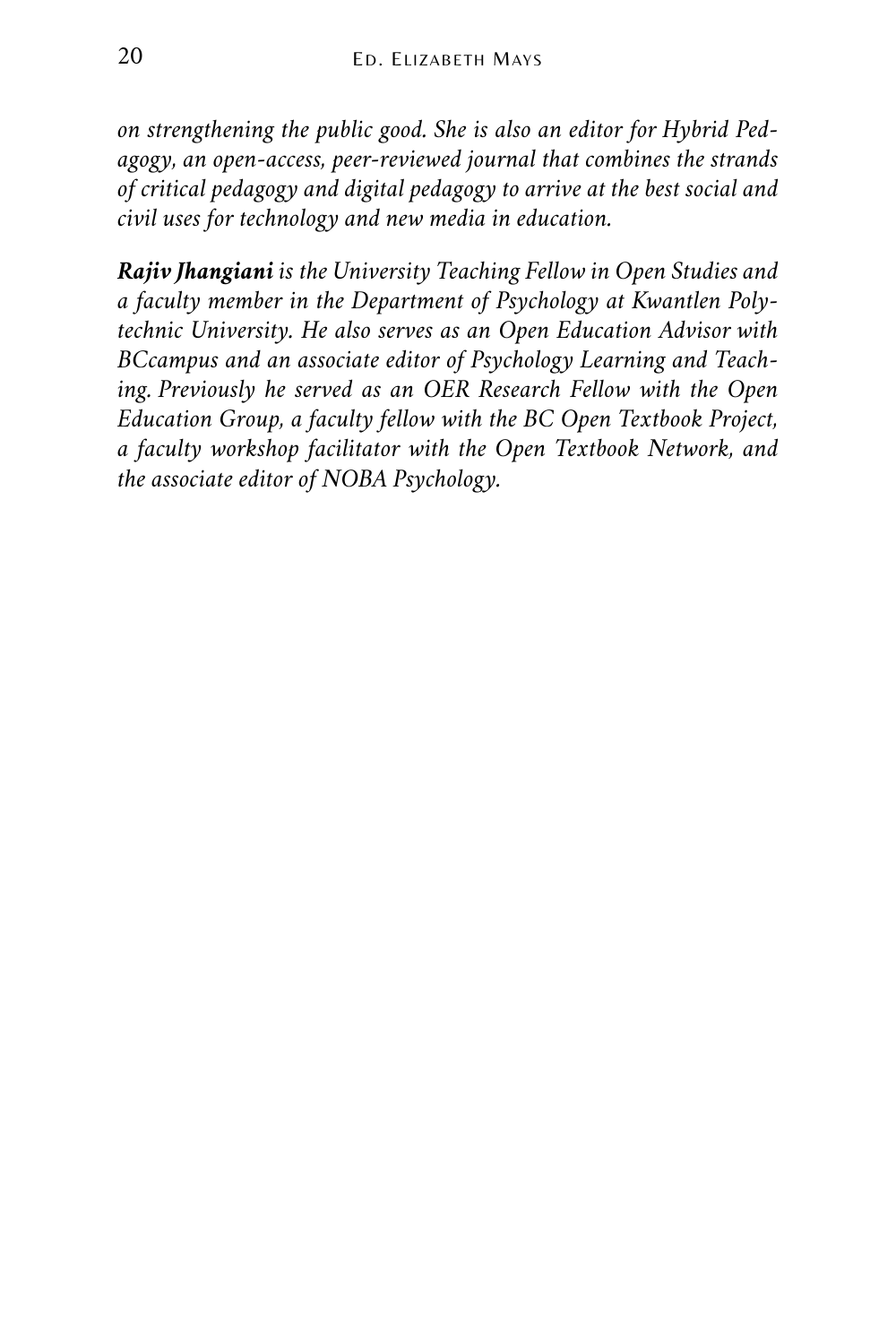## PART II

# <span id="page-28-0"></span>PROJECT IDEAS & CASE STUDIES

Are you considering embarking on an Open Pedagogy project in your classroom? These projects will inspire you!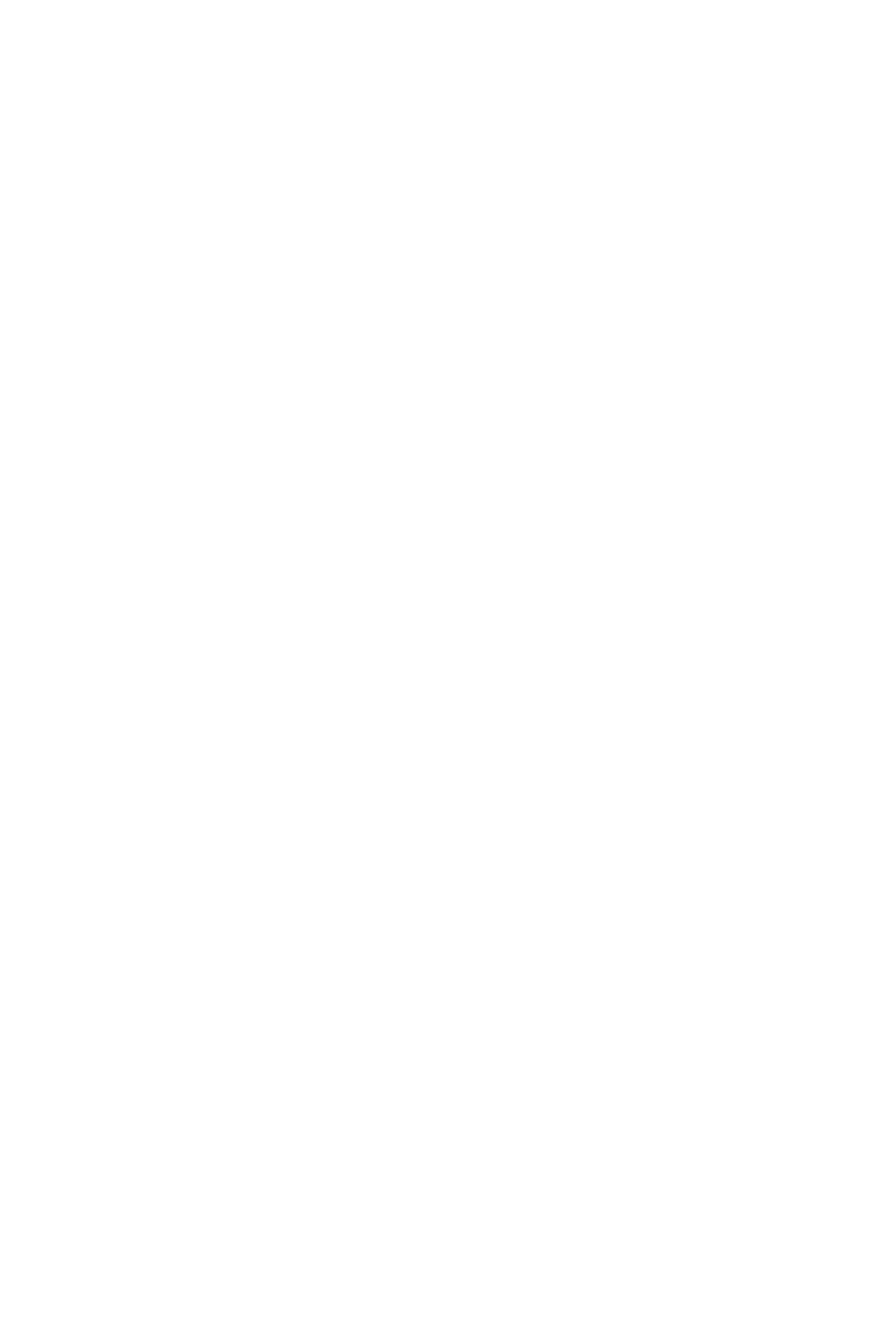#### CHAPTER 2

### <span id="page-30-0"></span>CREATING AN OPEN TEXTBOOK

e talked to faculty and students who have worked<br>on open textbook projects in their classrooms recently.<br>The next section consists of case studies, interviews,<br>and first hand assess highlighting seminal symples of Open Bad on open textbook projects in their classrooms recently. The next section consists of case studies, interviews, and firsthand essays highlighting seminal examples of Open Pedagogy projects.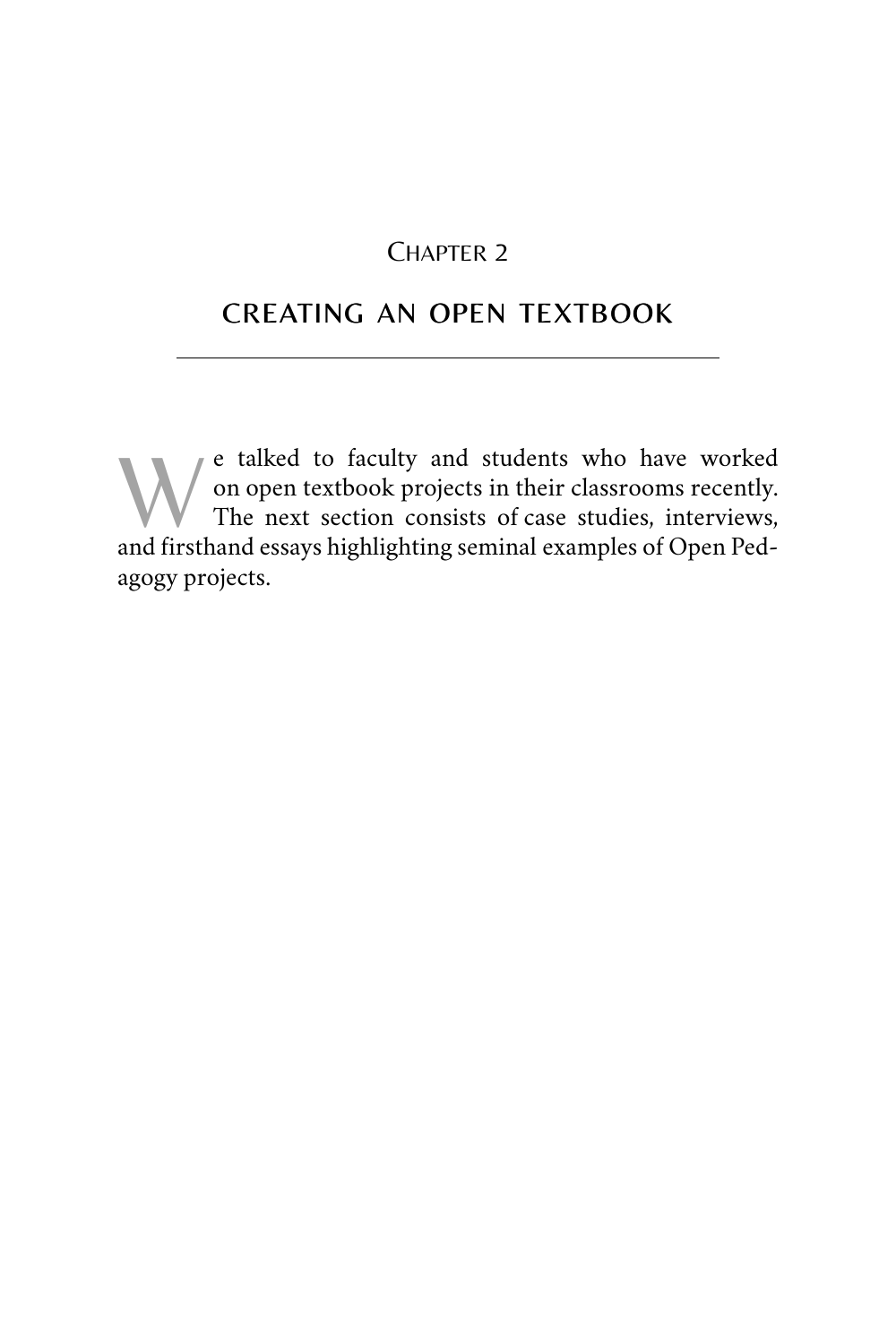### CHAPTER 3

### <span id="page-31-0"></span>CASE STUDY: FRANK LLOYD WRIGHT AND HIS MADISON BUILDINGS

#### ED. ELIZABETH MAYS

nna Andrzejewski, an art history professor and director of graduate studies at the University of Wisconsin-Madison, was looking for a hands-on learning project for her of graduate studies at the University of Wisconsin-Madi-Frank Lloyd Wright art history course.

The class was an upper-division, research course designed for art history majors or grad students, but also open to other disciplines. Andrzejewski had arranged access to seven historic local Frank Lloyd Wright houses for the course.

Known for hands-on learning projects that used student research to get ideas out into the broader community, she had had her students create walking tour booklets and websites documenting architectural landmarks in previous courses, but for this class she wanted to do something different.

Steel Wagstaff, an instructional technology consultant at the university, approached her with the idea of having the students cre-ate a book using [Pressbooks,](http://pressbooks.com/)<sup>[1](http://pressbooks.com/)</sup> an online book-formatting software often used for open textbook projects.

Because Frank Lloyd Wright was not her primary area of schol-

[1.](http://pressbooks.com/) *Pressbooks.com*[, https://pressbooks.com/.](http://pressbooks.com/)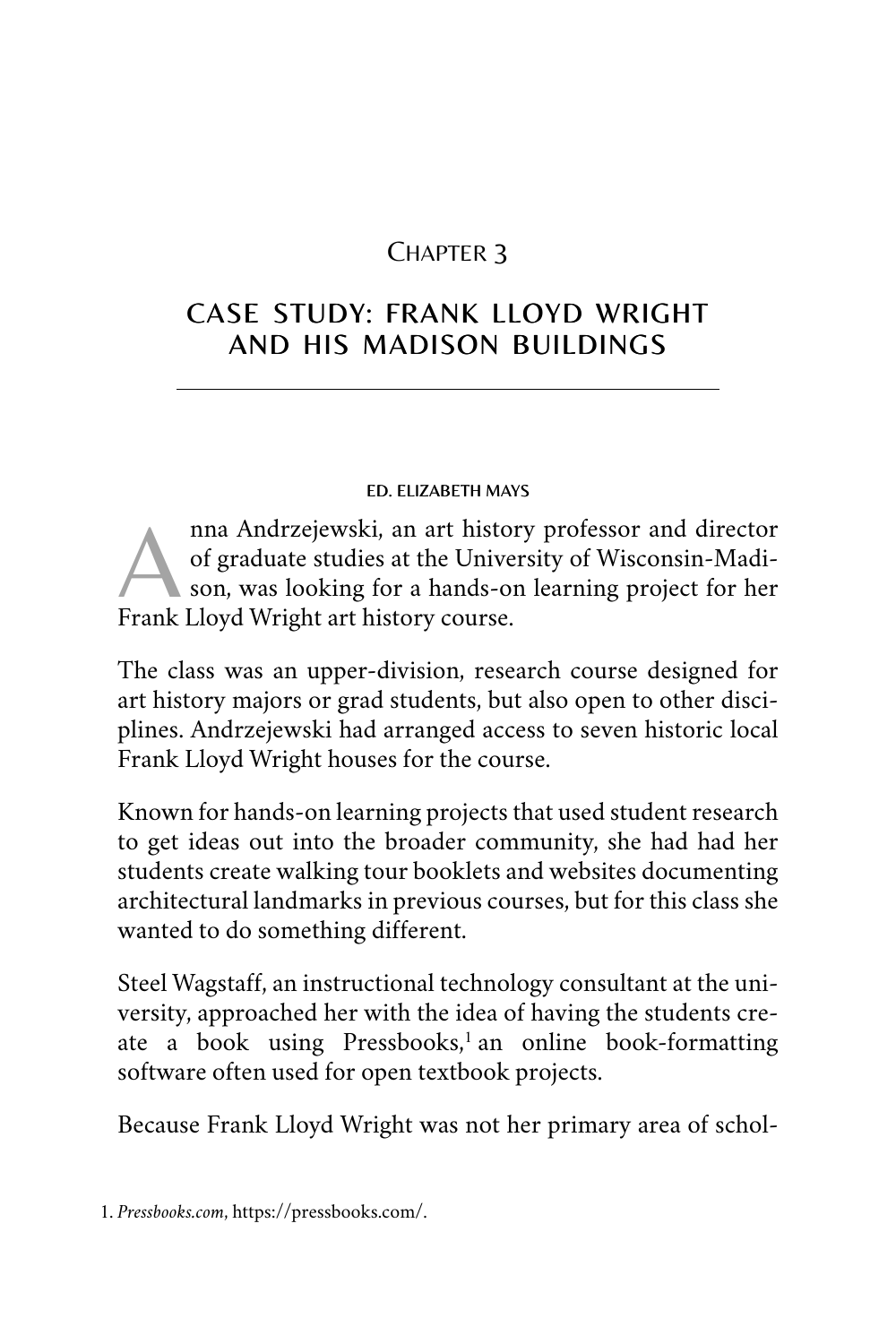arship, Andrzejewski said, the project became an opportunity for her to learn along with the students.

"Part of the appeal of working on this textbook idea was to create something that the students would participate in and feel invested in but that I could also use later on as a tool in future classes."

Wagstaff said the project was designed to be a "renewable assignment," one whose life extended beyond the term of the class.

"What I saw the students really engage with was the idea that they're writing this for Anna but also for a public audience," Wagstaff said.

Knowing that the next time Andrzejewski taught the course, her students would read the previous students' writing and could add to it or could improve it deepened student engagement with the project, Wagstaff said.

In addition, students might not have access to the same private homes featured in the book in future semesters.

"We hope that this book will provide surrogate access to many of these places for future classes, since they likely won't be able to visit all of them when the course is taught in future semesters," Wagstaff said.

Before embarking on the major assignment, Andrzejewski gave the students a lower-stakes, small-scale assignment that helped them learn how to use Pressbooks. Each student had to write several paragraphs of architectural context for the building they would visit and upload images into the platform for an overview section framing the progression of Frank Lloyd Wright's career.

From the low-stakes assignment, Andrzejewski said, "They saw what they had to do. It involved them and also scared them such that they were invested for the rest of the time."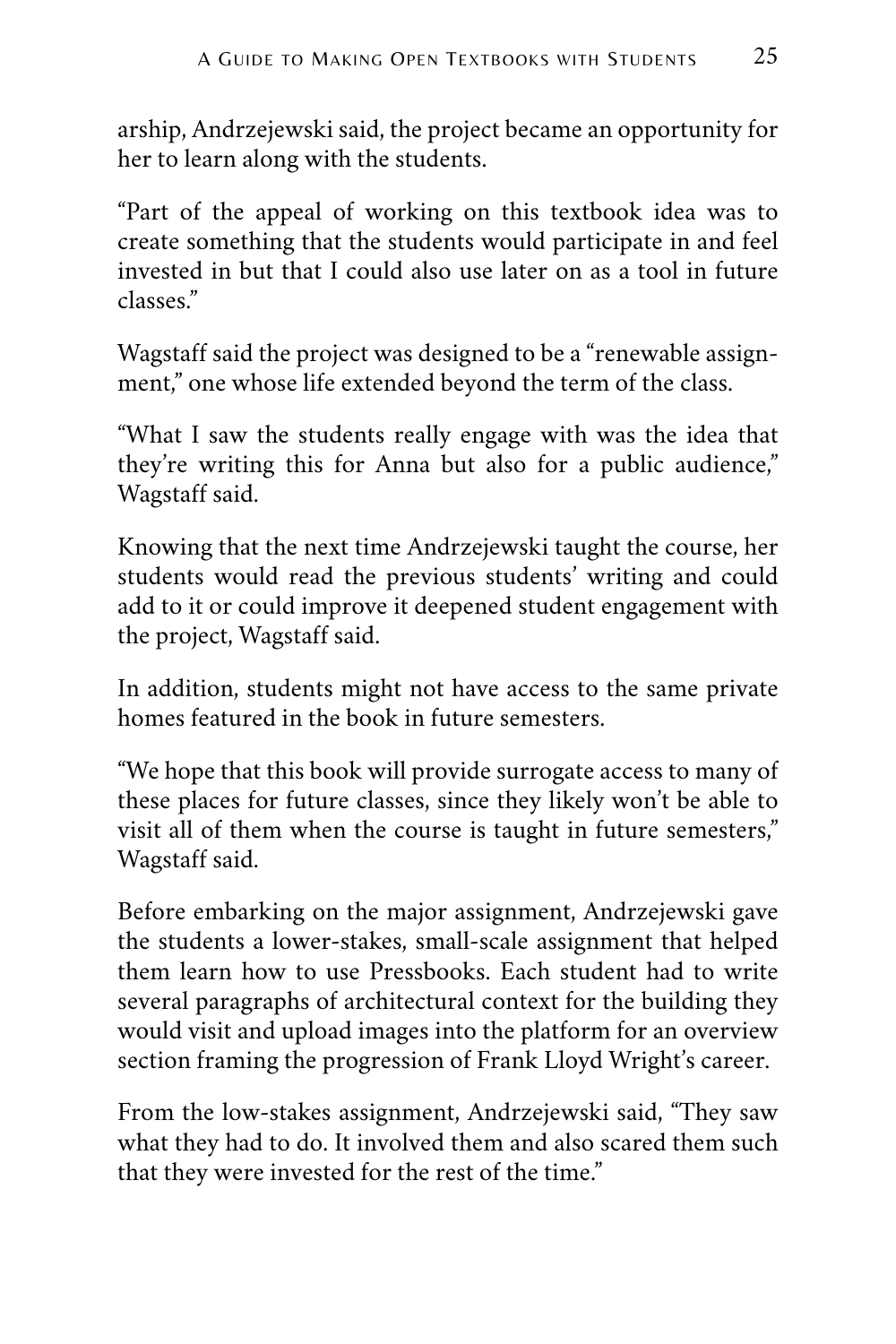Next, the small class of cross-disciplinary students, which included journalism, art, history, geography, urban planning, and other majors, made field visits to seven local Frank Lloyd Wright homes that Andrzejewski had arranged access to.

Making a real book, noted Wagstaff, involves knowledge from lots of different disciplines, and the students in Andrzejewski's class were able to have cross-functional conversations as they built it.

"It was different than 'everyone's writing their own research paper and they never talk to each other,'" Wagstaff said.

At each home they visited, students all had the same shared experience, but two or three took ownership to document that home for a chapter of the book. Those students asked the others for feedback during and after the site visit on what they found most interesting and what they should write about. Students got to pick a theme for each chapter.

"There's nothing wrong with having an assignment that's based on what you do in class, but it's how to make it more than just a report and how to take it in a new direction," Andrzejewski said.

From an instructional design perspective, Wagstaff said that before students do a site visit, they need to have a sense for what the product is going to be so they can develop research questions in preparation.

Andrzejewski gave her students flexibility within constraints for the group textbook assignment.

First and foremost, the assignment specified that each chapter must include a theme appropriate to the home featured. For instance: preservation, a period of Wright's career, modular design, or a style of architecture.

In addition, the assignment specified that each chapter should include three different sections: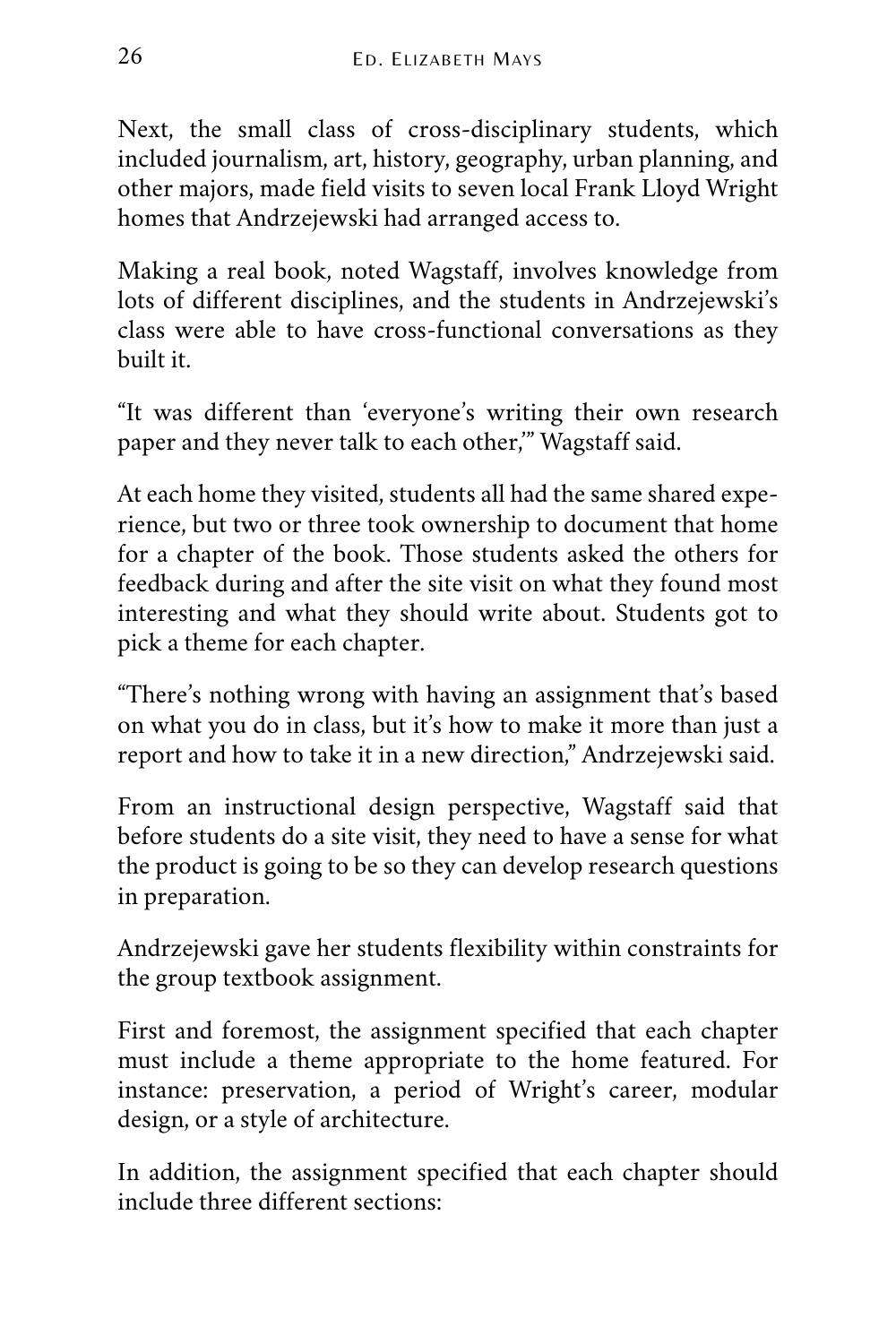- An introduction, a one- to two-paragraph overview of the house, and a thesis statement of the chapter to follow;
- An architectural description of the building, to include three to five paragraphs of description and complementary images; and
- An interpretive thematic section, which was a minimum-three-paragraph, "abundantly illustrated" narrative that was to demonstrate evidence that they listened to their classmates at the class discussions at the site and that they had done additional research outside of class. (Sources for this research could include anything from oral histories to archival research, book research or interviews.)

Students did all the writing, image collection and uploading, editing, book styling and footnotes as they built the book.

The chapters ended up being very different, rather than uniform as in a typical textbook, which could be considered a strength or a weakness.

"[The chapters] follow a basic research model. They all have footnotes and they all have pictures. But the approaches they take to these buildings are pretty disparate," Wagstaff said.

As of this writing, Andrzejewski and Wagstaff still have work to do over the summer to clean up the book, which is not yet public, in order to make it ready for public view. It will need editing and they'll have to remove images that were not openly licensed, which are fair use for educational purposes, but not fair game for publication.

The next time, Andrzejewski said, she'll make using open images a requirement, and build in a week of collaborative editing in the last week of class.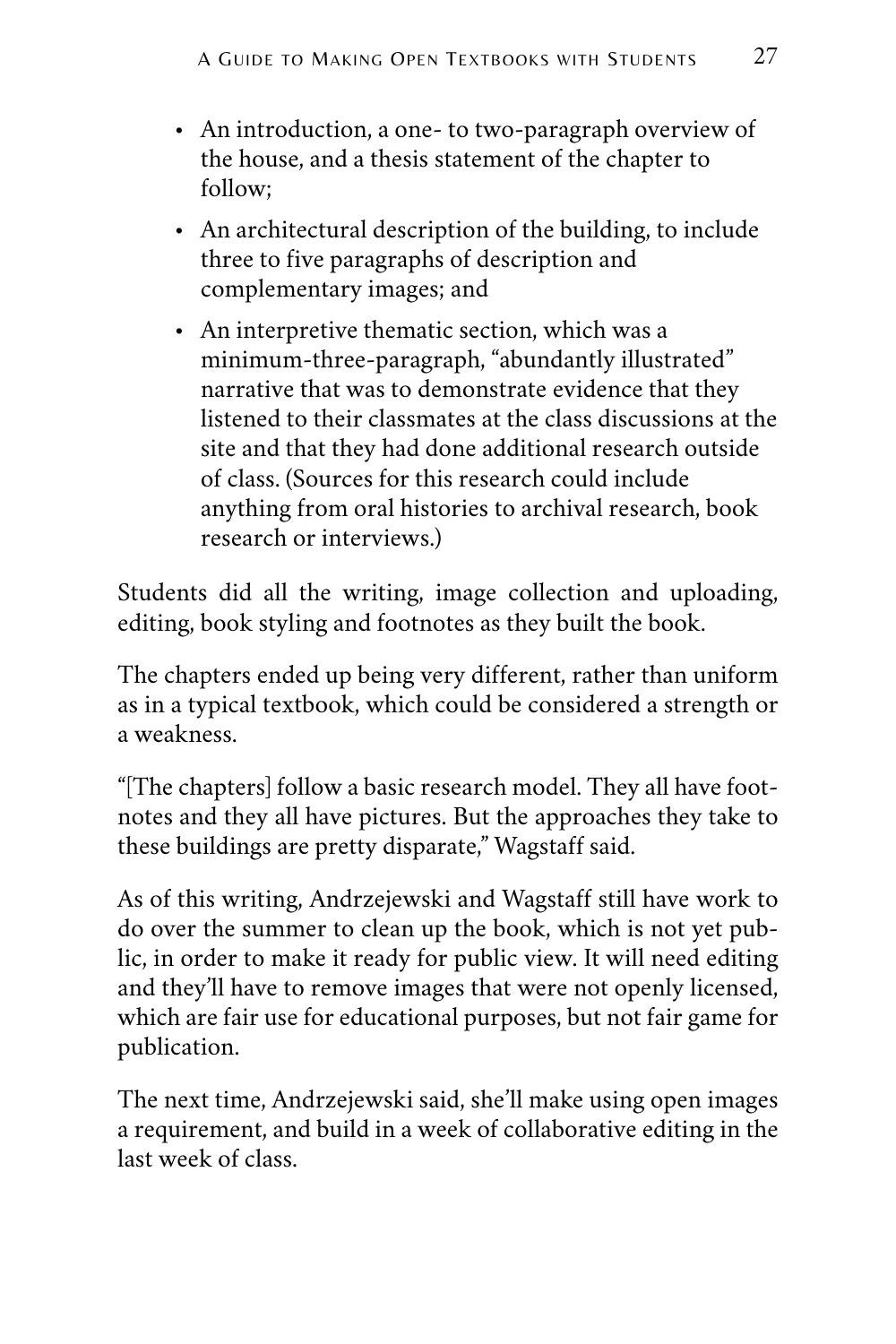Wagstaff said they will also build in more interactivity in the editing and on the images themselves.

In terms of the content, Wagstaff said he noticed two differences between this and similar Open Pedagogy projects.

First, students used lots of footnotes, and many of them cited not just websites or books but personal interviews with experts and working professionals.

"These weren't just surface-level quotes. These were substantive conversations they had with real people," Wagstaff said, remarking on "the depth of engagement they had with actual knowledgeable working professionals."

Andrzejewski attributes this to the interview training she incorporated with an oral historian before students embarked on the project.

Second, they did a lot of high-quality documentation in the form of photographs rather than just using photos they could find online.

Andrzejewski said the students got inspired by the possibilities for including media after doing the preliminary assignment in Pressbooks.

"They really wanted to be creators of evidence not just regurgitating it," Andrzejewski said.

She said she felt the project was successful and is now thinking about a similar project for a different class.

"I was so pleased with it I want to do something like it again," Andrzejewski said.

Wagstaff added: "What all instructors want is higher buyin–higher engagement from their learners. A project like this almost by its very nature produces that."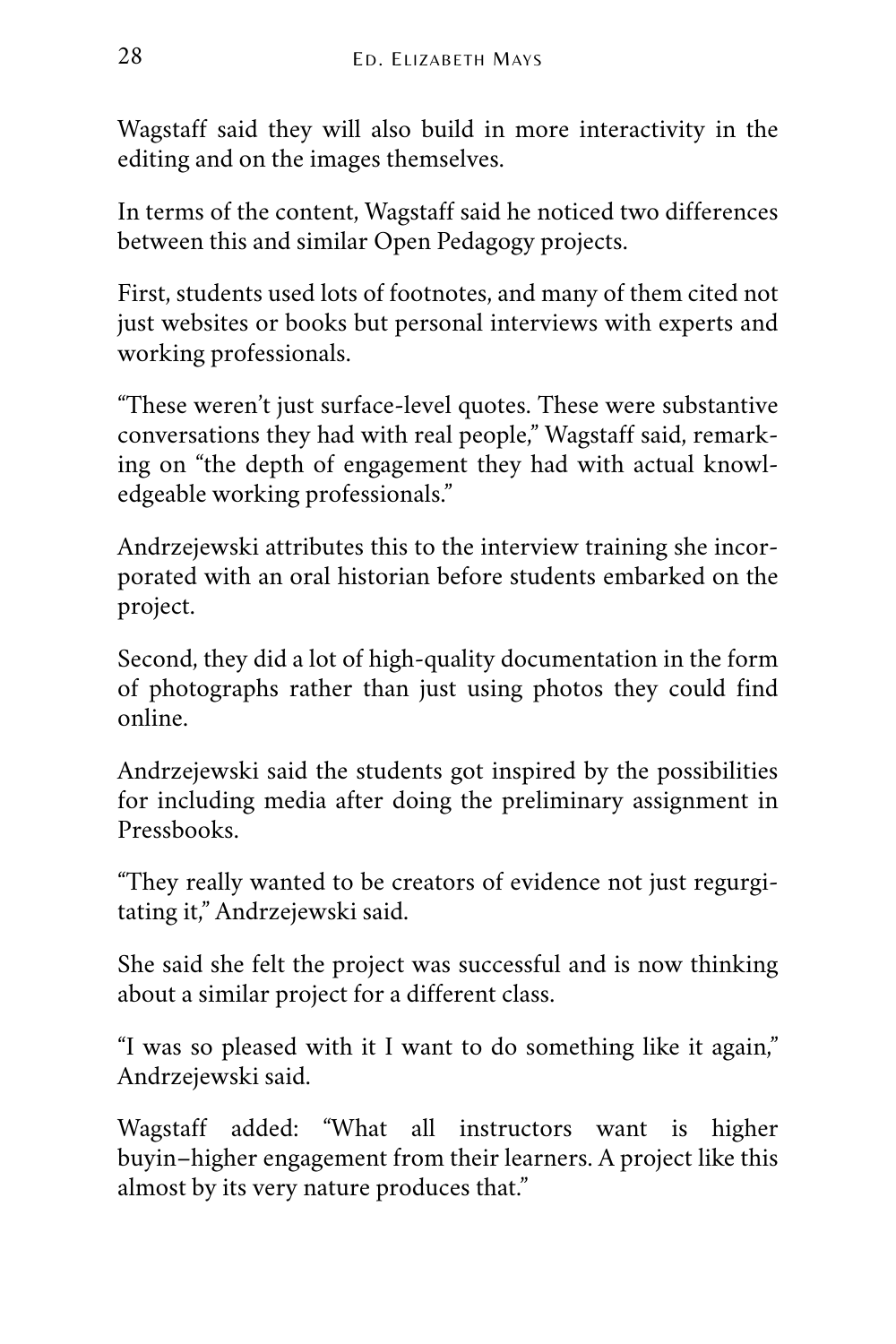## KEY TAKEAWAYS

- Partner with community organizations, so that your project has an impact beyond the classroom.
- Give students small assignments that help them build confidence and acquire the skills needed to complete a larger, final assignment.
- Clearly communicate license requirements for images, videos, or other materials that might be included in the textbook.
- Encourage your students to look beyond literature (on the Internet or on paper) when conducting research. Suggest they conduct interviews with working professionals or other experts in the field.
- Build in time within the semester to collaboratively edit and refine the final product.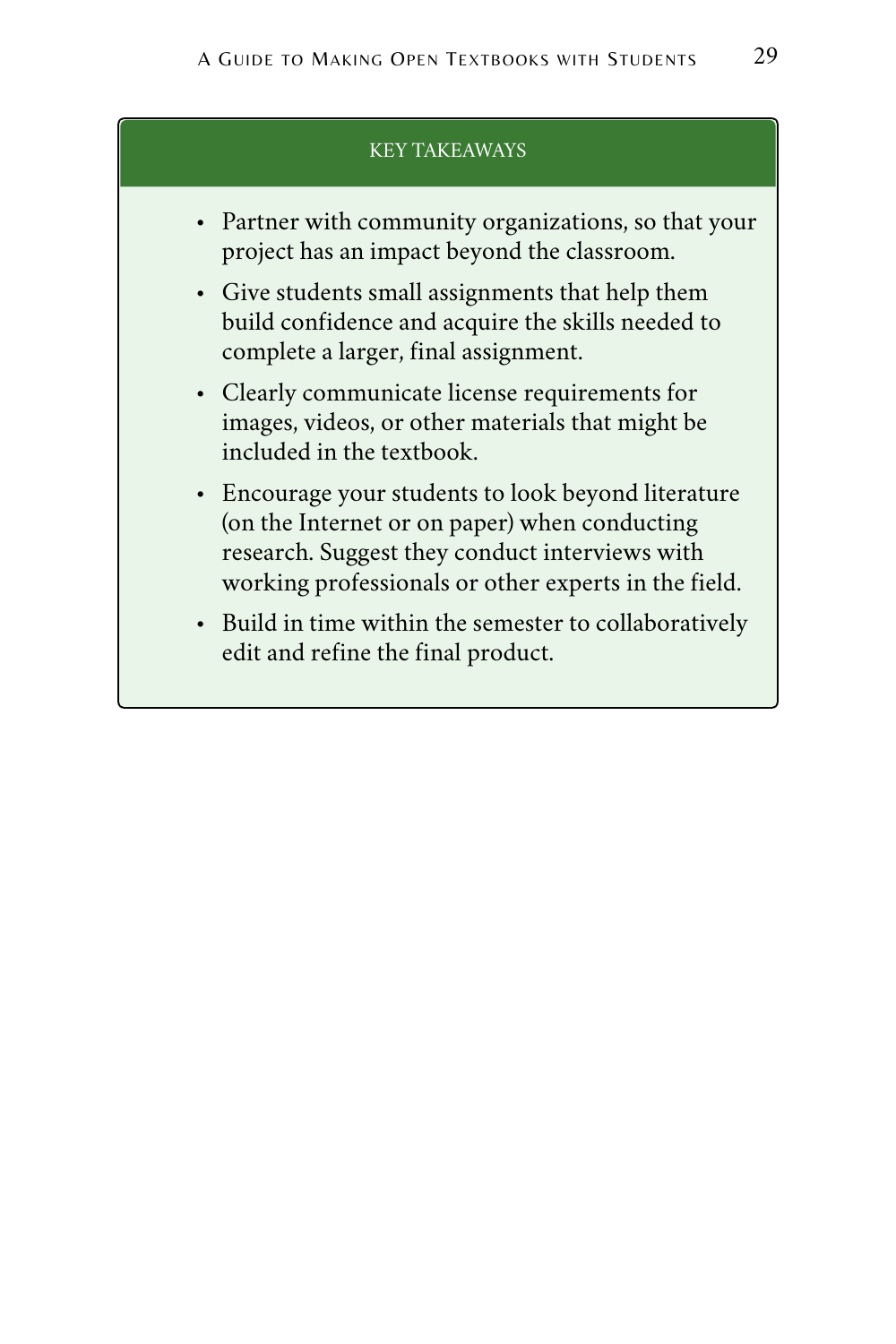# CASE STUDY: ANTOLOGÍA ABIERTA DE LITERATURA HISPÁNICA

### ED. ELIZABETH MAYS

 $\sum_{\text{as}}^{\text{m}}$ *ntología Abierta de Literatura Hispánica* (*The Introduction to Hispanic Literature*) is the brainchild of Dr. Julie Ward, an assistant professor of twentieth- and twenty-first-century Latin American literature at University of Oklahoma.

Ward said the anthology was inspired by *[The Open Anthology of](https://openamlit.pressbooks.com/) [Earlier American Literature](https://openamlit.pressbooks.com/)* [1](https://openamlit.pressbooks.com/) project Robin DeRosa spearheaded in her classroom. When she saw that text, she thought, "That's exactly what I wanted to do."

In the fall 2016 semester, she embarked on a project in her Spanish-language literature course, Introduction to Hispanic Literature and Culture, in which groups of four to five students selected ten texts from the fifteenth century to the twentieth century to include in a critical edition.

The included texts span different genres of literature, with authors ranging from Christopher Columbus to Horacio Quiroga. Ward and a graduate student "research guide" had preestablished lists of texts students could review and choose from.

For each work, the student groups compiled context in the form

[<sup>1.</sup>](https://openamlit.pressbooks.com/) Robin DeRosa, *The Open Anthology of Earlier American Literature* (Public Commons [Publishing: 2015\). https://openamlit.pressbooks.com/.](https://openamlit.pressbooks.com/)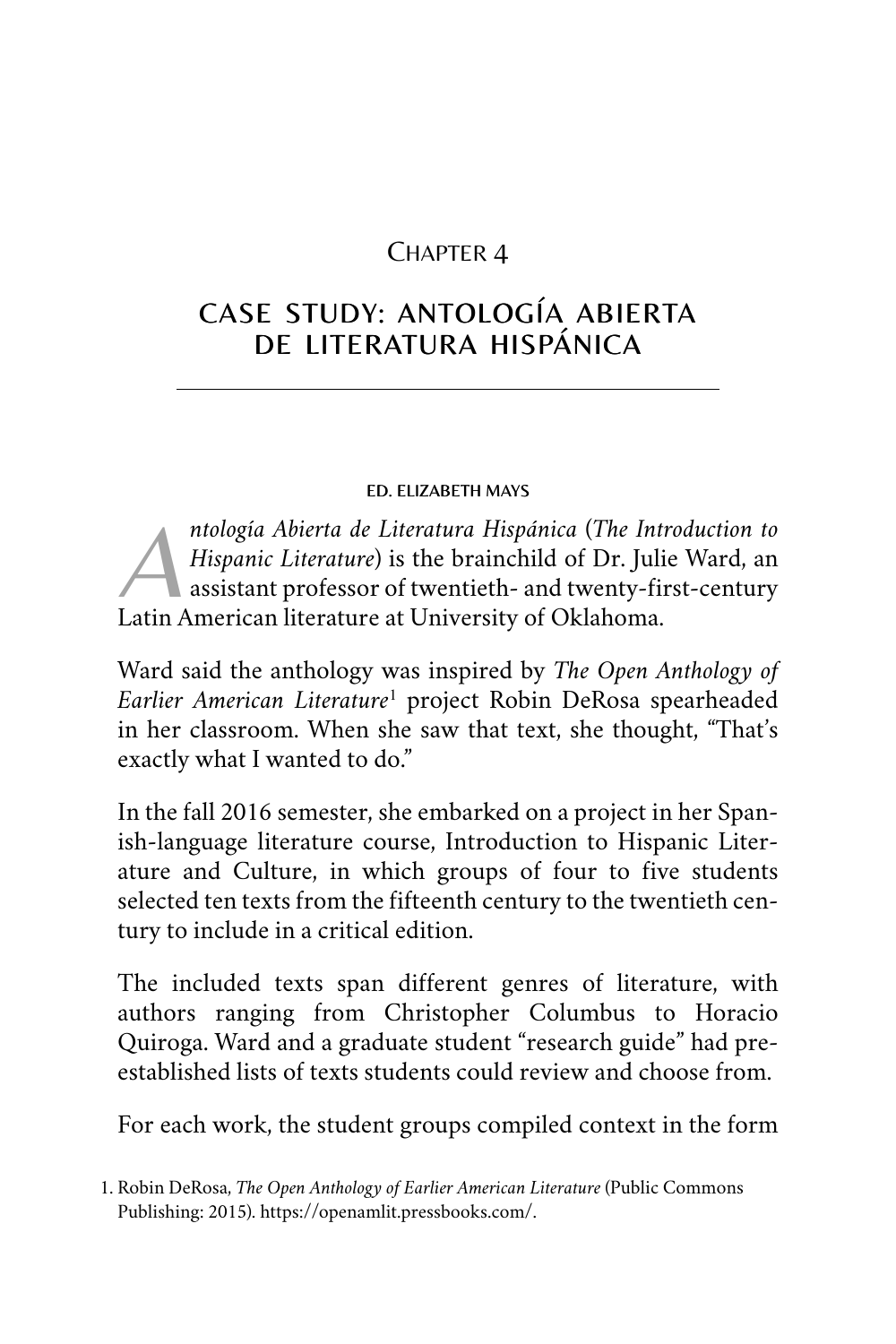of an introduction, at least ten annotations on the text about style, references and colloquialisms, an image and a biography about the author–their style, milieux and how the work relates to the rest of their works, and a bibliography. The texts, introductions and all other contextual elements of the book are all in Spanish.

The content of the critical edition was developed in the class, but the work on the text didn't end there. In the subsequent semester, two students were paid to take the critical edition, verify the facts and public domain licenses, and format it using Pressbooks. Alice Barrett, who is being paid by the OU Office of Undergraduate Research, is one of these students. The other student, Karlee Bradberry, is an honors research assistant, funded through the OU Honors College Research Assistant Program.

"I had a great experience with the group work aspect of the project," said Barrett, who said Ward emphasized group dynamics and started class with an article about a study Google had done about creating groups of people that work efficiently and creatively.

"For me what was most helpful was Dr. Ward's organizational skills. It was very clear what we were expected to do."

Barrett said she learned a lot from the project, including how to do research to find information, how to leverage library resources, and how to split the workload in a group. (She noted you have to let people do the work that's assigned to them.)

Projects like this "will be successful if the group dynamic is successful and everyone knows what they're going to be working on," she said.

She recommends that future instructors considering similar projects make sure their students find sources in the public domain and cite their sources thoroughly and correctly.

After working on the project Barrett said she feels more confi-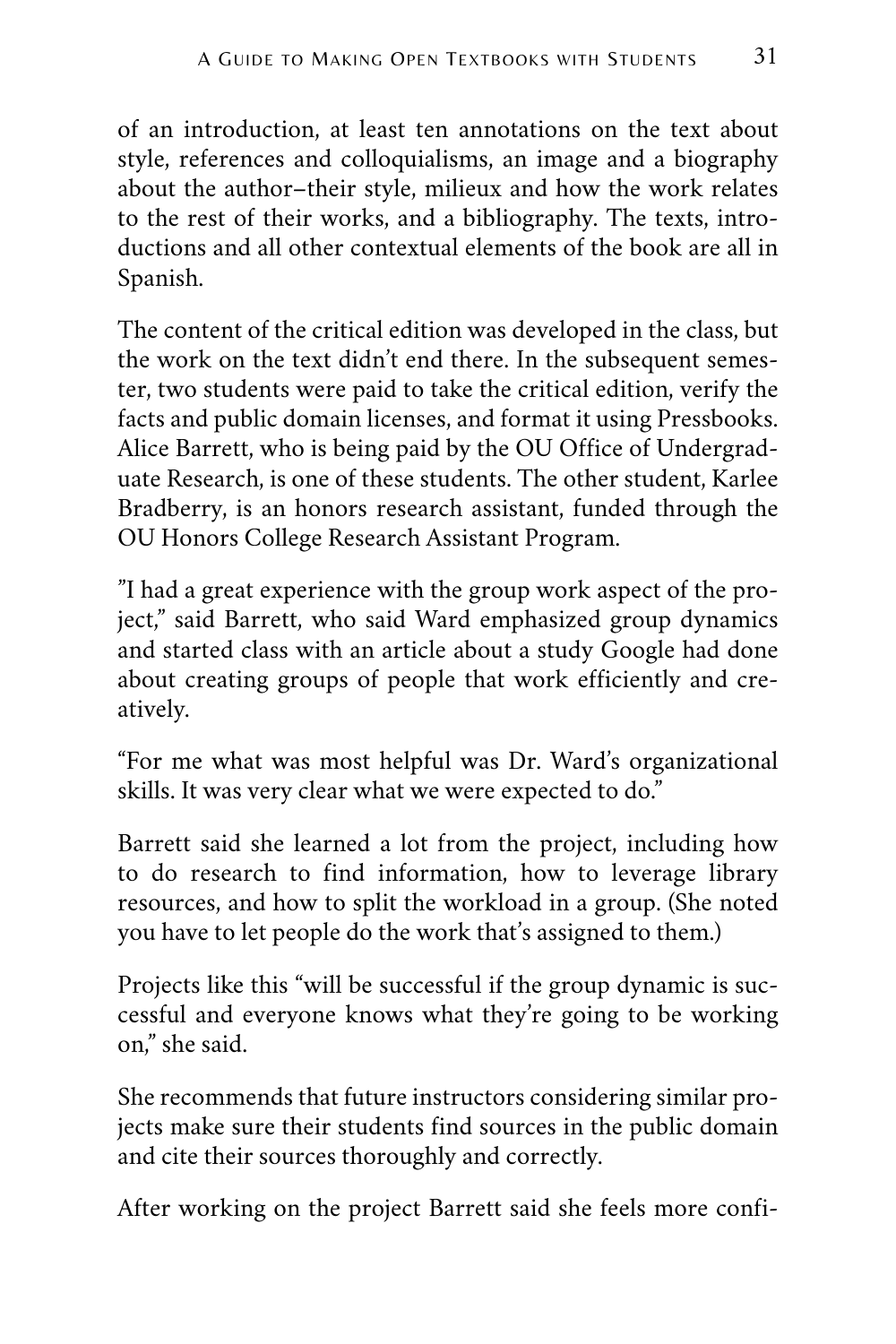dent about taking on big projects as well as writing in Spanish. In her work after the class, she edited and verified sources for "Hombres necios que acusáis" by Sor Juana Inés de la Cruz, one of the first feminist writers in Spanish literature. That experience really influenced her perspective.

"I have a perspective on Spanish literature I didn't have before. It changes you."

When released, the book will be appropriate for university Spanish and Latin American literature courses as well as AP Spanish students in high school.

Currently the book is receiving support from the Rebus Community to create a replicable assignment that will allow Ward's peers at other universities to do similar projects in their classes to expand the text [\(view the assignment\)](#page-90-0); to find Spanish speakers to edit and proofread the book; and to enlist faculty to betatest the book in their courses and provide feedback to Ward on improvements and revisions.

To join the project, go to [http://bit.ly/openAALH.](http://bit.ly/openAALH)[2](http://bit.ly/openAALH)

# KEY TAKEAWAYS

- Look to your peers for inspiration! You may find their projects can be replicated in your classroom.
- Inform your students if they must find public domain sources, and if possible, direct them toward some repositories. Teach them how to properly cite these sources up front.
- Survey funding options such as research grants and work-study programs in order to obtain ongoing

[<sup>2.</sup>](http://bit.ly/openAALH) ["Project Summary: Guide to Making Open Textbooks With Students,"](http://bit.ly/openAALH) *Rebus Community Forum,* http://bit.ly/openAALH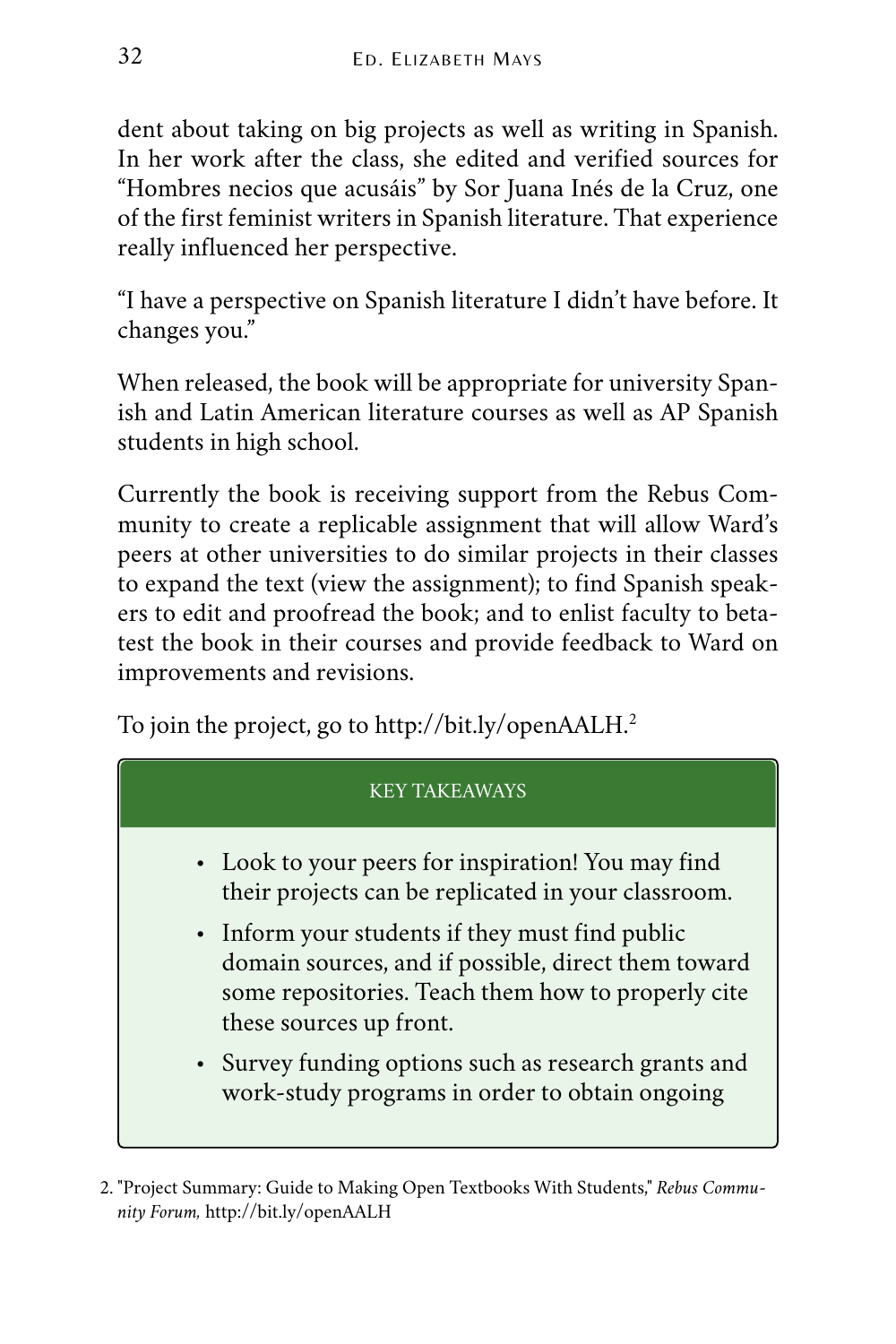student help with the project after the semester is complete.

- Set clear expectations with your students: What are the final deliverables they need to submit?
- Be organized. Take your students through the project timeline when you first start out, and try to stick to it!
- Conduct regular check-ins with students to assess the group dynamics. Use this time to track the project's progress and ensure that everyone is aware of what is going on and where the project is headed.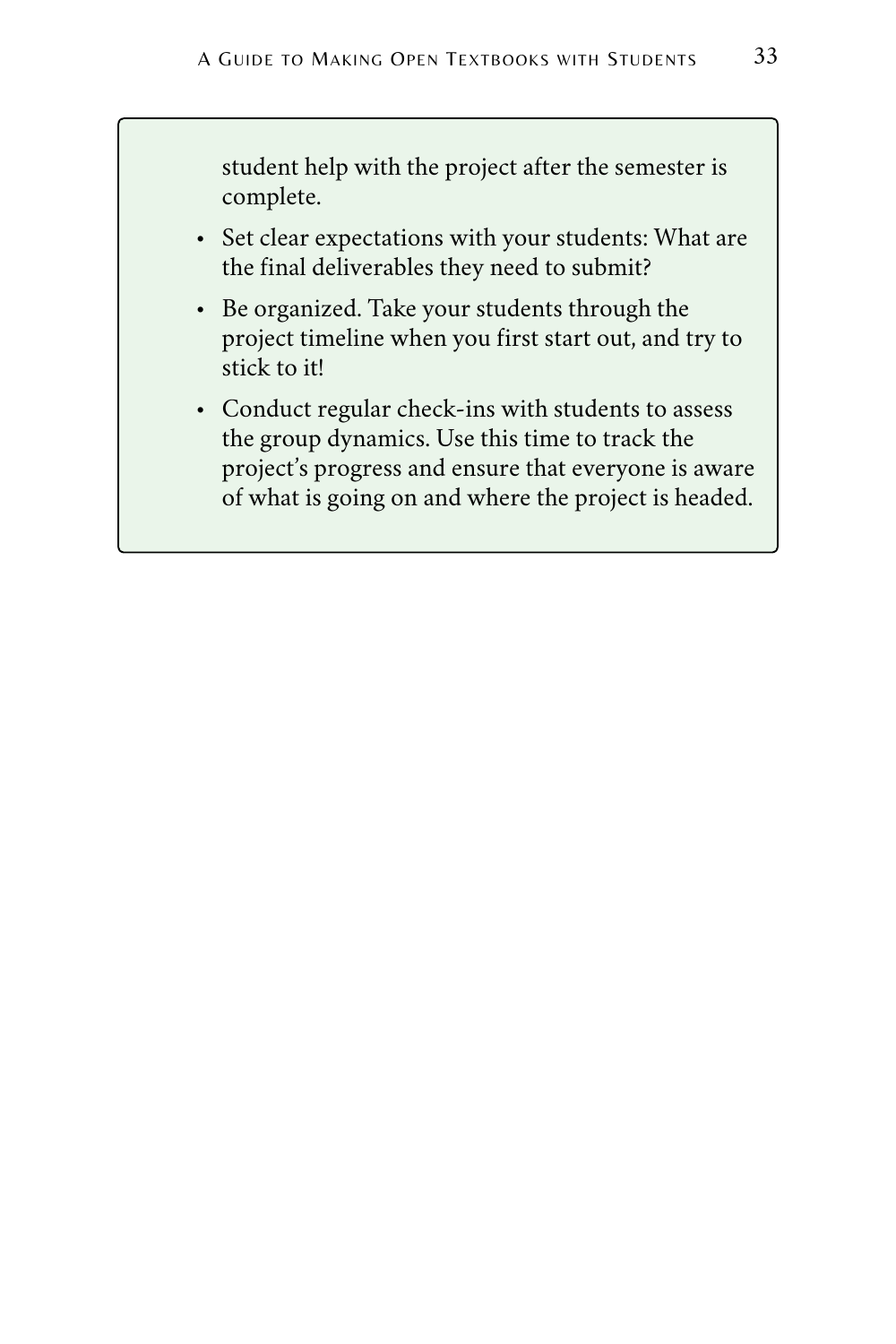# INTERVIEW WITH DAVID SQUIRES: SOCIAL MEDIA TEXTS

#### DAVID SQUIRES, VISITING ASSISTANT PROFESSOR AT WASHINGTON STATE UNIVERSITY

 $\sum_{\nu}^{a}$ *avid Squires was a visiting assistant professor teaching in Washington State University's [Digital Technology & Culture](https://dtc.wsu.edu/)* 1 *program and works at the [Center for Digital Scholarship and](http://cdsc.libraries.wsu.edu/) [Curation](http://cdsc.libraries.wsu.edu/).* 2 *In fall 2016, he had students in his Intro to Digital Technology & Culture course create two OER texts on social media, [The Social](http://scalar.usc.edu/works/cultures-of-social-media/index) [Construction of Media: Social Media, Culture and Everyday Life](http://scalar.usc.edu/works/cultures-of-social-media/index)* 3 *and [Everything You Ever Wanted to Know About Social Media \(but](http://scalar.usc.edu/works/everything-you-always-wanted-to-know-about-social-media-but-were-too-afraid-to-ask/index)*  [Were Too Afraid to Ask\)](http://scalar.usc.edu/works/everything-you-always-wanted-to-know-about-social-media-but-were-too-afraid-to-ask/index).<sup>4</sup> We interviewed David about his experience.

### TELL US ABOUT THE PROJECT:

The end product is meant to be a prototype of a OER textbook on social media. There are lots of marketing textbooks on social media, but nothing quite like a cultural studies textbook, so that was the goal: a model for what a social media textbook could look like.

- 1. "Digital Technology and Culture," *Washington State University, <https://dtc.wsu.edu/>.*
- 2. Center for Digital Scholarship and Curation, *Washington State University*, http://cdsc.libraries.wsu.edu/.
- 3. "The Social Construction of Media: Social Media, Culture and Everyday Life," <http://scalar.usc.edu/works/cultures-of-social-media/index>.
- 4. "Everything You Ever Wanted to Know About Social Media (but Were Too Afraid to Ask)," [http://scalar.usc.edu/works/everything-you-always-wanted-to-know-about](http://scalar.usc.edu/works/everything-you-always-wanted-to-know-about-social-media-but-were-too-afraid-to-ask/index)[social-media-but-were-too-afraid-to-ask/index](http://scalar.usc.edu/works/everything-you-always-wanted-to-know-about-social-media-but-were-too-afraid-to-ask/index)*.*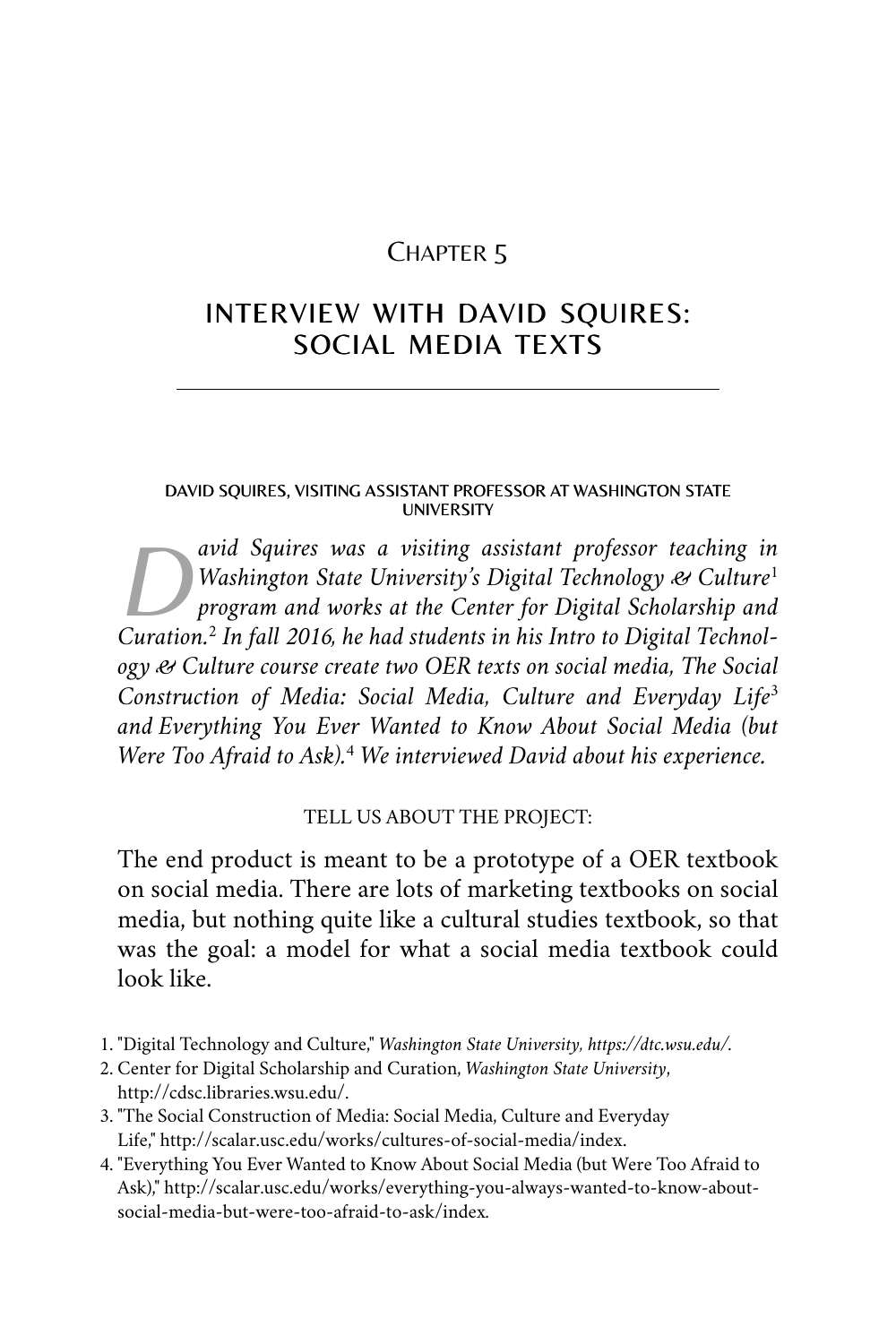## HOW DID THE PROJECT UNFOLD?

We dedicated about six weeks to the whole thing. First we read, wrote, and discussed copyright, Creative Commons, and open access publishing. Then the students started researching topics and writing. Finally, they put the pieces together as a [Scalar](http://scalar.usc.edu/)<sup>5</sup> book.

# WHAT ROLE DID STUDENTS PLAY IN THE PROJECT?

My students did most everything, start to finish. I played the role of project manager but tried to let them do as much of the work as possible. They rose to the occasion, tackling research, writing, layout and design—they even conceptualized the subject areas and structure of the project. At the end, they presented their work in public, for the beginning of Open Access Week. That gave them a sense of a hard deadline that wasn't just me saying *due date*! It really was a moment in time that required a certain level of achievement. I'm glad to report that each chapter-group met the challenge, although a few individual students were not able to present.

## HOW DID YOU LEVERAGE THE PROJECT TO ACHIEVE THE LEARNING OBJECTIVES FOR THE CLASS?

Over the past year, The DTC program at WSU has worked to clarify course objectives for "Intro to Digital Technology & Culture." Here's the outcome:

- 1. Perform humanistic inquiry in combination with computational methods.
- 2. Assess information and sources.
- 3. Engage in collaborative and project-based learning.
- 4. Practice creative design and analysis of digital media.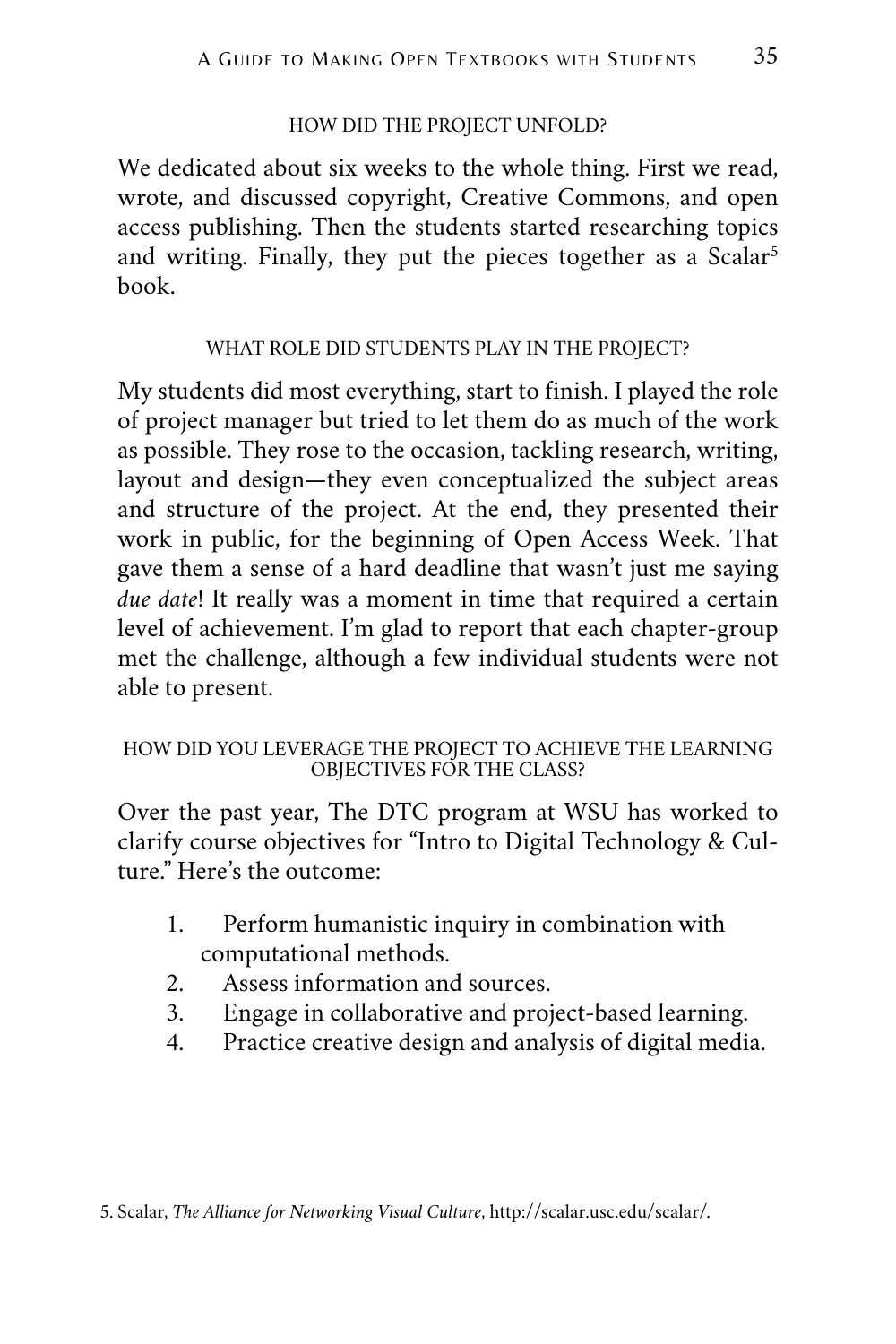THIS PROJECT FURTHERS EACH OF THESE OBJECTIVES:

- 1. Students learn digital research tools and a new web publishing platform, Scalar.
- 2. Students learn to assess sources as they research their specific chapters, especially as they pull web materials to feature in their book. A big part of this project was identifying valid primary and secondary sources, and knowing which were which.
- 3. They created this project as a class, and each chapter had a group of three students contributing.
- 4. The primary sources required critical analysis, while the Scalar platform allowed students to practice design and layout as part of the writing process.

#### WHAT ADVICE WOULD YOU HAVE FOR FACULTY PLANNING SIMILAR PROJECTS IN WHICH THEY AND STUDENTS CREATE OPEN TEXTBOOKS?

While I was writing the syllabus, six weeks seemed like a long time to work on a single project. During the semester, however, I wished we'd had more time. If I did it again, I think I would organize the copyright and open access material into one project. Then let the social media textbook follow as the second project. Which is a way of saying, I'd dedicate more time to the research and writing on social media. Research and writing can't be rushed, especially when students are learning a new platform.

The other note I would add is that Scalar worked very well for this assignment in all regards except one—multiple users working on the same page at the same time caused havoc. We made it work, but knowing that in advance would have helped me prepare students. In general, knowing the platform in advance is essential to guiding students through the process.

### IF YOU DID THIS AGAIN, WHAT WOULD YOU CHANGE? WHAT ARE SOME PITFALLS FACULTY CAN WATCH OUT FOR?

In addition to the above advice, I'd suggest reading Anne Cong-Huyen's blog post, "[Whittier Workshop: Scalar in the Class-](https://anitaconchita.wordpress.com/whittierworkshop/)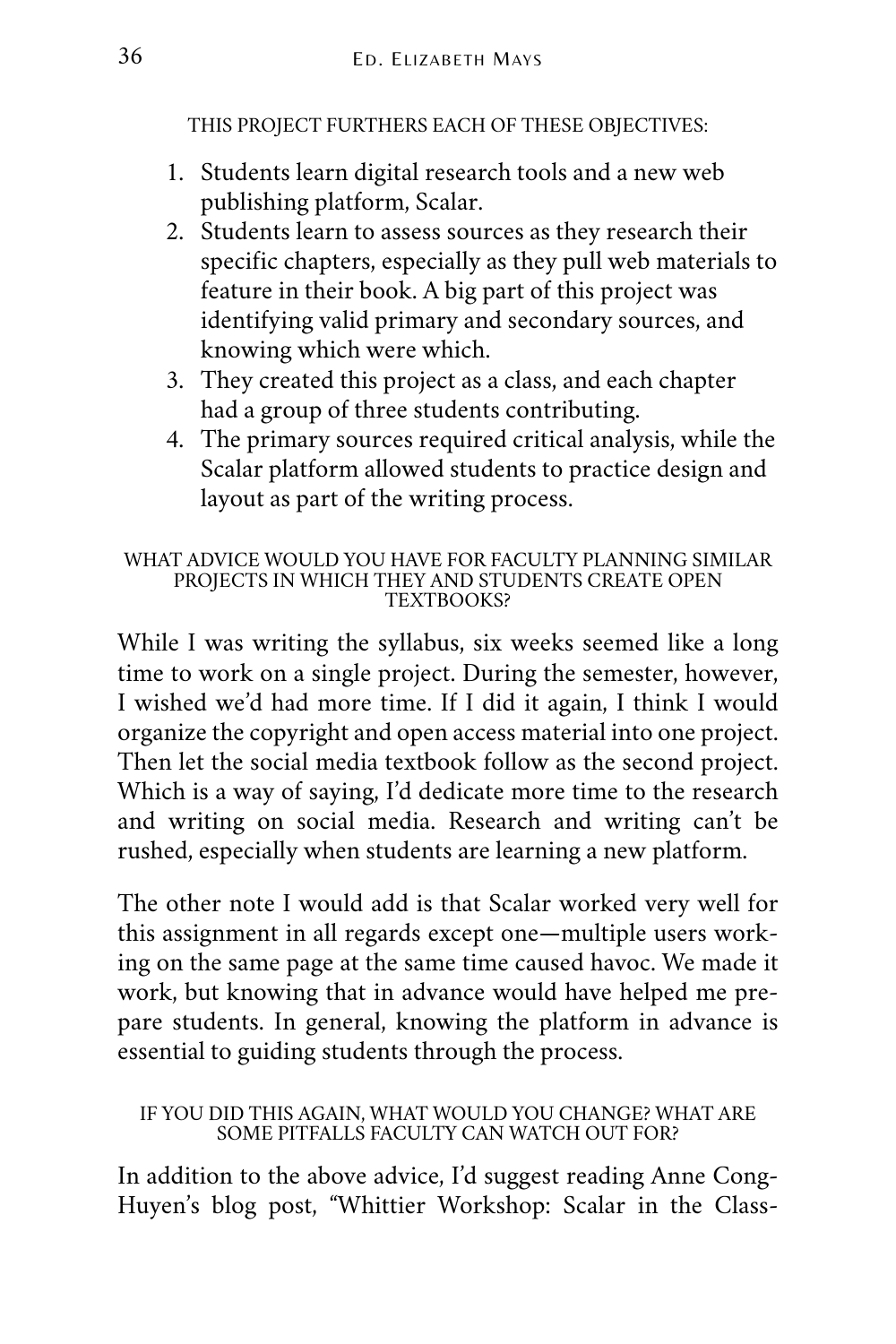[room.](https://anitaconchita.wordpress.com/whittierworkshop/)" 6 I wish I'd found it before teaching this assignment. She lays out the pros and cons of using Scalar very clearly, reminding readers early on that Scalar is a publishing platform, not a learning management system. I think it's important to emphasize the publishing, editing, and document design aspects of using Scalar. That should be part of the assignment goals when asking students to produce open textbooks.

#### I'M NOT SEEING INDIVIDUAL CREDITS FOR THE STUDENTS ON EACH CHAPTER, BUT I DO SEE THEM AT THE END CREDITED WITH THE WORK OVERALL. HOW DID THIS DECISION COME ABOUT?

The students who worked on those Scalar projects had varying degrees of interest in having their names attached. Some wanted to a byline on their writing; others wanted to remain anonymous. In the end, the class decided to create a contributors page for two reasons. First, because it prevented inconsistencies that would arise with some portions having bylines while others not. Second, after workshops, revisions, and collaborative writing they realized that a byline might not make a lot of sense. In the end, most students decided not to add their names to the contributors page and, if I recall, at least one decided to add her byline to a page she felt her own.

### DID YOU HAVE ANY CONVERSATIONS ABOUT WHICH LICENSE TO USE WITH THE STUDENTS, AND WHAT WAS THE OUTCOME?

We did talk about licensing. We spent the first two weeks of the project discussing Creative Commons and selections of Lawrence Lessig's *Free Culture*. We were lucky enough to have WSU's scholarly communications librarian [Talea Anderson](http://cdsc.libraries.wsu.edu/research/wsu-projects/) $^7$  join us for one class period. She showed the students about twenty different open textbooks that she had on hand and asked them to look at the different licenses they used. Most used some version

<sup>6.</sup> Anne Cong-Huyen, "Whittier Workshop, Scalar in the Classroom," Anne Cong-Huyen's professional website, [https://anitaconchita.wordpress.com/whittierwork](https://anitaconchita.wordpress.com/whittierworkshop/)[shop/.](https://anitaconchita.wordpress.com/whittierworkshop/)

<sup>7.</sup> "Open Educational Resources," *WSU Projects*, [http://cdsc.libraries.wsu.edu/research/](http://cdsc.libraries.wsu.edu/research/wsu-projects/) [wsu-projects/.](http://cdsc.libraries.wsu.edu/research/wsu-projects/)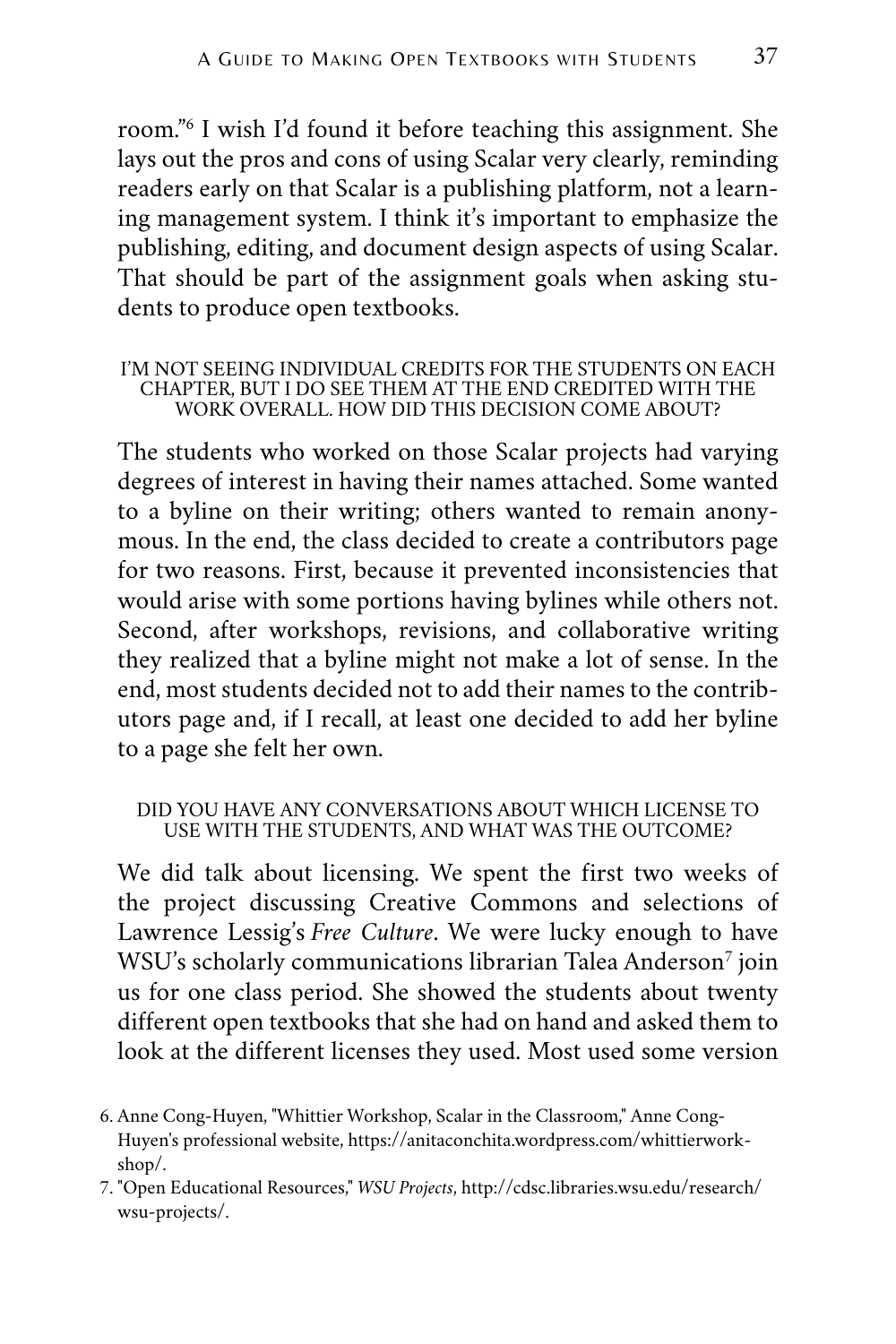of a CC license but a couple had GNU licenses. That exercise was especially helpful for thinking about why some restrictions—like the non-commercial option—do not work for OER despite aligning with the spirit of creating affordable textbook options. In the end, the students decided they did not need a CC license. I was a little disappointed. However, they reasoned that using Scalar made it unnecessary because public Scalar books are easy to reproduce within Scalar but difficult to reproduce in any other form. They saw their prototypes as open (in the OER sense) to a only small community of Scalar users.

## DID YOU DISCOVER ANYTHING UNEXPECTED IN THIS PROCESS?

I learned a lot about social media in the process of this assignment. My students had a lot of knowledge to share that didn't fully emerge during class discussion. Reading their chapters taught me that class discussion is the tip of the iceberg when it comes to what students have to share about a topic related to an important part of their everyday experience. Seeing students struggle with Scalar also taught me that frustration isn't necessarily bad. The students who experienced the most frustration were the same students who used the platform to its fullest capacities. Their chapters featured more interesting layouts, richer media, and better organization than the students who treated Scalar like just another blogging platform. The trick is to convince students to embrace the frustration!

### KEY TAKEAWAYS

- Devote ample time for the research and writing stages.
- Familiarize yourself with the various platforms you will be using before the project begins. This will be necessary to assist and guide students through the project.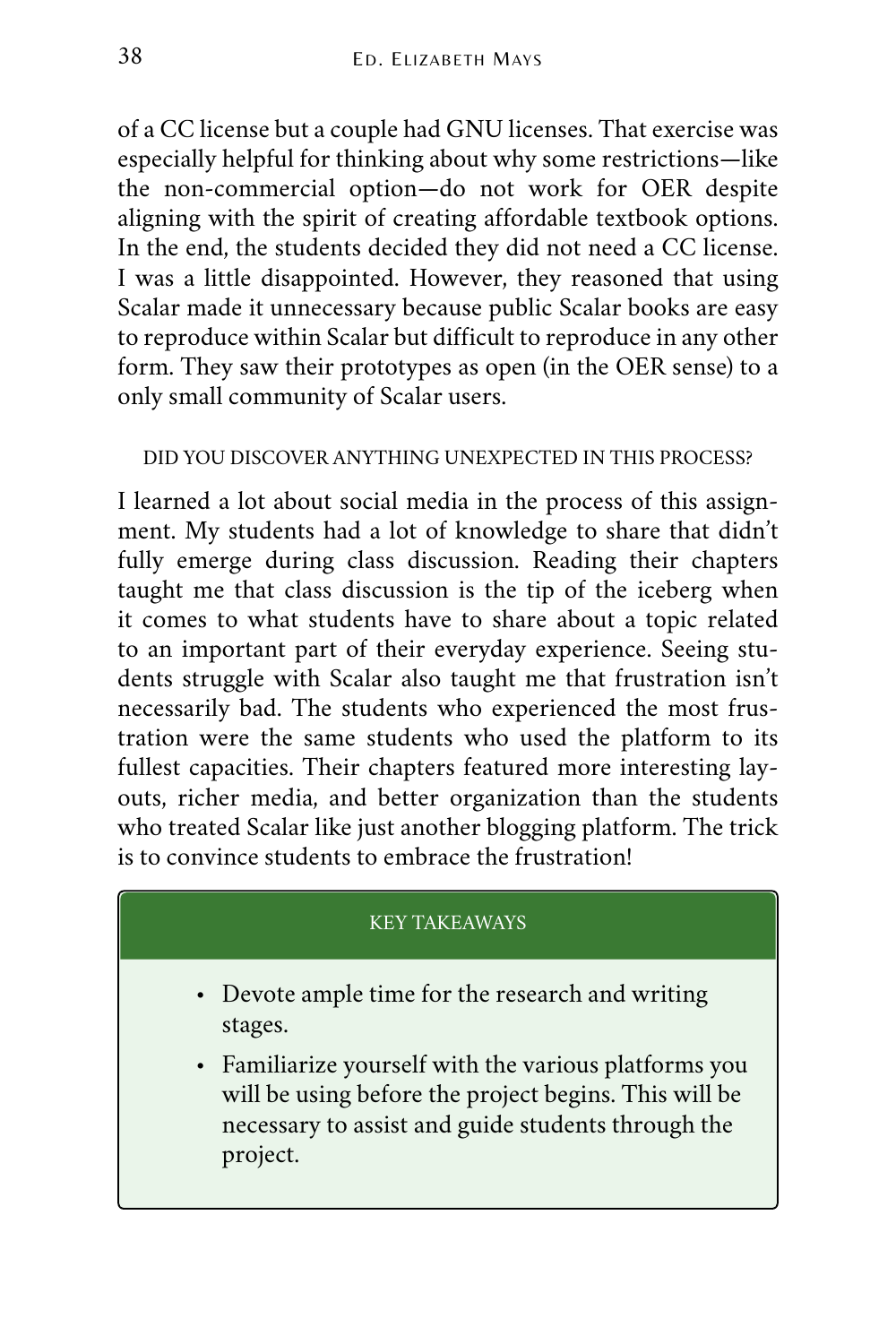- Have students decide how to credit and license their contributions.
- To help students make informed decisions, invite a librarian in for a "guest lecture" on content licensing and attribution, and ask them to introduce students to the resources available at your institution. If these staff cannot come to the classroom, connect students to approach them as needed.
- If possible, have your students present their work to a public audience and/or look for a related event or celebration. This has a two-fold benefit: it gives students a deadline-in-disguise, and imbues them with a feeling of accomplishment.
- When coming up with new assignments or projects, map them to the learning objectives already laid out for your course.
- Encourage students to express their frustration when they experience roadblocks or obstacles. Offer what support you can, and help them see problems in a different perspective.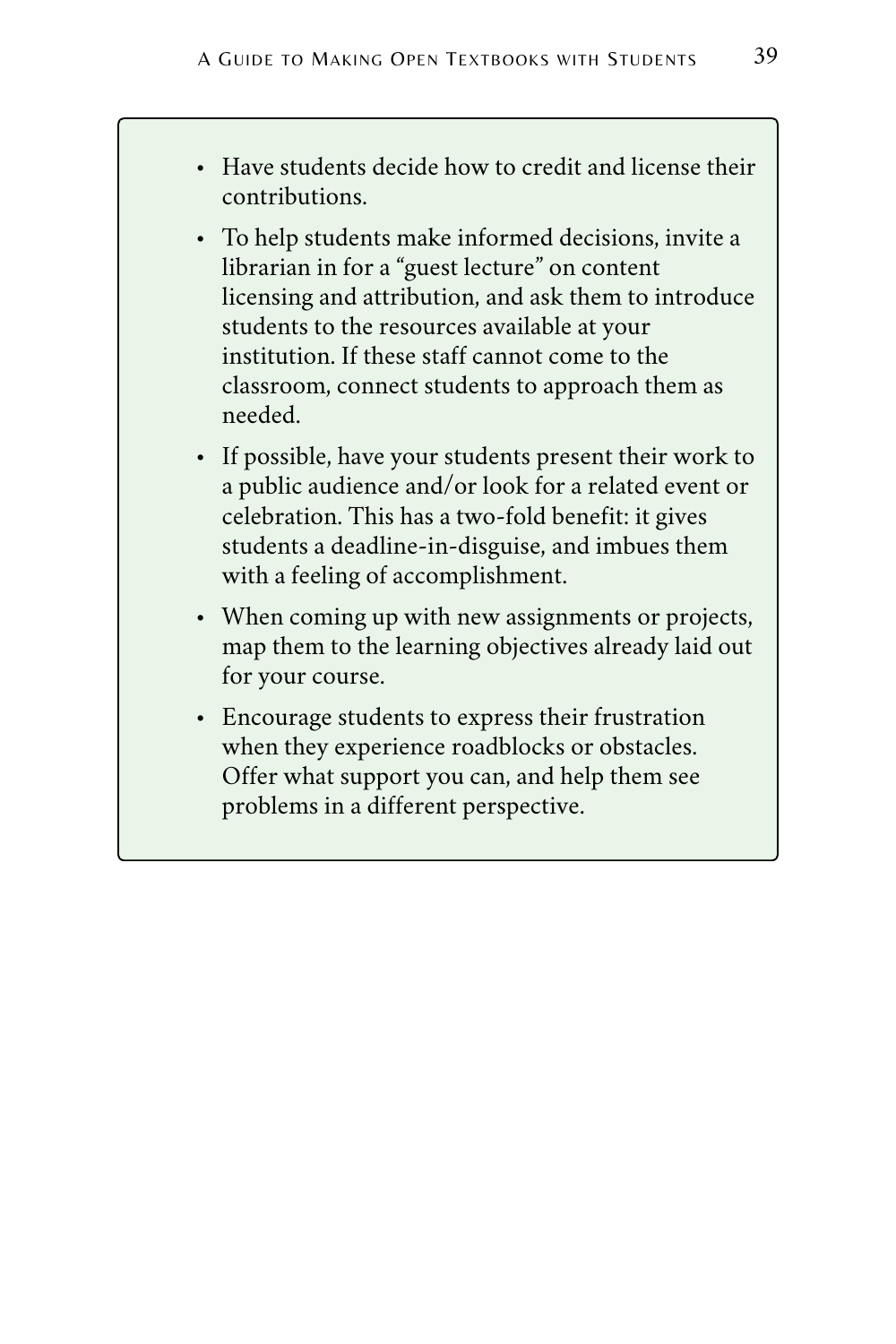# STUDENT SPOTLIGHT: SAMARA BURNS, OPEN LOGIC PROJECT

### SAMARA BURNS, M.A. IN PHILOSOPHY STUDENT AT UNIVERSITY OF CALGARY

International my graduate degree I had the opportunity to<br>work as a student assistant for the Open Logic Project. The<br>project began in the philosophy department of my home<br>institution. The University of Colory and we metiw work as a student assistant for the Open Logic Project. The project began in the philosophy department of my home institution, The University of Calgary, and was motivated by the lack of intermediate logic textbooks available for professors to use. Those textbooks that were available were very expensive, and often confusing for students who were relatively new to logic. In response to this issue, the Open Logic Project created a collaborative, customizable [open-source textbook.](http://openlogicproject.org/) <sup>1</sup> This kind of book has several advantages over traditional textbooks. Formal logic makes use of mathematical symbolism, but the symbols used vary from book to book. The customizable features of the Open Logic textbook allow faculty to choose the symbols that they wish to use. The book also gives instructors the ability to change the content as they see fit, and students do not have to pay for an electronic copy.

The book is written in LaTeX and stored on Github. Typesetting in LaTeX makes the customization aspect of the textbook easier. Important symbols and words have been tagged throughout the

<sup>1.</sup> Andy Arana, Jeremy Avigad, Walter Dean, Gillian Russell, Nicole Wyatt, Audrey Yap, and Richard Zach, eds. *Open Logic Project* (University of Calgary Faculty of Arts and the Campus Alberta OER Initiative: (2017), <http://openlogicproject.org/>.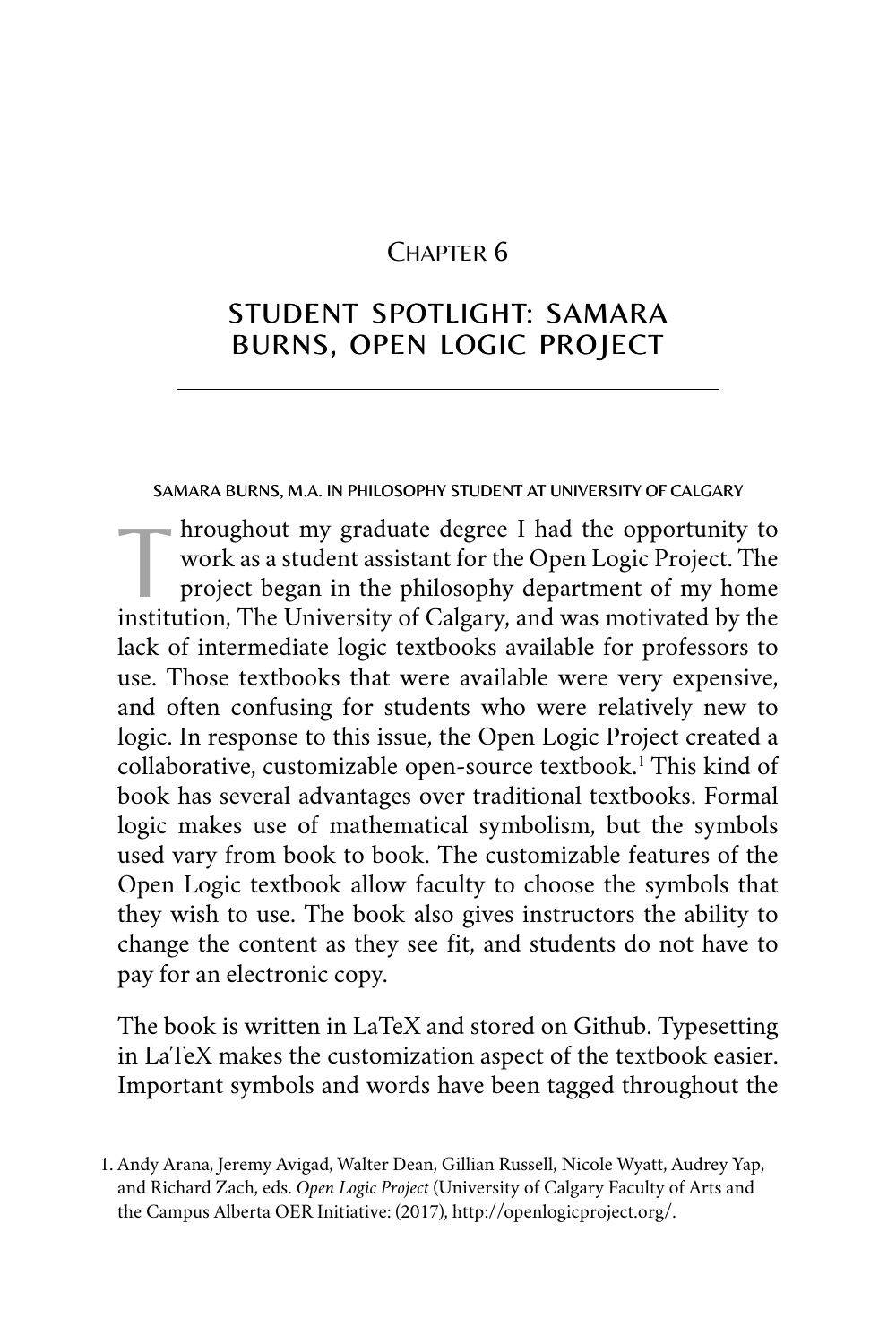text and, if a faculty adopting the textbook wishes to change a certain symbol or word, they can simply alter one line of code rather than searching the entire document. Adding or removing chapters from the book is just as easy. The Github platform gives others the ability to make changes and "push" them to the main hub if they feel those changes benefit the textbook overall. The collaborative nature of the project means that the book is continually being updated, expanded, and improved upon.

The project was instigated by my master's thesis supervisor, and I was one of several student assistants hired to help develop the text. I worked on several chapters in the textbook. In most instances, I was given class notes from professors affiliated with the project and was responsible for converting them into cohesive chapters. Each chapter turned out to be about fifteen pages in length. I was not only required to translate the notes into appropriate sentence/paragraph structure, but because of the format of the book, I had to remember to tag key words and symbols in order to accommodate customization. This led to some technical difficulties along the way. As the chapters progressed, new challenges would arise, such as the need to create and integrate diagrams into the chapters. This required extra research and time to execute correctly.

Ultimately, the key to success on the project, for me, was open communication with the two professors I was working with, and clear communication regarding expectations and deadlines. In addition to this, getting feedback on my work was extremely important, and I had to give myself enough time to make extensive revisions to my pieces. I discovered that writing a textbook is a different experience than writing an academic essay. The editing process was extensive, and was done both in-person and through email. In-person meetings were helpful, as we sat down down with a physical copy of the chapter and determined what sections needed revision or expansion. The GitHub platform facilitated online editing, as my professors had access to my work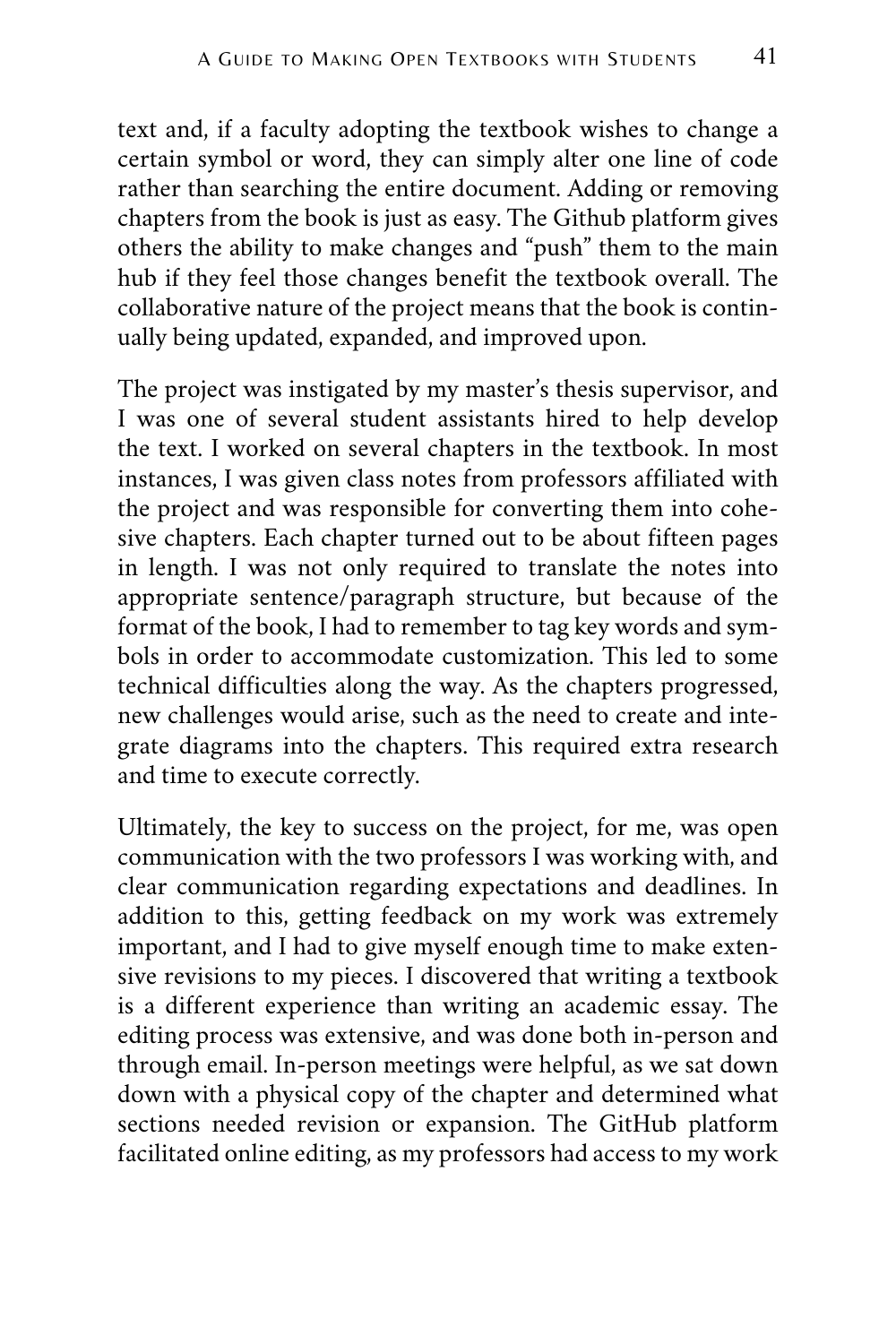as I uploaded it. They could edit the chapters directly or contact me with their feedback.

My experience with the Open Logic Project has given me a new appreciation for teaching. I was lucky enough to have the opportunity to TA for a course where the book was used. This gave me the opportunity to see how students were responding to the text and gather feedback from them. Student feedback was used to improve the textbook at the end of the semester and the changes were published on GitHub. Being part of the project gave me tremendous insight into which elements of a textbook are most important for student learning, which will be valuable knowledge as I continue to teach in the future.

# KEY TAKEAWAYS

- When conceiving a new project idea, look for existing gaps in the textbooks available for your field.
- Get graduate students involved!
- Clearly communicate your expectations and deadlines.
- Give students feedback about their work at various stages of the project.
- If you are using an open textbook in your classroom, don't discount the feedback your receive on it from students. Try to contact the textbook creators if you discover elements that need editing or updating.

*Samara Burns is currently finishing her master's degree in philosophy at the University of Calgary, where she studies formal logic. She plans to pursue a Ph.D. in 2018.*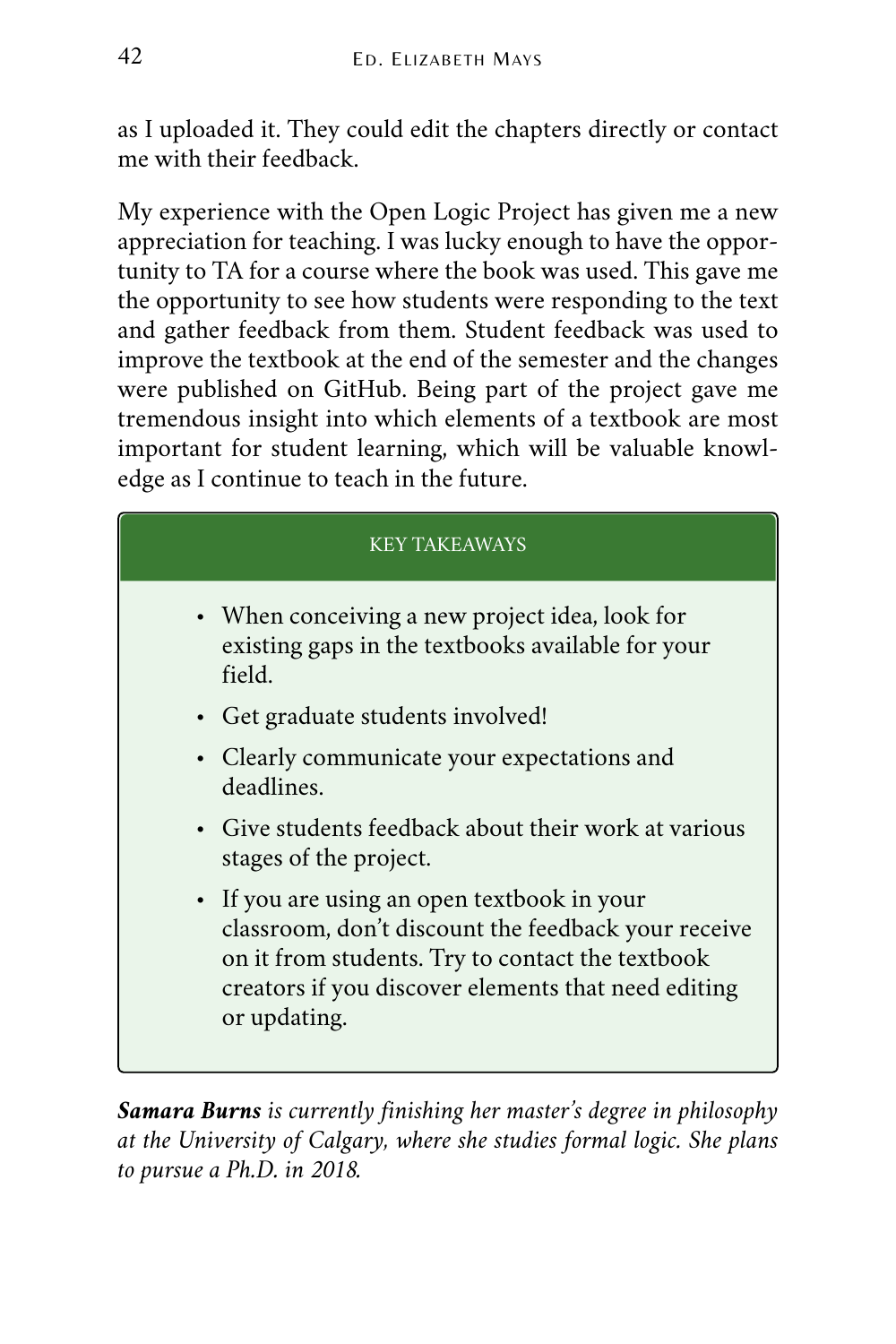# INTERVIEW WITH GABRIEL HIGGINBOTHAM, OPEN OREGON **STATE**

#### GABRIEL HIGGINBOTHAM, IT CONSULTANT AND RECENT-FORMER STUDENT AT OPEN OREGON STATE

 $\bigcup_{hi}$ *abe Higginbotham worked as a student project assistant on open textbooks for two years at Open Oregon State. He received his B.S. in Business Information Systems at Oregon State in early 2017. Currently, he works as an IT consultant for OOS. In fall 2018, he will go to grad school abroad to study Human Computer Interaction Design. In his career, he plans to continue contributing to the Open Education field.* 

TELL US ABOUT THE ROLE YOU PLAYED IN OPEN TEXTBOOK CREATION AT OPEN OREGON STATE.

I have been involved with the creation of roughly 10 textbooks at Open Oregon State, including *[A Primer for Computational Biology](http://library.open.oregonstate.edu/computationalbiology/)*  (set to go to print soon!), *[Introduction to Permaculture](http://library.open.oregonstate.edu/permaculture/)* and *[Introduc](http://library.open.oregonstate.edu/microbiology/)[tion to Microbiology](http://library.open.oregonstate.edu/microbiology/)*.

I worked on converting professors' texts (either Word or LaTeX) to HTML.

Some of our books were created from materials used in online courses; others were LaTeX books that became online books to increase their availability.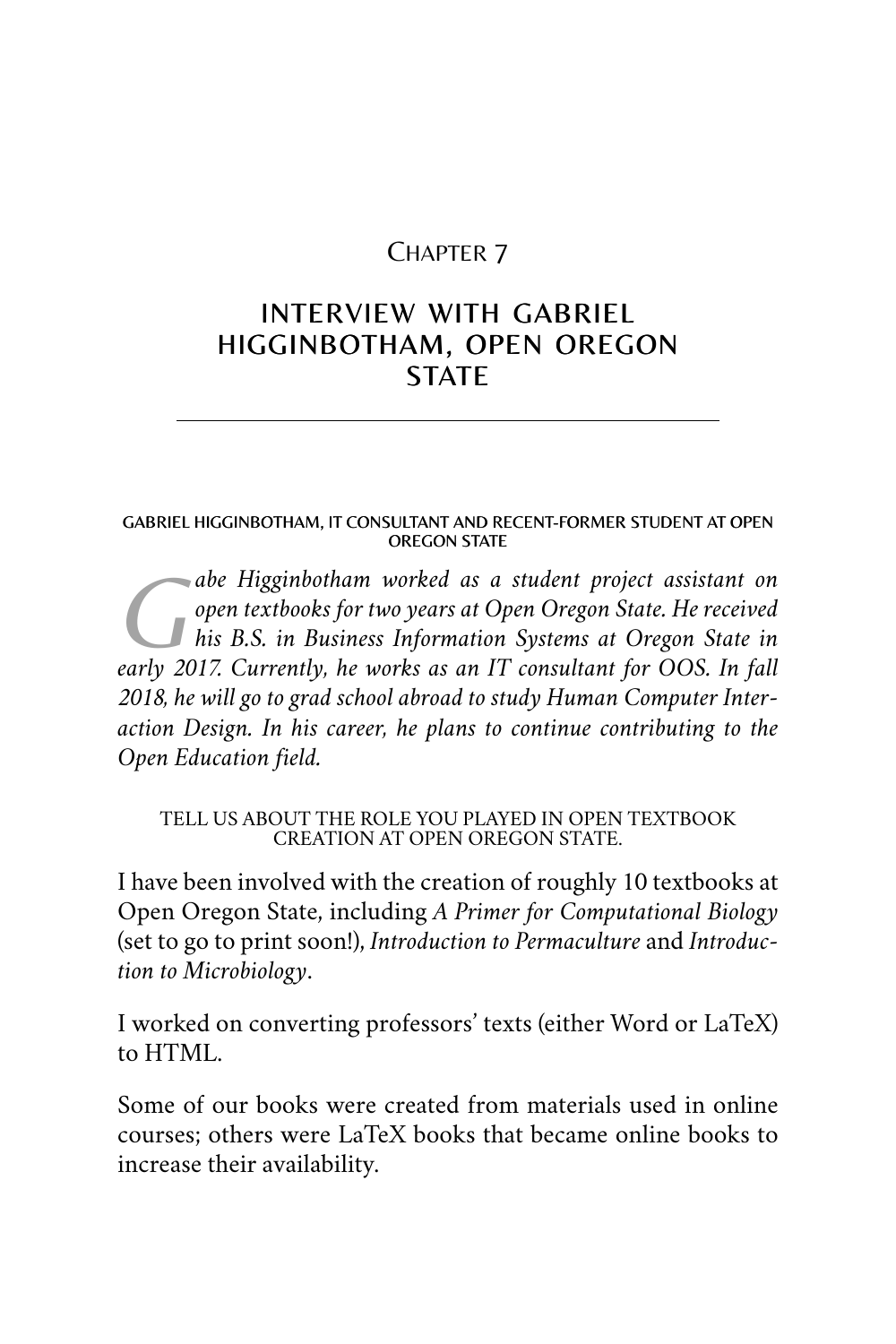I also designed the books (using CSS) to cater to either the needs of the professor or the purposes of the book. I learned HTML, CSS, and LaTeX on the job, and was one of the first student workers in the department.

Books at Open Oregon State are created using PressBooks, a WordPress plugin. We use some other multimedia tools including video and, more recently, H5P. We also use a number of WordPress plugins such as a glossary, code highlighter, and broken link checker.

When I was first hired, I was tasked with making a list of open textbooks available online. I also found replacement materials that professors could use in courses. Over the course of a few months I made an Excel spreadsheet of 4,500 open textbooks available on the web, and this list is continually growing!

## WHAT DID YOU LEARN AND WHAT SKILLS DID YOU ACQUIRE IN THE PROCESS?

As a student in information systems, learning HTML and CSS in my position were particularly useful as an introduction to programming before entering my actual programming courses. The tasks of my position allowed me to navigate the process of problem solving in a relatively risk-free environment. Conversely, my courses often introduced me to techniques and tools I could use in my position with open textbooks. For example, learning PHP in my programming course allowed me to edit a WordPress plugin to meet the unique needs of a particular programming textbook.

Troubleshooting design issues in my position introduced me to platforms such as Stack Overflow and GitHub, where I could interact with other contributors and find solutions to problems I came across. I was able to apply the solutions in one problem to a similar context in another problem, often with a creative and unique approach. These proved vital in my courses later on,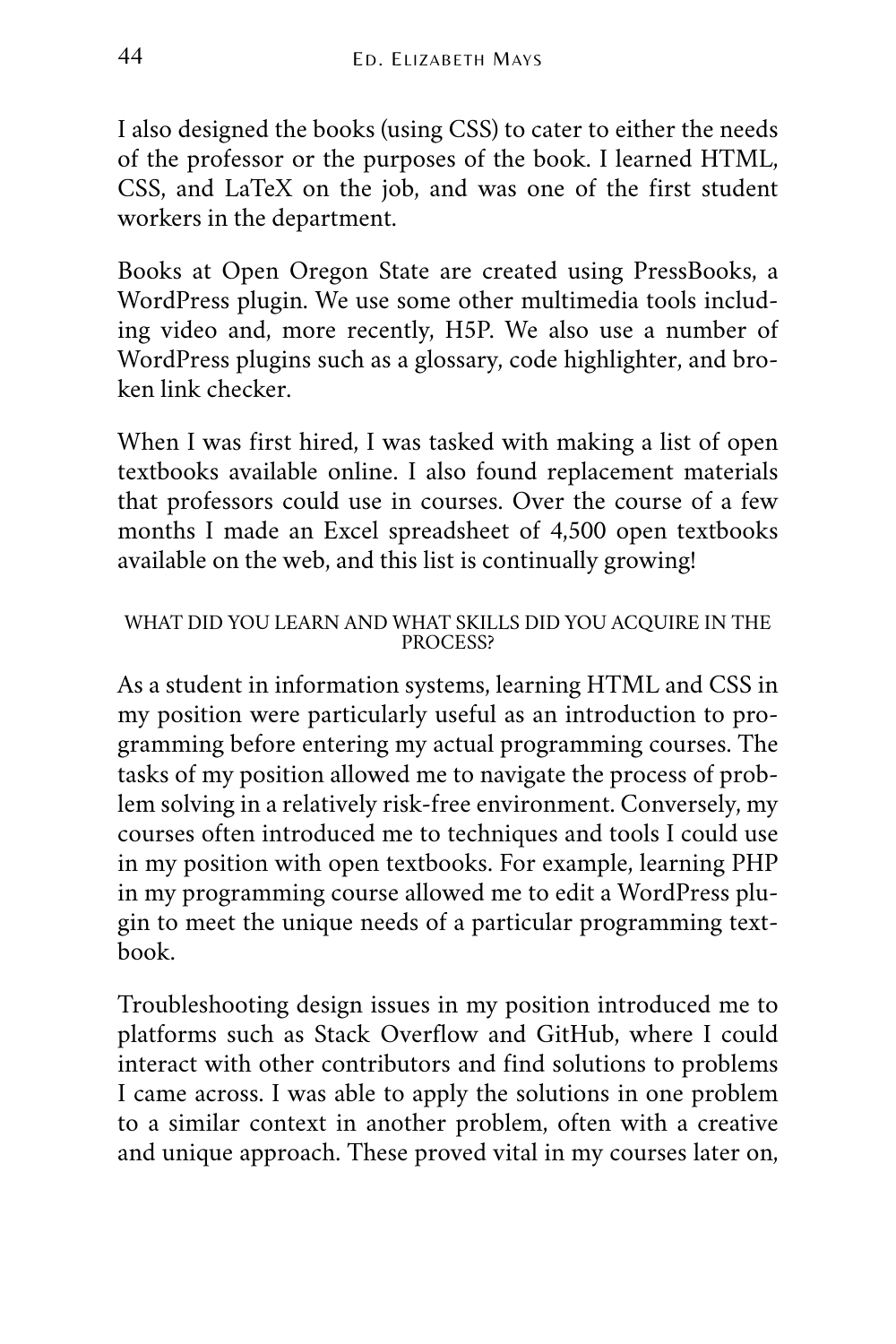where I would encounter more complex problems such as querying databases and creating UIs.

My position was also beneficial in the realm of project management. Working on a number of distinct textbooks with different needs, stakeholders, contributors, and deadlines improved my ability to estimate task times and switch back-and-forth between various tasks and requests. This was useful and applicable in my courses, where I had very different projects that demanded varying levels of attention. I needed to allocate my resources to succeed in my courses as efficiently as possible.

Researching open materials for my position in turn made me more adept at finding free learning resources to augment my own course materials. Where other students may have paid for supplementary course materials, I could find suitable free resources, saving me hundreds of dollars on my undergrad degree. Most students I encountered had no idea such materials existed.

#### WHAT DO YOU SEE AS PROCESSES OR PRACTICES THAT LEND THEMSELVES TO BEST SUCCESS WHEN FACULTY AND STUDENTS WORK ON THESE PROJECTS?

Communication is key when creating open textbooks. It's imperative that students (or any other contributors) understand the purpose and needs of the finished book. Everyone must be on the same page or there will be a lot of duplicate or superfluous work. Checking in with professors, faculty, and other student workers can ensure that nothing falls between the cracks. A task management system such as Basecamp or Asana may be useful to create project milestones and allocate work. This is more important as a team increases in size. Open Oregon State did not take full advantage of a task management system, but there were only about five student workers at any given time.

A cohesive "vision" for the department may help limit the scope of certain books that may require special attention (in my experience, these include math-based or programming books). This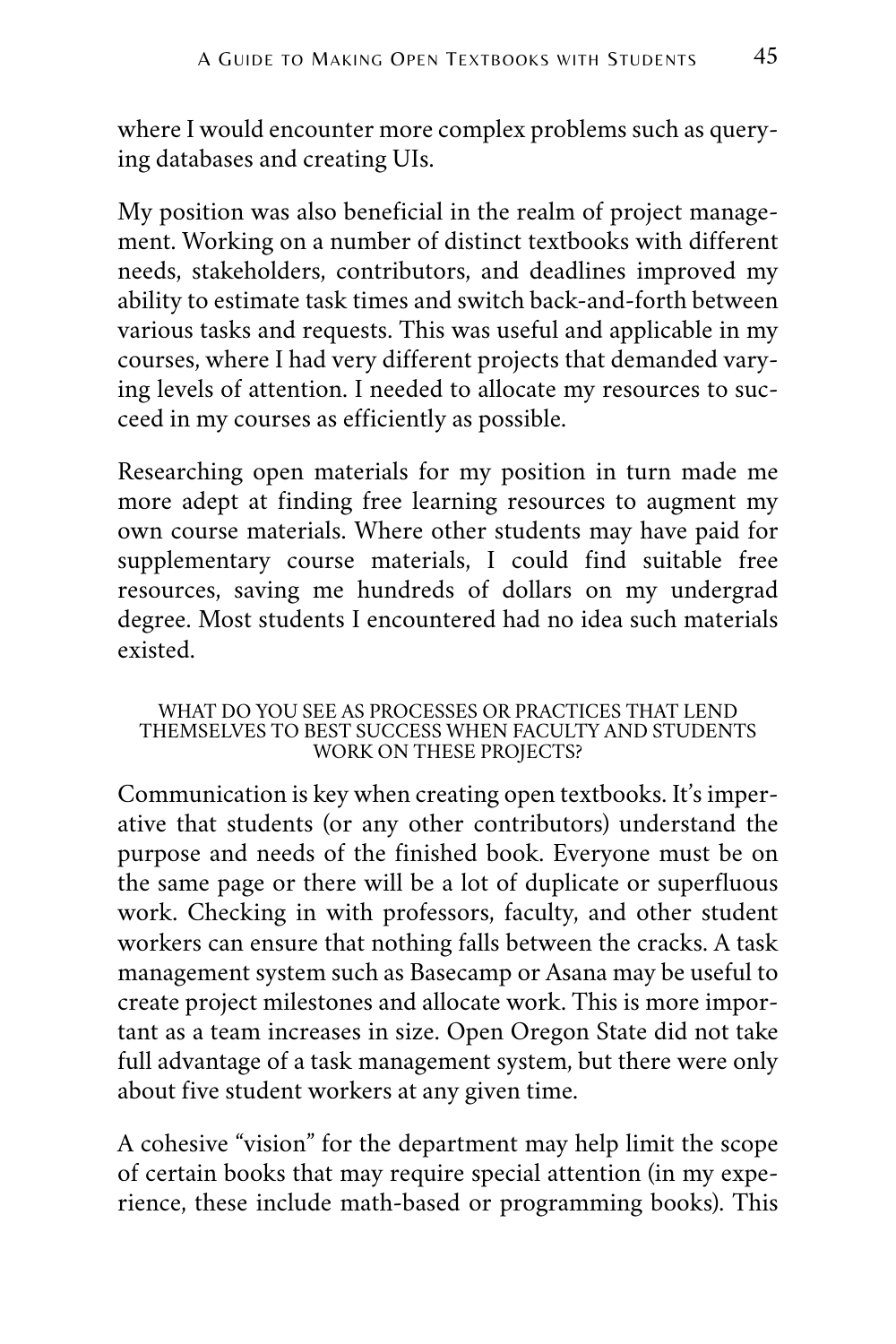"vision" may need to develop over time and can include strategic intentions for both content and style. Since open textbook programs (and the open textbook industry in general) are relatively new for most universities, I believe this process is still in its infancy. A few standouts have emerged including BCcampus and the University of Minnesota. These are definitely models to follow for the establishment of new open textbook departments. I believe that OSU is emerging as an exemplary model.

It is imperative that the knowledge gained from student workers not be lost when they leave or graduate. There is a substantial learning curve that comes along with being hired in any position. Using previous student workers' perspectives and experiences to train new hires can not only speed up book production, but create a more cohesive body of work and culture within the department. I cannot stress enough how important I believe this legacy knowledge is.

Fostering a collaborative and open environment is vital for student workers to thrive and find creative solutions to complex problems. Create a space where students can work together and share input; this keeps them motivated and engaged when design work gets tedious. I was lucky to have a patient and open boss at Open Oregon State who listened to my ideas and considered my advice when making decisions. I would suggest that other open textbook department heads do the same: consider the opinions of your students workers. They have the perspective of both a student and a faculty member.

## WHAT ARE SOME KEY CHALLENGES AND CONSIDERATIONS YOU WOULD LIKE TO SEE ADDRESSED IN SUCH PROJECTS?

For professors generously contributing content to open textbooks, they must be made aware of the limitations that certain platforms may have. For example, an HTML environment will not have the same cross-referencing or indexing capabilities as a LaTeX environment will. Illuminating these limitations from the start will prevent unnecessary work and avoid disappointment as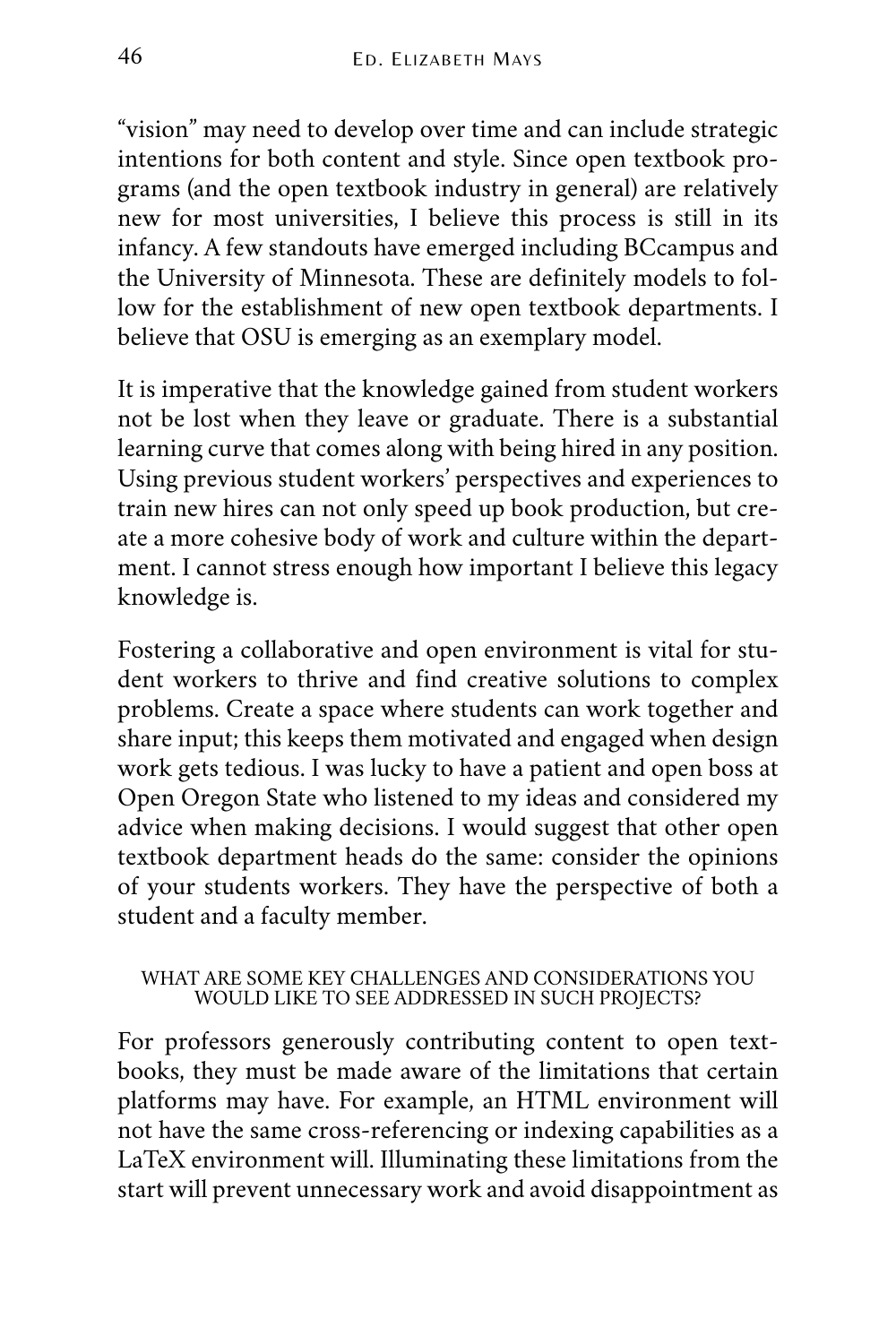the book progresses. However, the advantages and rewards of an open book must be emphasized over any potential shortcomings that may present themselves.

The interactivity and availability of supplementary materials must increase as more textbooks are developed. I believe this is one of the main hesitancies of professors in adopting an open textbook for their course. As the trust in open materials gains momentum over time, ability to replace existing materials in courses with minimal effort and exceeded expectations will prove to be essential.

# ANYTHING ELSE YOU'D LIKE TO ADD?

Students' input is most essential, but can often be overlooked! I would like to see more projects emerge that aim to share the best practices of student workers, both within and across universities.

I would like to thank the Director of Open Oregon State Dianna Fisher for giving me the opportunity to learn and grow in this position. Her guidance, support, and willingness to allow me to take on new challenges provided a fulfilling environment for my first job.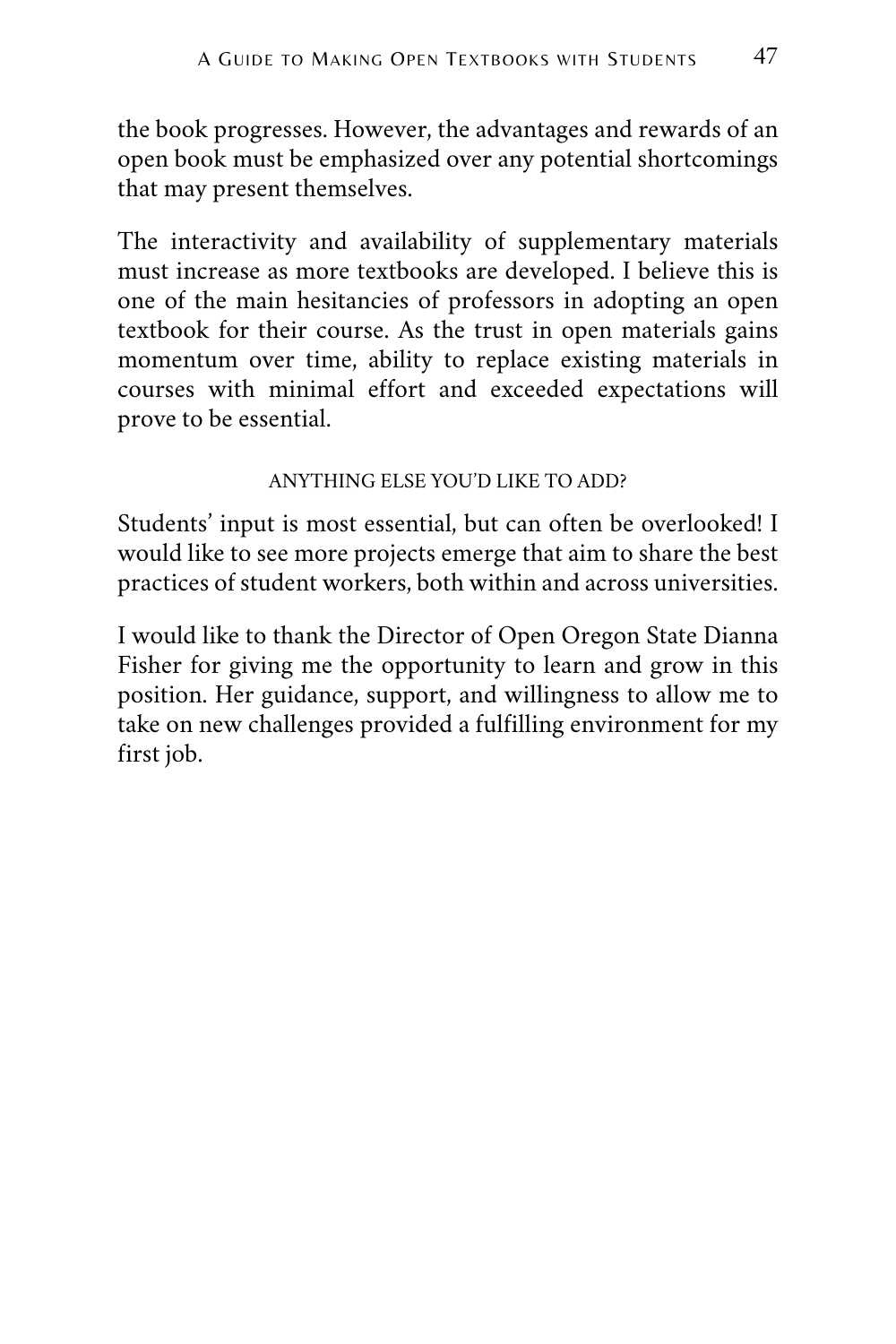# ADAPTING AN OPEN TEXTBOOK

I n addition to creating open textbooks from scratch, some fac-<br>ulty and their students are working to adapt and remix or<br>expand on existing open textbooks. Some notable examples ulty and their students are working to adapt and remix or expand on existing open textbooks. Some notable examples follow.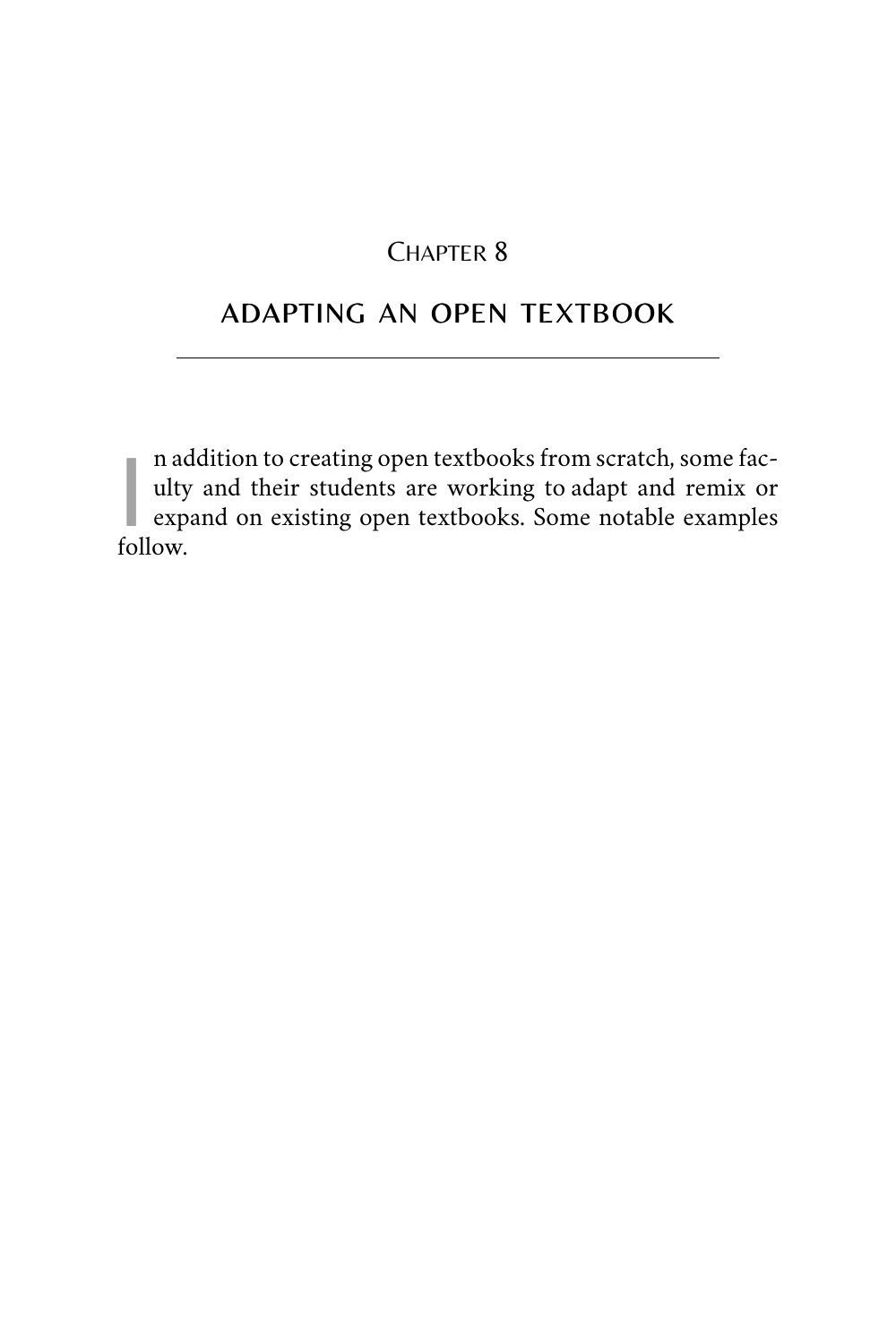# CASE STUDY: PRINCIPLES OF MICROECONOMICS

### ED. ELIZABETH MAYS

A axwell Nicholson's interest in open textbooks started as a student leader at the University of Victoria Students' Society. as a student leader at the University of Victoria Students' Society.

He ran on a platform of open textbooks, and won (when we spoke with him he was just ending his post as director of campaigns and community relations). His involvement in an open textbook was one way of fulfilling a campaign promise to bring free textbooks into use at the university.

After the campaign, Nicholson met with about ten professors in exploratory meetings to find out about the barriers to adoption for open textbooks. These included Dr. Emma Hutchinson, who taught the ECON 103 course that Nicholson (and three of the other candidates) had been longtime lab instructors for.

"It's not going to go anywhere if the professor's not onboard, so we were fortunate enough for Dr. Hutchinson to be really excited about it too," Nicholson says.

Post-election, Nicholson's first step to operationalize the project was to apply for a \$4,800 grant for the project from BC Campus, which served as a granting agency for open textbook projects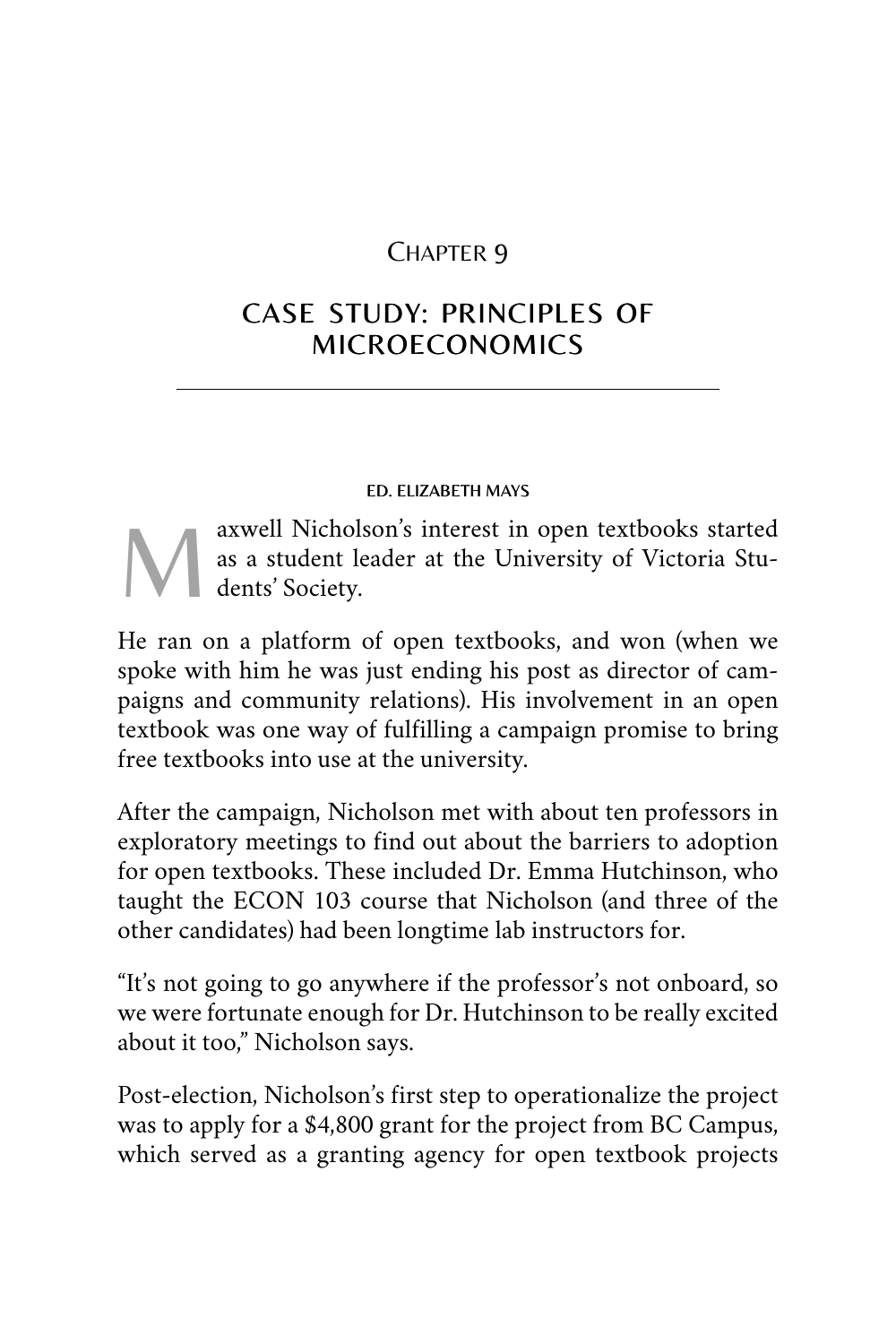that could prove a demand. Despite a few bumps along the way, the funds came through for the project.

This open textbook project was different in that rather than being primarily the work of an instructor with funding to write it or a class-assigned project for students, the grant funded lab instructors to do the heavy lifting of compiling the textbook. The professor reviewed it and made the changes they thought necessary from there. This was doable since Nicholson had direct experience with how the instructor taught the class.

Nicholson had assisted the microeconomics class three times and the macroeconomics course once. "I've been fortunate to be on the pedagogy side to some extent, obviously nothing compared to professors, but when writing the textbook, that was really really crucial for me to have that lens when I was contributing."

The textbook started as an adaptation of Timothy Taylor's open textbook, [Principles of Microeconomics,](https://open.bccampus.ca/find-open-textbooks/?uuid=ca7d2b03-11f0-49ed-8efb-e7a5ac4f9cae&contributor=&keyword=&subject=Economics)<sup>[1](https://open.bccampus.ca/find-open-textbooks/?uuid=ca7d2b03-11f0-49ed-8efb-e7a5ac4f9cae&contributor=&keyword=&subject=Economics)</sup> from OpenStax. But in the process of adapting the text, they found there were a lot of components that had to be written.

Ultimately, the textbook comprised around 30 percent material that came from Timothy Taylor's book and 70 percent new content the lab instructors developed from their notes and the professor's slide decks.

"The reason this project was most appealing is because she had her slides over here which taught what she wanted [students] to know, and then the publisher's textbook was completely different," NIcholson says. "So from the start our goal was really to align those two things."

Nicholson says the lab instructors thought a lot about how students were going to consume the material, and what components of the course the instructor really wanted to stress.

[<sup>1.</sup>](https://open.bccampus.ca/find-open-textbooks/?uuid=ca7d2b03-11f0-49ed-8efb-e7a5ac4f9cae&contributor=&keyword=&subject=Economics) Timothy Taylor, *Principles of Microeconomics* (Houston, OpenStax: 2014), https://open[stax.org/details/books/principles-microeconomics.](https://open.bccampus.ca/find-open-textbooks/?uuid=ca7d2b03-11f0-49ed-8efb-e7a5ac4f9cae&contributor=&keyword=&subject=Economics)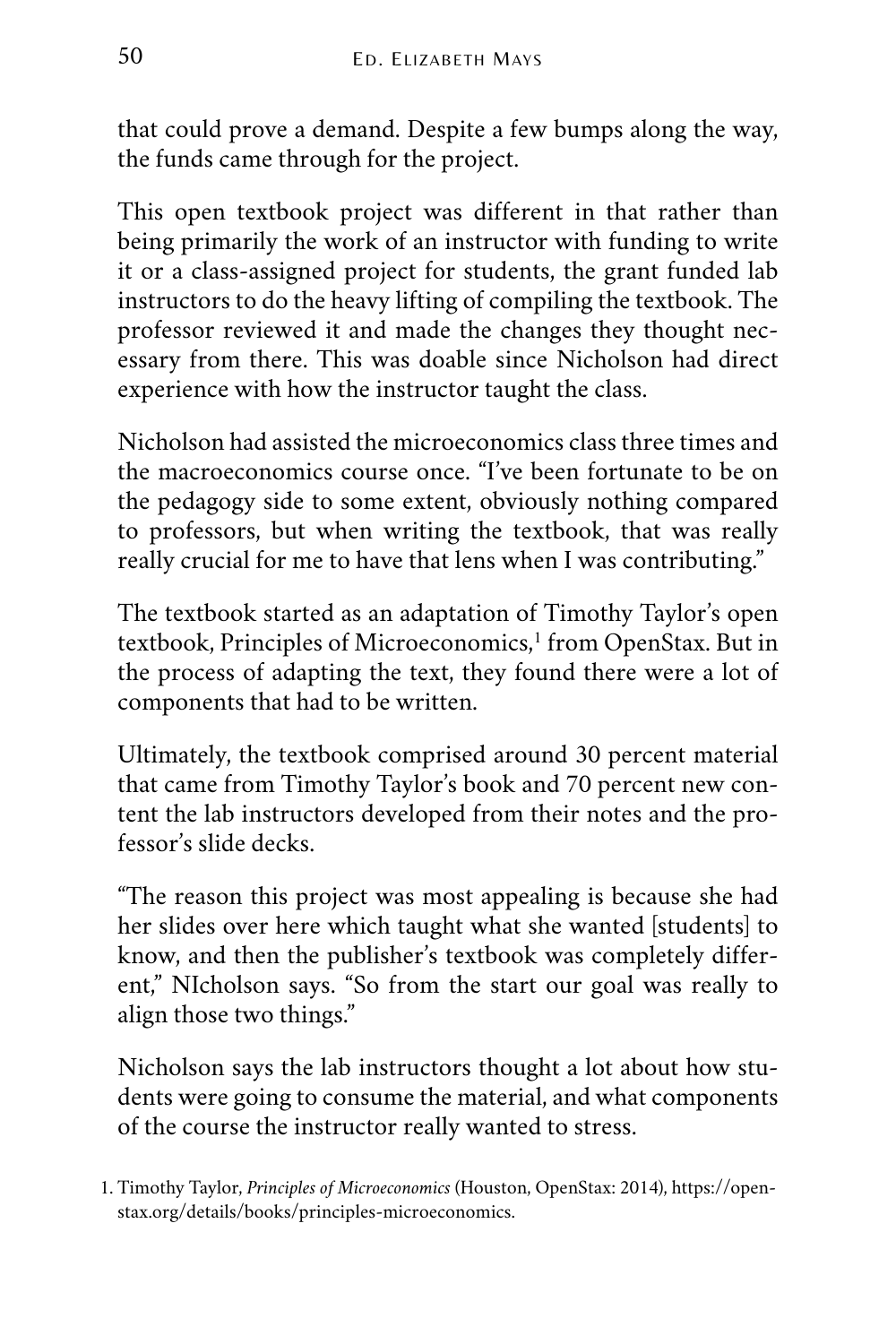They hoped to save students the cost of buying a textbook they didn't really use.

The book was structured into eight topics, then the lab instructors divided them and did the heavy lifting to compile the chapters. Dr. Hutchinson edited each of the chapters to make sure everything was accurate, thorough and clear.

The process, Nicholson says, helped "remove the biggest barrier for professors–the magnitude of work that goes into redesigning a textbook."

Nicholson says he thinks large first-year courses such as ECON 103 (which has 800 students per year) make the best candidates for OER–and are also the most likely courses to have lab instructors that can be leveraged to compile the content. (He recognizes that most professors probably don't want to spend their nights and weekends becoming book publishers.)

"What [professors] can do if they know that they're going to do this project, is take one of their most christened lab instructors, get access to grant funding and pay the lab instructor to work on the textbook," Nicholson says. "Then they can be confident that it's someone who not only knows the course, but knows the course as the professor teaches it."

For his part, Nicholson says he learned a lot from the project, including understanding the work that goes into designing a course, and gaining a greater appreciation for good textbooks and discernment of those that aren't well-matched for the subject. Creating OER offers great opportunities to customize a textbook to a course, he says, observing that it must be challenging for traditional publishers to create one-size-fits-all content for teachers, who may teach subjects very differently.

"I would hope they're doing a lot of getting students to read this book and connect on it," he says. "A lot of times it feels like they don't."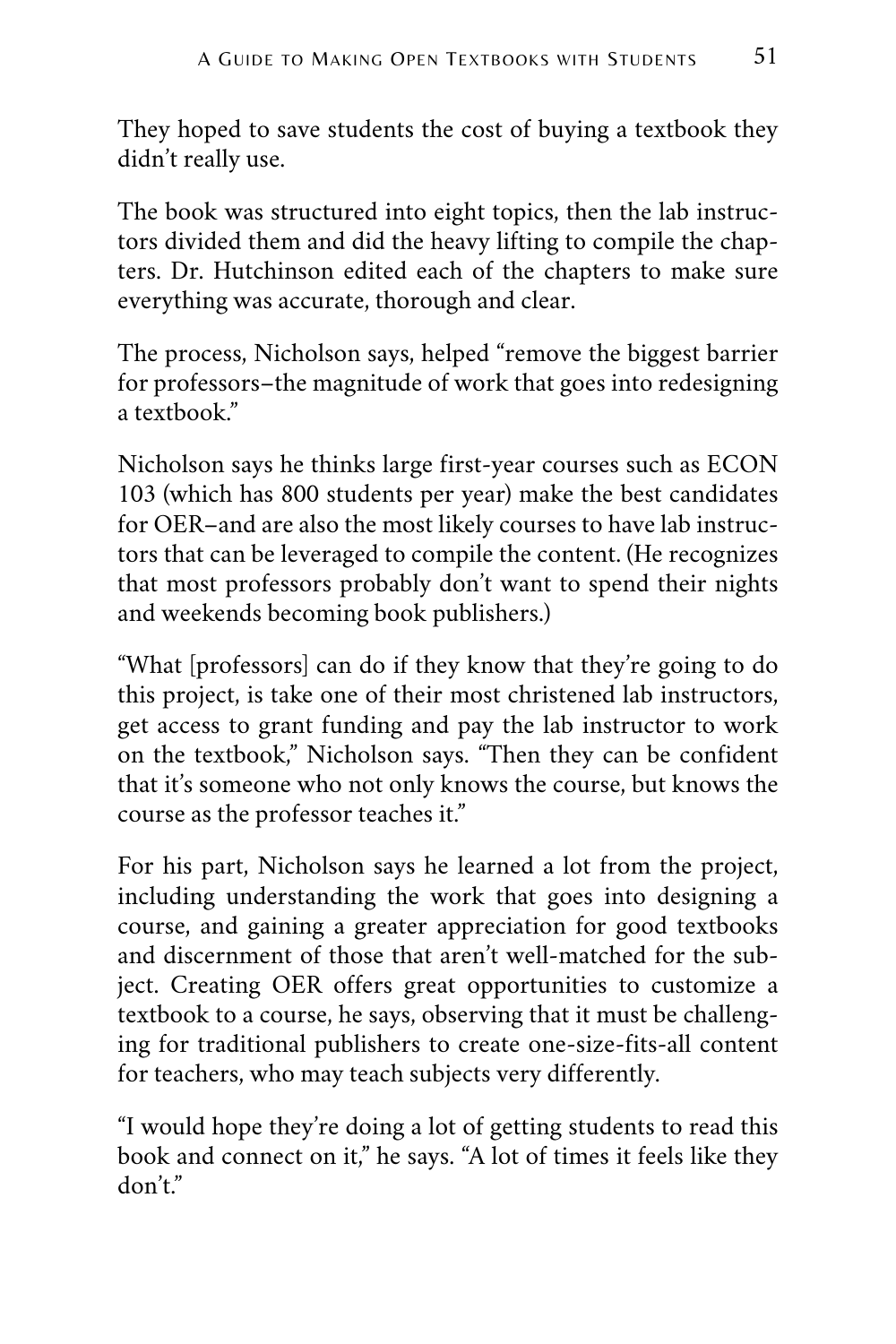Nicholson, who is studying business and economics, says, "If you're trying to create a product, you're always supposed to ask your end user 'what do you think?'"

So even if you don't want to have students write a textbook for your class, he says, you should have some of your top students read it and provide feedback.

Otherwise, he says, students will either buy the textbook and not use it, or tell future students not to buy it.

"With a publisher's resource, if it's not useful, the students are going to stop buying it," Nicholson says.

Of course, some might object to students having as much involvement in a textbook's writing as Nicholson and his fellow lab instructors experienced, but Nicholson says that after the instructors create the chapters, the professor is going to change and edit things, and ensure the quality meets their standard.

"If you're a respected faculty and you have the experience teaching and you've put that stamp of approval, I'm really confident that the resource is going to be [Dr. Hutchinson's] resource. It's not just some resource that was written by students."

For students involved in such projects, he encourages them to appreciate the potential impact they might have through their involvement.

"If you're involved in this kind of project, you're going to be on the back end of the course design, and you're able to take all the components that you thought were really bad about other textbooks and avoid those and leave all the really good elements," Nicholson says.

Students working on an open textbook for a class should realize the impact they'll have on future students who take that class–whether it's the only survey course they ever take on the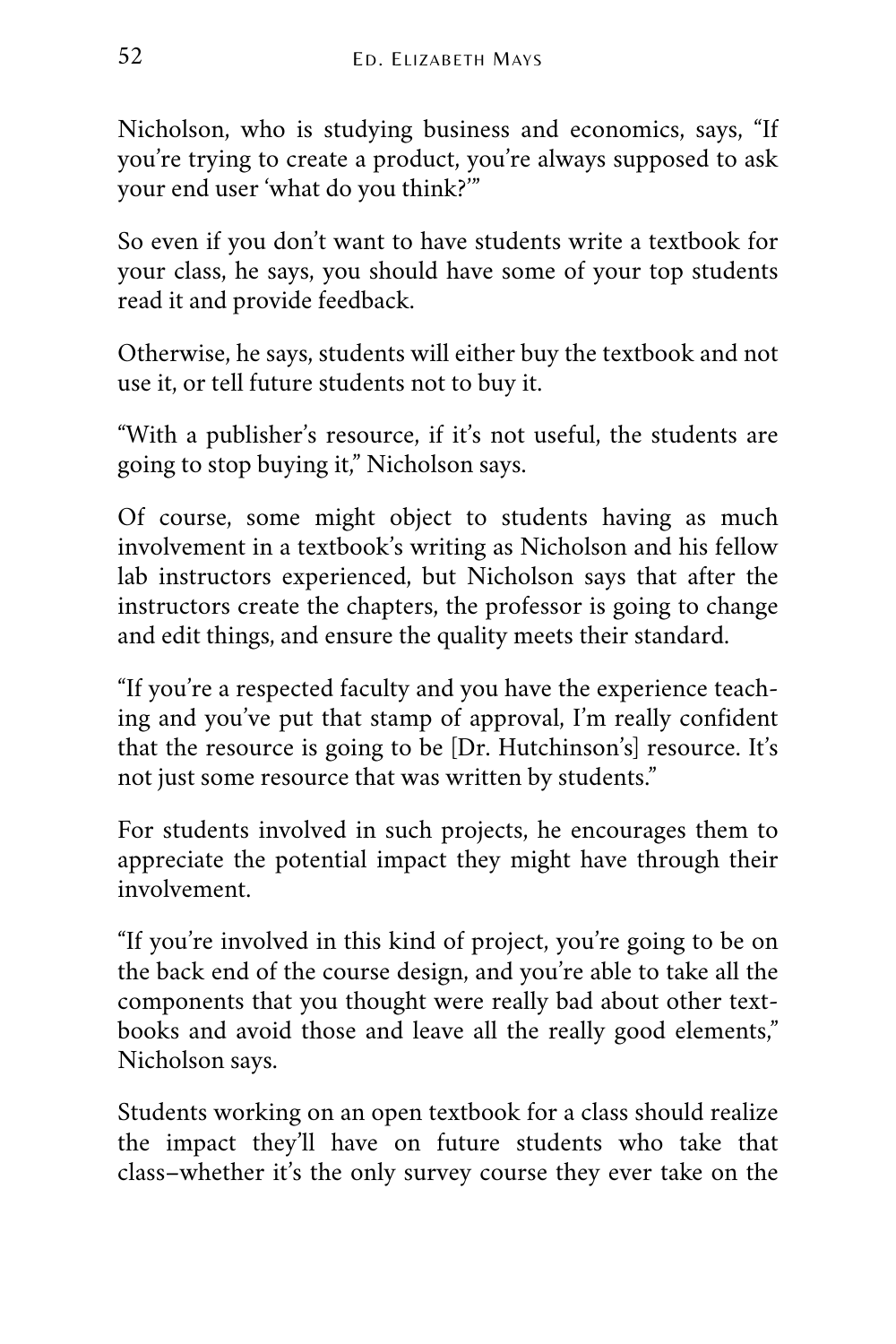subject, or the foundation of many in their majors. Plus, they're participating in an innovative movement in education.

Even for those who may not participate on an open textbook project, Nicholson says they can play a role in the movement as advocates, speaking with professors and outlining the benefits of OER, telling them when their book is expensive and there's an alternative open textbook in use by a peer institution.

"Creating the buzz about [open textbooks]–students can do that."

# KEY TAKEAWAYS

For Faculty:

- Engage with student governments, who may be able to spread the word about your project and help recruit interested and willing students.
- Involve TAs who have both taken the course and are assisting in teaching the course and leverage their experience as students.
- Review existing materials (slide presentations, lesson plans, assignments and more) to see if there are any that can be converted into content for the open textbook.
- Get student feedback on the completed book. It's valuable! Be sure to implement fixes where appropriate for future editions.

For Students:

- Look for internal and external funding opportunities that may pay for your professor to hire you to help them create OER.
- Clarify roles, expectations, workflow, and timelines.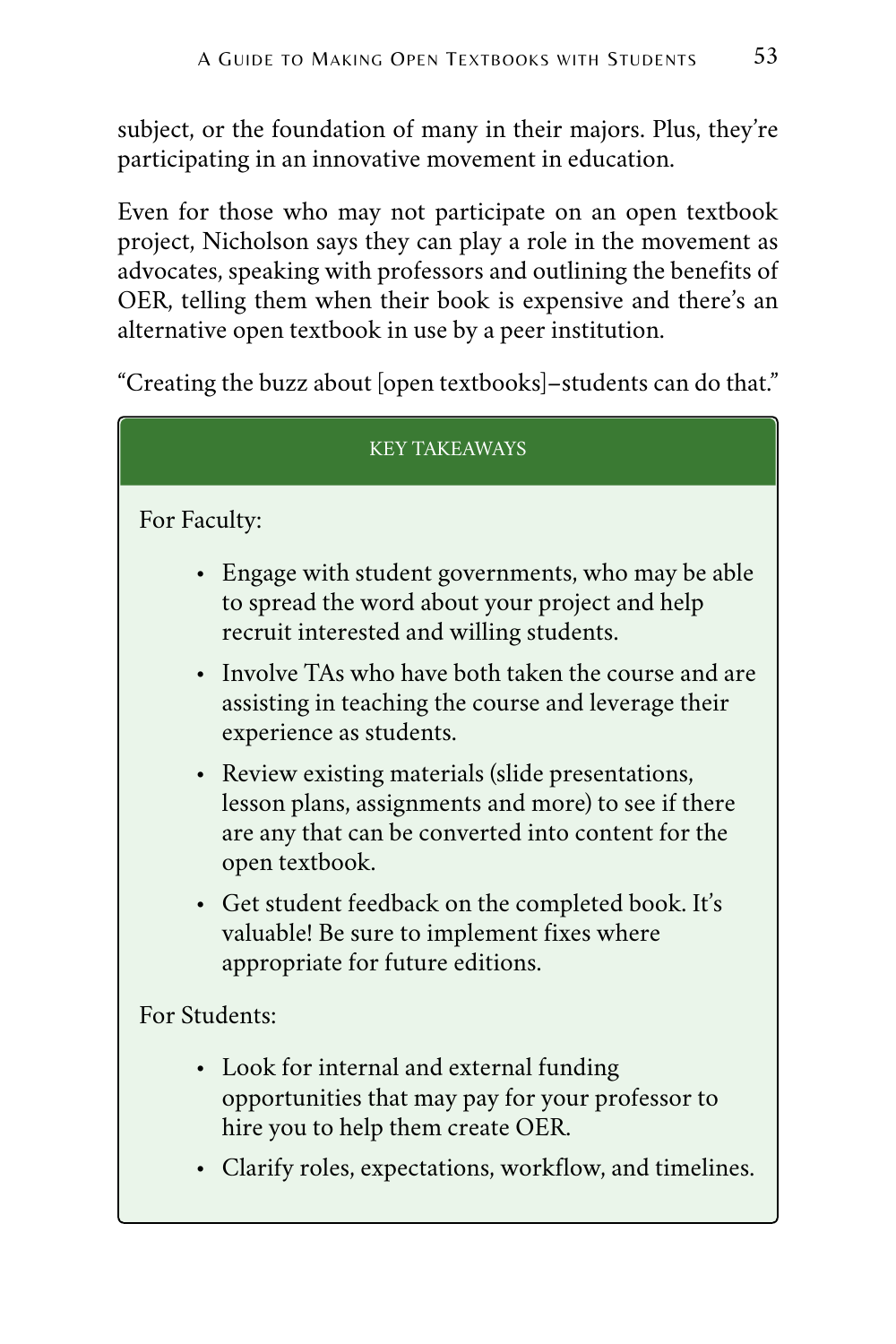# CASE STUDY: EXPANDING THE OPEN ANTHOLOGY OF EARLIER AMERICAN **LITERATURE**

#### TIMOTHY ROBBINS, ASSISTANT PROFESSOR OF ENGLISH AT GRACELAND UNIVERSITY

#### **OER, OPEN PEDAGOGY, AND THE EARLY AMERICAN LITERATURE SURVEY**

t the start of each semester, I write a simple maxim on the board for discussion: "All people are equally intelligent."<br>The underlying claim, in a paraphrased line from radical<br>mbilosopher locause Bonsière is that any meas board for discussion: "All people are equally intelligent." philosopher Jacques Rancière, is that any measurable differences in "intelligence" have more to do with access than with intellect. So, before course themes, content, objectives, or outcomes, I insist upon equality as a first principle and a constant practice. Then, as a group, we deliberate: what does "equal" mean in this context? How about "intelligent"? Is the claim true? How does it call upon us to relate to one another? Before the hour is up, we find ourselves in a thick of pedagogical inquiry, from which students tend to reach a fragile but thoughtful consensus: There really exists no one-size-fits-all measure for intelligence. Furthermore, the acquisition of knowledge assumed to be the epitome of individual intelligence–the "Jeopardy contestant" theory of smarts, as one student called it–is a tragic misconception. Learning, instead, is a collaborative enterprise: it's dialogic, responsive and revisable according to new information, and applicable to our everyday experience. So, yes, all people are in fact equally intelligent once we define "intelligence" more aptly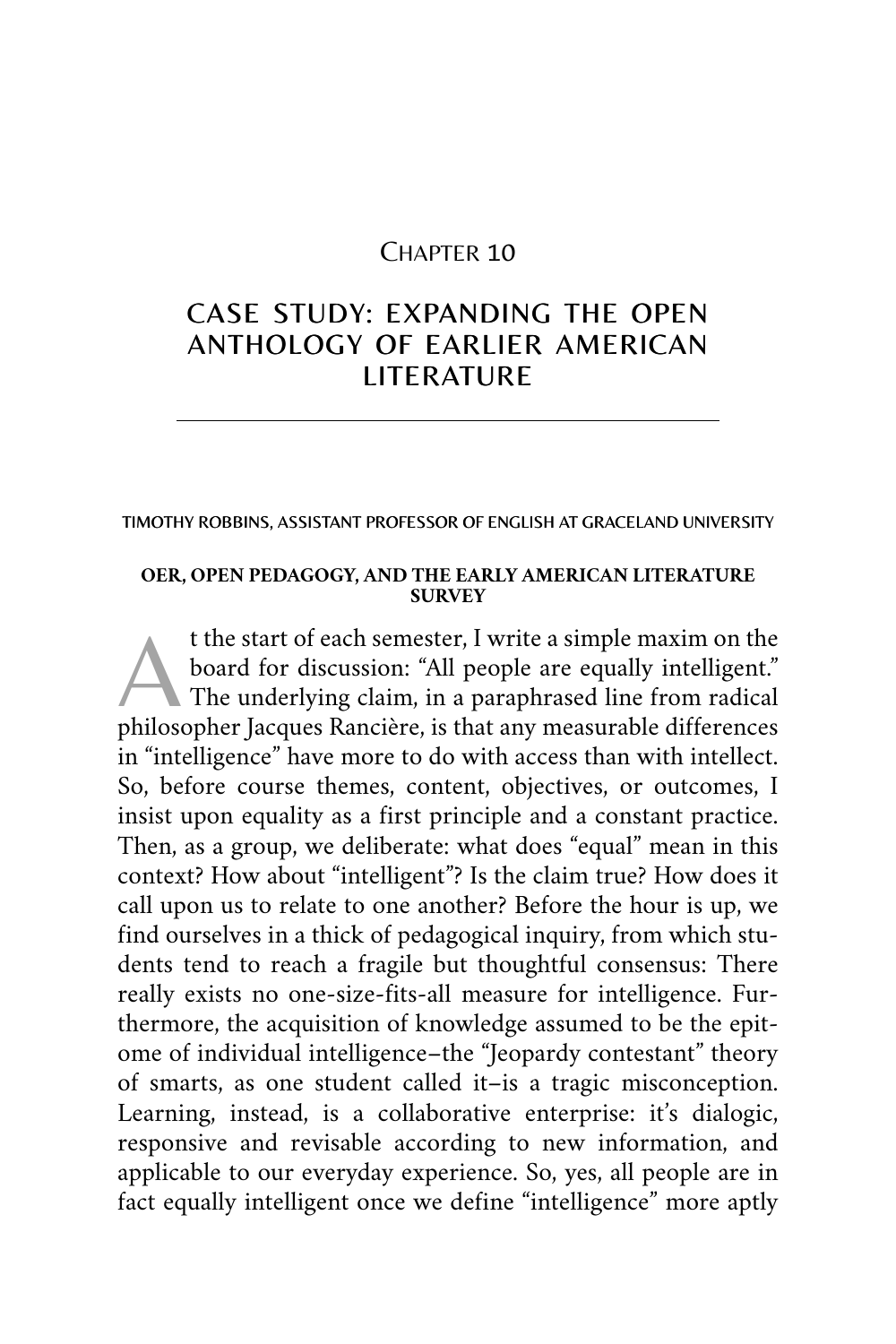as lived experimentation, rather than the highest grades and test scores.

I'm very clear with my students from the start: I wholeheartedly believe and affirm this principle. It's that very faith which prompted me to take up the ambitious Open Anthology project described below. And now I hope to build on that text and the pedagogical practices it demands for the rest of my scholarly career.

## **TEACHING A SURVEY OF "EARLY AMERICAN LITERATURE"**

Two years ago, I was fortunate to be hired out right of graduate school and onto the tenure track as an "Early Americanist." All that means, effectively, is that, every year for the foreseeable future, I'll be teaching the English Department survey course titled "American Literature to 1900." That covers the period ranging from colonial contact with the "New World" (the world "new" to Europeans, that is) to the United States' industrial era, i.e., the beginnings of America's ascension to a global power.

I'll go on the record and say it's impossible to adequately cover any four centuries of literary history. But the truth is, I—newbie I was—made the task all the more impossible. For here I was, freshly trained in literary studies, newly recovering from the discipline's foundational urge to "cover" everything. My students, of course, would read deeply within and widely across the tradition's most celebrated authors. At the same time, it was my sacred duty to introduce the significant works of literature recovered since the explosion of "canon" in the last four to five decades. That includes the ever-growing roster of prose, poetry, and drama written by women, indigenous peoples, Africans and African-Americans, South American and Latinx authors, and ethnic immigrants.

So I went to work composing a reading list that could combine (or in the very least mediate) these opposing impulses. As a student of social movements, I like to adopt social history as a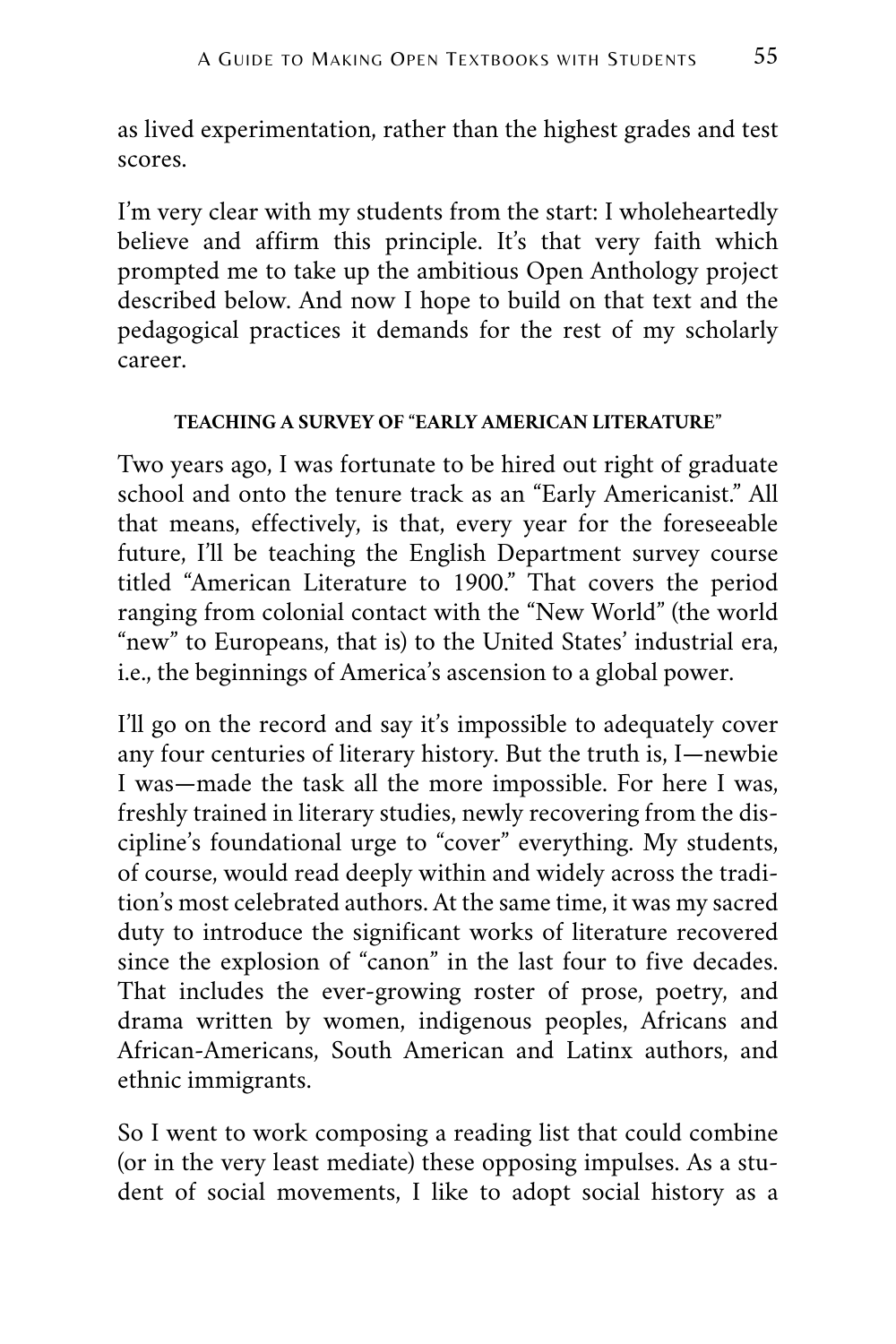methodology, and so I saw "American Literature to 1900" as an opportunity to chart the various and contentious stories of the culture's movements towards emancipation and equality. As "America" was made into European colonies and eventually a liberal (white, patriarchal, landowner) democracy, from a country of farms and frontiers into an industrialized economic and military power, its literature played an important role in expanding the reading public and creating the definition of a nation. The course tracked roughly chronologically and featured the representative authors and texts. Indigenous creation stories confronted European colonial documents; the early texts of New England's Puritan pulpits were met and challenged by the voices and pens of native peoples, African slaves, and women writers. The American Revolution gave way to an explosion of social movements and an expansion of the canon stretching from Thomas Paine's republican propaganda to the birth of African-American letters in Phillis Wheatley. The selections from the early nineteenth century included the familiar names of the "American Renaissance" — Emerson, Poe, Hawthorne, Whitman, Melville — in tandem with the literature of women's rights and abolitionism. The final post-Civil War push balanced the social writings of the Gilded Age and Reconstruction with the coemergence of realist fiction.

This literary historical narrative will seem familiar to Early American scholars, as will the course structure and the palpable tension it produced between content covered and time allowed. What was never at issue, for me, was locating a textbook. See, the literature survey course sports its own special media, the anthology; nearly exhaustive, this master text's pedagogical significance is matched only by its physical mass. The leading Early American anthologies on the academic market, — Wiley's *[The Literatures](http://www.wiley.com/WileyCDA/WileyTitle/productCd-063121125X.html) [of Colonial America](http://www.wiley.com/WileyCDA/WileyTitle/productCd-063121125X.html)*[1](http://www.wiley.com/WileyCDA/WileyTitle/productCd-063121125X.html) and Norton's *[Anthology of American Litera](http://www.wwnorton.com/college/english/naal8/section/volA/overview.aspx)[ture](http://www.wwnorton.com/college/english/naal8/section/volA/overview.aspx)* [2](http://www.wwnorton.com/college/english/naal8/section/volA/overview.aspx) — are the size of small encyclopedias, coming in at 602 and 1845 pages, respectively. These truly impressive scholarly books,

[<sup>1.</sup>](http://www.wiley.com/WileyCDA/WileyTitle/productCd-063121125X.html) Susan Castillo, and Ivy Schweitzer, eds. *The Literatures of Colonial America*, (Wiley: 2001), [http://www.wiley.com/WileyCDA/WileyTitle/productCd-063121125X.html.](http://www.wiley.com/WileyCDA/WileyTitle/productCd-063121125X.html)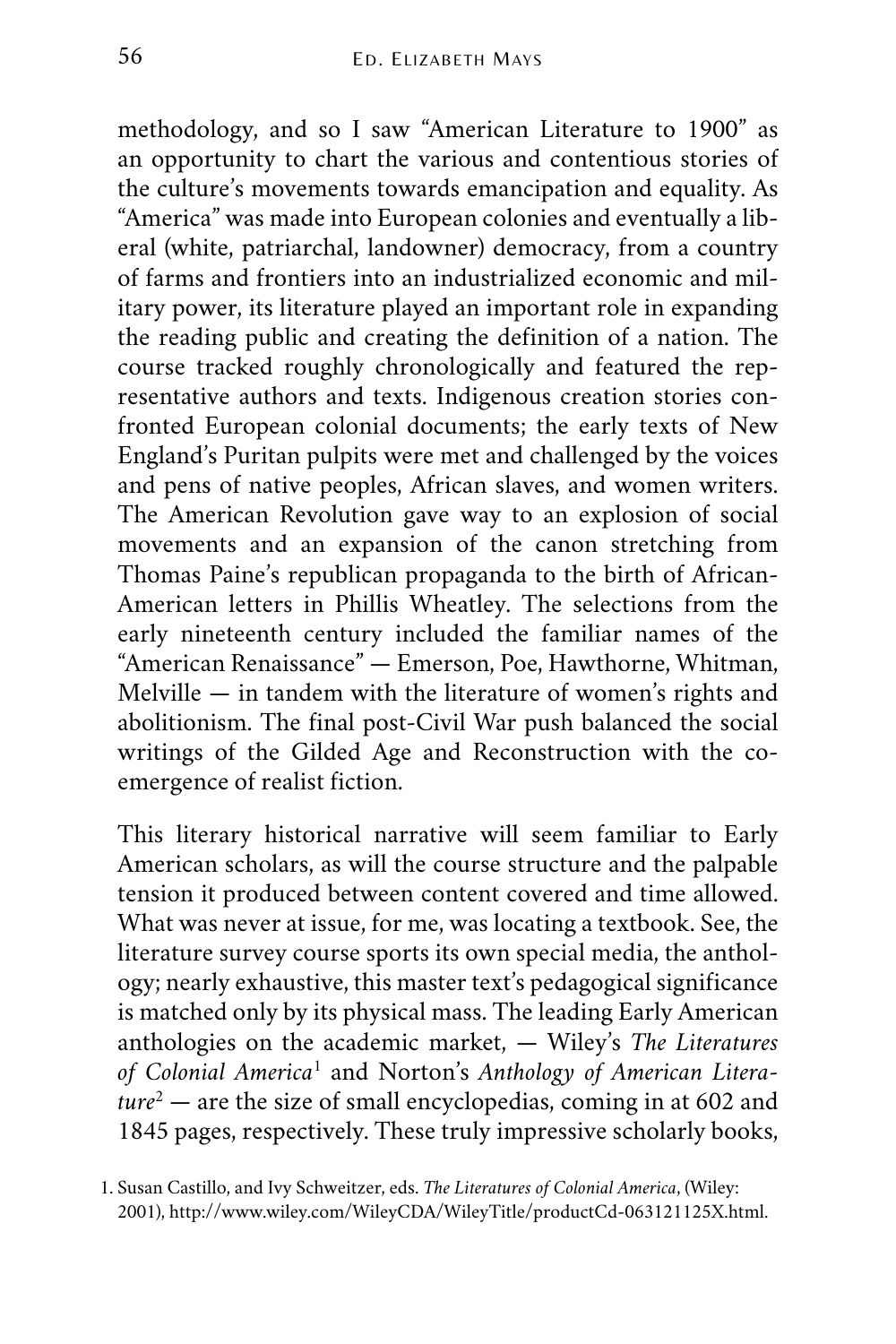which introduced me and the current crop of Early American scholars to the field, have done a great deal in shaping our syllabuses and lesson plans, and, as a consequence, our conception of the era's literary output. That's not necessarily a bad thing. Again, these anthologies are excellent, compiled and edited by leading scholars in the field–all acquainted and attentive to the concerns of teaching the literature survey course.

That first fall semester, I decided to assign the Norton edition, chiefly because it contains Mark Twain's Adventures of Huckleberry Finn in its entirety. I figured a classic piece of fiction, one that allowed us to approach the fault lines between race, slavery, Reconstruction, and national identity, would make for a brilliant capstone. Yet for all of its helpful background material, framed by the anthology's wonderfully generative thematic groupings, our class never truly used the book. Admittedly, that's due in part to the sizable number of students who never even laid hands on it. The latest edition of the Norton American literature anthology retails at \$81.25 to purchase and between \$16 to \$25 for a six-month rental. For many working-class, first-generation students, the costs of the text–or, the means to access it, a credit card, for example–are simply prohibitive. As a result, just two or three students bought the latest edition outright—though, they were all generous enough to share with friends. Some purchased older, used versions from online booksellers; still more relied on the web versions of assigned readings that I'd linked to on the course site.

The ensuing scramble and unevenness of our discussions proved a semester-long irritant. The medium was always the message. The few students who purchased the text had access to all the introductory material and paratextual supplements Norton offered. The rest had different editions with different page numbers, or online texts without page numbers; all seemed to be missing crucial excerpts at some point in the term. While a hand-

[<sup>2.</sup>](http://www.wwnorton.com/college/english/naal8/section/volA/overview.aspx) Nina Baym, et al., *The Norton Anthology of American Literature*, (W.W. Norton & Company, Inc.: 2011), [http://books.wwnorton.com/books/detail.aspx?ID=23664.](http://www.wwnorton.com/college/english/naal8/section/volA/overview.aspx)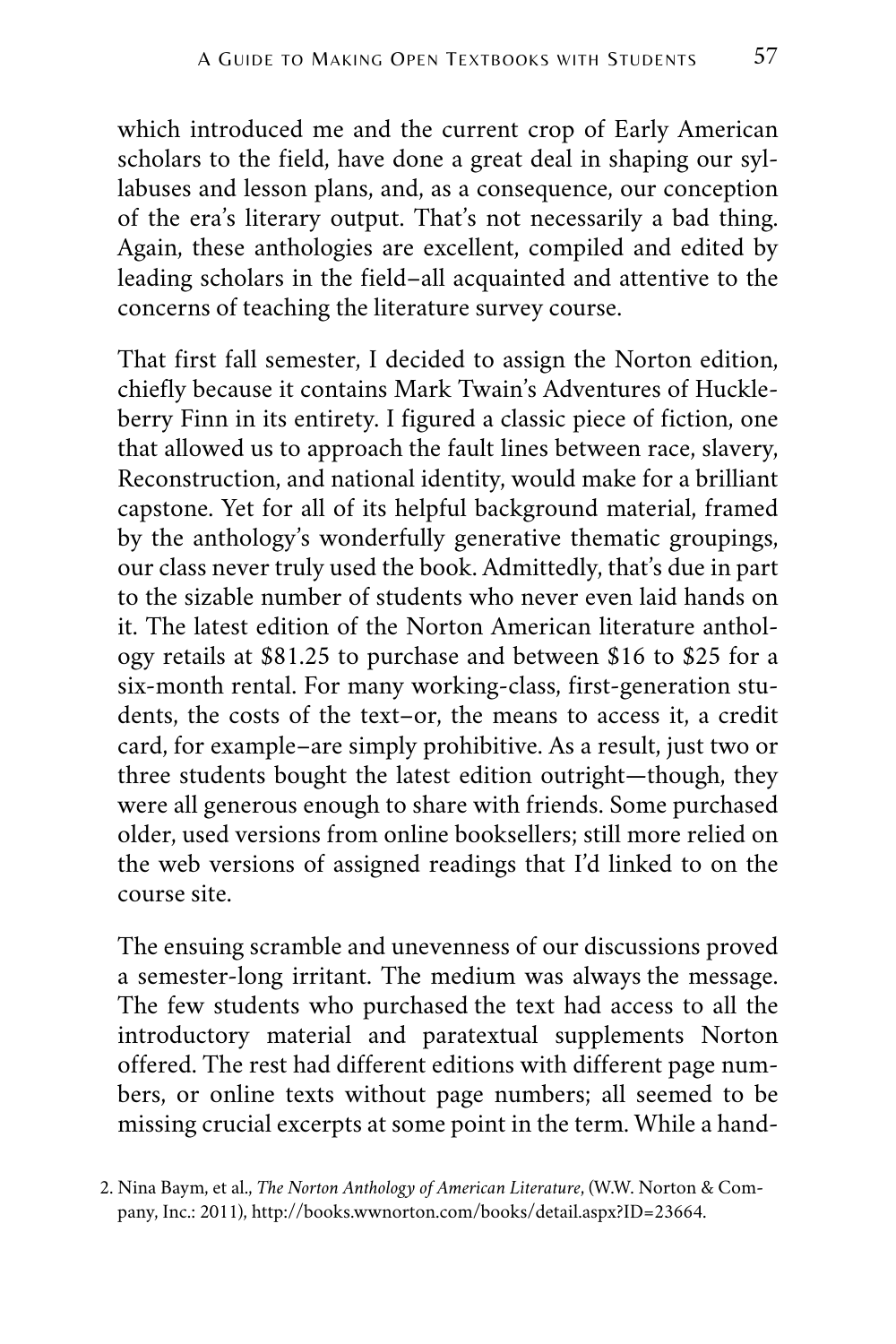ful of students read along in physical texts during class discussion, others multitasked on laptops or squinted through smartphone screen readings; still others, lacking any portable device, simply stared at the front of the room. It was a logistical nightmare of my own doing because, let's face it, the college anthology has one real utility and aim: to centralize all course content in an edited and professional manner ready to be taught. That is its appeal. The problem here was that, at the same time, the anthology was making some assumptions about our students, not just in its hefty price tag, but in its very centralizing and authoritative structure.

All the anthology had done for us at this point, where half the class hadn't adopted it, was allow me to dictate the content of "American Literature to 1900," raising "coverage" of authors and texts to supreme importance. To "learn" the period's literature, then, was to consume a whole bunch of texts, be they found in a fresh, glossy, weighty anthology or retrieved as HTML code on one's screen of choice.

## **OPEN EDUCATIONAL RESOURCES AND THE LITERATURE ANTHOLOGY**

Right away, I decided I would scrap the paperback anthology the following fall, but I wavered on an alternative outside of simply posting a syllabus of hyperlinks on the site and providing introductory context through mini-lectures. Wasn't that just "banking education" for the digital age?

In the waning months of graduate school, — when I should have been writing — I began reading up on the burgeoning discussion around Open Educational Resources (OER), materials made free and available on the web to be accessed, downloaded, revised, and recirculated. The conversations of OER had already evolved beyond advocacy for their adoption as learning content, moving instead to sketch the larger contours of Open Education as a pedagogical principle. Recent studies–like the Florida Virtual Campus's annual [surveys](http://www.openaccesstextbooks.org/pdf/2016_Florida_Student_Textbook_Survey.pdf) [3](http://www.openaccesstextbooks.org/pdf/2016_Florida_Student_Textbook_Survey.pdf) –underscore that the integration of free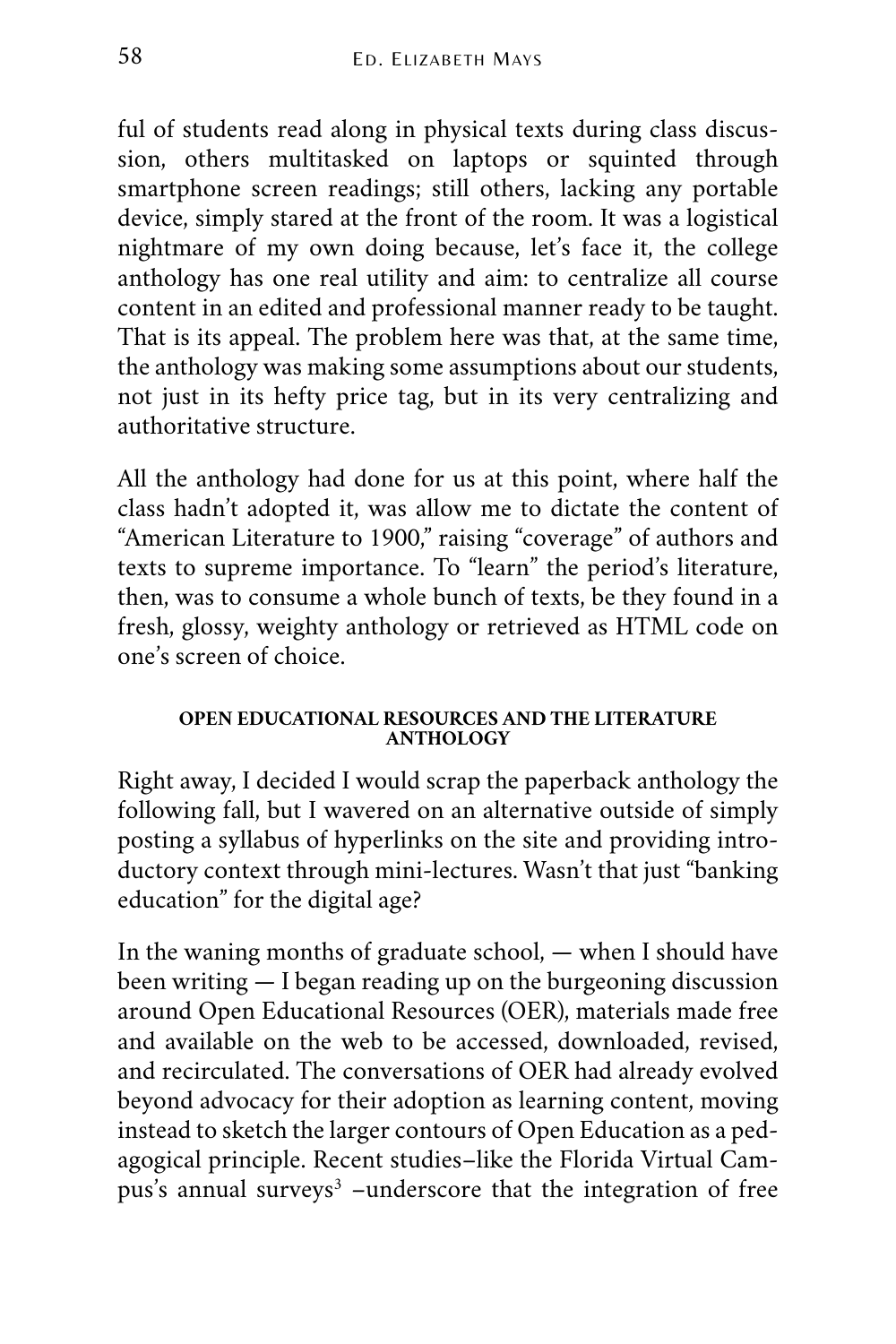and open textbooks cut costs, increase access, and improve student learning. Still, over and above replacing expensive industry textbooks, OER proponents contemplate how the virtues inherent to open materials necessitate new kinds of teaching and learning, methods that embrace the open ethos to reuse, remix, revise, and redistribute in content and practice. David Wiley, for example, [has challenged](https://opencontent.org/blog/archives/2975)<sup>[4](https://opencontent.org/blog/archives/2975)</sup> instructors to discard the "disposable" individual assignment in favor of collaborative and "renewable" open projects. Gardner Campbell [recently called](http://www.gardnercampbell.net/blog1/?p=2603)<sup>[5](http://www.gardnercampbell.net/blog1/?p=2603)</sup> for an Open Pedagogy centered on producing insight, where educators turn design over to students, encouraging them to take responsibility for their own learning. The discourse spoke to me.

In line with its disciplinary history, literary studies found itself at the forefront of open initiatives. Thus, after just a few weeks spent revisiting conversations around [#openped,](https://twitter.com/search?q=%23OpenPed&src=tyah) I discovered Robin DeRosa's rather heroic "open anthology," a text she created together with her Early American Literature students at Plymouth State. The project entailed that students read widely through the Early American syllabus and decide collectively which authors to excerpt and provide contextual materials for, before polishing and collecting their works in an online anthology to be read and revised by the following crop of students. Drawing on the legacy of Paulo Freire, [DeRosa described](http://robinderosa.net/uncategorized/my-open-textbook-pedagogy-and-practice/)<sup>[6](http://robinderosa.net/uncategorized/my-open-textbook-pedagogy-and-practice/)</sup> the project in more detail:

The open textbook allowed for student contribution to the "master text" of the course, which seemed to change the whole

- [3.](http://www.openaccesstextbooks.org/pdf/2016_Florida_Student_Textbook_Survey.pdf) "2016 Student Textbook and Course Materials Survey," *Florida Virtual Campus*, Octo[ber 7, 2016, http://www.openaccesstextbooks.org/pdf/2016\\_Florida\\_Student\\_Text](http://www.openaccesstextbooks.org/pdf/2016_Florida_Student_Textbook_Survey.pdf)book\_Survey.pdf.
- [4.](https://opencontent.org/blog/archives/2975) David Wiley, "What is Open Pedagogy," *iterating toward openness*, October 21, 2013, [https://opencontent.org/blog/archives/2975.](https://opencontent.org/blog/archives/2975)
- [5.](http://www.gardnercampbell.net/blog1/?p=2603) [Gardner Campbell, "2017: Quarks, Love and Insight," Gardner Campbell's profes](http://www.gardnercampbell.net/blog1/?p=2603)sional website, January 1, 2017, http://www.gardnercampbell.net/blog1/?p=2603
- [6.](http://robinderosa.net/uncategorized/my-open-textbook-pedagogy-and-practice/) [Robin DeRosa, "My Open Textbook: Pedagogy and Practice," Robin DeRosa's profes](http://robinderosa.net/uncategorized/my-open-textbook-pedagogy-and-practice/)sional website, May 18, 2016, http://robinderosa.net/uncategorized/my-open-textbook-pedagogy-and-practice/.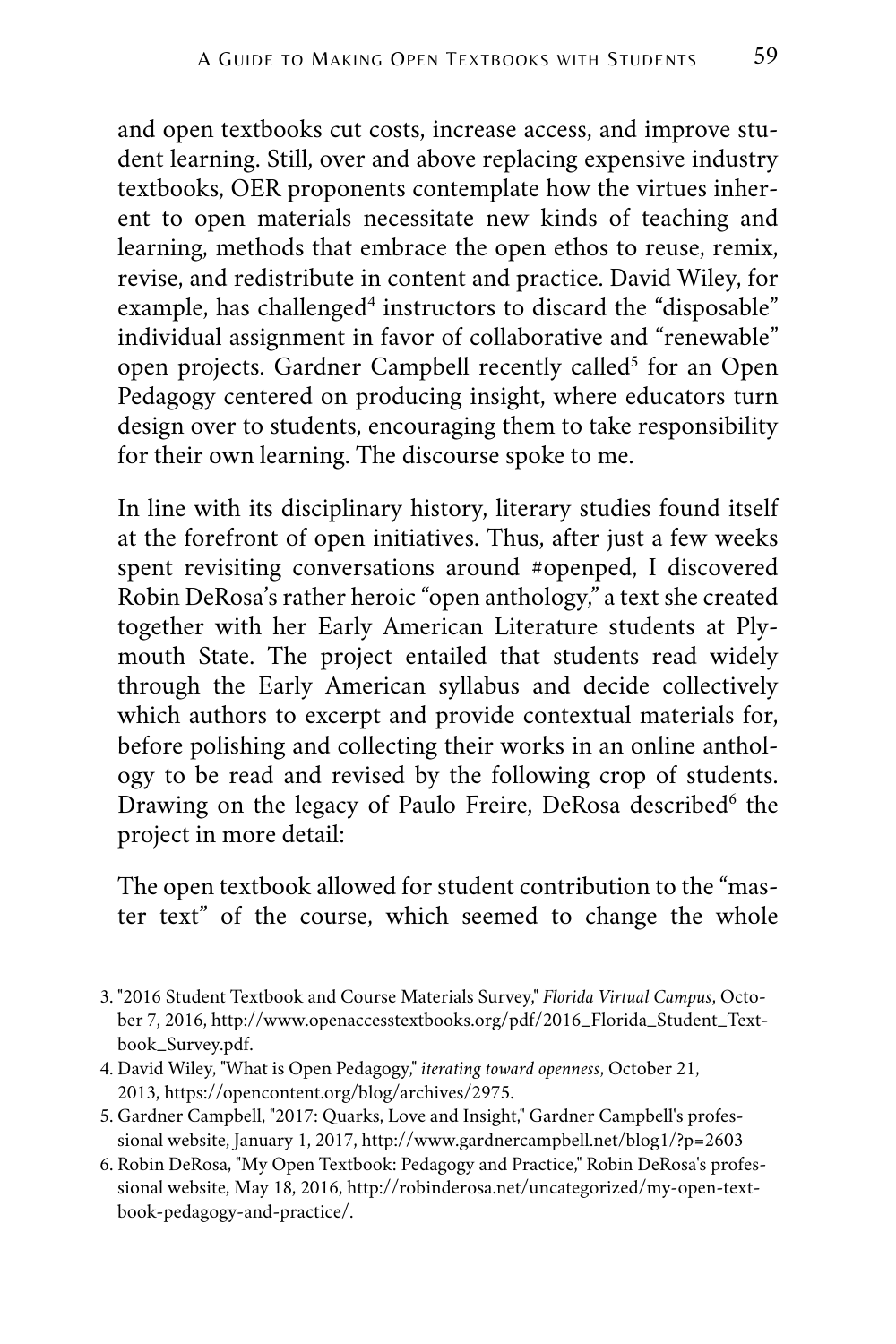dynamic of the course from a banking model (I download info from the textbook into their brains) to an inquiry-based model (they converse with me and with the text, altering both my thinking and the text itself with their contributions).

The more I learned of the project, the more I liked it; and so, in true Open Pedagogy fashion, I stole it to redesign my own course.

Adopting the user-friendly [Pressbooks](https://pressbooks.com/)<sup>[7](https://pressbooks.com/)</sup> software, DeRosa and her students had managed to put together a promising framework for the "master text" in just a semester's time, what became the *[Open Anthology of Earlier American Literature.](https://openamlit.pressbooks.com/front-matter/introduction/)*[8](https://openamlit.pressbooks.com/front-matter/introduction/) As I reimagined the survey, following their lead and content, I saw that my inclination towards social history would be easy enough to retain. So, in the first half of our most recent iteration of "American Literature to 1900," we read through the texts published in the extant Pressbooks anthology–which included a potpourri of canonical and "minor" writers–interspersed with selections from some of the more conspicuously absent names, including Roger Williams, James Fenimore Cooper, William Apess, Ralph Waldo Emerson, and Margaret Fuller. Throughout the term, students agreed to complete short reading engagement worksheets, designed to both guide our in-class discussion and provide "training" in the editing skills needed to build out the anthology. In the latter half, we shifted focus to the hands-on project of remaking the anthology. We dedicated the final months to reading and discussing Open Education and Creative Commons licensing, learning the software, and practicing plenty on putting together materials for the various elements of the anthology—editing texts, locating and annotating biographical and secondary research, writing introductions, developing supplementary materials, and deliberating on how to make the texts "teachable." Teams of three built entries for authors and texts not yet represented, and, in the final

[<sup>7.</sup>](https://pressbooks.com/) [Pressbooks, https://pressbooks.com/.](https://pressbooks.com/) 

[<sup>8.</sup>](https://openamlit.pressbooks.com/front-matter/introduction/) Robin DeRosa, *The Open Anthology of Earlier American Literature* (Public Commons [Publishing: 2015\). https://openamlit.pressbooks.com/.](https://openamlit.pressbooks.com/front-matter/introduction/)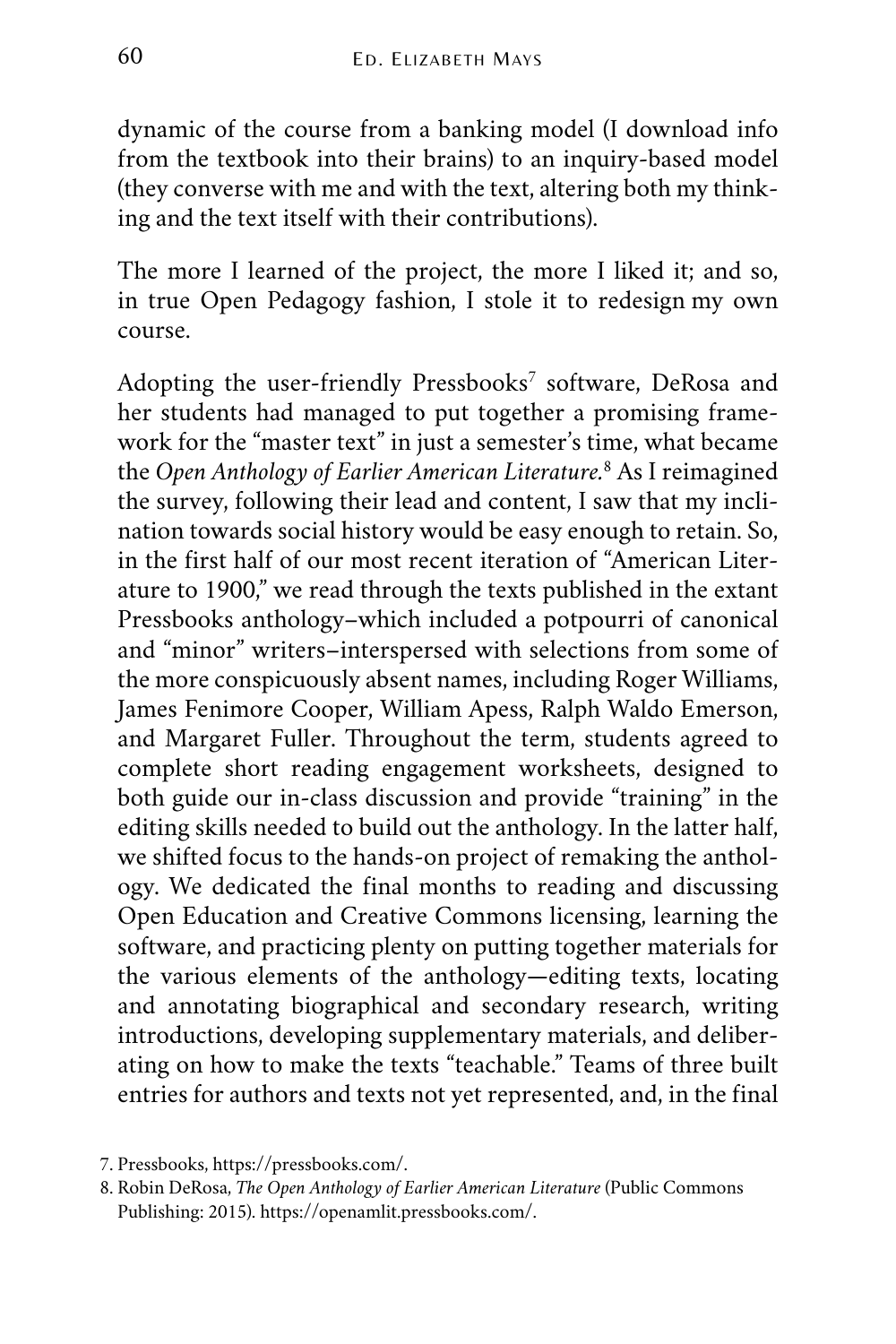weeks of the term, led a classroom lesson based on their newly designed anthology chapter.

Truth be told, the analytical skills on display above are the same honed in any upper-level literature course, and they're assessed through similar assignments: regular reading and discussion, oral presentations, secondary research, critical source annotation, literature reviews, etc. The core difference came in the final product, and here there is, I think, a significant distinction. The traditional boss-level challenge in an English course is the literary critical essay, i.e., it is the peer-reviewed journal article in miniature—only in a version read and peer-reviewed by just one expert, the professor. Don't get me wrong, I still assign essays and I believe there's much to be gained from the craft, especially in terms of sharpening argumentation. But I think most literature instructors will confess to the assignment's utter "disposability," which is to say, while the skills developed and assessed in essay writing should endure over the course of a student's college career–and hopefully throughout their life–the actual assignment almost certainly will not. For her, the essay dies mercifully at the professor's desk, resurrected momentarily only as a final grade is uploaded to the registrar's website. That abrupt conclusion couldn't be more at odds with the intellectual afterlife of the professional essay, where publication at least aspires to respond and further instigate critical dialogue.

At its best, then, an "open" project like the student-designed anthology should simulate those aspects of intellectual collaboration and growth. Nowhere is that connection more apparent than in the project's demand for assessment. In our course, each group met with me to negotiate a grading contract that addressed the entire scope of their chapter, complete with an outline of group members' roles and workload and criteria for evaluation and grading. The practice forced students to take a kind of critical ownership of the project by thinking both proactively and reflectively on their own learning and engagement.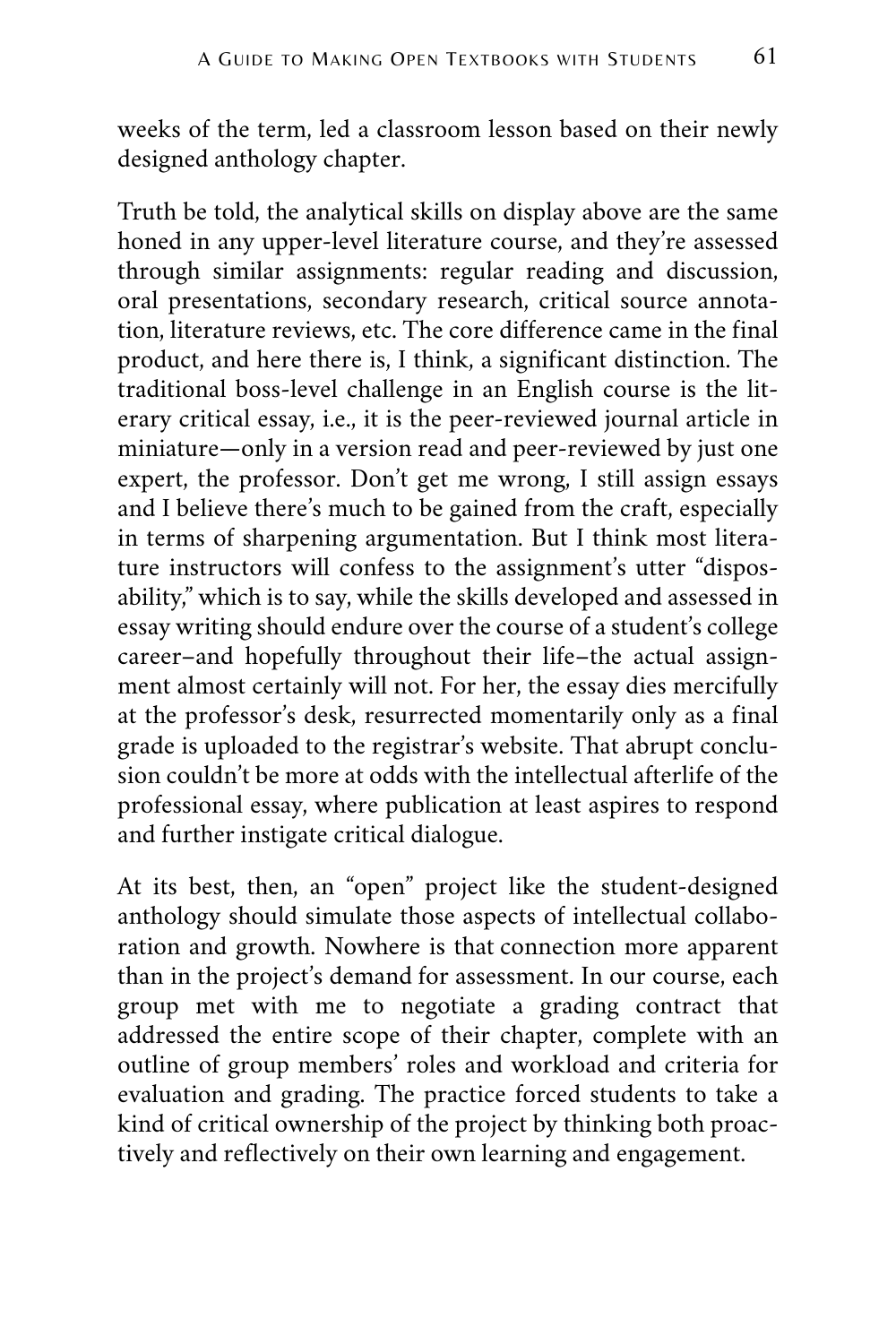#### **SOME PRACTICAL ADVICE**

Dear reader, if by now you count yourself among the Open Anthology-converted, perhaps you're curious still about the finer details that go into re-organizing a survey course around an OER project. I leave you with a few tidbits of wisdom from my experience–including a sample syllabus and assignments, all of which you are welcome to steal (I mean, [retain, reuse, revise, remix, and](http://www.opencontent.org/definition/) [redistribute\)](http://www.opencontent.org/definition/) 9 for your own course.

### **"SYLLABUS DAY"**

- Because I have a flair for the dramatic, on day one I lugged the six or seven literature anthologies I own–all adorned with big, bright retail price tags–into class; I then heaved them onto a desk in the front of the room before launching into some ice breakers and then general introductions.
- Once the energy in the room felt upbeat and conducive to dialogue, I passed the tomes around and asked students to flip through the pages and mark down any familiar names and discernible thematic patterns across the texts. This is to provide a sense of the way scholars have conceptualized "Early American Literature."
- I then explained that we wouldn't, in fact, be using any of these books, but creating our own instead! That's when I introduced the existing Pressbooks anthology, the final project, and the concept of OER.
- I handed out a schedule with abbreviated course and assignment descriptions to be read for the next session.

### **TECHNOLOGY**

Unless you can ensure that each student has personal access to

<sup>9.</sup> "Defining the 'Open' in Open Content and Open Educational Resources," *Opencontent.org*, http://www.opencontent.org/definition/.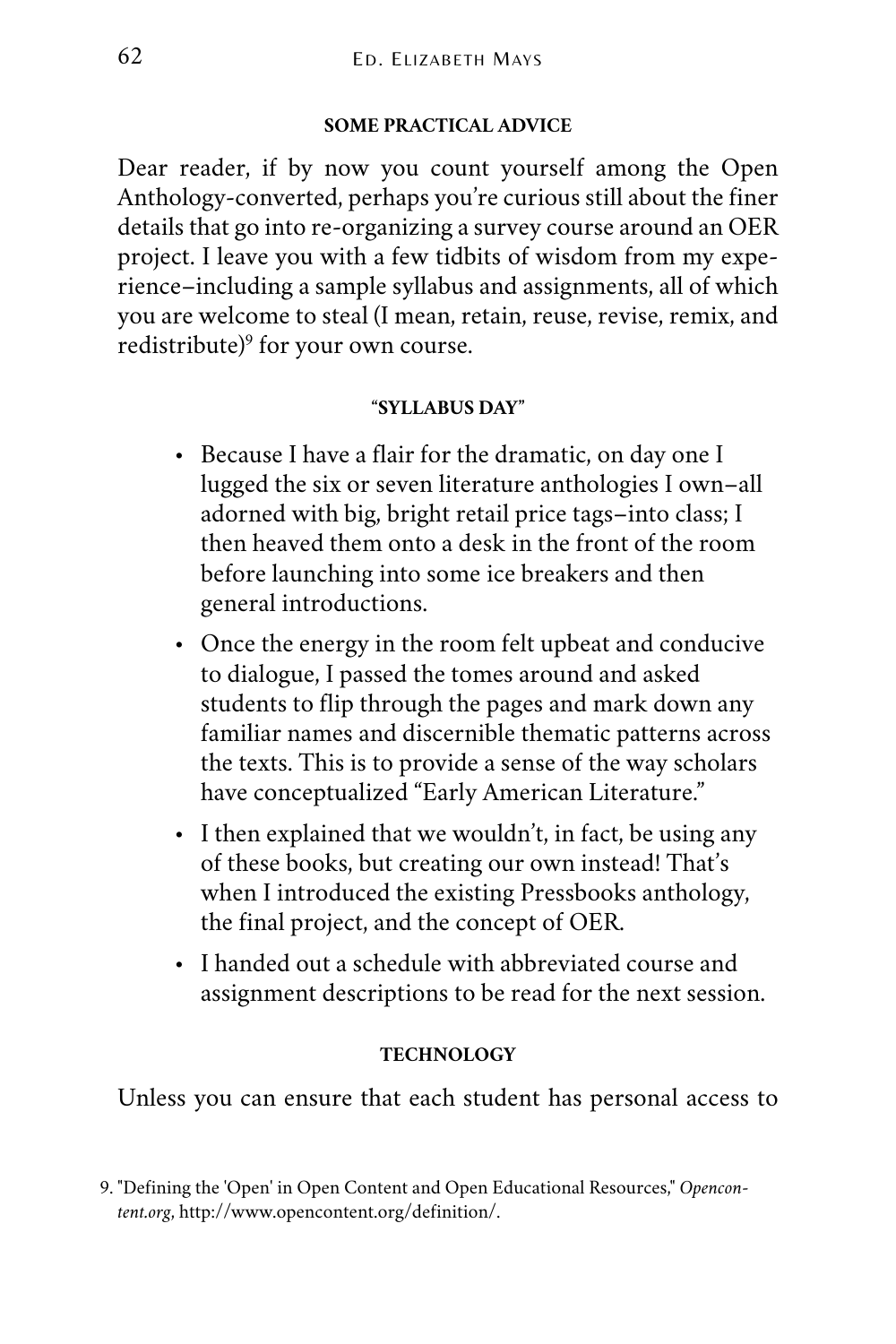a device–smartphones alone won't cut it, unfortunately–you will need to get into a computer lab at multiple points in the term.

- Pro tip: Reserve lab space early in the semester, preferably before it even begins. I went ahead and blocked out a room for the final month to help "train" students in Pressbooks (the software they would use to expand the anthology).
- Securing this space right away is especially important if your institution, like mine, is small and has limited tech resources on campus.

I am a great believer in the power of persistent and collaborative note taking.

- A class-wide or group-specific Google  $Doc^{10}$  will still get the job done in this regard. In last year's class, I posted sparsely outlined "Keywords" and "Timeline" Google Docs to the course site and had students develop them via in-class and homework assignments throughout the term.
- For in-text highlighting and notes, I use the annotation tool Hypothesis.is, a web overlay that is not only [easy to](https://web.hypothes.is/quick-start-guide/)  [use](https://web.hypothes.is/quick-start-guide/)<sup>11</sup> in the classroom, but is tailor-made for [groupwork](https://web.hypothes.is/creating-groups/)<sup>12</sup> tasks and for [use in Pressbooks](https://pressbooks.com/blog/introducing-hypothesis-annotations-in-pressbooks/). 13
- The most important aspect of these tools–and, I would argue, of any you choose to introduce in the course–is that students can be given the option to publish
- 10. Shep McAllister, "Use Google Docs to Collaborate on Class Note Taking," *Huffington Post*, http://www.huffingtonpost.com/hack-college/use-google-docs-tocollab\_b\_844192.html.
- 11. "Quick Start Guide for Teachers," *Hypothes.is*, https://web.hypothes.is/quick-startguide/.
- 12. "Creating Groups," Hypothes.is, https://web.hypothes.is/creating-groups/.
- 13. Zoe Wake Hyde, "Introducing: Hypothesis Annotations in Pressbooks," *Pressbooks*, https://pressbooks.com/blog/introducing-hypothesis-annotations-in-pressbooks/.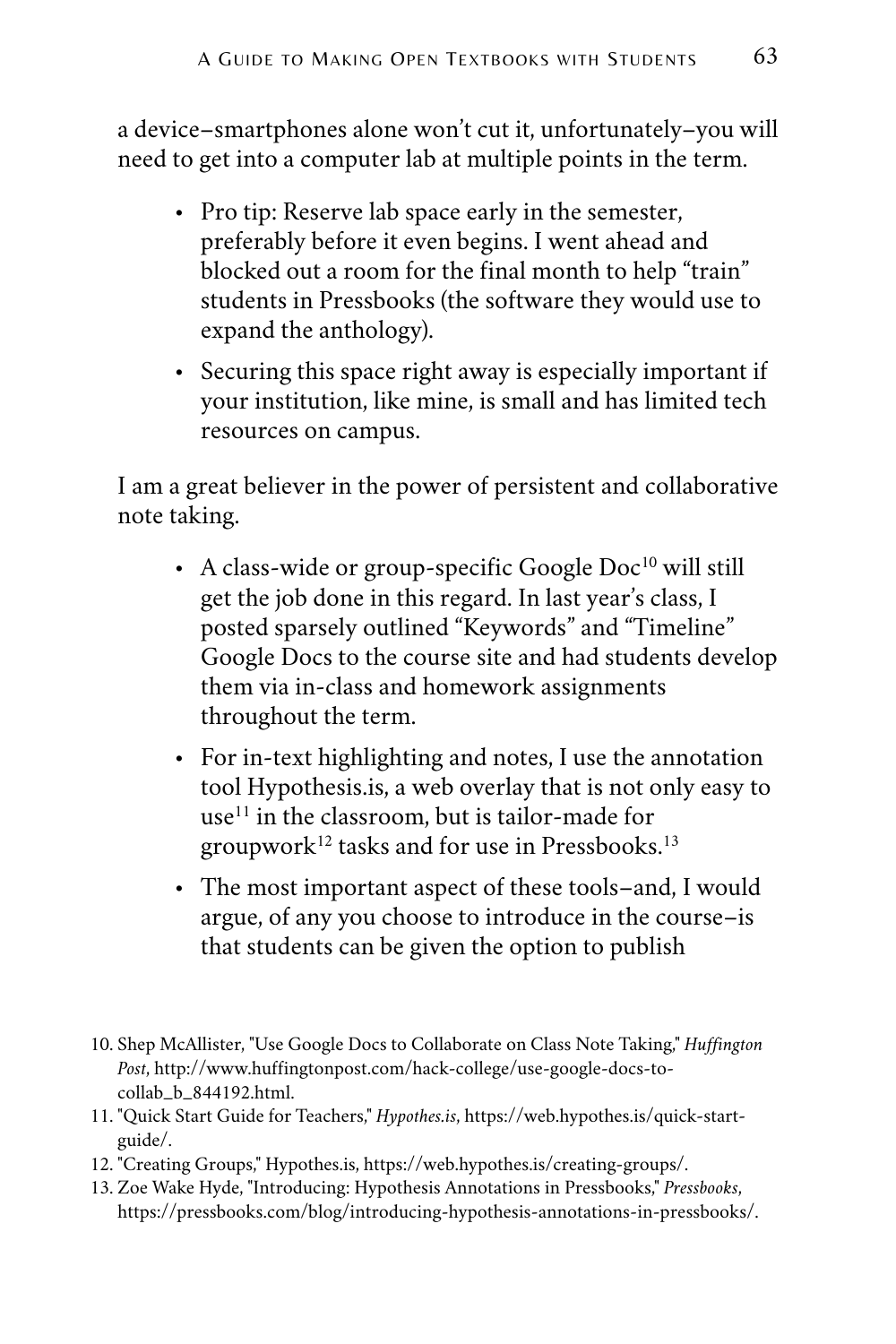privately among peers or anonymously with a private nod to the instructor.

• Last, I think it is important to give students the option of adopting "lo-tech" methods, too–i.e., note taking with machine-made pen and paper–as a substitute to the abovementioned.

As far as expanding, revising, and publishing a scholarly anthology via Pressbooks, Julie Ward has written a fabulous primer for [chapter fifteen of this very handbook](#page-90-0). 14

## **ASSIGNMENTS**

If you're looking to reproduce this project to expand Robin DeRosa's American Literature anthology, but you need broad ideas on the course schedule and structure, and/or specific tasks to accompany the readings, and/or a general set of guidelines for the final project, I give to you my initial crack at a syllabus ([Attachment A](https://docs.google.com/document/d/1vwxvHsGSVts1To0sNZfVAkRZjyBqf1MHV0LbmJu0clU/edit?usp=sharing)<sup>15</sup>), sample "reading guides" (Attachments  $B$ ,<sup>16</sup> [C](https://docs.google.com/document/d/15rb2bSFcuGf2_WqieLMI3U_CvFQiaWfzKf_wu1oLuTo/edit?usp=sharing),<sup>17</sup> [D](https://docs.google.com/document/d/17FKrCkrxkuFl2EJePgzA43yJW_36tYS5UE0e62GosNk/edit?usp=sharing),<sup>18</sup> and [E](https://docs.google.com/document/d/1rRxOYV0HcvrDQmucXN0UvvT4ntPrWa3zTottUTmyiWE/edit?usp=sharing)<sup>19</sup>), and a final project assignment sheet (Attachment  $F^{20}$ ).

Note: The "reading guides" (Attachments B-E) are effectively daily homework assignments that are to be peer-reviewed in class. Intended as scaffolding tasks to introduce students to Early American authors and texts, reading guides should also progressively build on the concepts and skills needed to curate anthology chapters in the latter part of the course while also helping

- 14. Julie Ward, "Teaching Assignment: Expand an Open Textbook," *Guide to Making Open Textbooks With Students,* https://press.rebus.community/makingopentextbookswithstudents/chapter/teaching-assignment-expand-an-open-textbook/.
- 15. Timothy Robbins, "Open Early American Literature Syllabus," http://bit.ly/2AhrYyh
- 16. Timothy Robbins, "William Bradford Reading Guide," http://bit.ly/2jzEo1r
- 17. Timothy Robbins, "James Fenimore Cooper Reading Guide," http://bit.ly/2kpF8m4
- 18. Timothy Robbins, "Nathaniel Hawthorne Reading Guide," http://bit.ly/2AgcA54
- 19. Timothy Robbins, "Open American Literature Anthology Reading Guide," http://bit.ly/2APZsVi
- 20. Timothy Robbins, "American Literature to 1900 Final Project," http://bit.ly/2yirg1L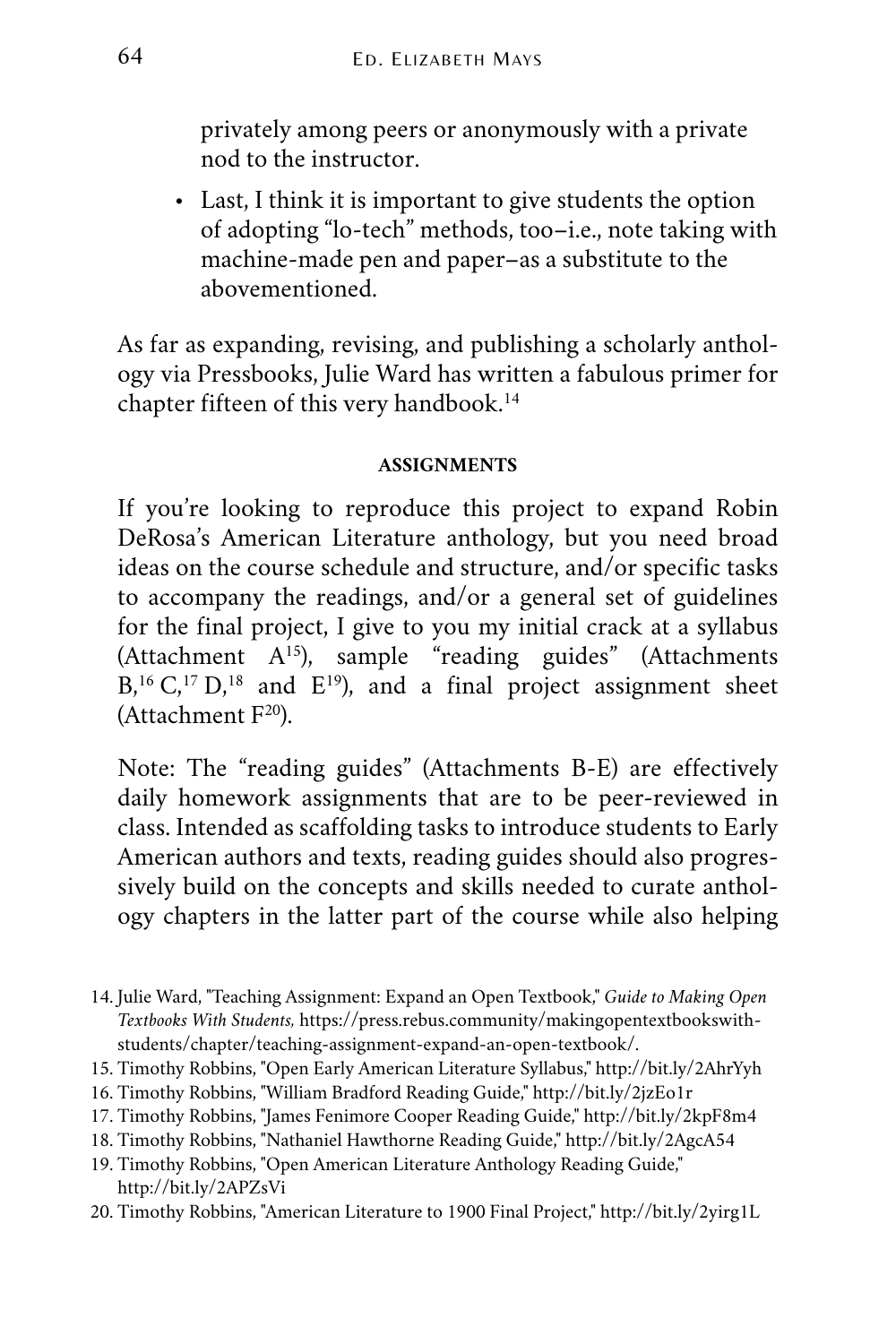students connect (what's more than likely to be) foreign material–colonial documents, oral tales, Puritan sermons, etc.–to contemporary issues that seem more relevant to their everyday experiences.



*Timothy Robbins is an assistant professor of English at Graceland University. His research interests include literature of the "Long Nineteenth Century" in the United States, especially the poetry and prose of Walt Whitman, as well as protest literature and reception theory.*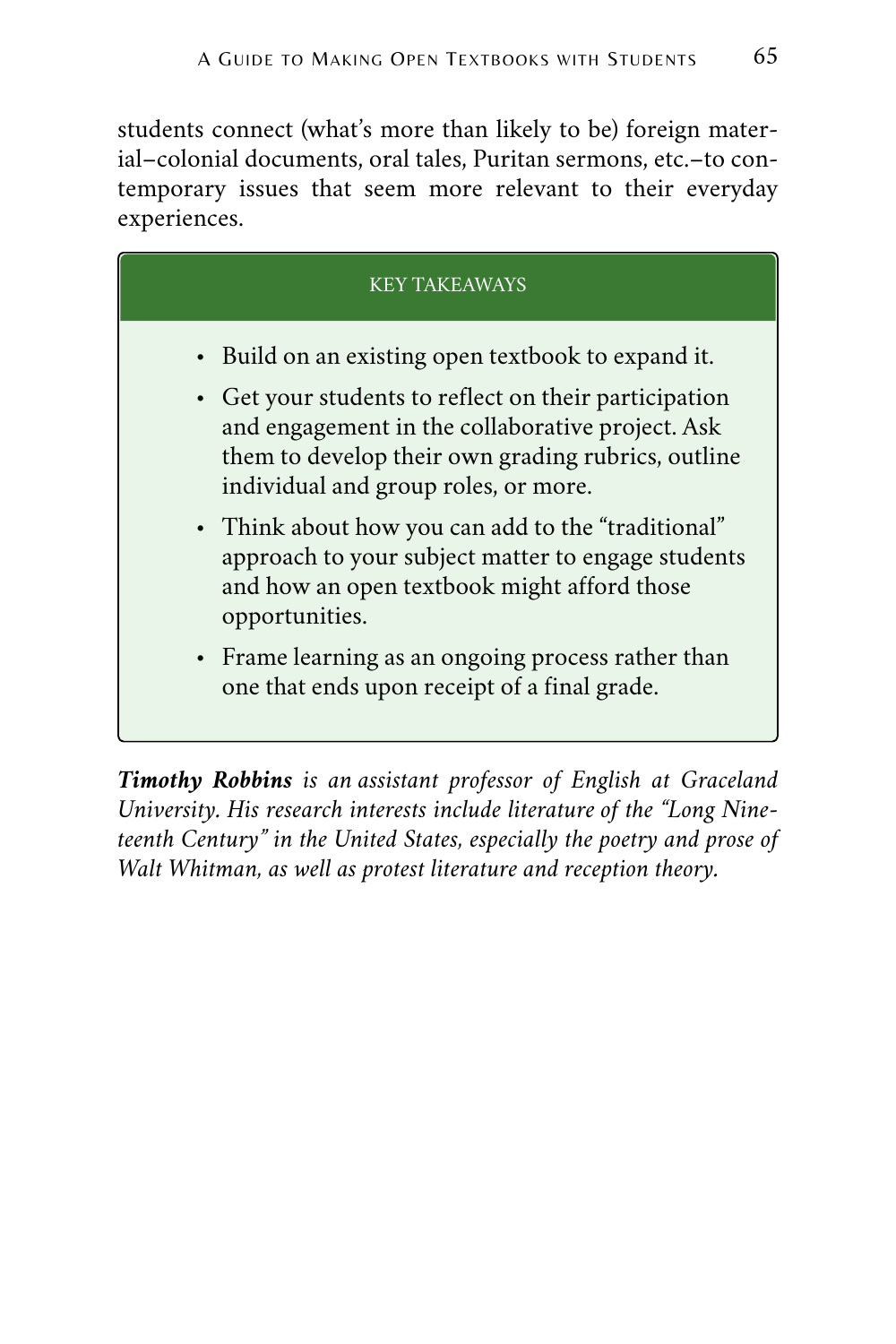#### CHAPTER 11

# STUDENT SPOTLIGHT: MATTHEW MOORE, THE OPEN ANTHOLOGY OF EARLIER AMERICAN LITERATURE, 2ND EDITION

#### MATTHEW MOORE, ENGLISH AND STUDIO ART MAJOR AT GRACELAND UNIVERSITY

was among the students who worked on professor Tim Rob-<br>bins' classroom project at Graceland University to expand<br>The Open Anthology of Earlier American Literature. Enrolled in bins' classroom project at Graceland University to expand *The Open Anthology of Earlier American Literature*. Enrolled in Tim's Early American Literature course last fall, he introduced an assignment that would entail us contributing and expanding an open anthology of literature. Most of us must have pondered: "open anthology"? I know I did. Divided into groups, each of us took on various roles from writing introductions for literary works to researching biographical information to provide brief historical context. Although initially daunting, I don't think I speak only for myself when I say that as a class this assignment offered rewards and payoffs both intellectually and communally; plus, it was just plain fun. My group in particular chose the works of Roger Williams to curate, write introductions to, and research Williams' historical impact. Here, I quickly realized the importance of such an anthology. Williams' work fought in defense of indigenous people's rights in North America. Neither I nor the rest of my group had encountered his works or narratives in high school classes.

It became clear that this was more than just some group project reinforcing the value of collaboration or how to conduct proper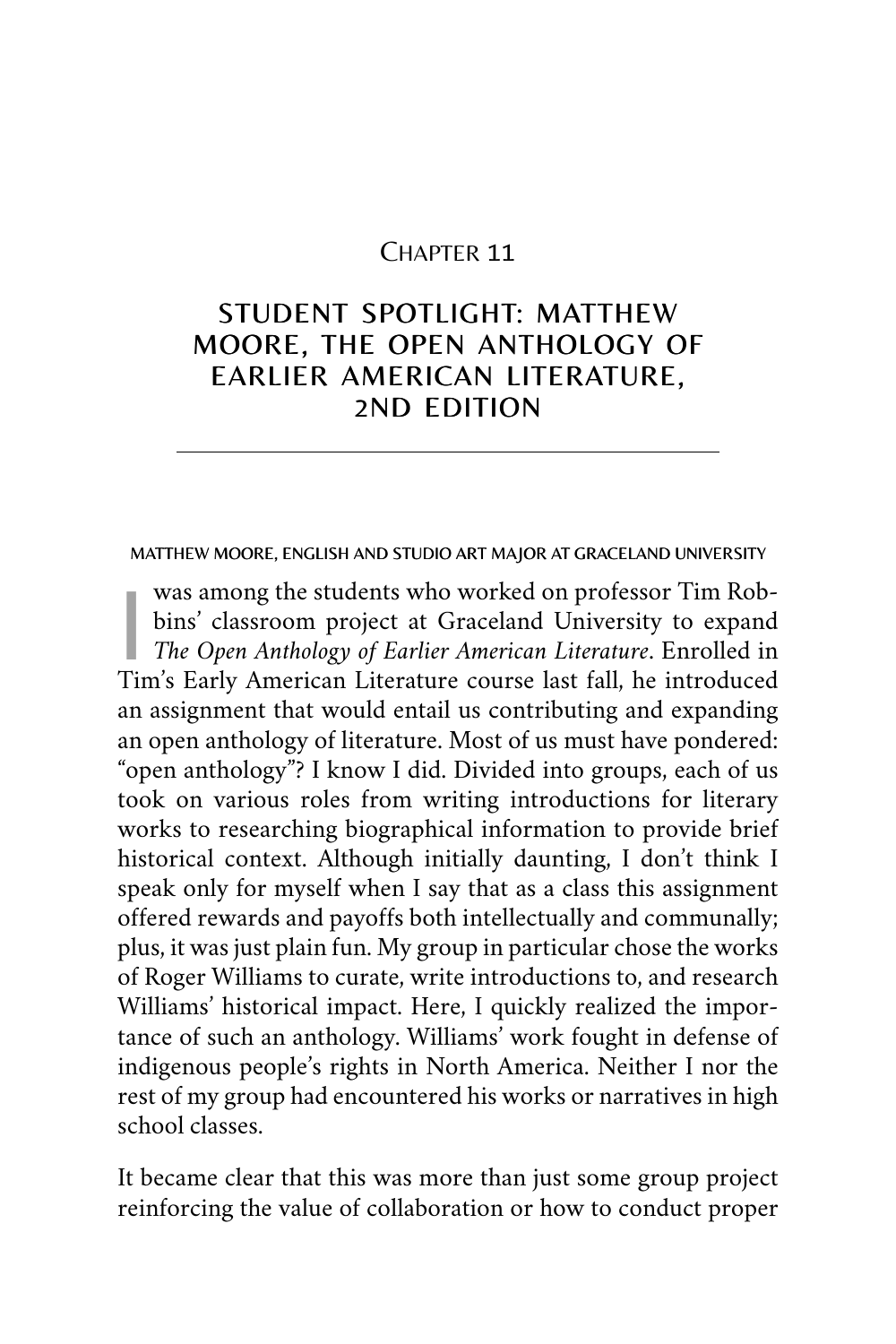research; the open source anthology plugged a handful of university undergraduates into a larger, reciprocal community between peers and instructors. Ultimately, however, that line began to blur. The autonomy and authority fostered in the students, and the fact that this project actively sought and utilized student perspectives, was empowering. Engaged with this digital pedagogy, given backstage passes to the world of academic anthologies, we curated works that seemed urgent for a new generation of students. In this way, it was our own critique of the traditional and reiterated canon that has been burnt into the retinas of undergrad English majors anywhere. Within that space we included untold histories, suppressed narratives, and stories that didn't make the cut. In a small yet surprisingly diverse university with students from all different cultural and ethnic backgrounds and who encounter literature in their own nuanced ways, the inclusion of these pieces was vital. It was less a matter of reprinting a time-honored magnum opus as it was a cultural responsibility to validate the works of quelled voices.

We also, indirectly, became acquainted with the bureaucratic side of anthologizing: working within open domain and the restrictions of copyright, which lent insight into the inner workings of the literary industry.

It dawned on me: in the larger picture, and with each contribution, we were opening access to academic material to a global community; possibly even to some without access to higher education. In that sense, we felt as if our positions of academic privilege, in this case, were used in a productive and egalitarian way, even if it may have been a small feat. Knowing that our contributions to the open source anthology would be read, understood, and interpreted by future readers from all avenues of life is a mesmerizing thought.

Having been led to believe in the authoritative role of the textbook, its glorified place in academia, this project turned that notion on its head and, instead, cultivated a community of student-to-student communication that was far more productive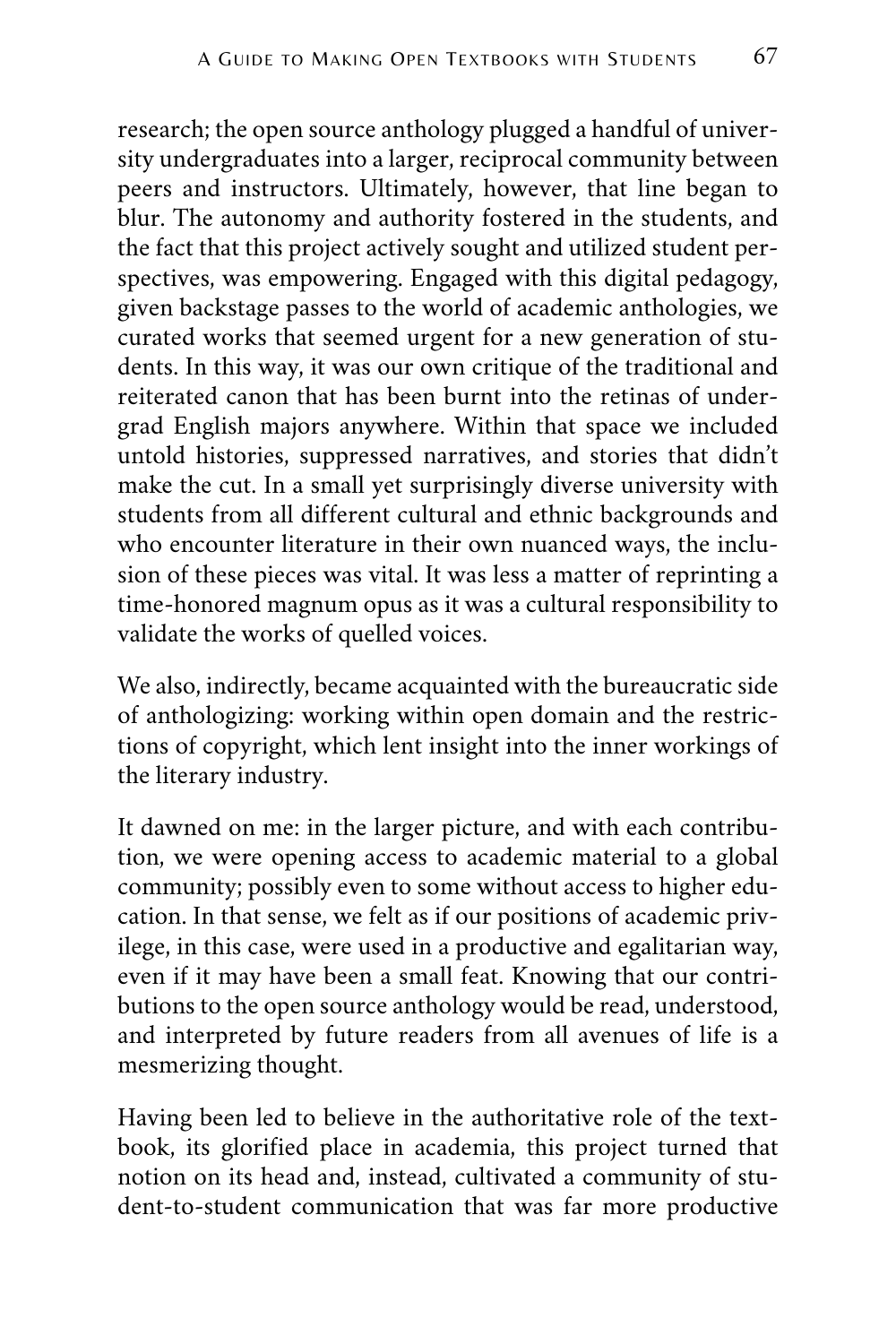and valuable to some of us than purchasing a \$150 textbook. From the university student who can't afford the textbook, let alone grip the thing, to the literary nerd aimlessly scouring the recesses of the Internet in search of a literary text, the benefits of being open are many. With an anthology for students written by students, we break away from a precedent of reading these works in esoteric circles, and open new, inclusive frontiers of engaging with a text and, more important, having access to it.

### KEY TAKEAWAYS

• Bring in different perspectives from faculty and students while working on the project. In so doing, empower your students by placing their feedback on par with faculty reviews.

*Matthew Moore is an English and studio art major at Graceland University.*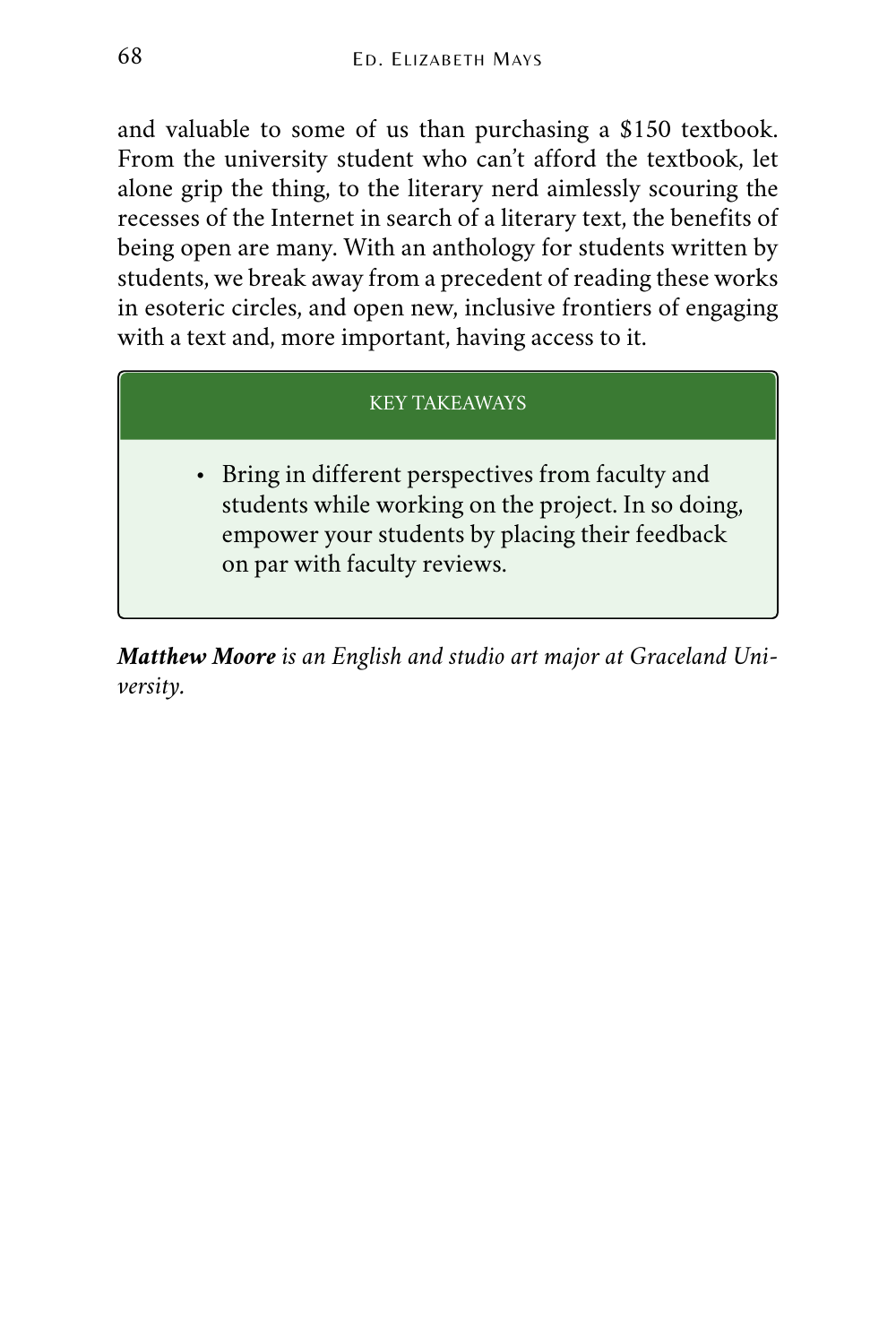# PART III

# STUDENT RIGHTS & **FACULTY** RESPONSIBILITIES

When making open textbooks with students, faculty have a responsibility to keep student rights front of mind. Privacy, licensing, and digital literacy are among the main issues to consider.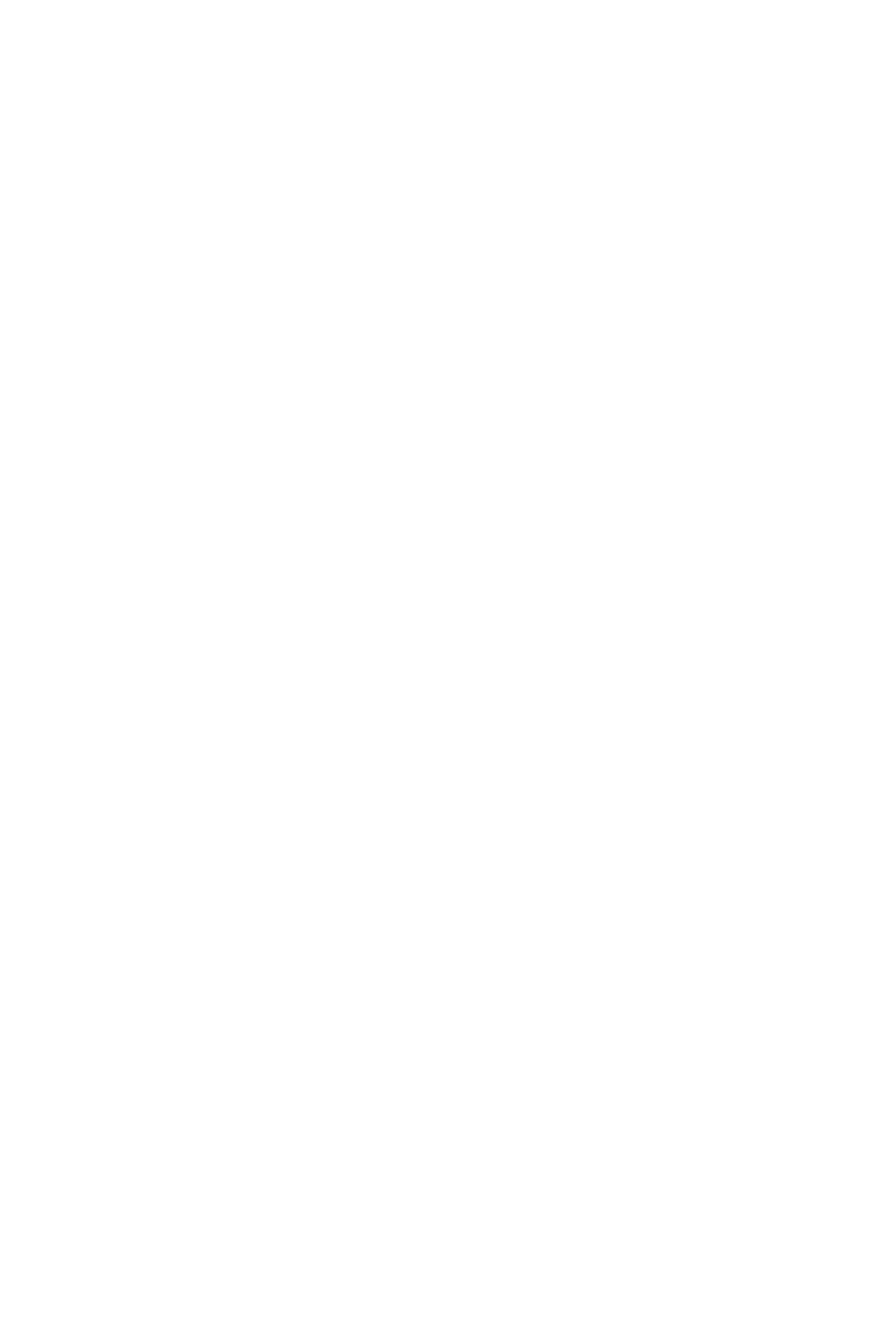# CHAPTER 12

# LICENSING

P ractitioners of Open Pedagogy generally recommend that<br>students have agency in their choice of license for a class<br>project. This means they should be educated on the<br>muanos of the ligense and what that means for how thei students have agency in their choice of license for a class project. This means they should be educated on the nuances of the license and what that means for how their work can be used in the future. In addition, they should have a choice in the matter of which license is selected. And that choice should not impact their ability to complete the assignment for class credit.

#### LICENSING ISSUES FOR CONTENT CREATED IN CLASS PROJECTS

Key questions to consider:

- Can students in your class project choose whether to openly license their work or not?
- What implications might this have for the usability of the completed work?
- If they do choose an open license, can they choose which license to use?
- If they choose a restrictive license, will their contributions still be part of the finished book?
- Do all the students have to come to consensus, or can they choose the license for their individual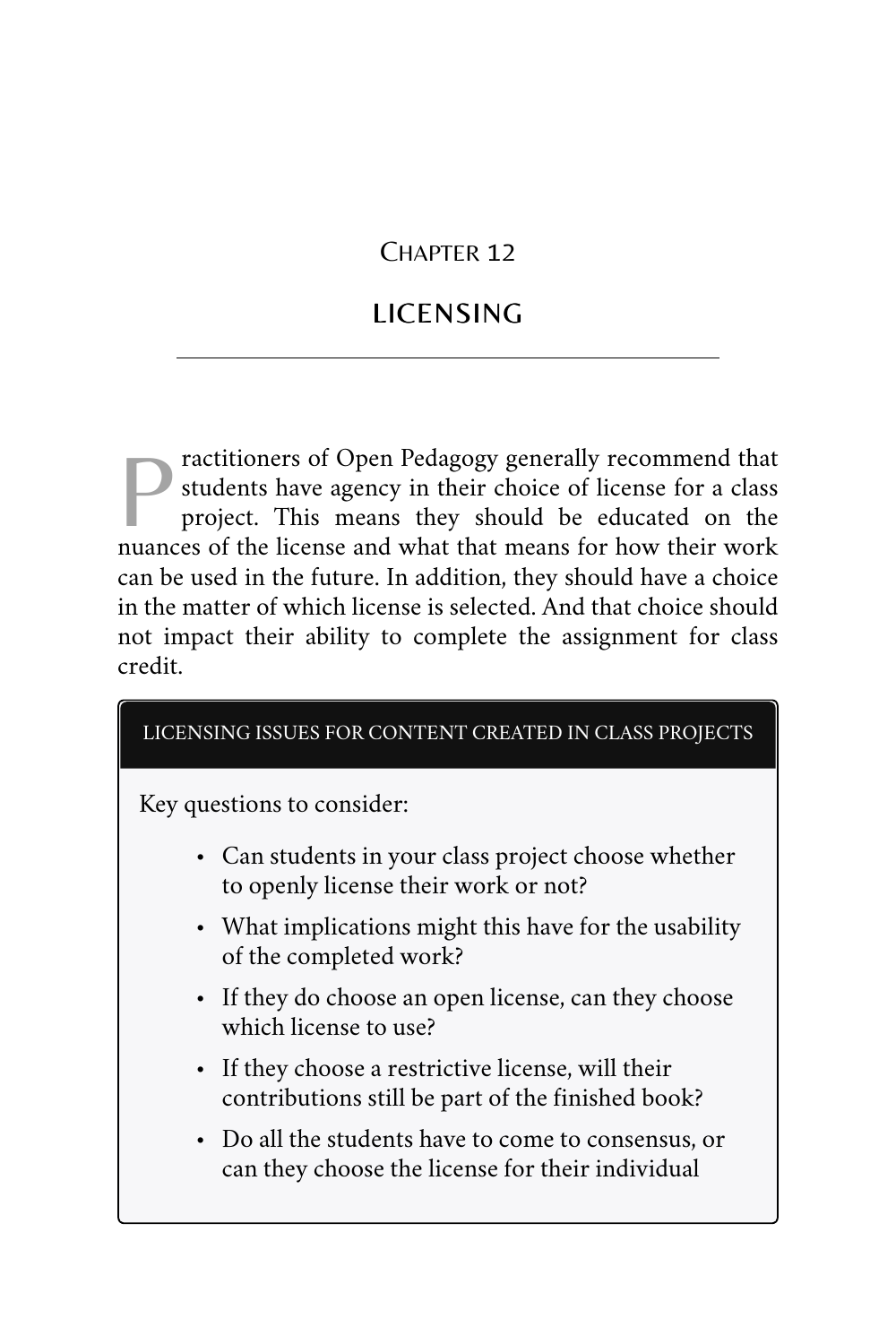contributions? What is the decision process when there are small-group contributions?

- How do students want to be cited and attributed in their work and future derivatives?
- What if they do not want to be cited at all and prefer to be anonymous or keep their work private?
- How can students use the work in their portfolios or professional websites, if desired?
- How will you take advantage of this topic to teach digital literacy to students around the concept of openness?

In a recent event at Rebus Community, we spoke with Robin DeRosa, chair of interdisciplinary studies at Plymouth State University, Steel Wagstaff, instructional technology consultant at UW-Madison, and Amanda Coolidge, senior manager of Open Education at BCcampus, about their experiences working with students to create open textbooks

The three talked about pedagogy, faculty responsibilities, student rights, and agreements when students work on open textbooks and OER projects.

One of the key threads that emerged was the need for students to have agency over their choice of license–meaning they're not forced into an open license without understanding what it is, and the alternatives.

Robin said she handles this by giving her students choices: They can choose whether to openly license their work or not, and if they do choose an open license, they can choose which license to use. (But if their chosen license is not compatible with the other licenses, their contributions may not get into the finished book,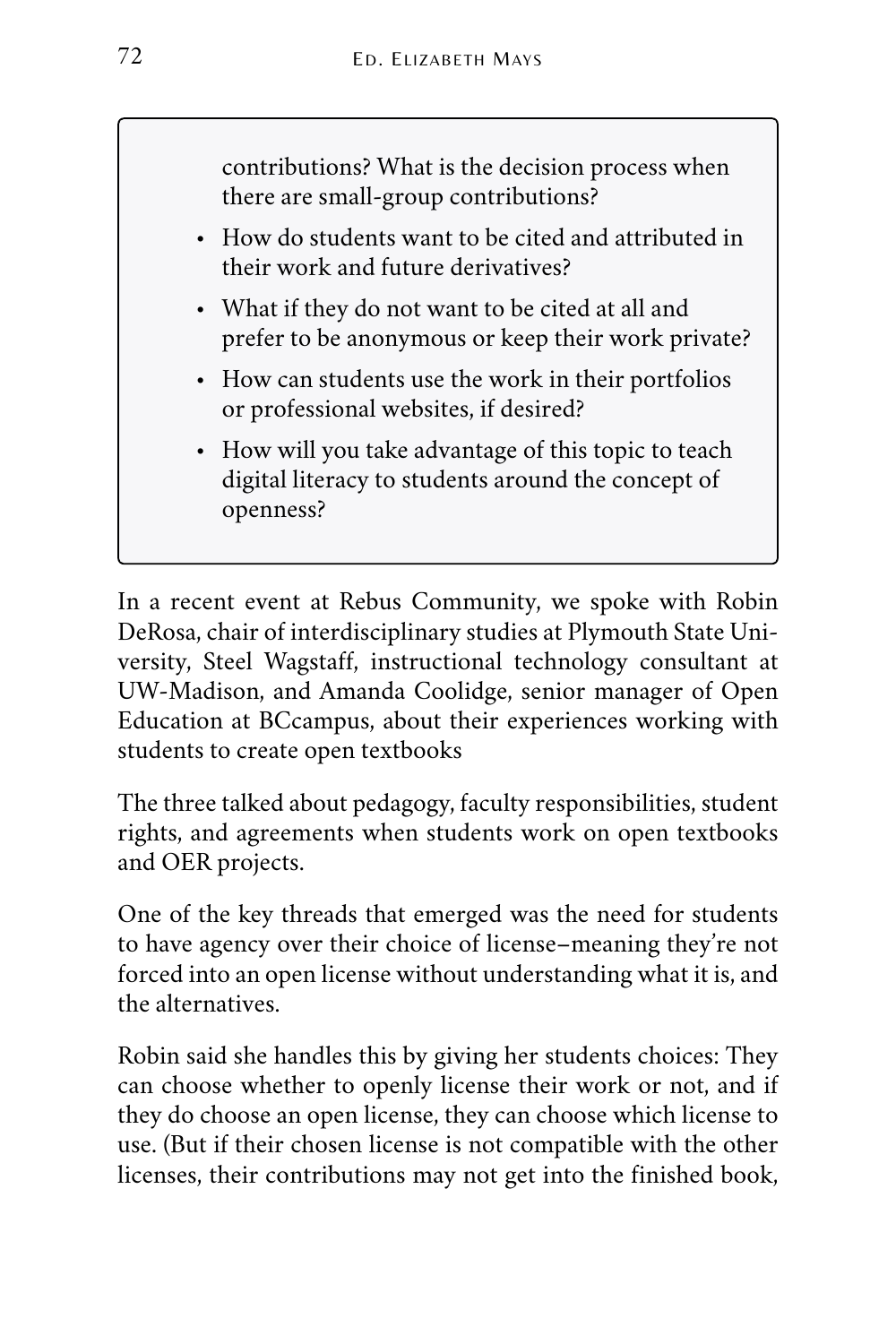she said, citing the more restrictive CC ND license as one example.)

Robin said over the three courses in which she has focused on open, she has only had one student keep their coursework fully private inside the LMS.

"I don't think there's any problem giving them all of that choice. It only works to reinforce the Open Pedagogy, which is that you are in the driver's seat and you have control over what you do," she said.

Steel also mentioned the students' intellectual property rights (i.e. copyright) to what they create.

"In part I think Open Pedagogy is empowering them to say, 'hey this is your content. What do you want to do with it?'" Steel said.

When publishing an openly licensed book, he said, "our strategy was that we wanted to obtain consensus on the license."

He also talked with students about the attribution component of the license and encouraged students to think about how they wanted their work to be cited and attributed.

Steel noted that students should be able to choose not to use the open license and still get credit for the course and meet its educational goals.

Amanda said Open Pedagogy provides a great opportunity to teach digital literacy to students around the concept of openness.

"What does it mean to contribute back to the public good, and is that something you want to do or is that something you feel restricted by?"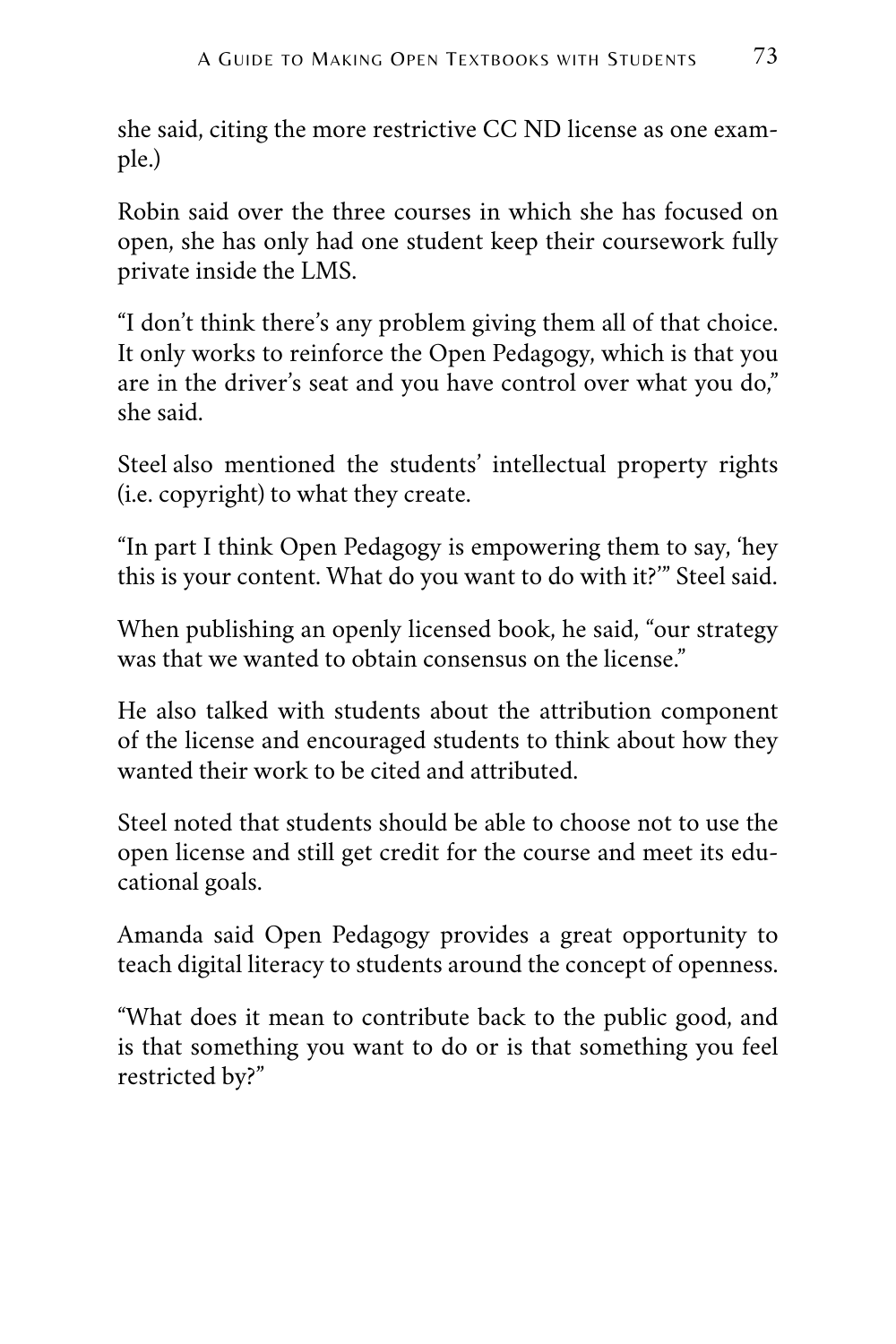#### KEY TAKEAWAYS

- Get a librarian to talk to your students about the various types of licenses. You can read more in our [Guide to Creative Commons licenses](#page-110-0).
- Conduct an exercise in which students can pick their own license.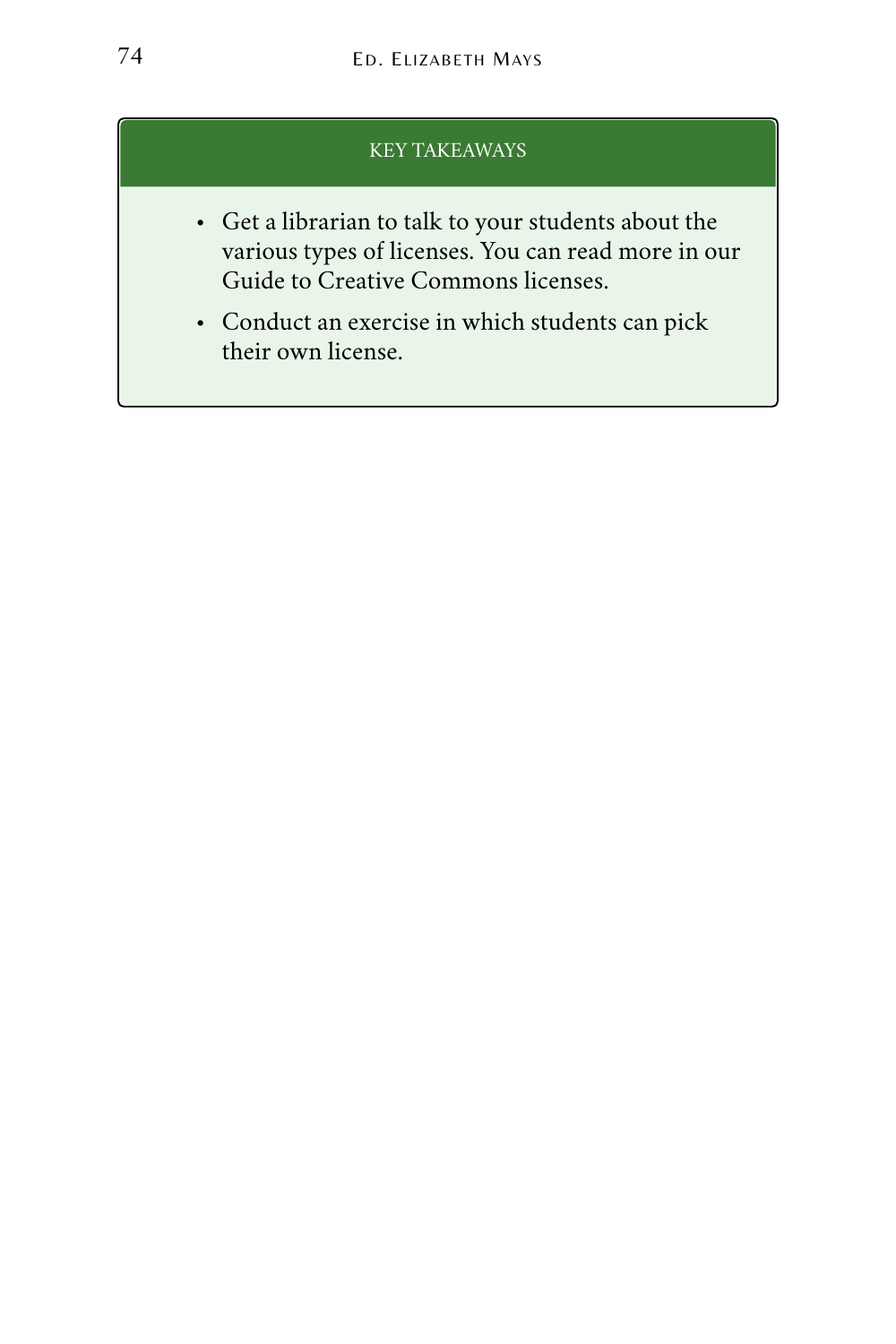# CHAPTER 13

# PRIVACY & ANONYMITY

rivacy is also a concern, both ethically and legally, when embarking on Open Pedagogy projects.

Robin says she handles this by offering her students the option to use a pseudonym.

"You might have people who want to be in the open but they don't want to develop their own digital identity attached to their real identity," Robin said. "But if you're going to allow that as an option you just have to understand enough about how privacy works on the web and data so that you're not offering them some false sense of privacy that isn't actually authentic."

Steel said he is conscious of the students' right to privacy under FERPA when building materials in the course of their education. He suggested several options to protect this federally mandated right of students.

- 1. Get FERPA waivers from the students.
- 2. Make the open resource and credit the students who contributed, but without identifying that they were part of a specific course.
- 3. Allow students to use pseudonyms when building the open resource.
- 4. All of the above.

He noted that not all students will feel personally passionate or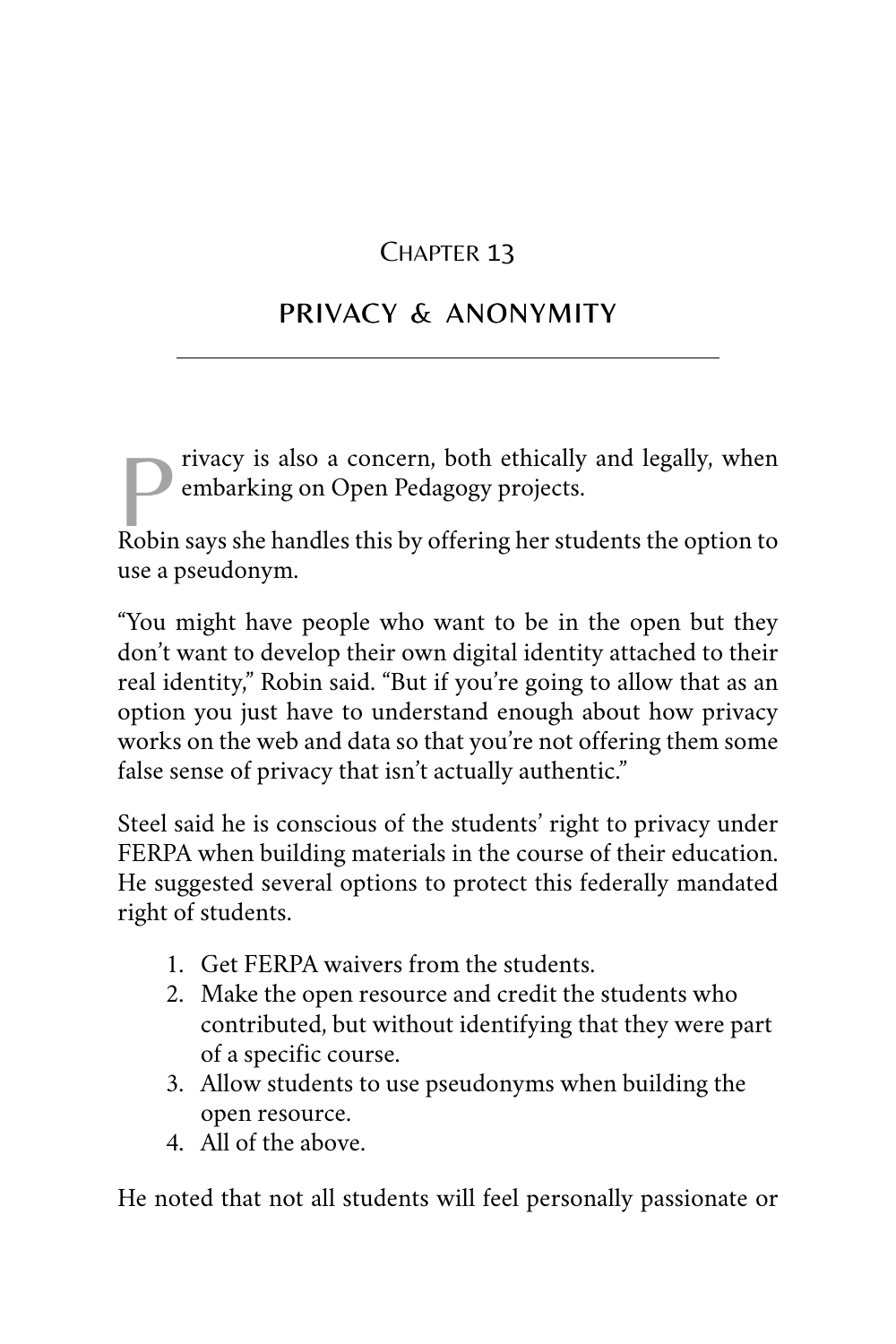attached to the things they build under their name in a course, and especially when projects are public, digital and archived in perpetuity on the web, they should not be forced to be affiliated with something they've done as classwork indefinitely.

David Squires, a visiting assistant professor teaching in Washington State University, who worked with his students to develop an OER textbook on social media, solved this attribution dilemma by crediting the students who built the open resource at the front of the book, rather than attaching individual students' names to the chapters they specifically worked on.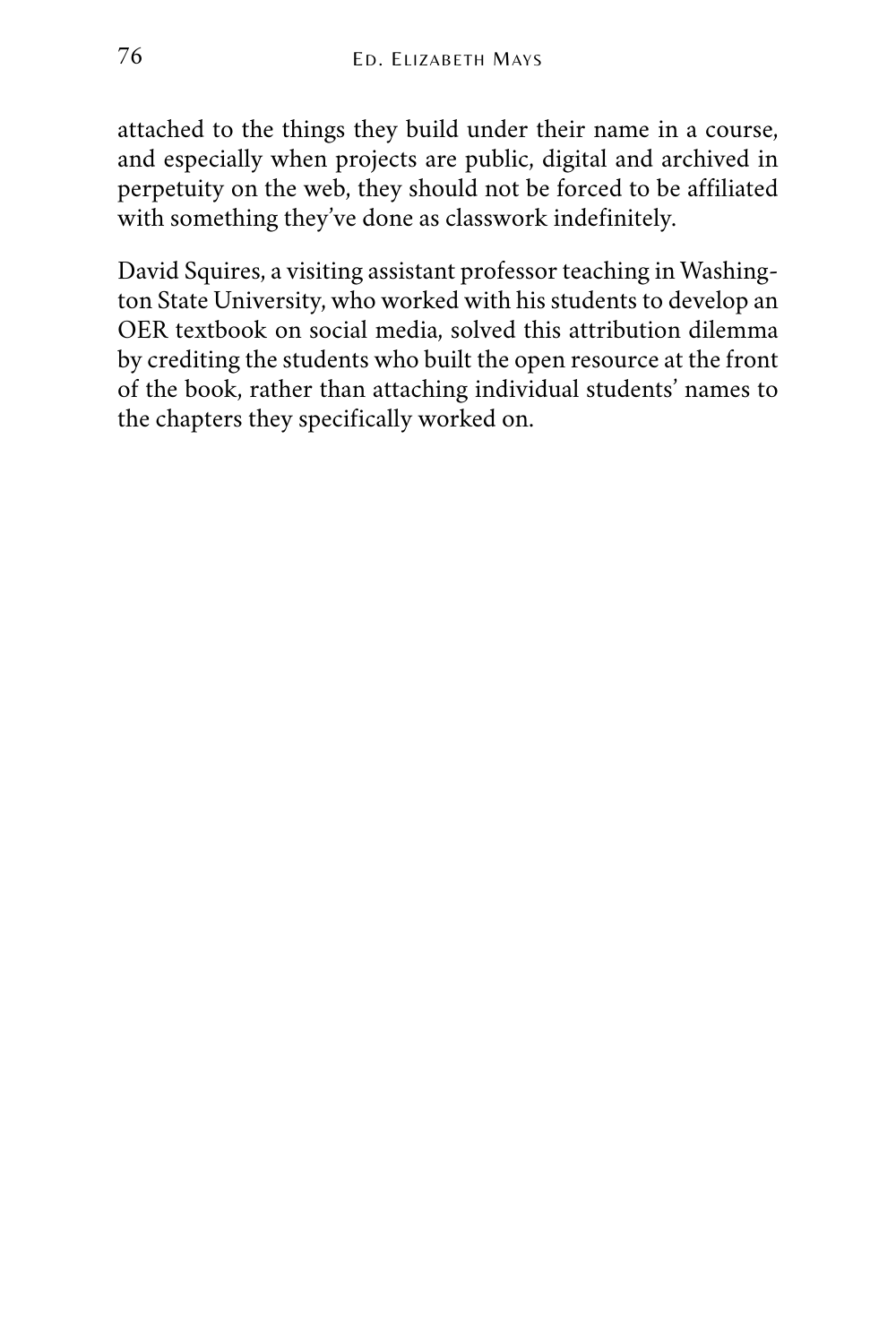# CHAPTER 14

# DIGITAL LITERACY

#### DAVID SQUIRES

#### **BETWEEN MAKING AND INTEGRATING DIGITAL TECHNOLOGY**

dvocacy for digital literacy often falls along a spectrum<br>from making to integrating computing technologies. We<br>can see this tendency in the excitement over maker spaces from making to integrating computing technologies. We can see this tendency in the excitement over maker spaces and technology integration. Pedagogically, both have their value, as articulated in the representative statements from Educause and Edutopia:

"Makerspaces allow students to take control of their own learning as they take ownership of projects they have not just designed but defined." 1

"Technology, when integrated into the curriculum, revolutionizes the learning process. More and more studies show that technology integration in the curriculum improves students' learning processes and outcomes." 2

If maker spaces let students become better producers, technology integration lets them become savvier consumers. While maker spaces emphasize student agency and technical creativity, technology integration emphasizes student awareness and technical proficiency. Both, however, come with a high price tag, making

<sup>1.</sup> Educause Learning Initiative, "7 Things You Should Know about Makerspaces," *Educause,* https://net.educause.edu/ir/library/pdf/ELI7095.pdf.

<sup>2.</sup> "Why Do We Need Technology Integration?," *Edutopia*, November 5, 2007, https://www.edutopia.org/technology-integration-guide-importance.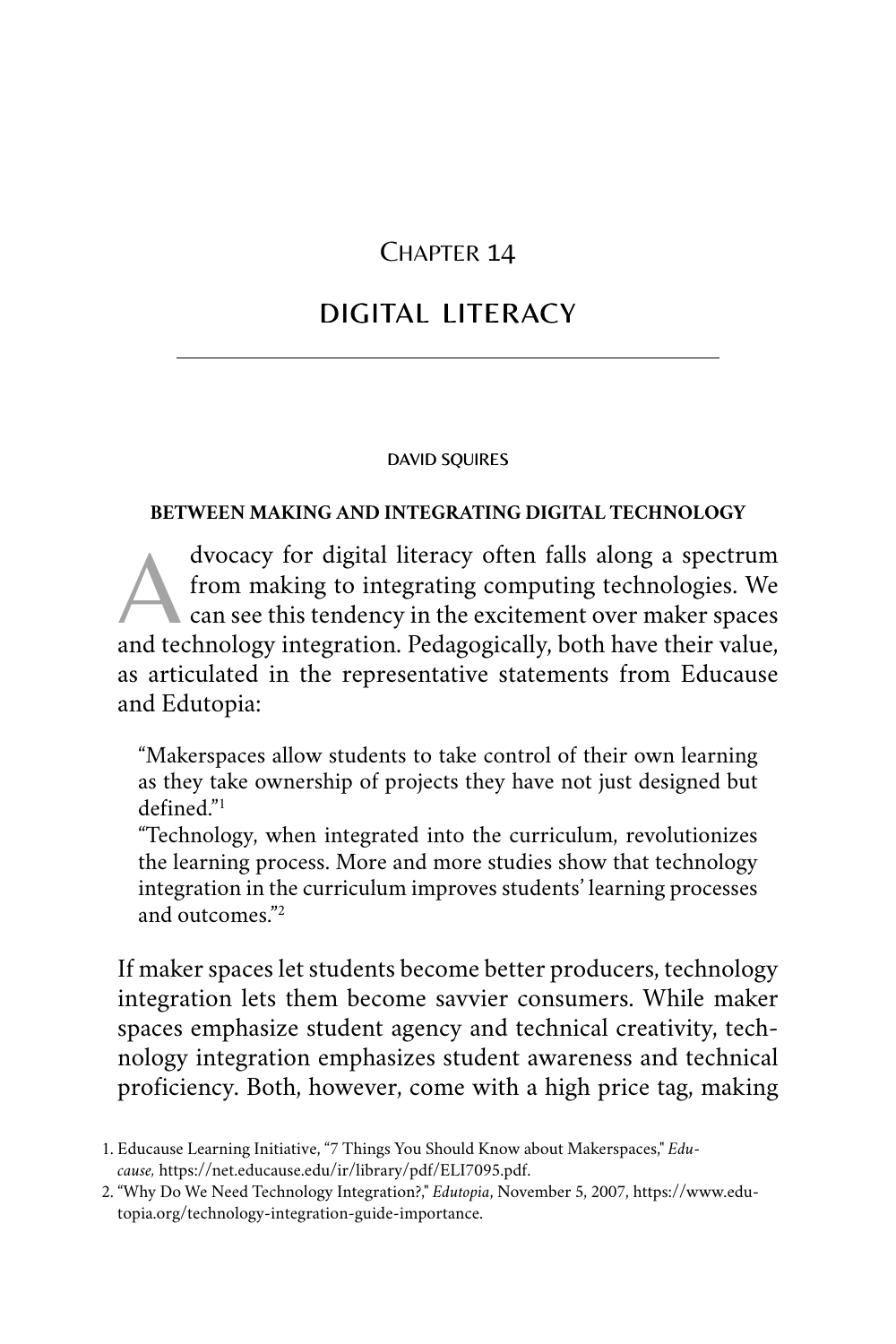them unfeasible options for many instructors. Creating Open Educational Resources (OERs) with students offers one possible synthesis for making and integrating at a scale that Paul Fyfe calls "mid-sized digital pedagogy." <sup>3</sup> Working with students on an open textbook promotes collaboration with affordable tools while also letting students stay focused on course content.

When students begin to produce open textbooks, they necessarily delve into the subject area of the course. The task demands at the outset a level of systematic thinking that course materials assume in advance. Textbook authors and college professors usually take responsibility for course design and so set the parameters for student learning. By contrast, creating open textbooks as a class project invites professors and students to enter into a collaborative process for deciding what content to feature and how to organize it. One of the most challenging—but also energizing—aspects of creating OERs in my experience came at the beginning of the project when students divided the chapter topics for a textbook on social media. They had to ask critical questions about what counts as comprehensive knowledge and how best to sequence learning from the fundamental to the more specialized. Before ever worrying about software for layout and publishing, students immersed themselves in the secondary literature and research materials. Importantly, they drew on previously published open textbooks where possible, which pushed the collaborative experience beyond the walls of our classroom to a wider academic community. Students realized quickly that they had a responsibility to both the authors who went before them and the readers who might use their textbook.

Because I teach digital cultural studies my courses can unify digital literacy instruction with course content, perhaps more than other subjects. For my purposes, having students create an open textbook on social media encouraged them to explore aspects of everyday culture that they often overlook. For instance, as a

<sup>3.</sup> Paul Fyfe, "Mid-Sized Digital Pedagogy," *Debates in the Digital Humanities* (University of Minnesota Press, 2016), http://dhdebates.gc.cuny.edu/debates/text/62.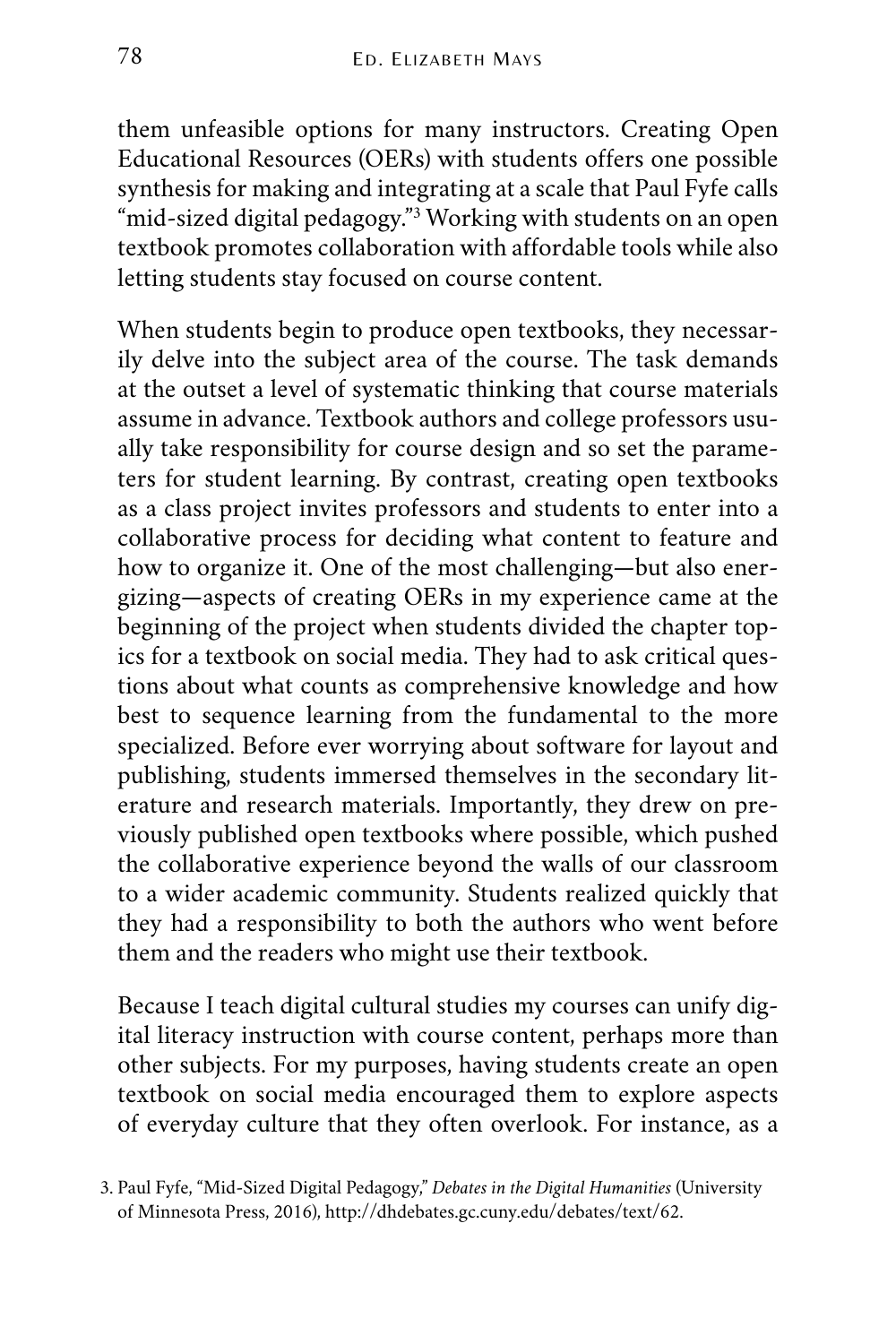class they decided that the textbook should include a chapter on the terms of service for using Facebook, Instagram, Twitter, and other popular social media platforms. That decision required them to study seemingly arcane details about computer fraud as well as details about their own (often eroded) rights as content creators. The section on copyright limitations echoed the discussions we had in advance about Creative Commons licensing and the various motivations underlying the move toward OERs. The exploration of terms of service left students with a new awareness for their own labor as content producers on platforms designed, in large part, for mass consumption. At the same time, writing textbook material let them reimagine their role in class as not simply knowledge consumers but also as knowledge producers. The goal of turning college students into knowledge producers is not unique to digital literacy curricula, of course, but digital literacy can help achieve that goal with a critical eye toward the broader context of content creation under commercially oriented copyright regimes.

Concerns over copyright and proprietary content extend to choosing a desktop publisher and distribution platform. Many of my students need to learn Adobe tools such as InDesign for professional reasons. Given the cultural studies focus on my courses, however, we picked a free, open source web application called Scalar. Scalar was designed to feature academic writing with media rich content. It lent itself to our textbook prototype because it works on the book model. As a digital tool, however, it also takes advantage of all that interactive media affords, including the ability to feature and annotate images, video, sound, maps, and almost any web-based material with a stable URL. That gives Scalar an advantage over PDF publications, which my students exploited to incorporate primary examples from around the web, especially YouTube, in their original form. Admittedly, Scalar creates a learning curve that some students find frustrating. For instance, the platform lets users add media by linking it to specific parts of the text, rather than just dropping it between paragraphs. Although more complex, the benefit of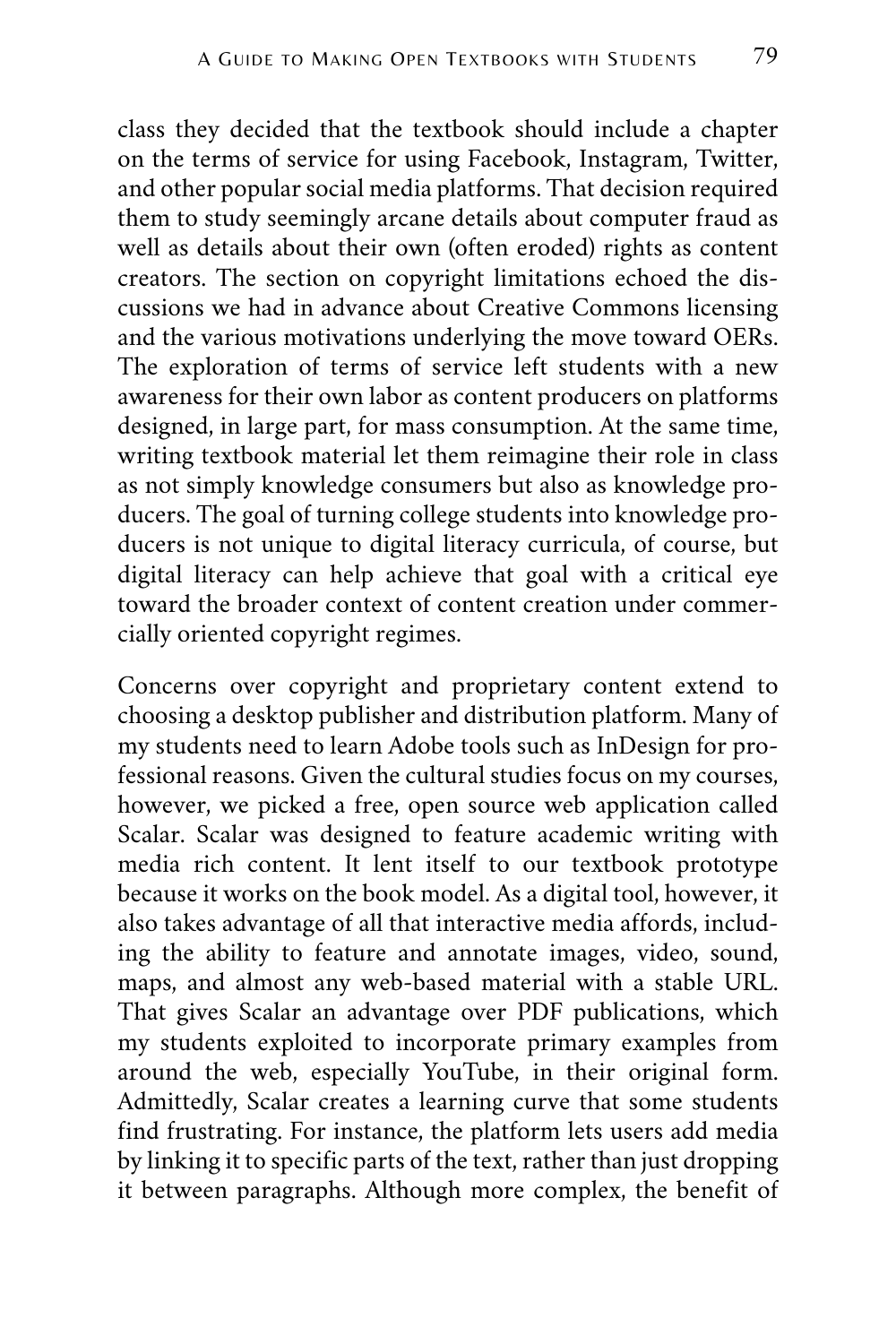creating media links is that the written analysis has a direct relationship to the object of study, making critical reading skills manifest in the organization of digital content. The added complexity encourages students to work outside their comfort zone as they think about the relationship between digital media and their own writing.

As a platform, Scalar exemplifies the synthesis of making and integrating digital media. Students become publishers in the process of writing their Scalar book even as they practice integrating digital media from various web sources. The assignment works to develop comprehensive mastery over the course material while students also ask critical questions about which materials get selected for study and which get excluded. Similarly, they can ask which tools become the defaults for learning and which get marginalized. One of my students wondered aloud during in-class discussion why textbooks have become a dominant tool from primary to higher education. It's a good question, although not one we were able to answer in that class. Having asked, however, the student offered us an expanded sense of literacy that includes working with a wealth of media technologies in addition to reading books and writing papers.

That broad view of literacy needs full consideration in an age when we're faced with choosing among an endless number of applications to solve any given problem, especially when many of those applications will threaten our rights as content creators and our privacy as consumers.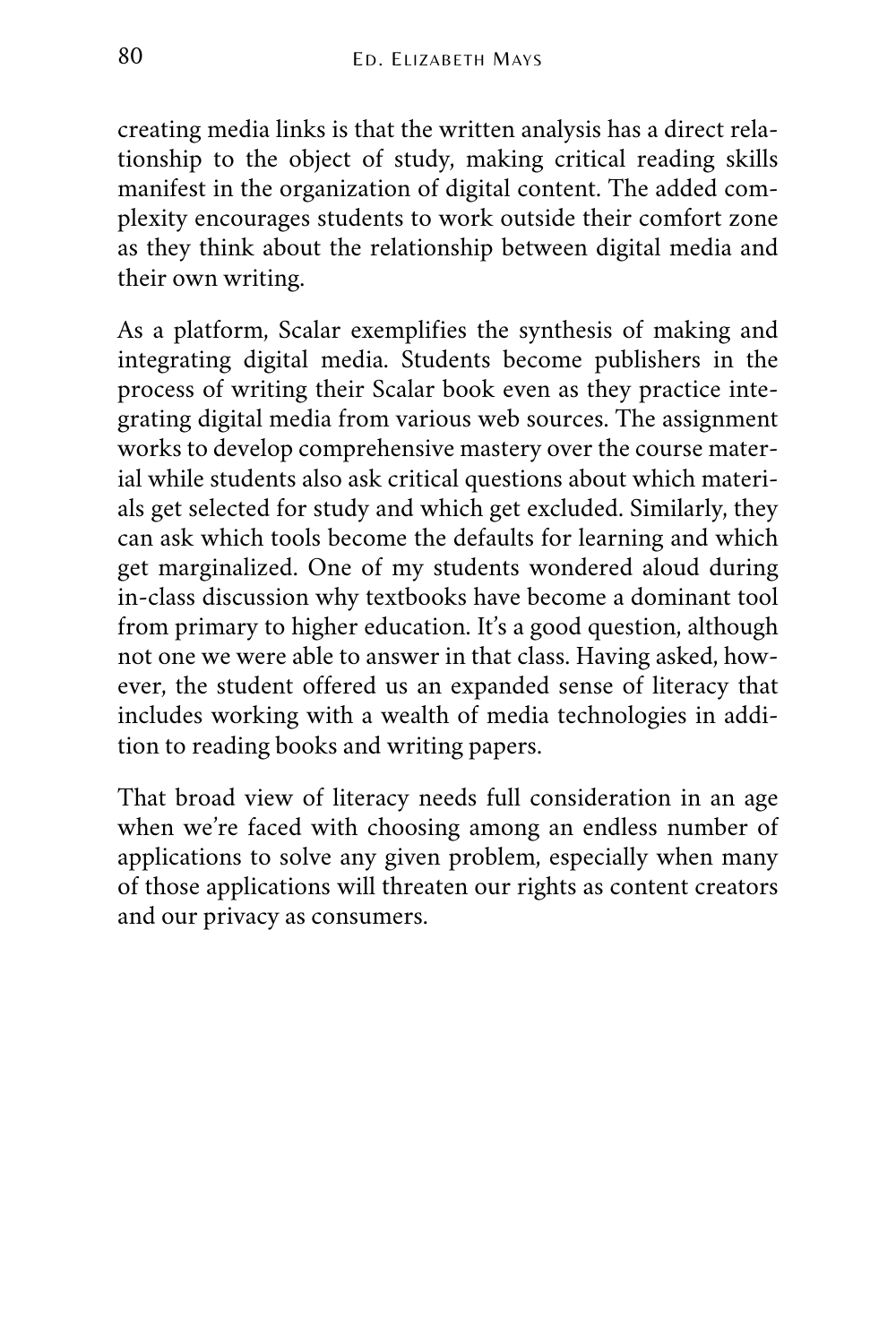# PART IV

# SAMPLE ASSIGNMENTS

Use these example assignment materials to create or expand an open textbook as an Open Pedagogy project in your classroom.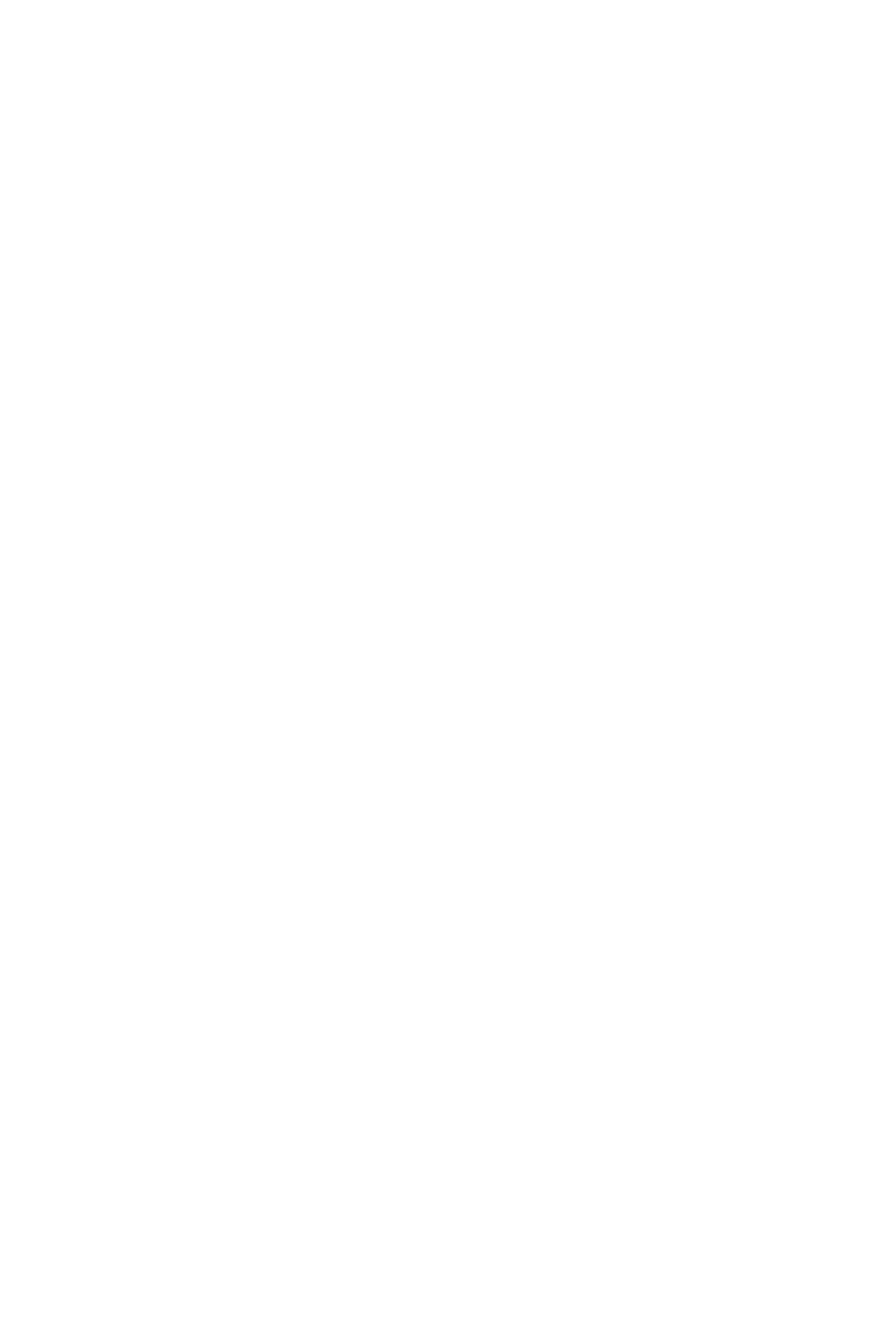# CHAPTER 15

# TEACHING GUIDE: EXPAND AN OPEN TEXTBOOK

#### JULIE WARD, ASSISTANT PROFESSOR OF 20TH AND 21ST-CENTURY LATIN AMERICAN LITERATURE AT UNIVERSITY OF OKLAHOMA

 $B^{\omega}_{\mu}$ *elow is a teaching guide from Dr. Julie Ward at University of Oklahoma for instructors wishing to expand an existing open textbook project in their classes. While this project is specific to Spanish literature, the advice is relevant to similar projects in other disciplines.*

#### **CRITICAL EDITION ASSIGNMENT IMPLEMENTATION GUIDE**

Welcome to the *Antología Abierta de Literatura Hispana (AALH)*  team! I (Julie Ward) am so thrilled that you and your students will be participating in this enriching learning experience and providing materials for other students around the world.

This guide is a week-by-week overview of how I implemented the critical edition in my third-year university Spanish course, Introduction to Hispanic Literature and Culture. Feel free to use what is helpful and ignore what isn't. I do ask that if you plan to stray too far from the format here that you email me [\(ward](https://press.rebus.community/makingopentextbookswithstudents/format/blank)[julie@ou.edu\)](https://press.rebus.community/makingopentextbookswithstudents/format/blank) so we can discuss how it will fit into the *AALH*.

You'll see that I dedicated seven class periods over ten weeks to the critical edition group project. It's an intensive research project that introduces many students to the concept of literary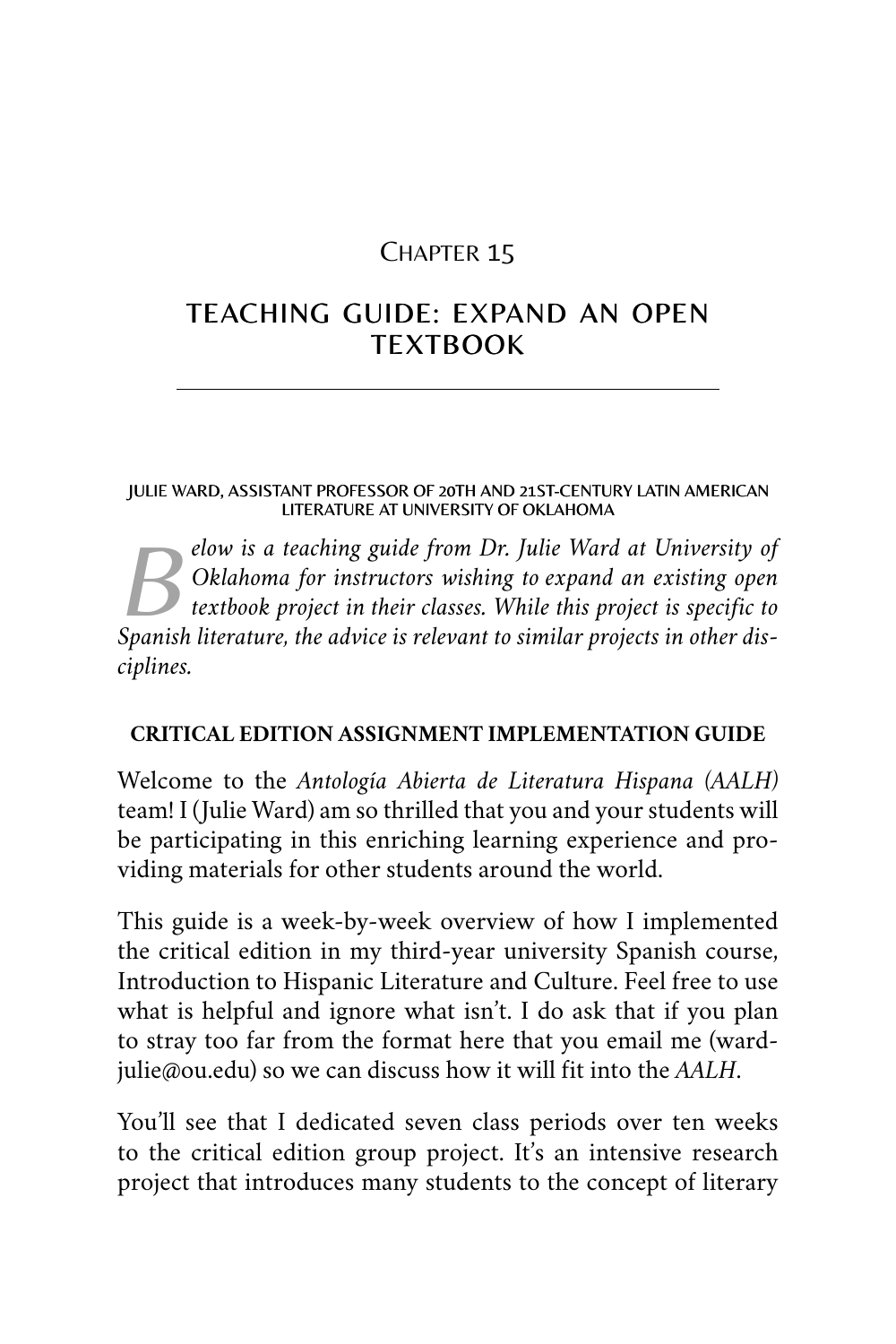research for the first time, and I think you'll be very impressed at students' in-depth knowledge of their chosen texts and authors by the time they present their final products.

Good luck, and if you have any questions please don't hesitate to get in touch: [wardjulie@ou.edu](mailto:wardjulie@ou.edu)

#### **WEEK 1: GROUP WORK, AN OVERVIEW**

Time: 50 minutes

Objective: Discuss and reflect on group work; share best practices; create team expectations agreements.

Prior work for instructor:

- Set up groups of 4-5 students each (I highly recommend using [CATME](https://www.catme.org/login/index) if possible; either way, see the best practices laid out in [Oakley et al](http://www4.ncsu.edu/unity/lockers/users/f/felder/public/Papers/Oakley-paper(JSCL).pdf). section II.C, pp. 12-13, including *Getting to Know You Form* pp. 24-25).
- Make copies of "Coping with Hitchhikers and Couch Potatoes on Teams" (1/student, Oakley et al. pp. 33-34).
- Make copies of "Normas y expectativas del equipo de trabajo" (1/group, [Appendix A](https://docs.google.com/document/d/1NzQU56DXze8GBeSWxQ4Y9-t-ClW2TByoGW97pBmMWiw/edit#heading=h.4d34og8)).

Prior work for students:

- Read ["What Google Learned on its Quest to Build the](https://www.nytimes.com/2016/02/28/magazine/what-google-learned-from-its-quest-to-build-the-perfect-team.html?mcubz=1&_r=0)  [Perfect Team.](https://www.nytimes.com/2016/02/28/magazine/what-google-learned-from-its-quest-to-build-the-perfect-team.html?mcubz=1&_r=0)"
- Complete 5-question reading quiz (sample [here](https://canvas.ou.edu/courses/21627/external_tools/3?launch_type=quiz_menu&quizzes%5B%5D=33626)).

In Class:

- Follow the script in Oakley et al., Section II.D-III.C, pp. 13-16.
- Have students read "Coping with Hitchhikers and Couch Potatoes on Teams" in Oakley et al. pp. 33-34 in their groups and discuss the following questions: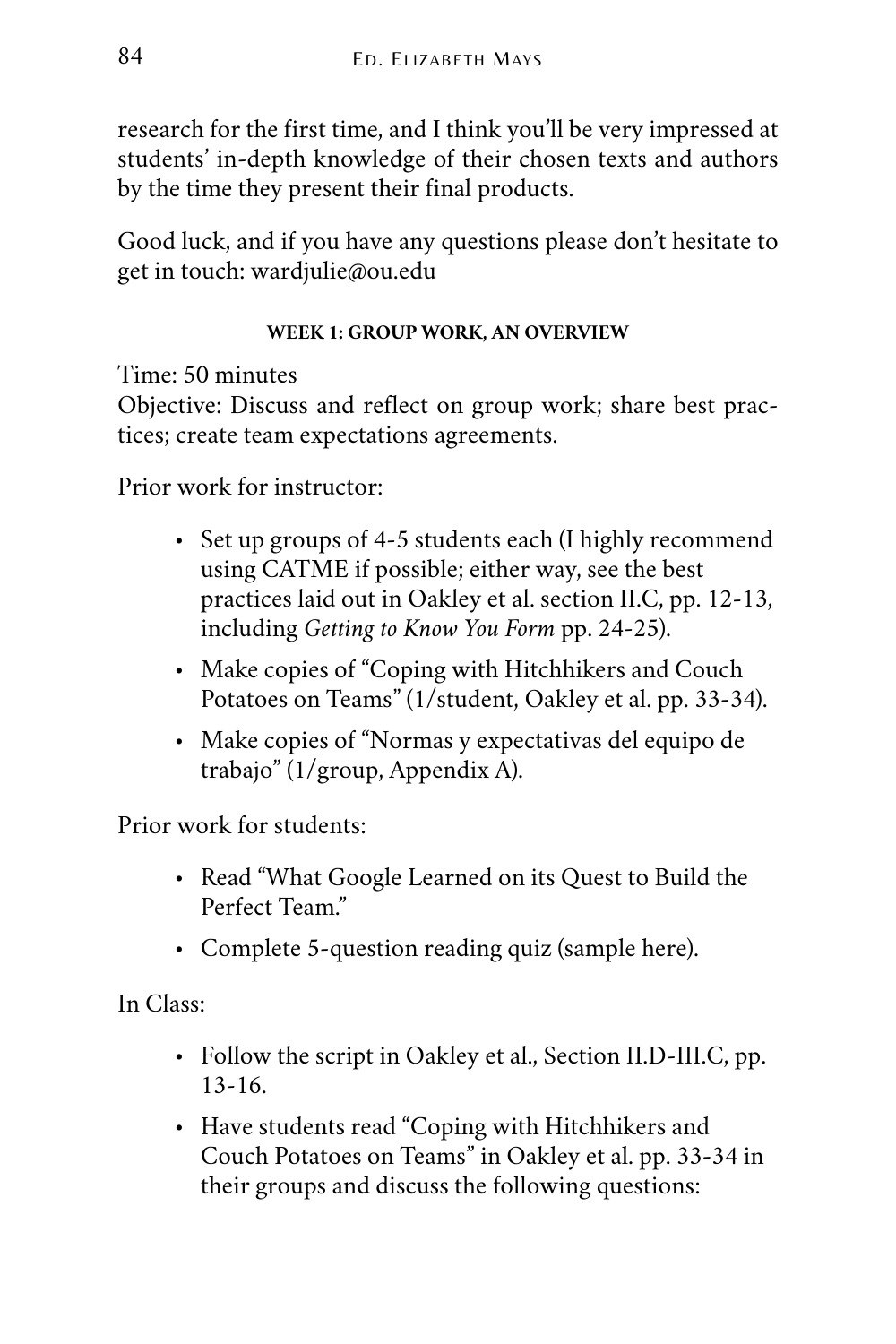- What is your overall opinion of group work in classes?
- What was the worst group-work experience you've ever had? What made it difficult?
- What was the best group-work experience you've ever had? What was great about it?
- Elicit responses from students as a group.
- Acknowledge possible difficulties with group work and discuss the strategies you will implement to address them proactively.
- Go over Team Policies (Oakley et al. p. 26 or see [Appendix A](https://docs.google.com/document/d/1NzQU56DXze8GBeSWxQ4Y9-t-ClW2TByoGW97pBmMWiw/edit#heading=h.4d34og8) for version in Spanish).
- Have each group write its Team Expectations Agreement and turn in a copy, signed by all members, to you (Oakley et al. pp. 26-27 or see [Appendix A](https://docs.google.com/document/d/1NzQU56DXze8GBeSWxQ4Y9-t-ClW2TByoGW97pBmMWiw/edit#heading=h.4d34og8) for version in Spanish).
- Announce dates for 1) reforming groups (optional); 2) team evaluations.
- Explain how team evaluations will affect project grade for individuals.

### **WEEK 2: WHAT IS A SCHOLARLY EDITION?**

Time: 50 minutes Objective: Define scholarly edition; introduce assignment.

Prior work for instructor:

- Bring several examples of critical editions of literary texts to class, at least one per student.
- Make copies of "Exploración de ediciones críticas" ([Appendix B](https://docs.google.com/document/d/1NzQU56DXze8GBeSWxQ4Y9-t-ClW2TByoGW97pBmMWiw/edit#heading=h.qowng8kp5jmv)) (1/student).
- Bring copies (or project on screen) of Critical Edition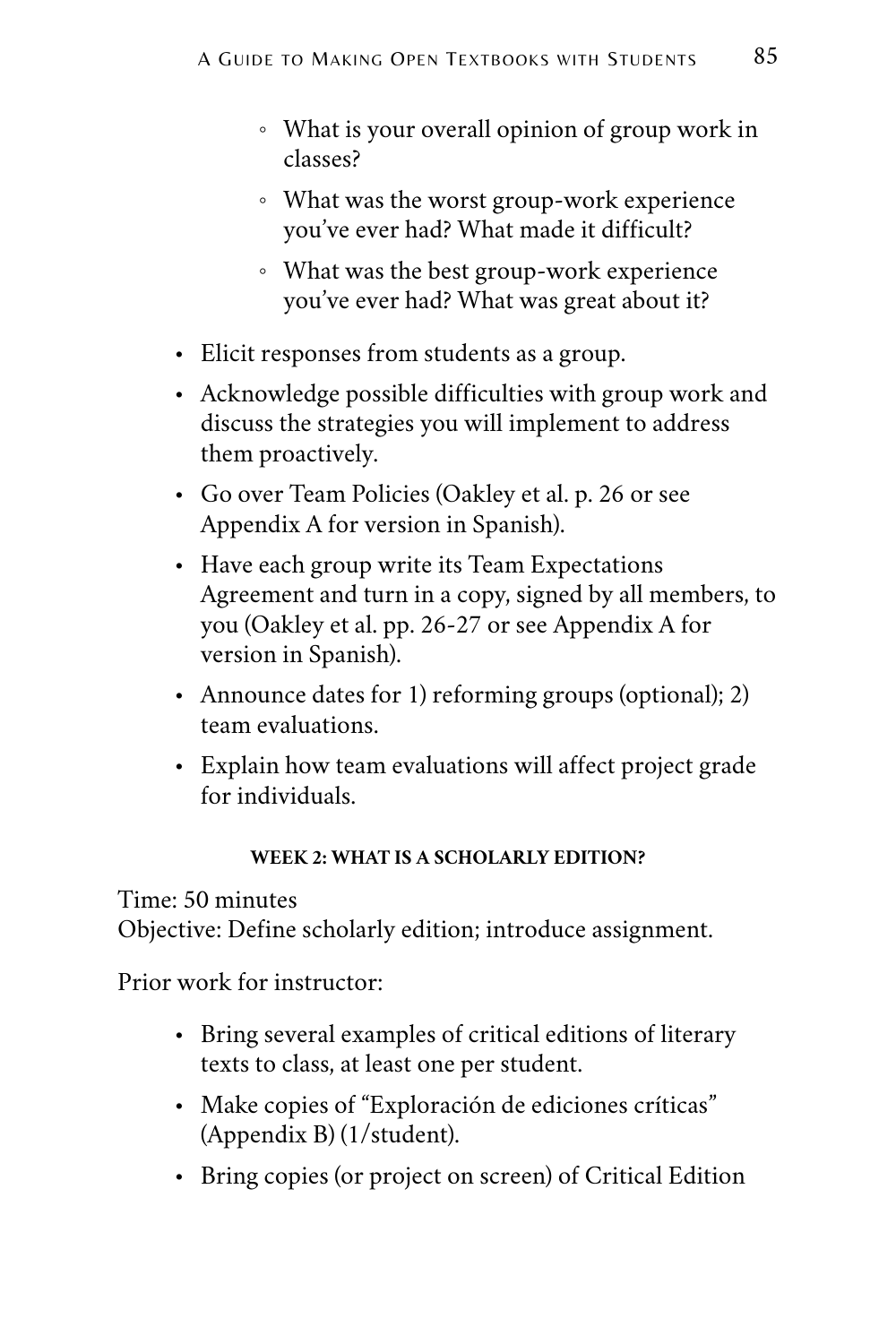Assignment Sheet and Ejemplo Formato Edición Crítica.

Prior work for students:

- Read "MLA Statement on the Scholarly Edition in the Digital Age."
- Complete comprehension quiz "Ediciones críticas" over reading (sample [here](https://canvas.ou.edu/courses/21627/external_tools/3?launch_type=quiz_menu&quizzes%5B%5D=33308)).

In Class:

- Elicit preliminary definitions of a critical or scholarly edition.
- Pass out one or two critical editions to each group along with "Exploración de ediciones críticas" worksheet.
- Ask students to use the critical editions to answer the questions on the worksheet.
- When students have completed worksheets, have each group share their responses, presenting their selected edition to the class.
- If necessary, revise preliminary definitions of critical and scholarly editions.
- Explain that each group will be creating a smaller-scale version of the critical editions they just examined, by choosing one text studied in class this semester and writing an introduction, providing annotations, and including relevant illustrations and bibliography.
- Show students the *Antología abierta de literatura hispana*  and explain that their completed, successful entries will form part of future editions of the *AALH*. Mention that students will license their entries CC-BY, to be discussed in Week 5.
- Pass out critical edition assignment sheet [\(Appendix C\)](https://docs.google.com/document/d/1NzQU56DXze8GBeSWxQ4Y9-t-ClW2TByoGW97pBmMWiw/edit#heading=h.eatluqh4pcts) and "Ejemplo Formato Edición Crítica" [\(Appendix D](https://docs.google.com/document/d/1NzQU56DXze8GBeSWxQ4Y9-t-ClW2TByoGW97pBmMWiw/edit#heading=h.std8j9ku511p))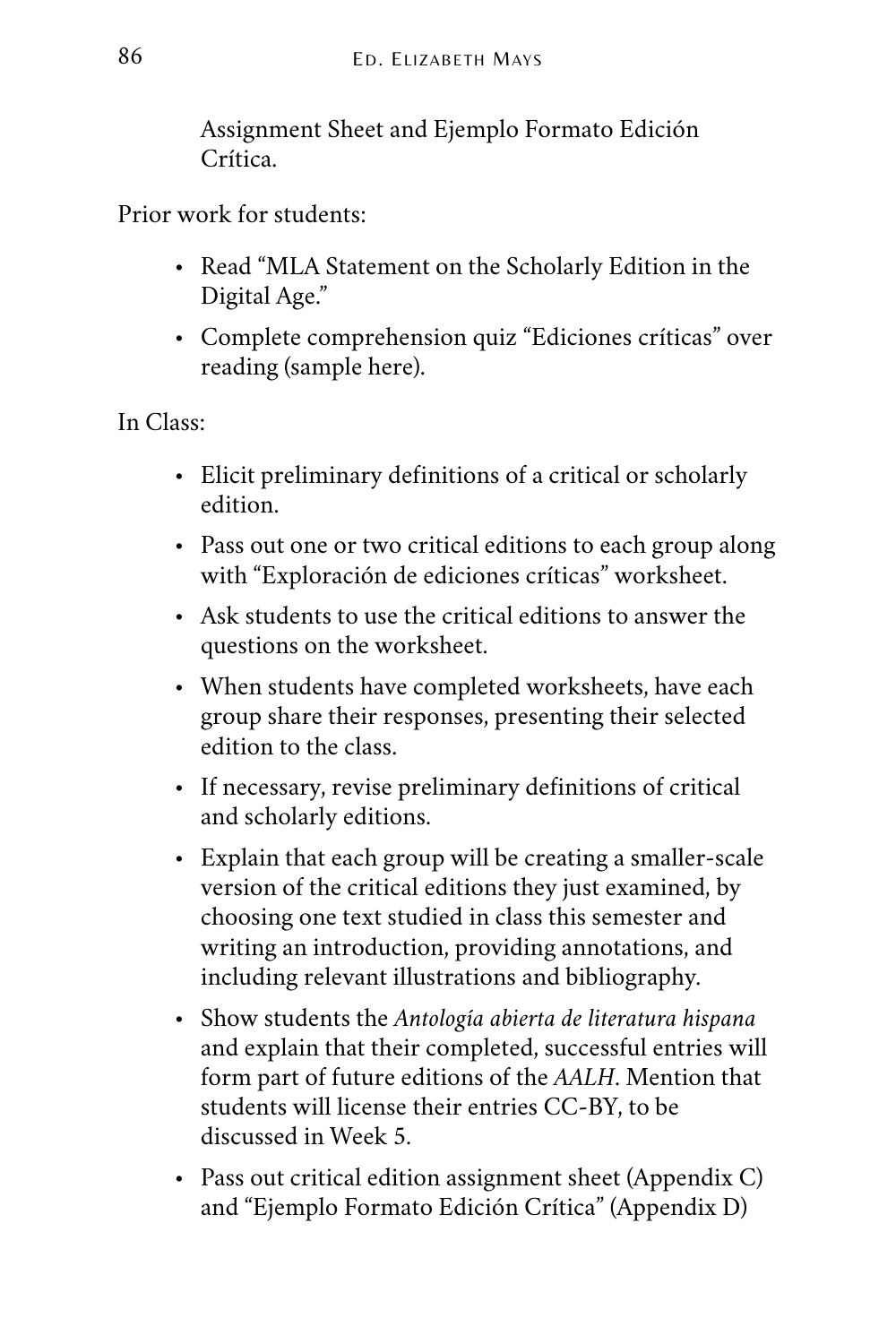and present due dates and expectations, and answer questions.

#### **WEEK 3: DETERMINE WORK**

Each group should schedule a time to meet with the instructor and/or a TA during this week to choose a work for their critical edition. Students should be encouraged to look ahead at the syllabus and familiarize themselves with the options.

Any text chosen should be in the public domain or licensed CC-BY for inclusion in the *AALH*. There is a wish list of authors available [here](https://docs.google.com/document/d/16kb8cHHhDkYWHxWN5mjP_CtfObrkMfYL7JArWV1Ctrw/edit).

Only one group should work on a given text.

Schedule between 15-30 minutes per group.

#### **WEEK 5: TEAM WORK ANALYSIS AND REVIEW PROCESS / CC-BY OVERVIEW**

<span id="page-94-0"></span>Time: 50 minutes

Objectives: Analyze team progress and review selves and teammates; Discuss best practices for providing feedback; Learn about Creative Commons licensing and sign MOU.

Prior work for instructor:

- Make copies of Oakley et al. pp. 28, 30 (1/student) and p. 29 (for each student, one per group member including themselves, i.e., 4-5/student).
- Bring sealable envelopes (1/student).
- Schedule Visit from on-campus specialist on Creative Commons Licensing, probably a digital resources librarian (if possible).
- Make copies of MOU from Rebus Community ([Appendix E\)](https://docs.google.com/document/d/1NzQU56DXze8GBeSWxQ4Y9-t-ClW2TByoGW97pBmMWiw/edit#heading=h.kj6132laspt9).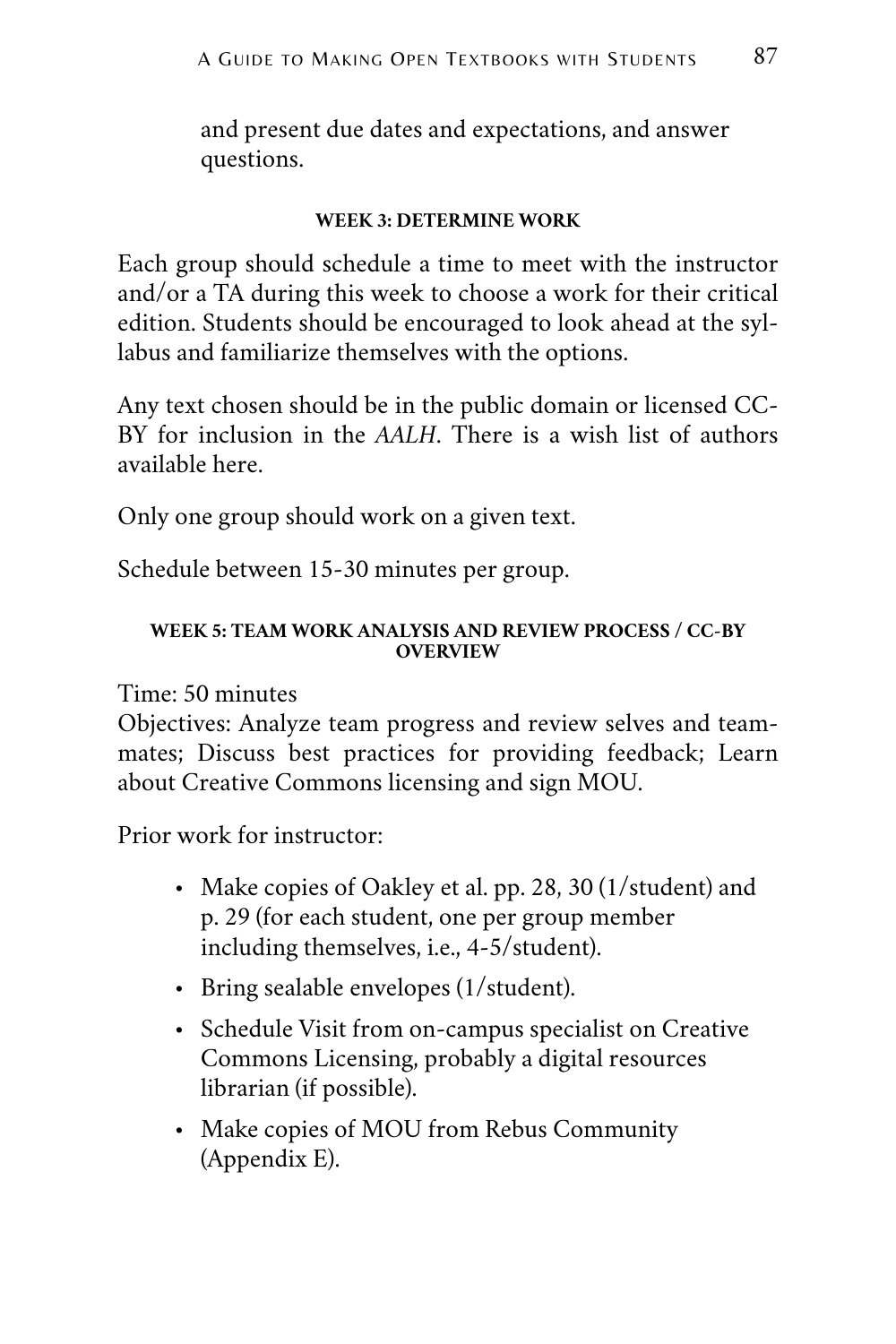In class:

- "Hand out Evaluation of Progress toward Effective Team Functioning [(Oakley et al. p. 28) . . .] to get students to reflect on how their team is doing. Students are inclined to sweep problems under the rug until the problems become severe enough to cause explosions. Periodic reviews of what is going well and what needs work can get the problems on the table where they can be dealt with in a less emotional and more constructive manner. Again, other than handing out, collecting, and keeping the evaluations on file, the instructor normally would not comment or take action in response to them unless they suggest that an explosion is imminent (and perhaps not even then)" (Oakley et al. 16)
- "Have the students fill out Team Member Evaluation forms (Oakley et al., p. 29) for each team member (including themselves) and discuss them with one another" (Oakley et al. 17).
- "Have the students [...] summarize their verbal ratings on the Peer Rating of Team Members Form [Oakley et al. p. 30 . . .], and submit the latter form into the instructor. A good idea is to have the students submit the forms in sealed envelopes, with the student team names or numbers on the outside— this makes it easy to sort the forms for each group" (Oakley et al. 18).
- Introduce librarian, who will explain public domain, what Creative Commons licensing is and what CC-BY licensing in particular is. Be sure to emphasize that students will be licensing their critical editions CC-BY and what the implications and motivations for this are. (For more information, see the [Rebus Community](https://about.rebus.community/licensing/) [Licensing FAQ](https://about.rebus.community/licensing/).)
- Pass out MOU and ask each student to sign it and return it to you.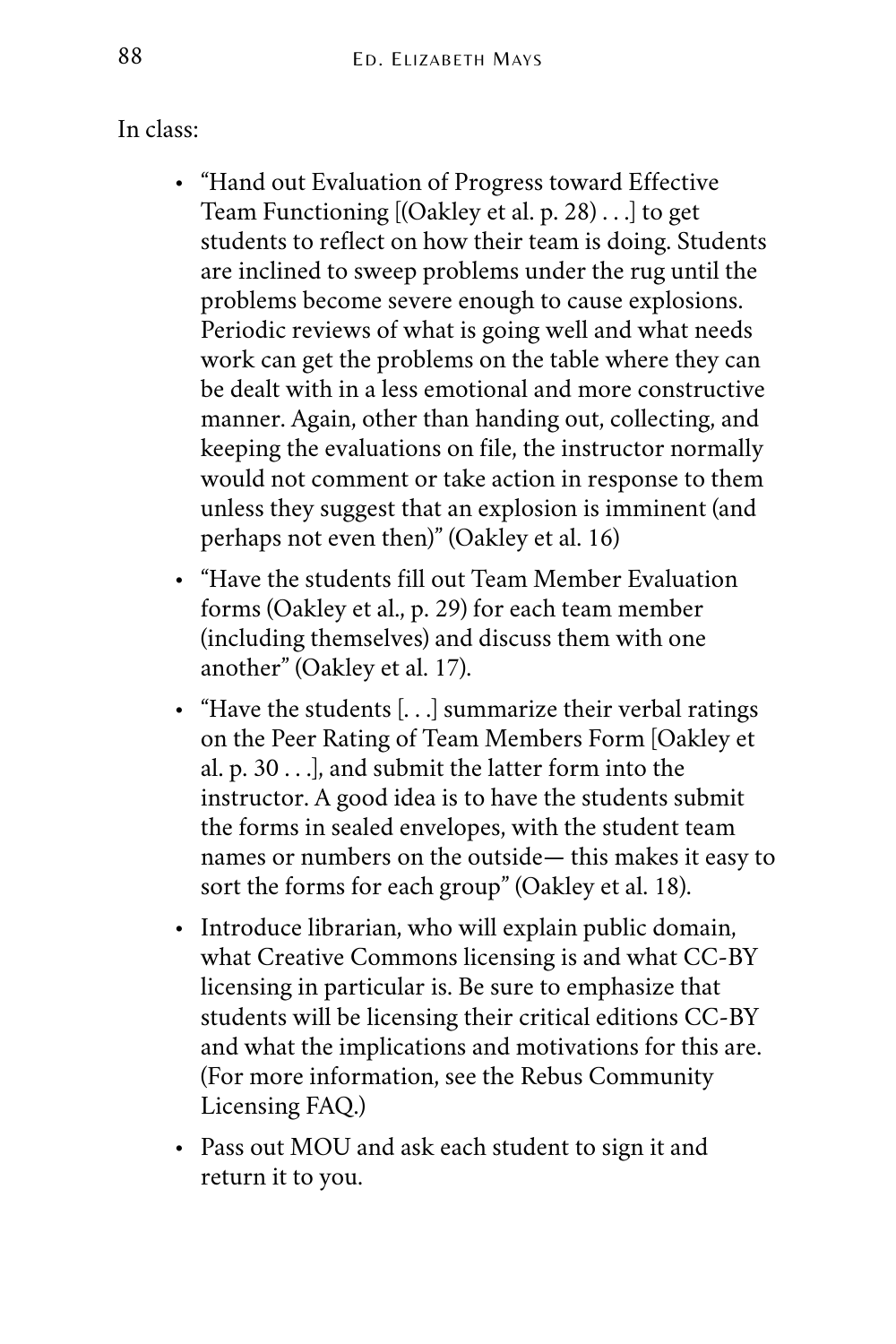# After class:

• "Use the autorating system [Oakley et al. p. 31 . . .] to convert the verbal ratings to numerical ones, calculate a weighting factor for each team member, and determine each student's individual grade as the product of the team assignment grade and the weighting factor for that student. This system is not shared with the students unless an individual student asks (in our experience, they almost never do). [. . . I]nstructors should reserve the right to disregard any ratings that look suspicious after attempting to understand the dynamics that produced them." (Oakley et al. 18) [NB: Decide how you want to incorporate peer ratings into your grading scheme.]

#### **WEEK 7: CHECKLIST**

Time: 25 minutes

Objectives: Reality Check on progress vis a vis upcoming due date.

Prior work for instructor:

• Print checklist (1/student) [\(Appendix G](https://docs.google.com/document/d/1NzQU56DXze8GBeSWxQ4Y9-t-ClW2TByoGW97pBmMWiw/edit#heading=h.1ksv4uv)).

Prior work for students:

• Each group should bring, in digital or paper form, the current version of their critical edition.

In class:

- Give students a copy of the requirements checklist and ask them to fill it out according to their group's progress on the critical edition.
- Once students have assessed their progress, have them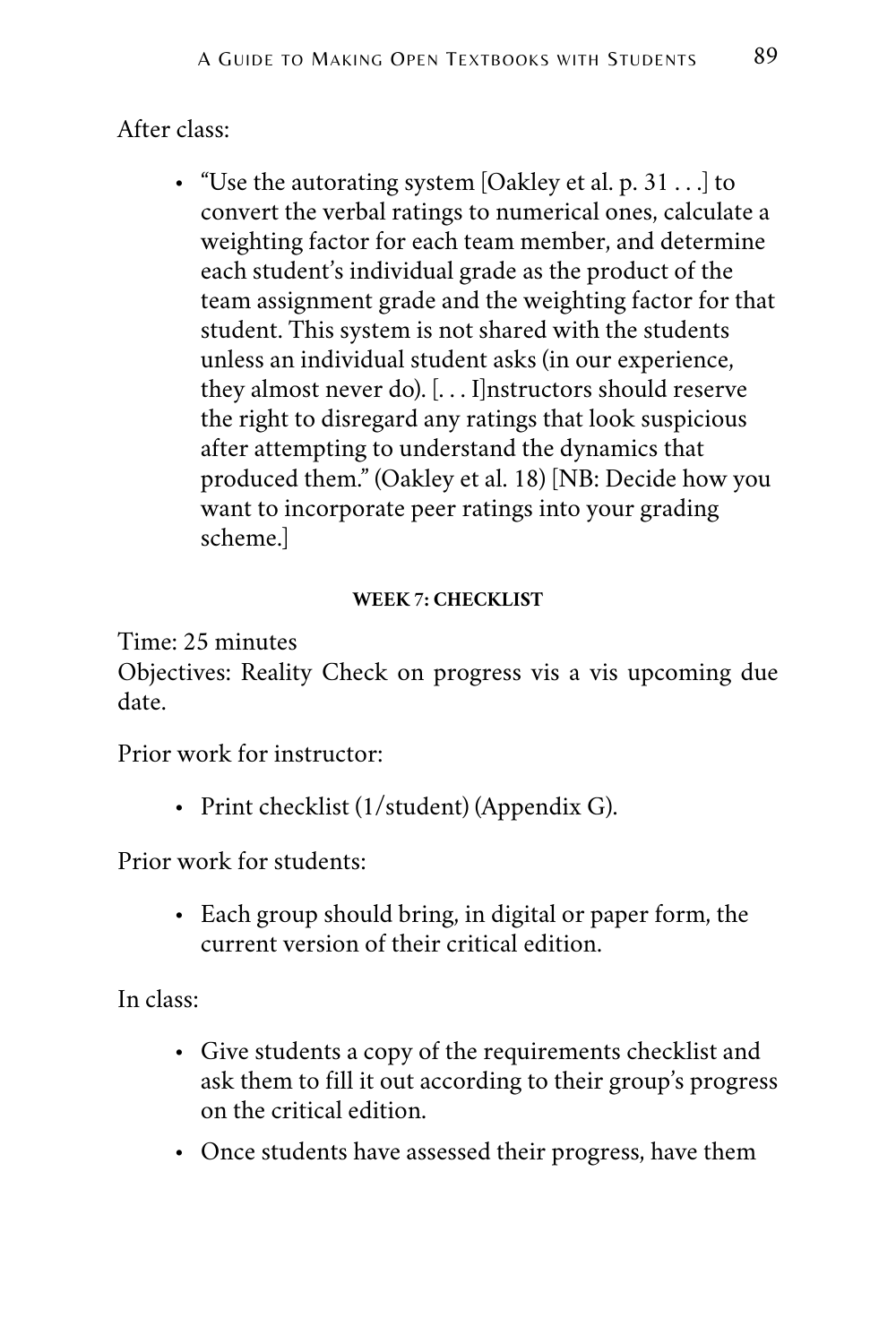make a plan and delegate tasks for finishing by the due date.

### **WEEK 9: PEER REVIEW**

Time: 50 minutes

Objectives: Provide and receive feedback on critical edition for final revisions.

Prior work for instructor:

• Print peer review sheet (1/student) ([Appendix G\)](https://docs.google.com/document/d/1NzQU56DXze8GBeSWxQ4Y9-t-ClW2TByoGW97pBmMWiw/edit#heading=h.1ksv4uv).

Prior work for students:

• Each group should bring 5-6 hard copies of their critical editions, one for the instructor and one for each member of the reviewing group.

In Class:

- Hand out peer review worksheet and go over questions with students. Elicit examples of helpful feedback and not-so-helpful feedback.
- Pair groups and have them exchange their critical editions. The peer review worksheet should be filled out individually by each group member.
- Give students approximately 20-25 minute to fill out the form.
- Have paired groups come together and give them 20 minutes (10 minutes/group) to share feedback with one another.
- Remind students of next week's due date/presentations.

# **WEEK 10: PRESENTATIONS**

The presentation of the scholarly editions may take the form of timed group presentations, or of a poster session where students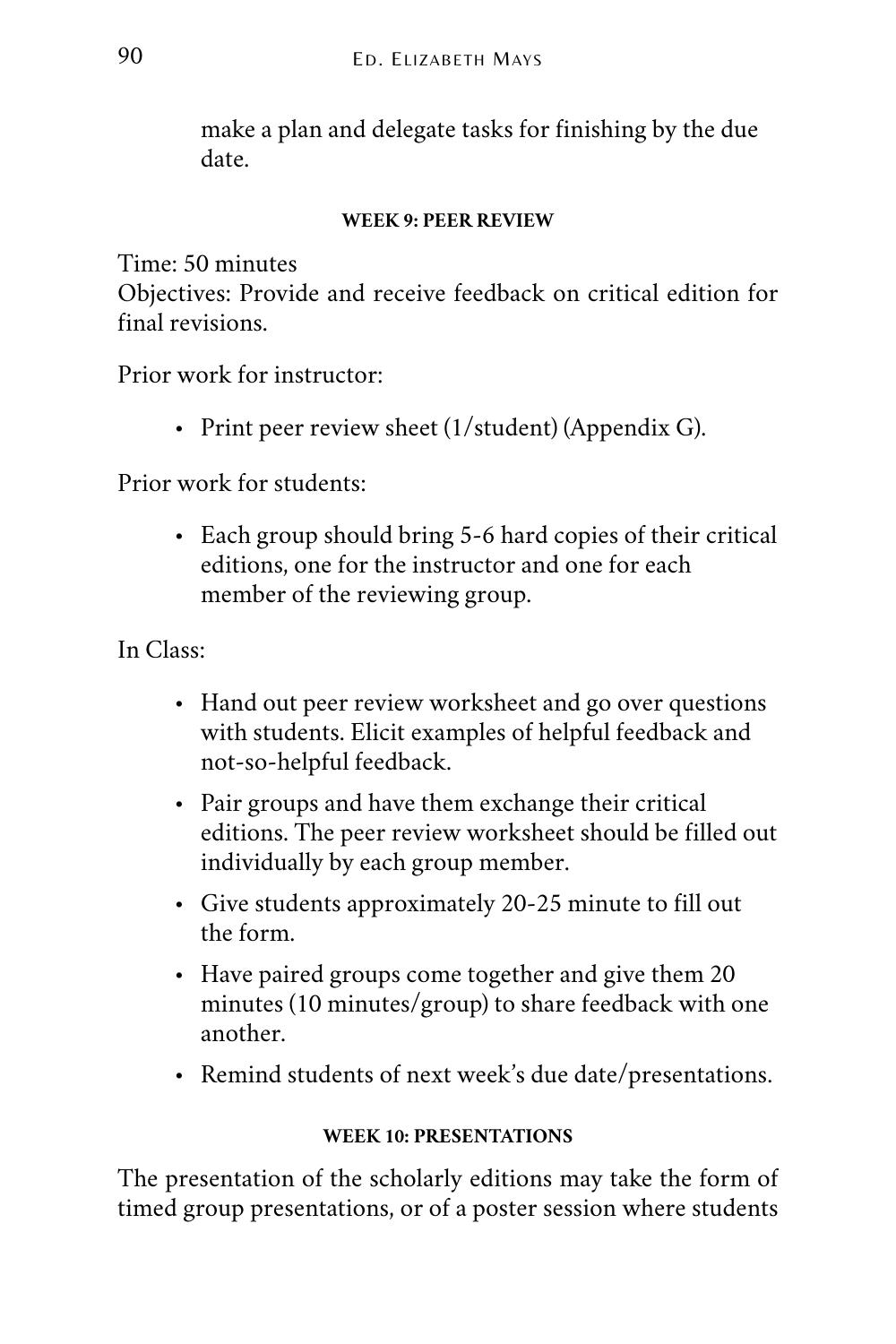take turns staying with a monitor showing their digital critical edition and explaining it to others and visiting other groups' stations to see their work. You may find it helpful to pass out the evaluation form in [Appendix H](https://docs.google.com/document/d/1NzQU56DXze8GBeSWxQ4Y9-t-ClW2TByoGW97pBmMWiw/edit#heading=h.fkp1list7h6) to guide students as they observe one another's work.

Additionally, you may offer a "Premio Popular" for whichever group receives the highest evaluations from peers.

If any university offices or departments, such as the office of undergraduate research or the libraries, helped you to implement this assignment, this is an excellent occasion to allow students to demonstrate their new expertise and for campus contacts to see the fruit of their labor.

\*Don't forget to assign a final Peer and Self Evaluation (See [Week](#page-94-0) [5](#page-94-0) above) once the project is complete.

#### **APPENDICES**

Please follow the links below to the appendices:

- [Appendix A: Normas y Expectativas del Equipo de](https://docs.google.com/document/d/1NzQU56DXze8GBeSWxQ4Y9-t-ClW2TByoGW97pBmMWiw/edit#heading=h.4d34og8)   $Trabajo<sup>1</sup>$  $Trabajo<sup>1</sup>$
- [Appendix B: Exploración de Ediciones Críticas](https://docs.google.com/document/d/1NzQU56DXze8GBeSWxQ4Y9-t-ClW2TByoGW97pBmMWiw/edit#heading=h.qowng8kp5jmv)<sup>2</sup>
- [Appendix C: Critical Edition Assignment Sheet](https://docs.google.com/document/d/1NzQU56DXze8GBeSWxQ4Y9-t-ClW2TByoGW97pBmMWiw/edit#heading=h.eatluqh4pcts)<sup>3</sup>
- [Appendix D: Ejemplo del Formato de la Edición Crítica](https://docs.google.com/document/d/1NzQU56DXze8GBeSWxQ4Y9-t-ClW2TByoGW97pBmMWiw/edit#heading=h.std8j9ku511p)<sup>4</sup>
- [Appendix E: Faculty/Student MOU](https://docs.google.com/document/d/1NzQU56DXze8GBeSWxQ4Y9-t-ClW2TByoGW97pBmMWiw/edit#heading=h.kj6132laspt9)<sup>5</sup>
- [Appendix F: Checklist](https://docs.google.com/document/d/1NzQU56DXze8GBeSWxQ4Y9-t-ClW2TByoGW97pBmMWiw/edit#heading=h.jbc8q9htv0kj)<sup>6</sup>

- 2. Ibid.
- 3. Ibid.
- 4. Ibid.
- 5. Ibid.
- 6. Ibid.

<sup>1.</sup> Julie Ward, "Critical Edition Assignment Implementation Guide," [http://bit.ly/](http://bit.ly/jwcriticaledgdoc) [jwcriticaledgdoc.](http://bit.ly/jwcriticaledgdoc)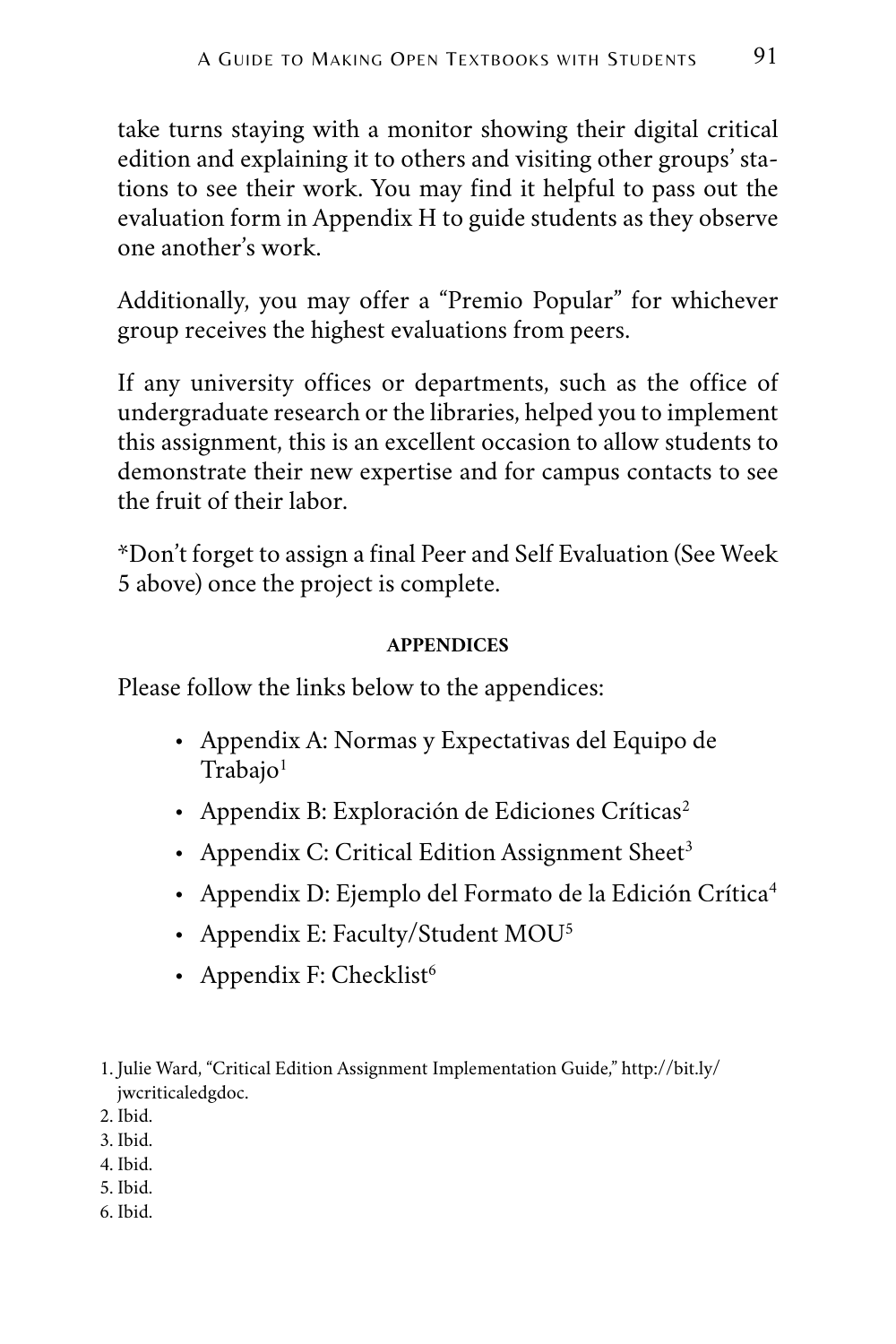- [Appendix G: Peer Review](https://docs.google.com/document/d/1NzQU56DXze8GBeSWxQ4Y9-t-ClW2TByoGW97pBmMWiw/edit#heading=h.1ksv4uv)<sup>7</sup>
- Appendix H: Evaluation  $\mathrm{Forms}^8$

7. Ibid. 8. Ibid.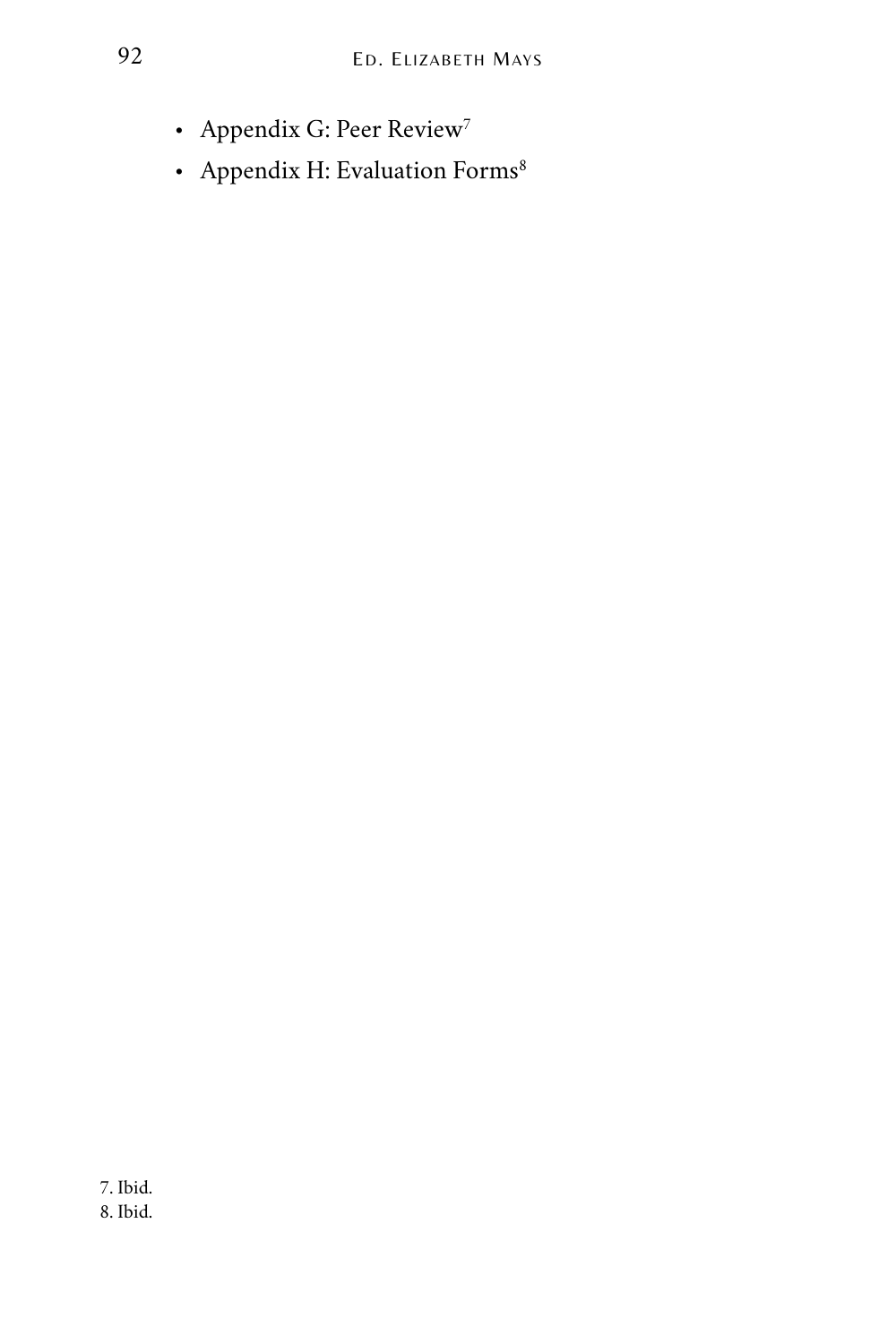## CHAPTER 16

# ASSIGNMENT: CREATE AN OPEN TEXTBOOK

#### ANNA ANDRZEJEWSKI, ART HISTORY PROFESSOR AND DIRECTOR OF GRADUATE STUDIES AT THE UNIVERSITY OF WISCONSIN-MADISON

*Below is an example of an open textbook creation project assigned by professor Anna Andrzejewski at University of Wisconsin. While this assignment is specific to Art History, it could easily be adapted to other disciplines and your own classroom learning objectives. Assignment #2 followed an earlier project in which each student focused on a phase of Frank Lloyd Wright's career (in time) or a theme in his work in order to build a chapter providing overall context. In this, part two of the assignment, students visited significant local Frank Lloyd Wright architectural landmarks and developed a chapter highlighting each of them.* 

#### **GROUP PROJECT ASSIGNMENT**

#### BY ANNA ANDRZEJEWSKI

V ou have been assigned to work in a group one of Frank<br>Lloyd Wright's (or his followers') buildings in Madison.<br>Your "chapter" on your research on this building is the Lloyd Wright's (or his followers') buildings in Madison. Your "chapter" on your research on this building is the focus of this project. Also, you will want to revise your first group project assignment as well (see below) making suggested revisions offered by the Instructor earlier in the term. **Please read this carefully**; it contains much of what you need to know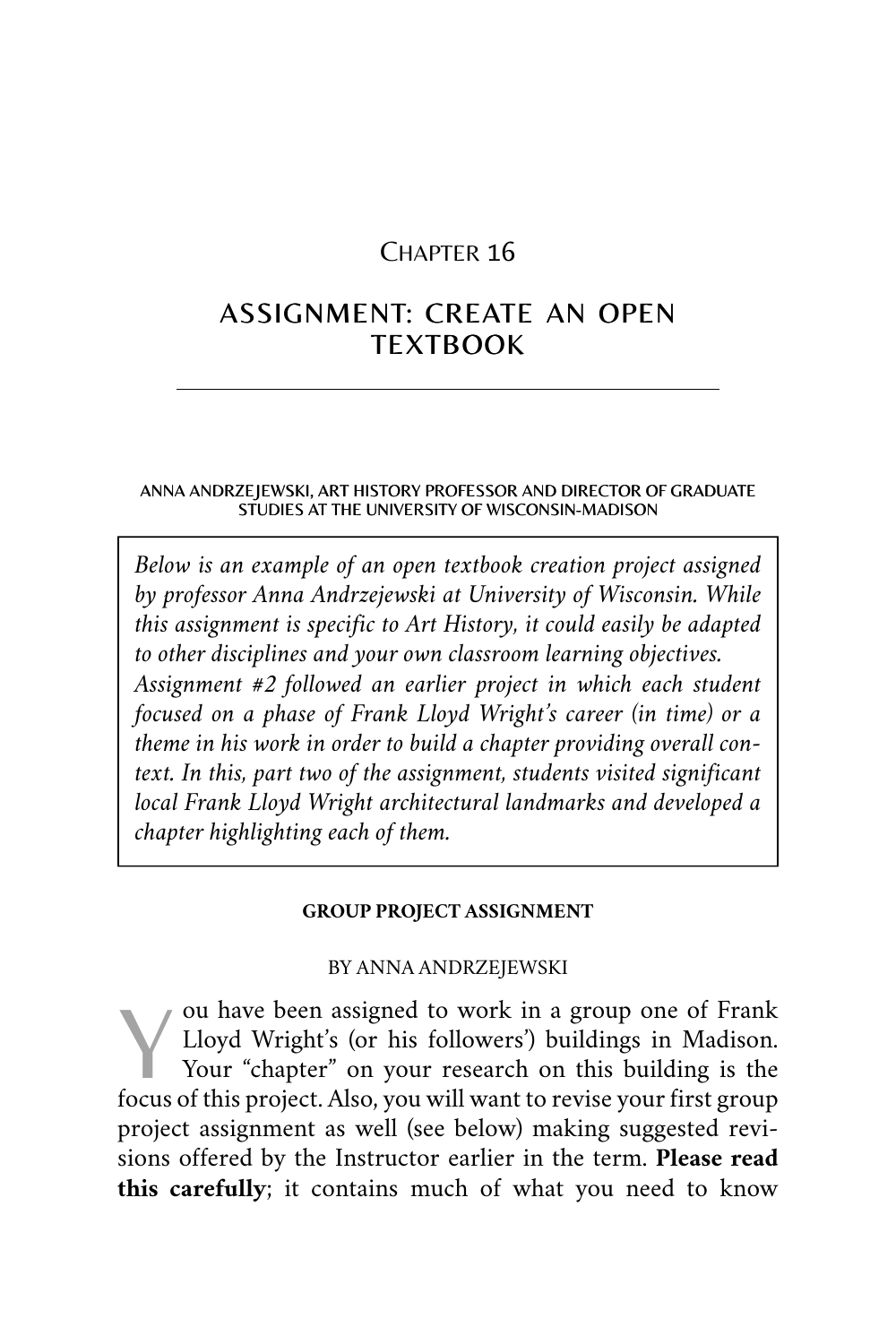(though specific details of formatting – including for references and potentially image credits – will follow at a later date).

## **OBJECTIVE OF THE GROUP PROJECTS**

Our class is collectively working on a "textbook" for future classes and the public on Frank Lloyd Wright's Madison buildings. The first group assignment (Group Project Assignment #1) was meant as a frame for Wright's career. Each group was to focus on a "phase" of Wright's career (in time) or a theme in his work, and the overall "chapter" – produced as a collective product of the class – thus is intended to provide a context for the chapters that follow (Group Project Assignment #2) – each of which deals with a building by Wright (or his followers) in Madison.

Given the goal of this project being a textbook for a generalist audience, this content should be easily producible – meaning, you have a good bit of information from our readings and site visits to write something pretty spiffy. I'm asking you to do a bit of additional research to enrich the chapter on your building and also make revisions to the portion of the first chapter (Group Project Assignment #1). That revision process is explained below.

Since this is a textbook, you also want to produce it in a way that is readable and approachable. You should use shorter sentences and clear and precise language. When appropriate, use images, movies, diagrams, maps to make your points. You can also use tables and callout boxes to amplify key points. This is an opportunity to be creative as well as scholarly! Have fun.

### **REVISIONS TO GROUP PROJECT ASSIGNMENT #1**

As noted in the previous guidelines (Group Project Assignment #1), the goal of this was to provide a CONTEXT for your particular building. That can be through chronology (i.e., the "prairie phase") or through a theme (i.e., organic architecture). All groups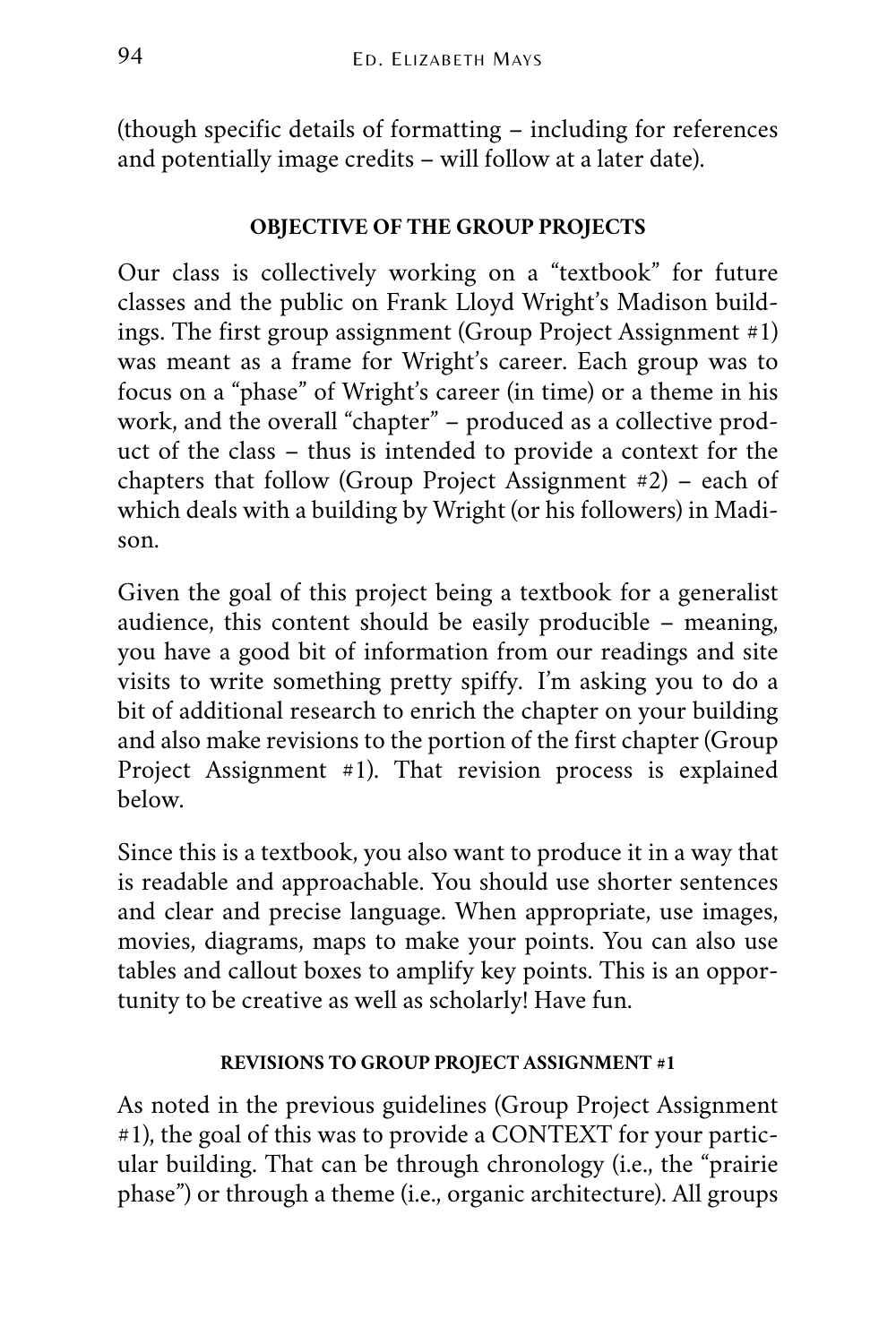did this relatively successfully, though as you write your CHAP-TER (Group Assignment #2) you will likely want to add/change things in the introductory chapter. For example, you may find illustrations of other similar buildings you want to include in your original (GP #1) entry. Or you may realize you talked too much about your building in the first assignment and will want to move content from your first group project assignment to the second.

Although your grade on the first group project assignment will not change, you will be partly graded on the 2nd group project assignment on REVISING the first group project assignment. 20% of your grade for GROUP PROJECT ASSIGNMENT #2 is based on "cleaning up" your initial post. In addition to fine-tuning the content (responding to my feedback and suggestions and bringing it in line with the rest of the class), I would ask everyone to address the following in their revisions:

- Standardize the reference format to bring it in line with the standards for Group Project Assignment #2 (that may mean adding footnotes…required).
- Add images to make your entry visually appealing.
- Delete any text that is not relevant to your theme (basic facts about Wright's career or biography.

There is no standard length for these – some may be shorter or longer depending on the points you are trying to make. But they should be at least 2-3 paragraphs and perhaps longer.

### **GROUP PROJECT ASSIGNMENT #2**

Your focus for the rest of term should be on producing content for the chapter on your building. You will be working with the same partner(s) on this. Please work together and plan ahead. I will give you suggestions on sources to look at and other information, but you should feel free to take this your own direction based on your individual interests and your group as a whole.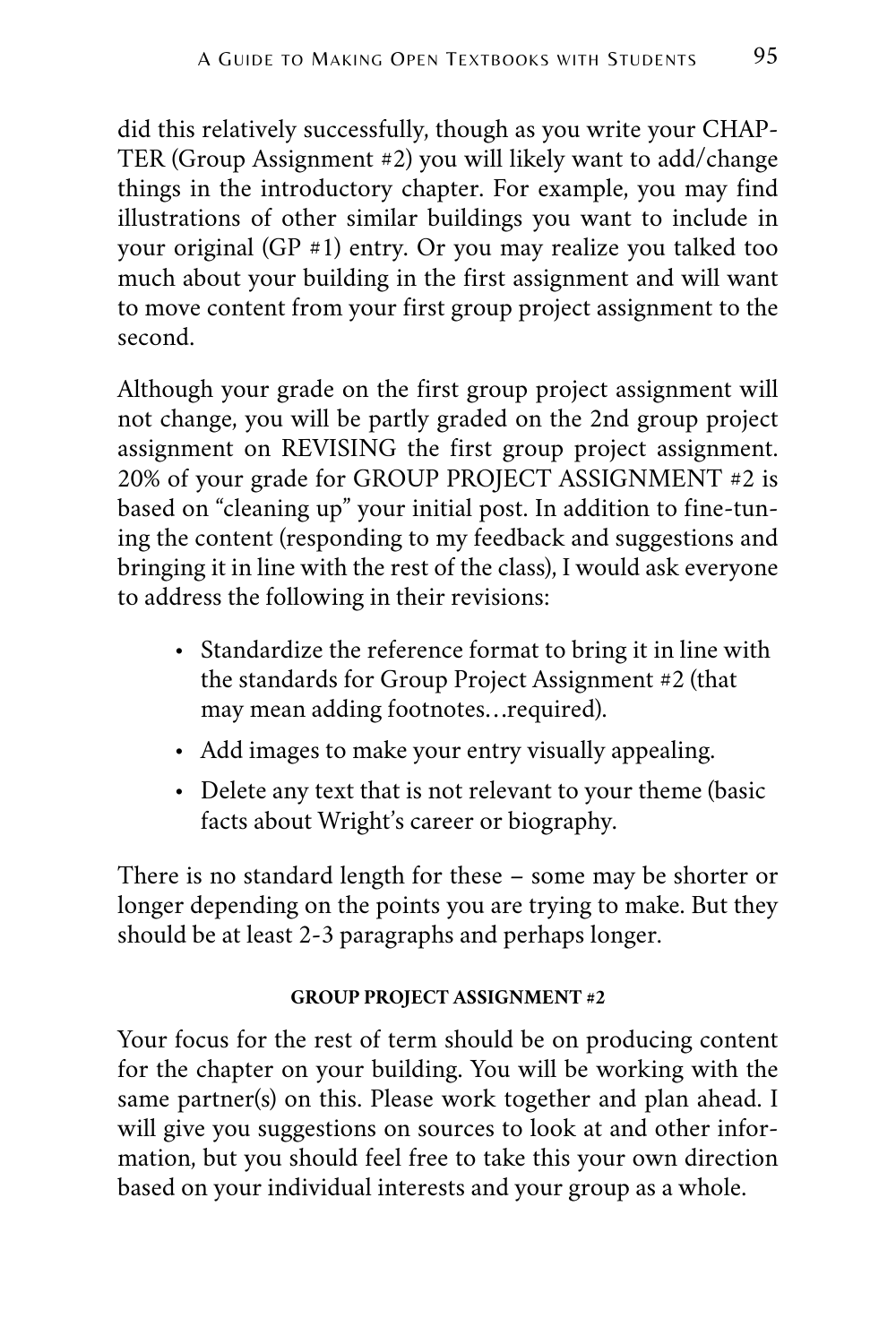As noted above, you want to provide information that is of interest to future students as well as a general audience. To that end, your chapter has to include some basic information, a building description, and a more interpretive section (a three-part structure). The interpretive section is where the individual interest and the interest/focus of your group as a whole come in. The basic information and building description must be there, and they should be front and center in the chapter. To that end, I suggest dividing your chapter into sections.

- 1. **Introduction.** This should give *at minimum* the building name, building type (house, church, or other), date and location (and any other important information – i.e., Lamp House, you may want to note who it was built for (the patron)), and a statement of the thesis of the chapter – this is the *main point* you want to convey through the narrative. This should be 1-2 paragraphs long at most.
- 2. **Description.** Your description should give the reader a "mental picture" through narrative of what your building looks like. It should discuss (at least minimally) the following: size (including square footage, function and # of rooms) and height (# of stories, for example); materials (focusing on the main exterior materials, and interior ones as relevant); "style" (both in relation to the period in which it was built and in Wright's own body of work – i.e., prairie, usonian, or other). You should consider discussing layout as well – i.e., how the floor plan works. This section should be illustrated abundantly. Try to put in floor plans, historic photos, and current photos (as appropriate). Images should not replace narrative description; they should mutually reinforce one another. This section should be at least 3 paragraphs long, likely 4-5. Do not feel compelled to go "room by room" or "floor by floor." I will try to provide examples.
- 3. **Interpretive section.** Part 3 will be your "interpretive section." This should have a subheading appropriate to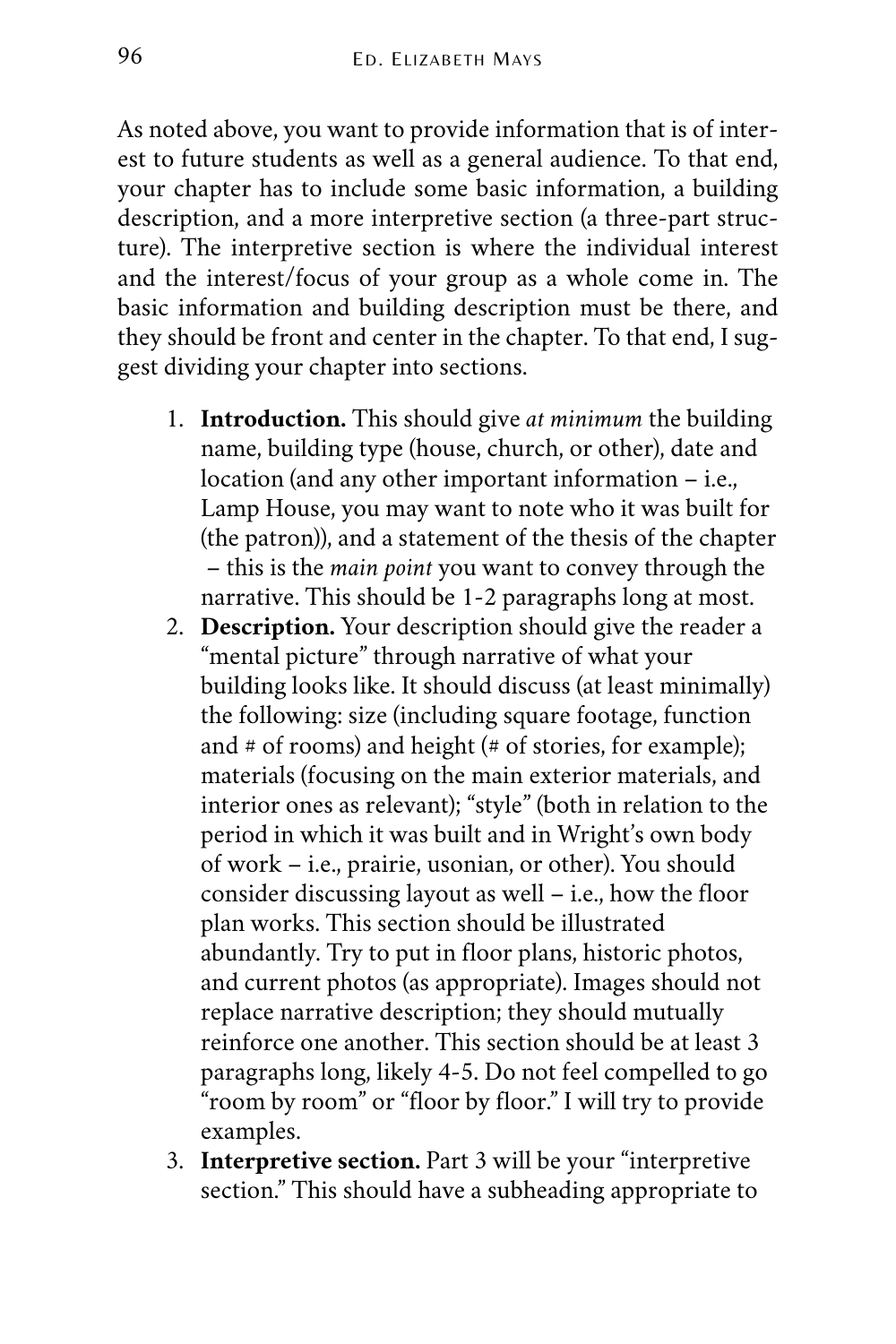what it is. It may simply be History of the X Building. Or it could be more thematic (i.e., The Lamp House as a Statement of Wright's Personal Ties to Madison). Here you want to showcase your "take" on the building. Use what interested you about it to make a POINT (or perhaps a FEW POINTS) about why it is interesting to you (to you individually and to your group as a whole). It should not be a series of random thoughts or a series of things you found in research sources; it should, rather, work toward a point (or several points). Here are some possible topics you could focus on for this:

- Patronage (how the building relates to the patron (the person for whom the building is built)
- Construction technology (example would be modular building or prefabrication)
- The relationship of the building to Wright's theories of architecture (i.e., art and craft of the machine, or perhaps organic building, or Usonia)
- The relationship of the building (and/or its patron) to Madison or its particular geographic context

To reiterate, this interpretive section can have more than one point, and it could address more than one of these categories (or even others not on this list). But it shouldn't be a series of random observations!

You want to show in this section you've "listened" to our class discussions at the sites as well as your classmates' feedback. I will send you summaries of what interested your classmates (from their journals). You also have access to the discussion boards. This information should not be quoted or used in your books but should be inspiration for your chapter's theme and its content.

You also want to show evidence of "research" here beyond the class. I will suggest books and other reference sources for you to consult. There are other resources you can look to as well – here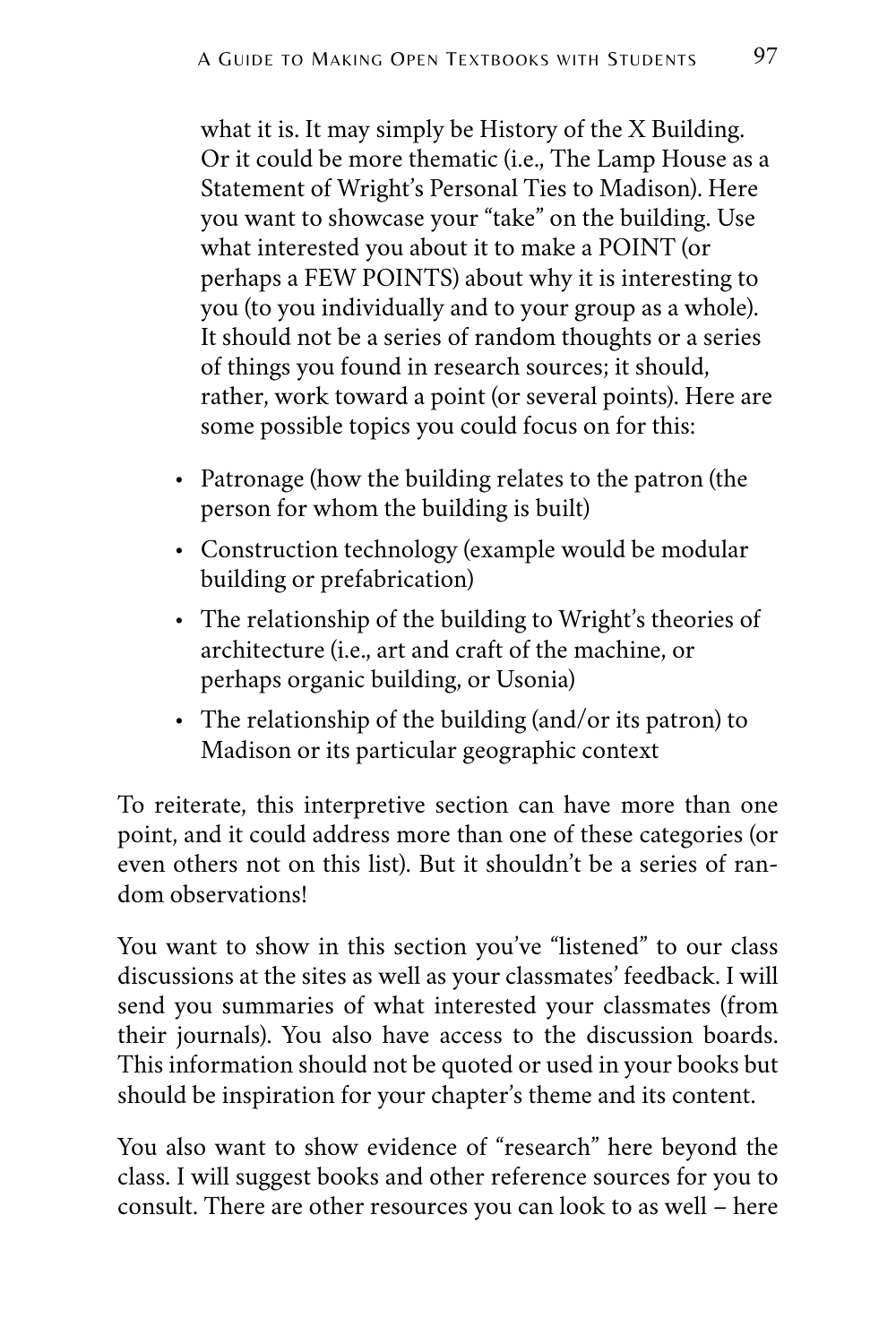are a few to consider. I would divvy these up and look at them, or consider them all (in one way or another).

- **Madcat/library book search.** Our library contains TONS of books on Frank Lloyd Wright and even on specific buildings, including these.
- **Avery Index of Architectural Periodicals.** This is a library networked database that contains articles on architectural history; you can search Wright and your building (by its various names) in it.
- **NewspaperArchive.** This is a library networked database which has newspaper articles from around the country. You can search Madison's newspapers, which ran features on all of Wright's buildings (especially the later ones – Unitarian, Rudin, and Monona Terrace).
- **[Wisconsin Historical Society AHI](http://www.wisconsinhistory.org/Content.aspx?dsNav=N:1189).** <sup>1</sup> This is the State historic Preservation Office inventory of Historic Buildings.
- **[National Park Service](https://www.nps.gov/nr/research/).** 2 **/national register[/National](https://www.nps.gov/nhl/) [Historic Landmarks](https://www.nps.gov/nhl/)**<sup>3</sup> Most buildings (not Monona Terrace) are listed properties, and have forms about them. Most are downloadable.
- **Interviews**. Interview residents or others knowledgeable about the building! Ask me for contacts.
- **Class Google photos pages for photos.**
- **[Getty Images](http://www.gettyimages.com/photos/frank-lloyd-wright?sort=mostpopular&excludenudity=true&mediatype=photography&phrase=frank%20lloyd%20wright[/footnote)**. 4 Just go nuts here.
- 1. *Wisconsin Historical Society,* [http://www.wisconsinhistory.org/](http://www.wisconsinhistory.org/Content.aspx?dsNav=N:1189) [Content.aspx?dsNav=N:1189](http://www.wisconsinhistory.org/Content.aspx?dsNav=N:1189).
- 2. *National Park Service,* <https://www.nps.gov/nr/research/>.
- 3. *National Historic Landmarks,* [https://www.nps.gov/nhl/.](https://www.nps.gov/nhl/)
- 4. *Getty Images,* [http://www.gettyimages.com/photos/frank-lloyd](http://www.gettyimages.com/photos/frank-lloyd-wright?sort=mostpopular&excludenudity=true&mediatype=photography&phrase=frank%20lloyd%20wright)wright?sort=mostpopular&excludenudity=true&mediatype=photography&phrase=frank%20lloyd%2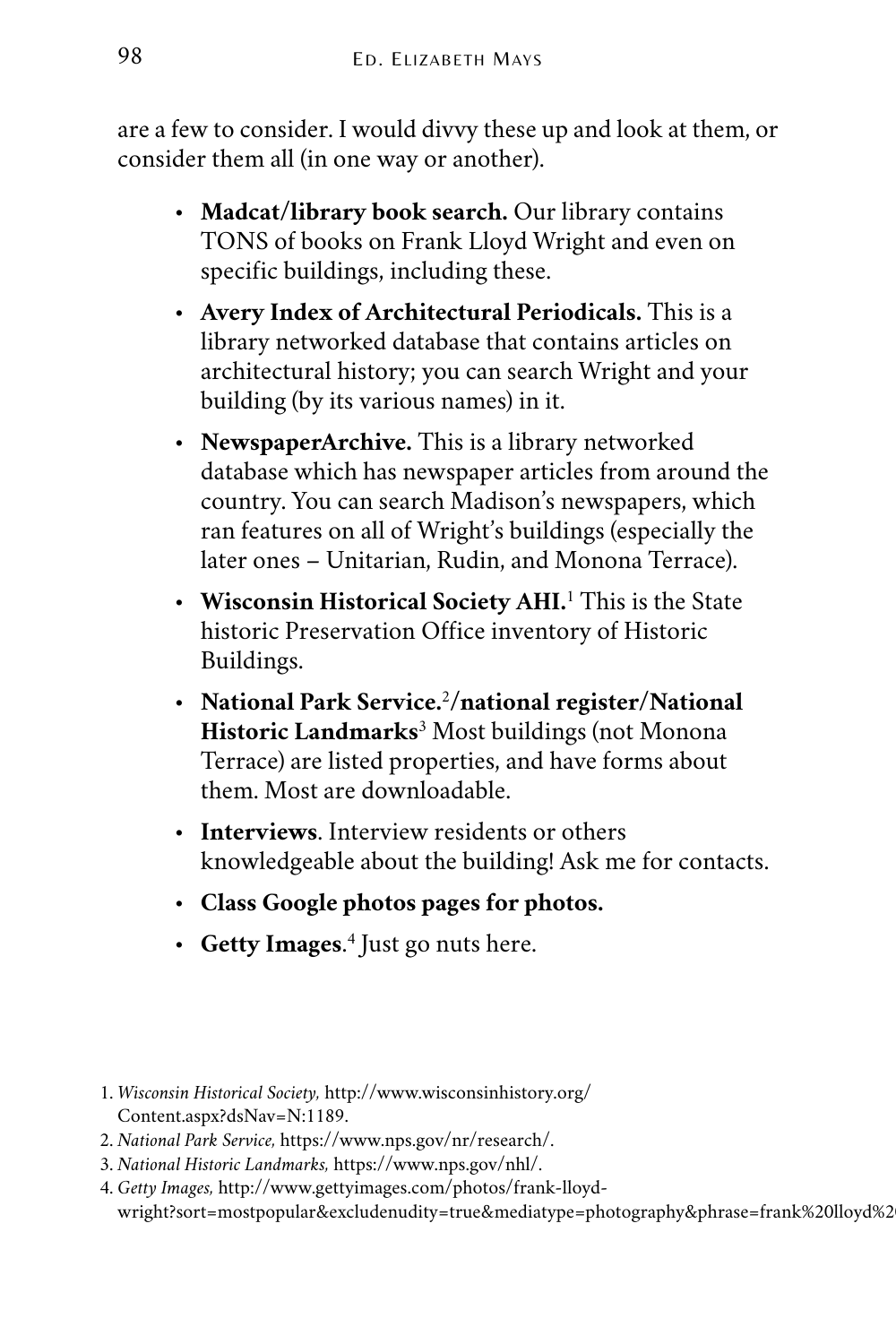- **[Historical Society image database](http://www.wisconsinhistory.org/Content.aspx?dsNav=N:1135).** <sup>5</sup> Full of photos of our buildings. Go nuts here, too.
- **Websites.** Websites discussed early on in class (linked on learn@UW)

You need to come up with a logically flowing, clear narrative. Minimum of the interpretive section is 3-4 paragraphs, but it may be longer. It should – like your contribution to chapter 1 – be abundantly illustrated (use the sources above).

Information on reference format will come later. For now, use parenthetical citations. We will convert them (most likely) to footnotes by the end of term. Make sure to keep a bibliography of your sources.

**Groups.** I've listed the groups below, but these may change depending on a variety of factors.

Lamp – [student names redacted]

Gilmore – [student names redacted]

PEW – [student names redacted]

Jacobs – [student names redacted]

Rudin – [student names redacted]

Unitarian – [student names redacted]

Monona Terrace – [student names redacted]

The Pressbooks site has been set up with chapters for each group (take a look!).

If you have any questions at any time, please let me know.

<sup>5.</sup> Image Database, *Wisconsin Historical Society,* [http://www.wisconsinhistory.org/](http://www.wisconsinhistory.org/Content.aspx?dsNav=N:1135) [Content.aspx?dsNav=N:1135](http://www.wisconsinhistory.org/Content.aspx?dsNav=N:1135).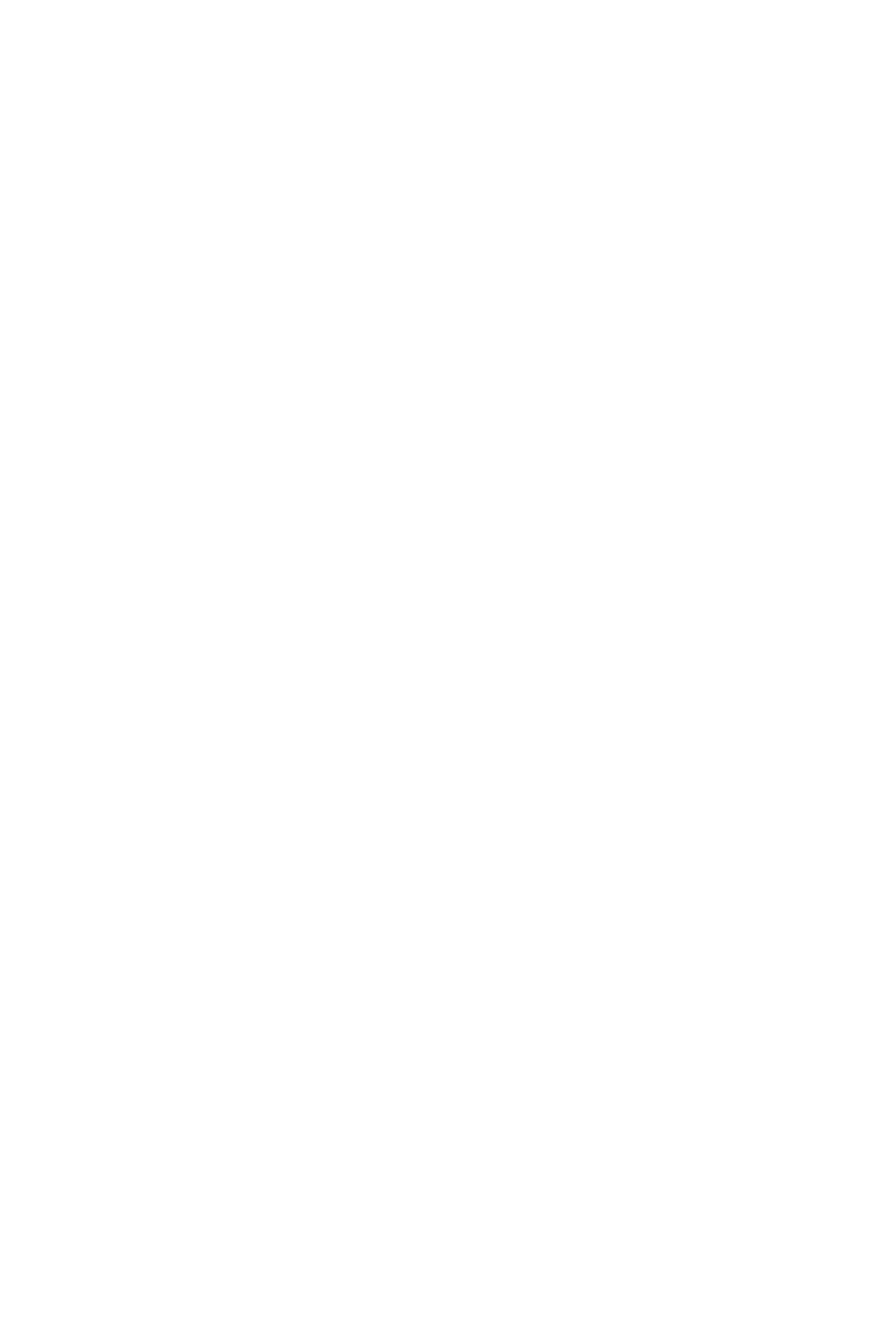# PART V

# RESOURCES

Here are some further resources to help you get started making open textbook projects in your classroom. This is the first edition of this guide. We welcome your feedback and ideas to expand it!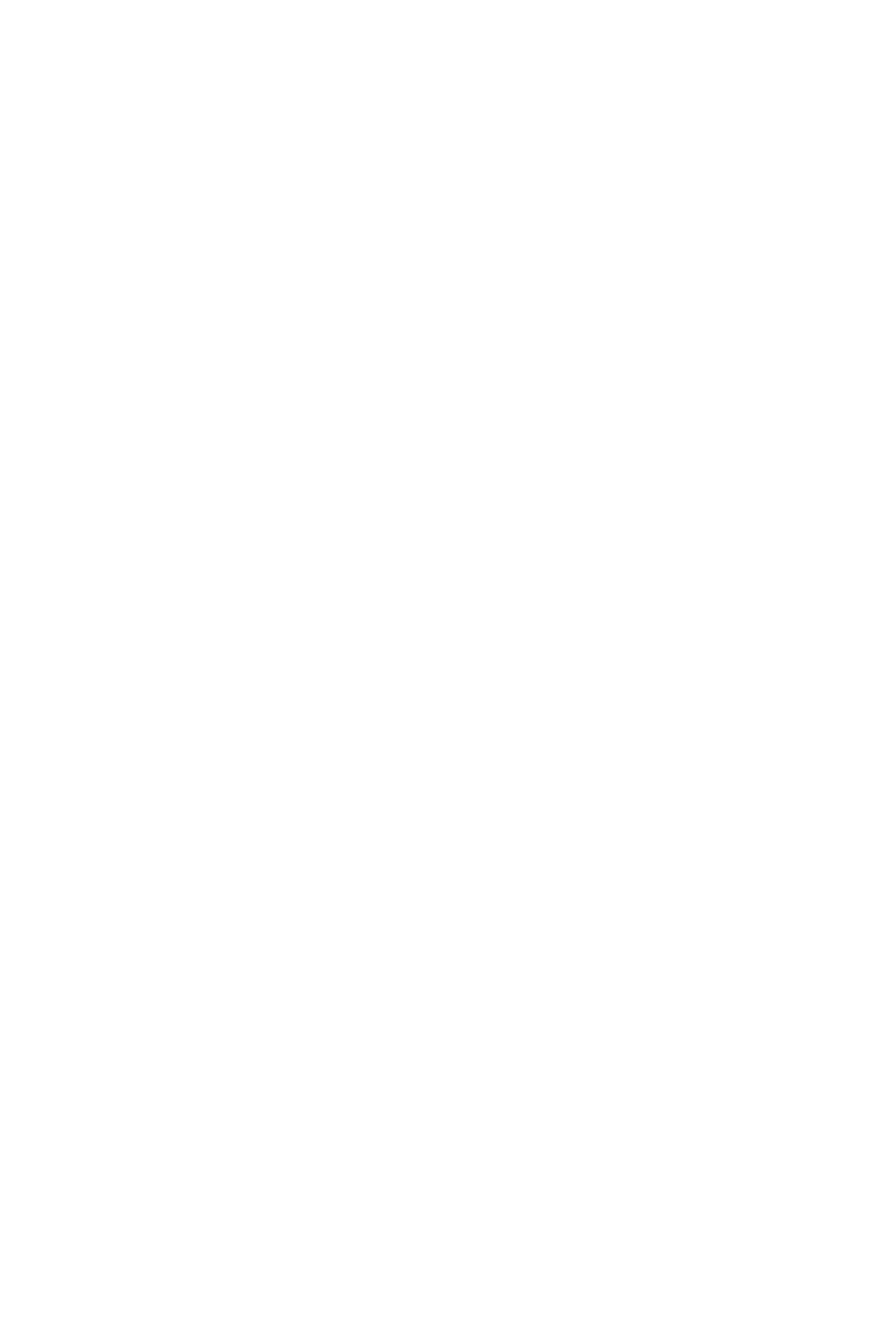### CHAPTER 17

# <span id="page-110-0"></span>CC LICENSING GUIDE

#### ZOE WAKE HYDE

#### **WHAT IS A COPYRIGHT LICENSE?**

C opyright restricts the use of creative works (written text,<br>
photos, graphics, music, film etc.) to the creator unless<br>
they give explicit permission to another person or com-<br>
many to use their work in a nartiaular way photos, graphics, music, film etc.) to the creator unless pany to use their work in a particular way — think of an author allowing their book to be made into a film, or an artist allowing their artwork to be printed on a t shirt.

These permissions are called licenses, and the resulting products are called derivative works.

Traditionally, these licenses have been granted on a case-by-case basis, and require every person seeking a license to contact the creator every time, for every use.

#### **WHAT ARE THE CREATIVE COMMONS LICENSES?**

Creative Commons (CC) licenses give people "a simple, standardized way to grant copyright permissions to their creative work" ([Creative Commons\)](https://creativecommons.org/share-your-work/licensing-considerations/). Instead of requiring each person wanting to use, share or adapt the creative work to ask permission, a CC license allows the creator to indicate upfront what they will and won't allow others to do with their work.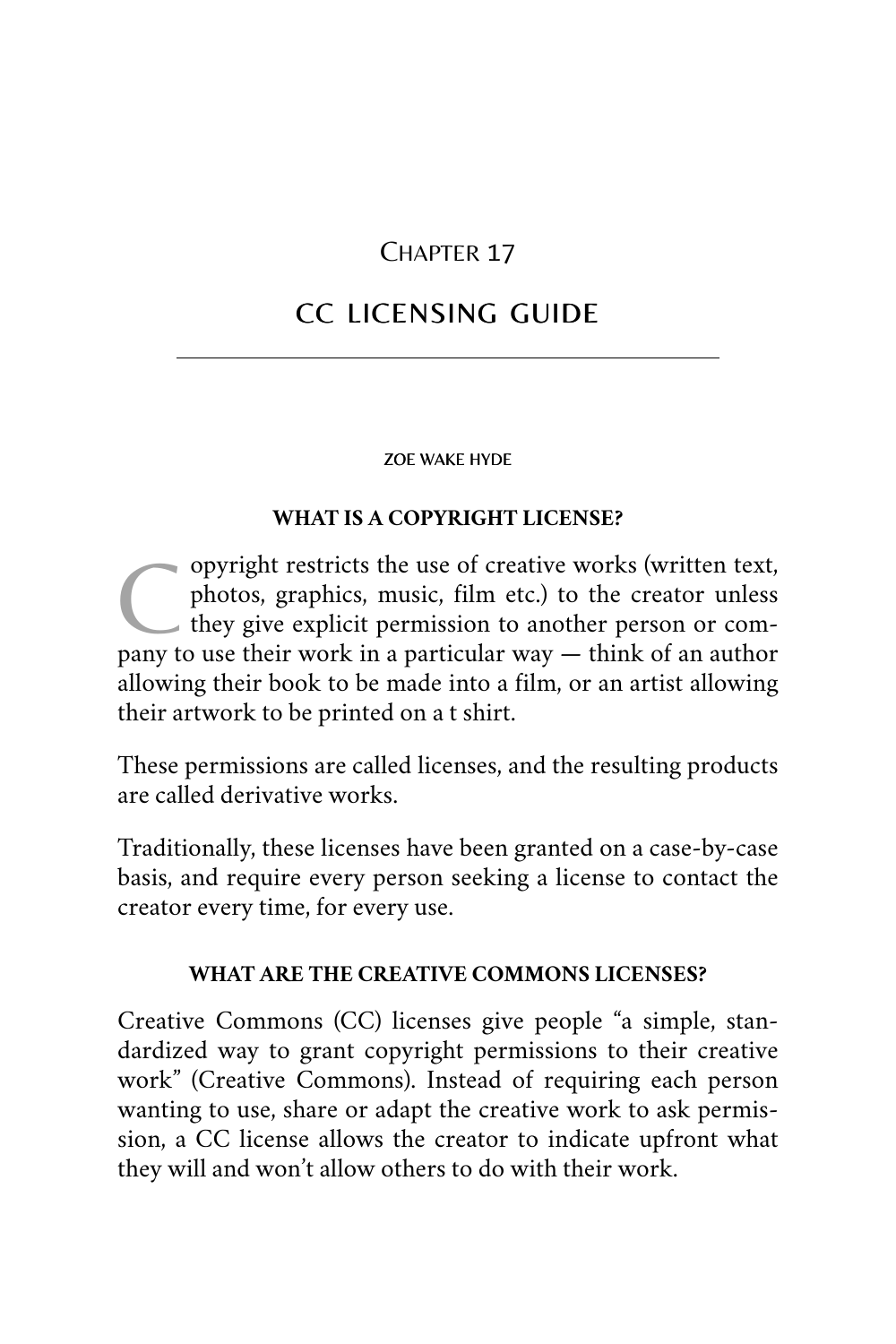There are several CC licenses, each of which grants different levels of permission to the public. Each of these licenses provides conditions for appropriate use, and can be differently suited to both specific kinds of creative content and the preferences of a work's creator(s).

### *[CC-BY: Attribution](https://creativecommons.org/licenses/by/4.0/)*

Anyone is free to **share & adapt** the work, as long as they give appropriate credit, provide a link to the license and indicate if changes were made to the original material.



# *[CC-BY-SA: Attribution-Share Alike](https://creativecommons.org/licenses/by-sa/4.0/)*

Anyone is free to **share & adapt** the work, as long as they give appropriate credit, provide a link to the license, and indicate if changes were made to the original material. **Any derivative works must share the same license as the original material**. This means that if someone remixes your work, or makes a new project that uses your work, they must also license that work under a CC-BY-SA license.



# *[CC-BY-NC: Attribution-Non Commercial](https://creativecommons.org/licenses/by-nc/4.0/)*

Anyone is free to **share & adapt** the work for any **non-commercial use**, as long as they give appropriate credit, provide a link to the license and indicate if changes were made to the original material.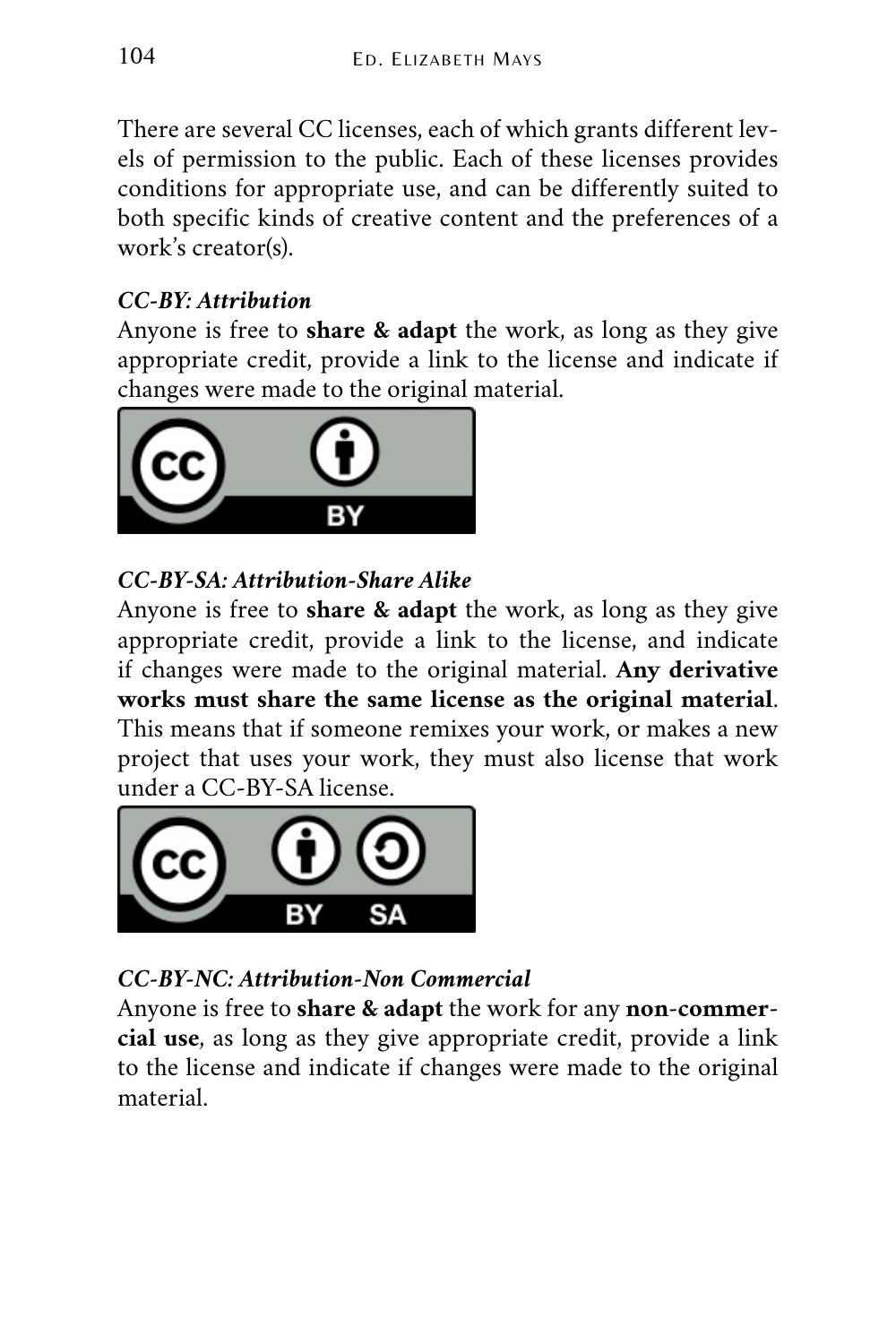

### *[CC-BY-ND: Attribution-No Derivatives](https://creativecommons.org/licenses/by-nd/4.0/)*

Anyone is free to **share** the work, as long as they give appropriate credit, provide a link to the license and indicate if changes were made to the original material. **Any derivative works may not be distributed**. This means that you can make a remix or new project that makes use of the original work for private use, but cannot share or publish your derivative work.



*[CC-BY-NC-SA: Attribution-Non Commercial-Share Alike](https://creativecommons.org/licenses/by-nc-sa/4.0/)* 

Anyone is free to **share & adapt** the work for any **non-commercial use**, as long as they give appropriate credit, provide a link to the license, and indicate if changes were made to the original material. **Any derivative works must share the same license as the original material.** 



*[CC-BY-NC-ND: Attribution-Non Commercial-No Derivatives](https://creativecommons.org/licenses/by-nc-nd/4.0/)*  Anyone is free to **share** the work for any **non commercial use**, as long as they give appropriate credit, provide a link to the license, and indicate if changes were made to the original material. **Any derivative works may not be distributed.**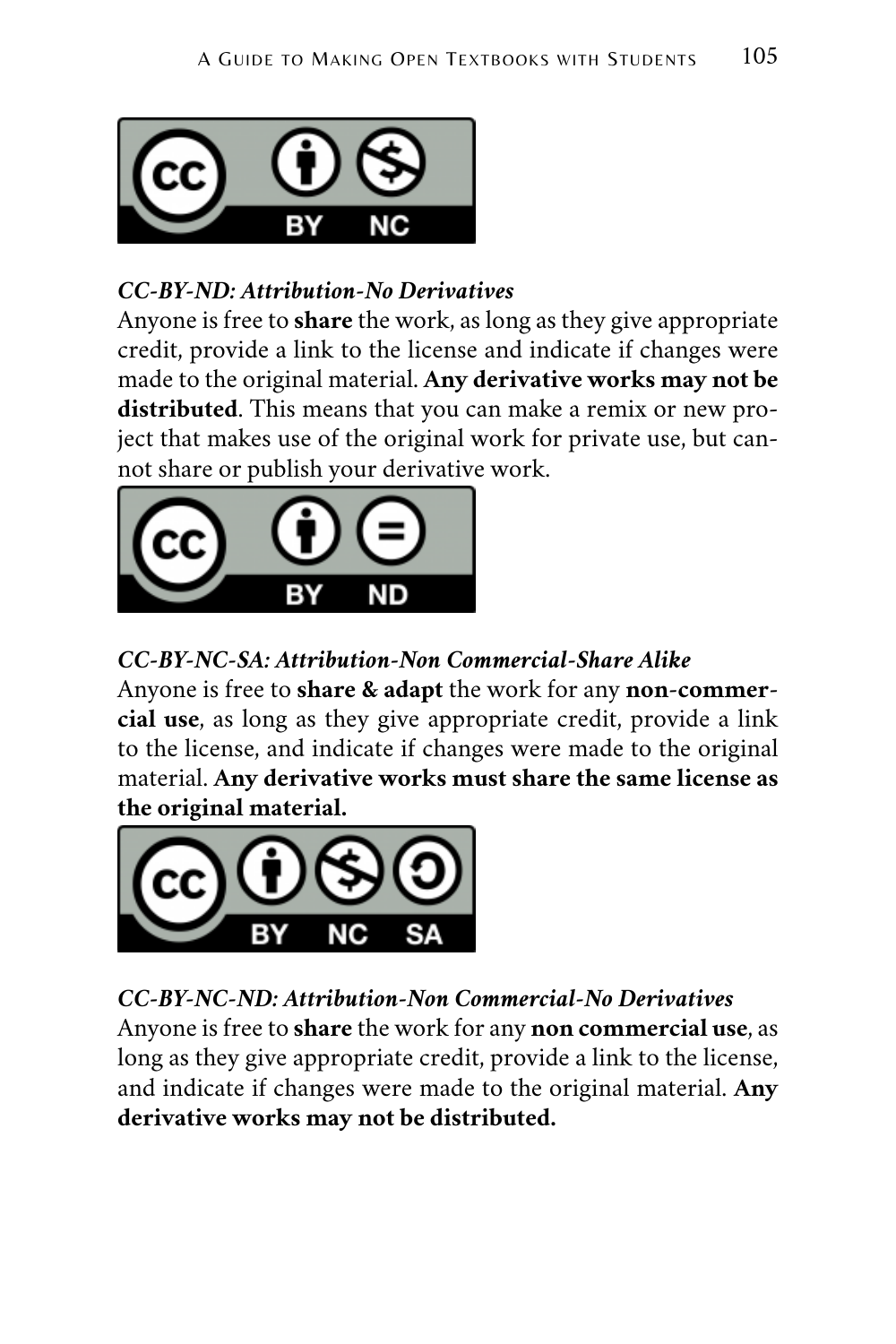

These are also referred to as "open" licenses, a category that includes other kinds of licenses used for things like open source software.

### **WHY ARE CC LICENSES IMPORTANT TO OPEN TEXTBOOKS?**

Open licenses are critical to open textbooks because they grant the public, including students and faculty, the right to retain, reuse, revise, remix and redistribute educational content without charge. These rights are referred to as the 5 Rs, and are the foundation for defining what counts as Open Educational Resources (OERs) ([Open Content\)](http://opencontent.org/definition/).

First of all, an open license guarantees free (unpaid) access to content for students. With the rising costs of textbooks, student loans, and costs of living, creating and supporting free educational materials is one way faculty and institutions can make a difference for their students.

> An open license guarantees free (unpaid) access to content for students.

While reducing the cost of education is already a big deal, the most permissive CC licenses also allow faculty and students the freedom to adapt content to make it work for them. With the exception of "No Derivatives" licensed work (which is generally not recognised as "open" for educational uses), CC-licensed works can be pulled apart, put back together, changed, updated, localised, translated, re-ordered, re-worked, annotated, expanded, simplified, customised, combined\* and turned blue at will.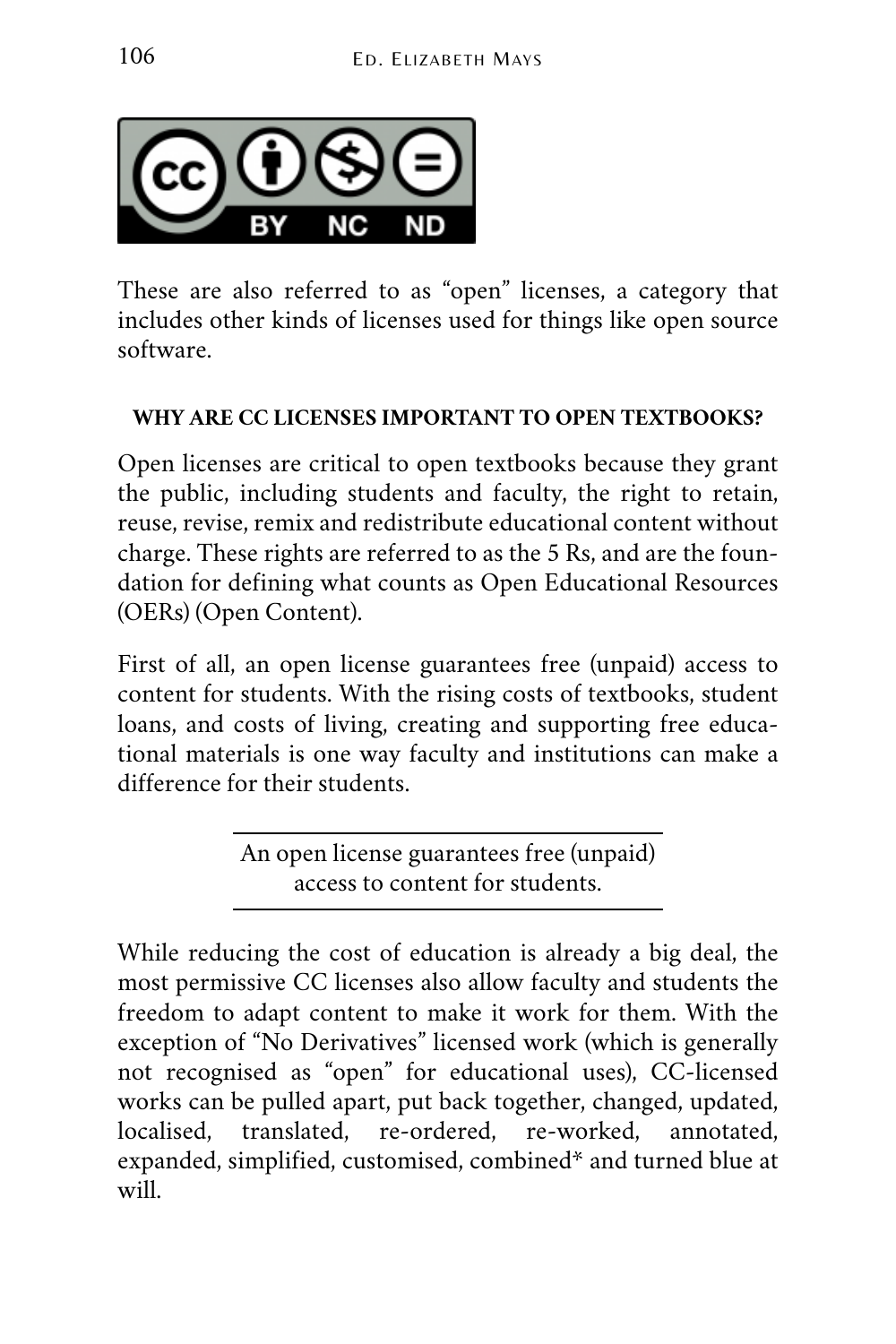Without a CC license, any of these uses could be a violation of copyright law.

What this means in practical terms is that textbooks can be adapted to suit the needs of any given course, rather than a course being adapted to a textbook (or only using a handful of chapters out of a \$200 textbook). And faculty and universities don't have to worry about the grey areas of copyright law, or the risk of a lawsuit.

*\*Note: different CC licenses may or may not be compatible for combining/remixing. See CC's [license compatibility chart](https://wiki.creativecommons.org/wiki/Wiki/cc_license_compatibility) for more details.* 

#### **WHY USE CC-BY SPECIFICALLY?**

The CC-BY license is considered the gold standard for open textbooks because it allows the most freedom, and it is the only license that enables all of the 5 Rs without restriction.

**Share Alike (SA)** can limit remixing potential with content under different licenses

**No Derivatives (ND)** doesn't allow derivative works, which means no revision or remixing, negating many of the advantages of open textbooks

**Non Commercial (NC)** can create uncertainty as to what qualifies as a "commercial use" (e.g. selling a printed course pack)

CC-BY lets everyone working with openly licensed educational materials to get the most value, benefit, and use possible from the work we all put in.

#### **WHAT ARE MY RIGHTS WHEN I USE THE CC-BY LICENSE?**

If you license your work under a CC-BY license for an open textbook project (or anywhere else!), you retain the copyright, mean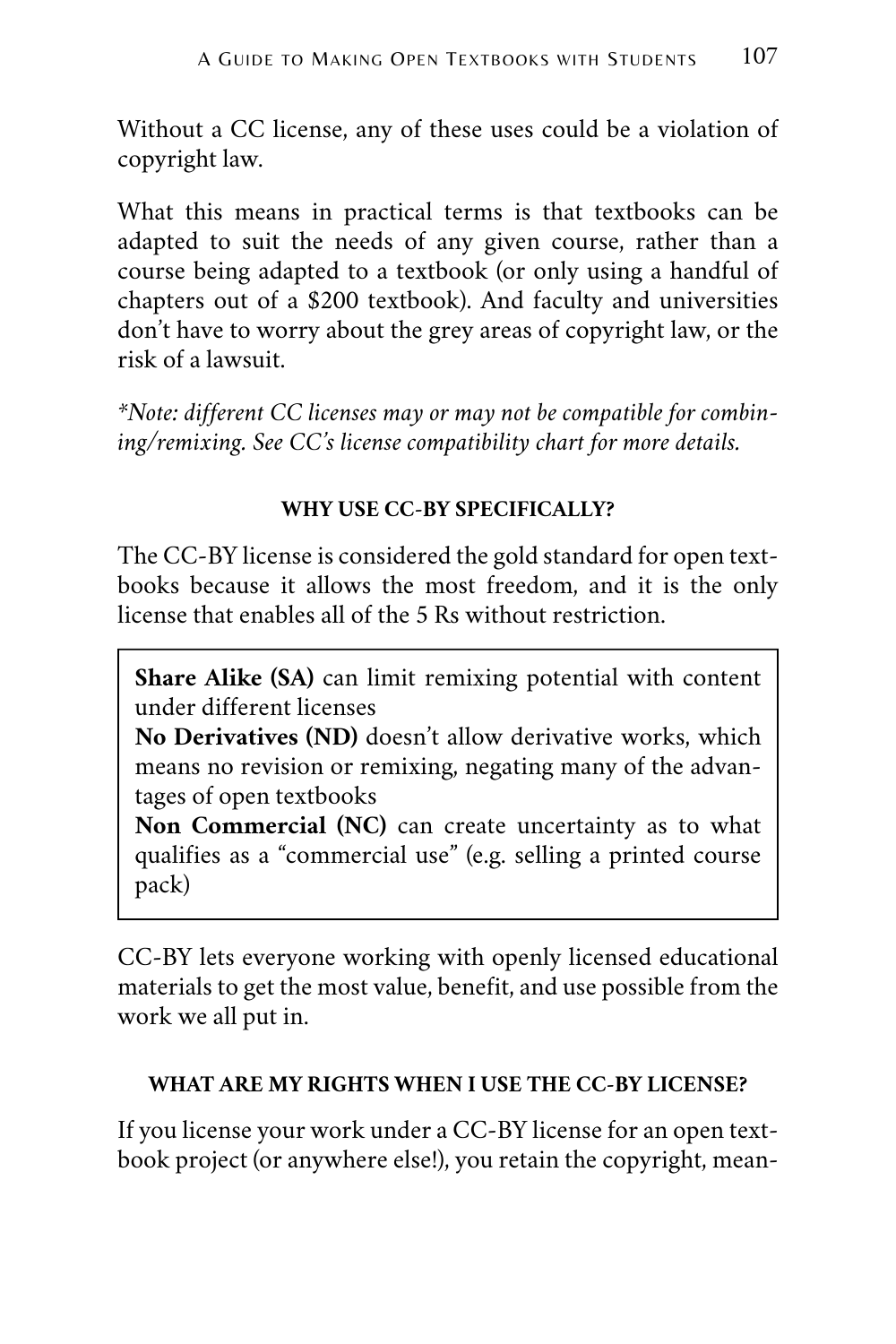ing the work is still yours. The license can be thought of as "some rights reserved" rather than "all rights reserved."

- 1. You have the right to be attributed correctly on all versions of your work, as well as any derivative works, and any changes made to your work are required to be identified.
- 2. You also have the right to not be attributed on your work or any derivative version of it, if at any stage you decide you don't want to be associated with it.
- 3. Last, you have the right to change the license applied to your work at any time, BUT this will only apply to future users — anyone already using your work will retain the rights given to them in the original license.

All of these rights come with the caveat that once content is online it can circulate widely and be nearly impossible to trace. This means that practically speaking, while it is easy to remove your name or change the license on the original copy of your work, it is very difficult to do so on any other copies or derivative works. Keep this in mind at the start of your project when selecting a license.

### **WHAT'S THE BIGGER PICTURE HERE?**

Would you like to help us expand this section? Indicate your interest in the Rebus Community Forum.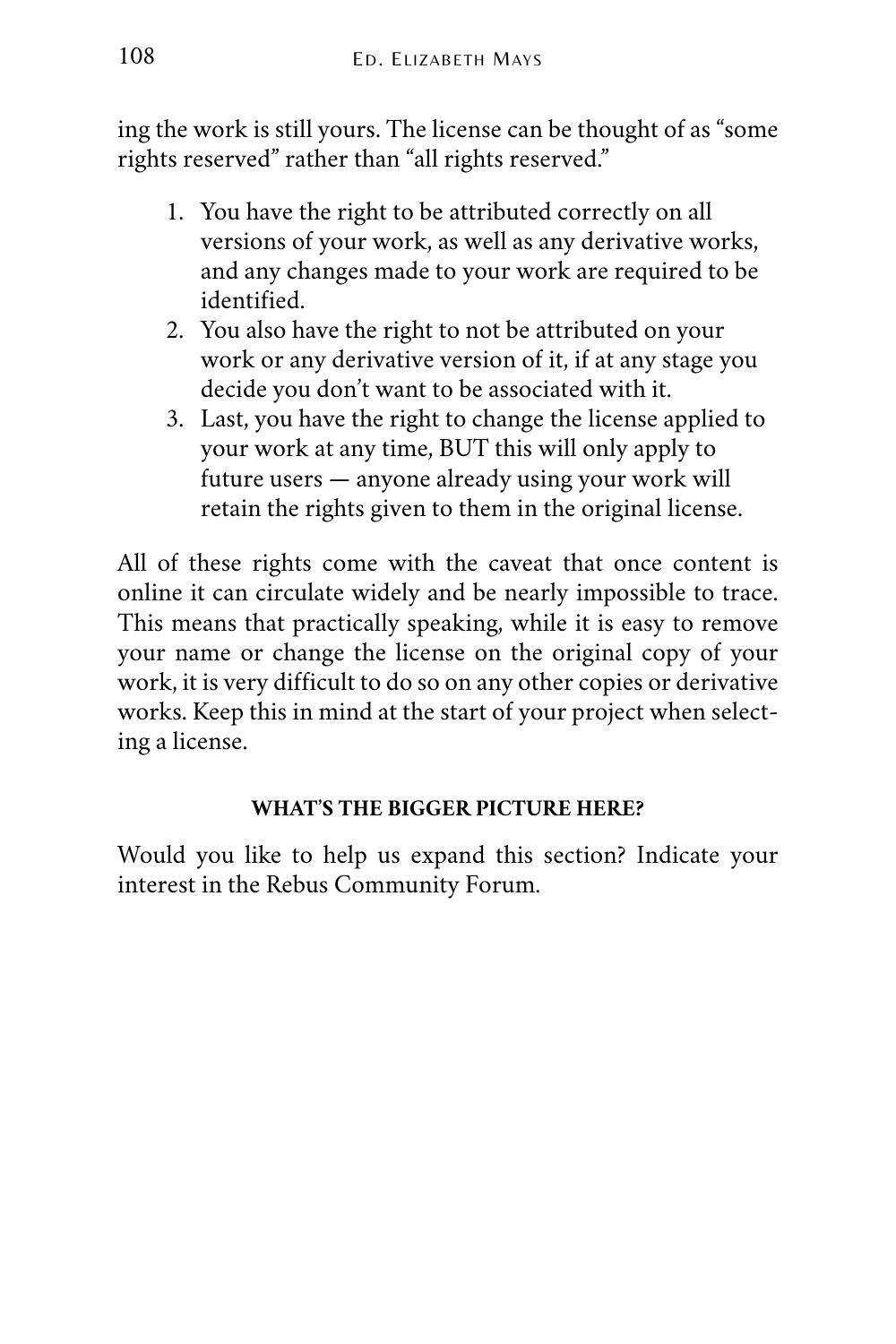### CHAPTER 18

# MOU FOR STUDENTS AND FACULTY

#### ZOE WAKE HYDE

The following agreement template can be used to clearly lay out the rights of students when participating in a collaborative open textbook project, and the responsibilities of the faculty member to their students. Its purpose is to make sure that students are informed about the requirements of the project and the implications of the license they choose.

Please feel free to adapt it or extend it as you see fit for the purposes of your class, and share any feedback that may improve the template for future uses.

#### **AGREEMENT TO CONTRIBUTE TO OPEN TEXTBOOK**

|       |               |    |      |                      | -, agree to partici- |  |
|-------|---------------|----|------|----------------------|----------------------|--|
|       | pate          | 1n | the  | creation             |                      |  |
|       |               |    |      | -, an open textbook, |                      |  |
| in    | collaboration |    | with |                      | my professor,        |  |
|       |               |    |      |                      | This work will com-  |  |
| prise | [part]        | of | my   | coursework           | for                  |  |
|       |               |    |      | [class/course name]. |                      |  |

I understand that inclusion of my work in the final text is conditional upon my willingness to license my contributions under a CC-BY license.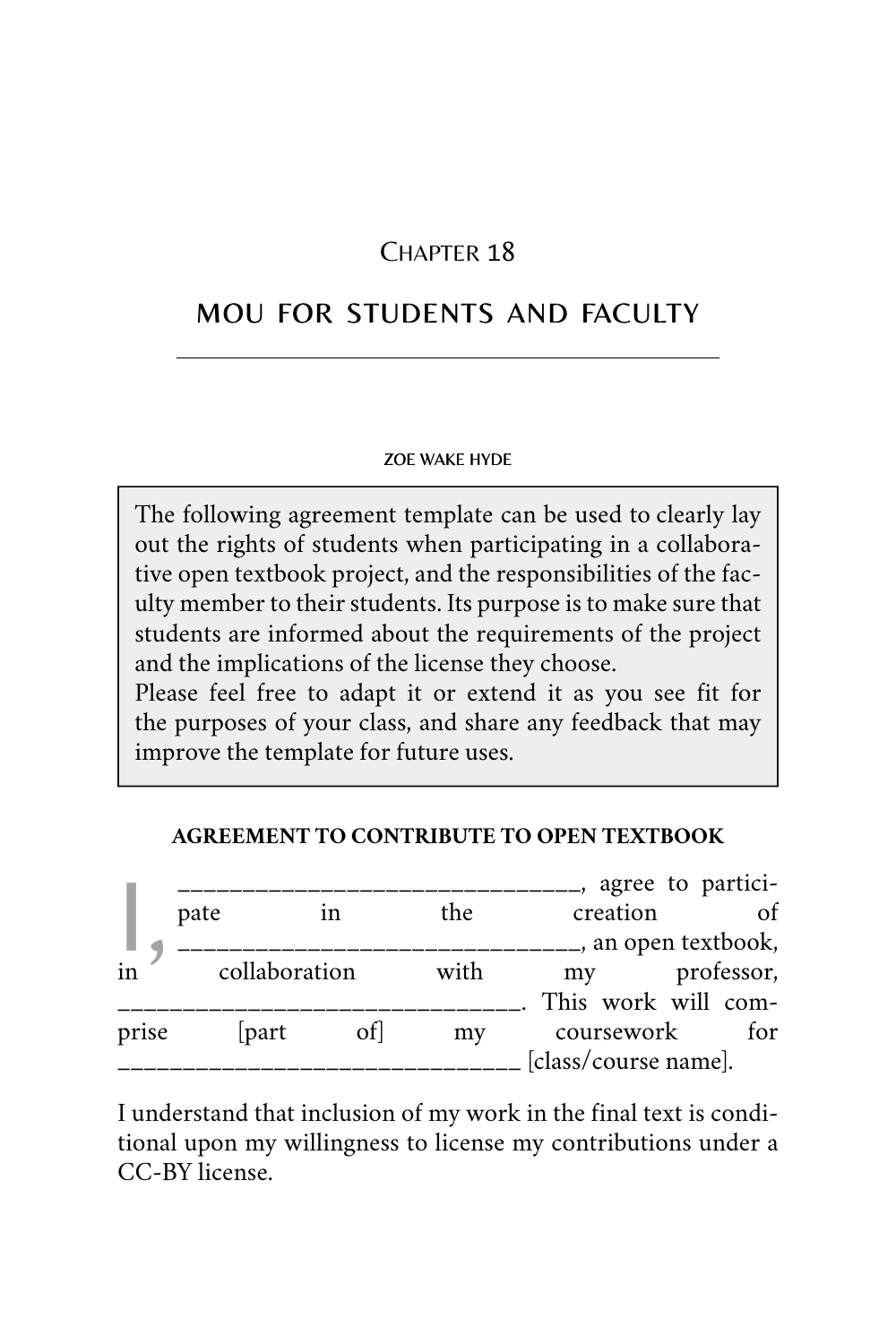I have read the [Guide to Creative Commons Licenses](#page-110-0) and understand that a CC-BY license allows others to share, use and adapt my work so long as they attribute me as the original author.

I understand that I have the right to request that my name and/ or work be removed from the original text, or change the license on my contributions at any stage prior to publication.

| Signed: |        | Date:                                                     |
|---------|--------|-----------------------------------------------------------|
|         |        |                                                           |
|         |        | my student __________________________________ on the cre- |
| book    | $\sin$ | [partial] completion of<br>[class/course name].           |

I commit to supporting \_\_\_\_\_\_\_\_\_\_\_\_\_\_\_\_\_\_\_\_ throughout this project, and ensuring they have the knowledge and resources they need to be an informed contributor.

I agree that the student may request that their name and/or work be removed from the original text or change the license on their contributions to this work at any stage prior to publication of the work.

I confirm that the student's decision to change the license they place on their work or to not participate in the project will not impact on their course assessment.

| Signed: | ____          |  |
|---------|---------------|--|
|         | ____<br>_____ |  |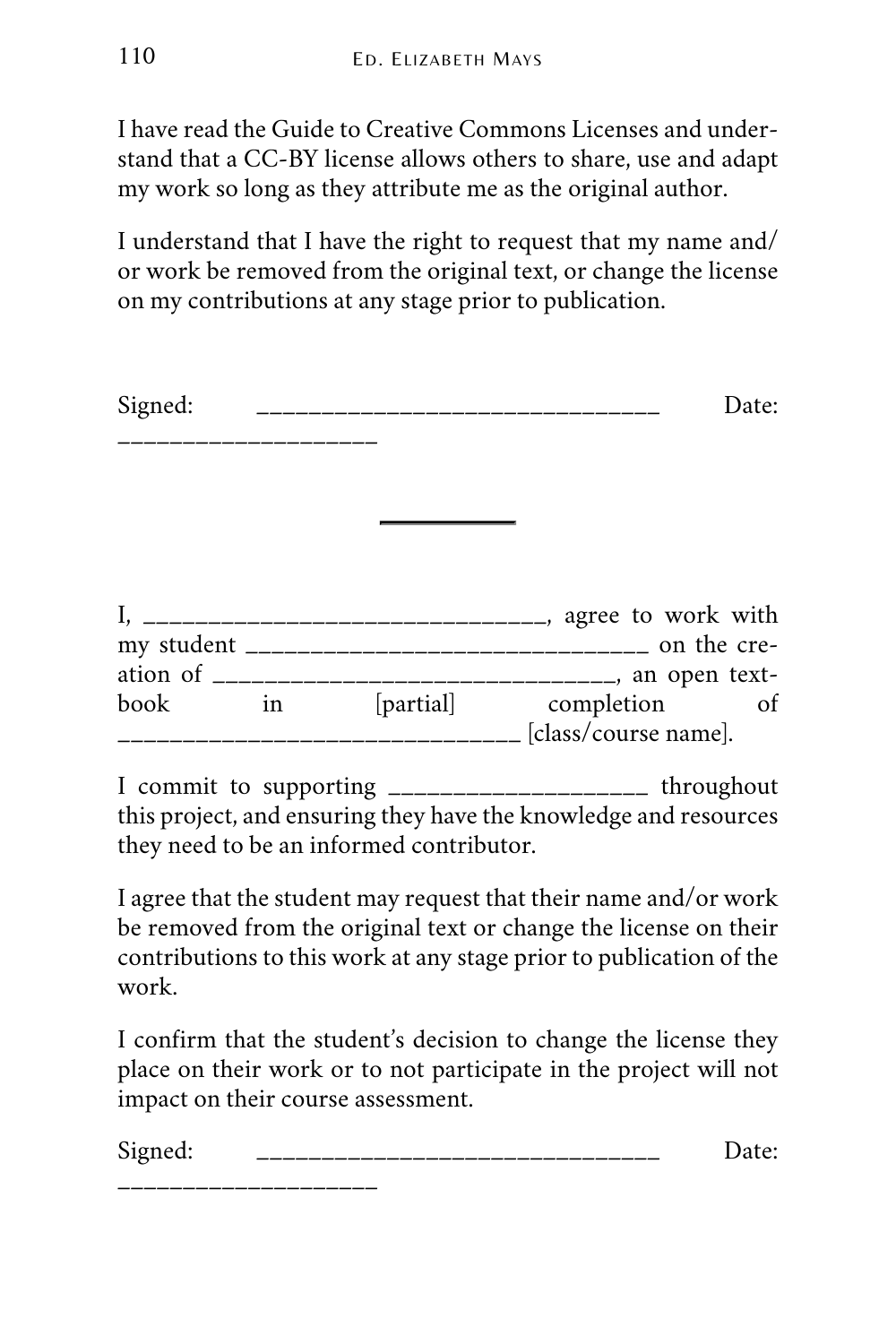### CHAPTER 19

### COURSE: BECOMING AN OPEN EDUCATOR

#### APURVA ASHOK

Ecoming an Open Educator<sup>[1](http://www.open.edu/openlearncreate/course/view.php?id=2274)</sup> is a great resource for faculty<br>or instructors who are wondering about the benefits and<br>impact of open. It begins with a basic introduction to the<br>tensts of Open Education, and later answers mor ecoming an Open Educator<sup>1</sup> is a great resource for faculty or instructors who are wondering about the benefits and tenets of Open Education, and later answers more in-depth questions about creating and disseminating Open Educational Resources. This online course is designed to let you work at your own pace, while also providing you with activities, quizzes, and access to additional resources. You can interact with peers, maintain a reflective log, and earn a badge of completion. This relatively straightforward course was developed as part of the Opening Educational Practices in Scotland (OEPS) and supplies the foundational information required for anyone who is curious about the power of open.

[<sup>1.</sup>](http://www.open.edu/openlearncreate/course/view.php?id=2274) "Becoming an Open Educator," *OpenLearnCreate,* [http://www.open.edu/openlearncre](http://www.open.edu/openlearncreate/course/view.php?id=2274)ate/course/view.php?id=2274.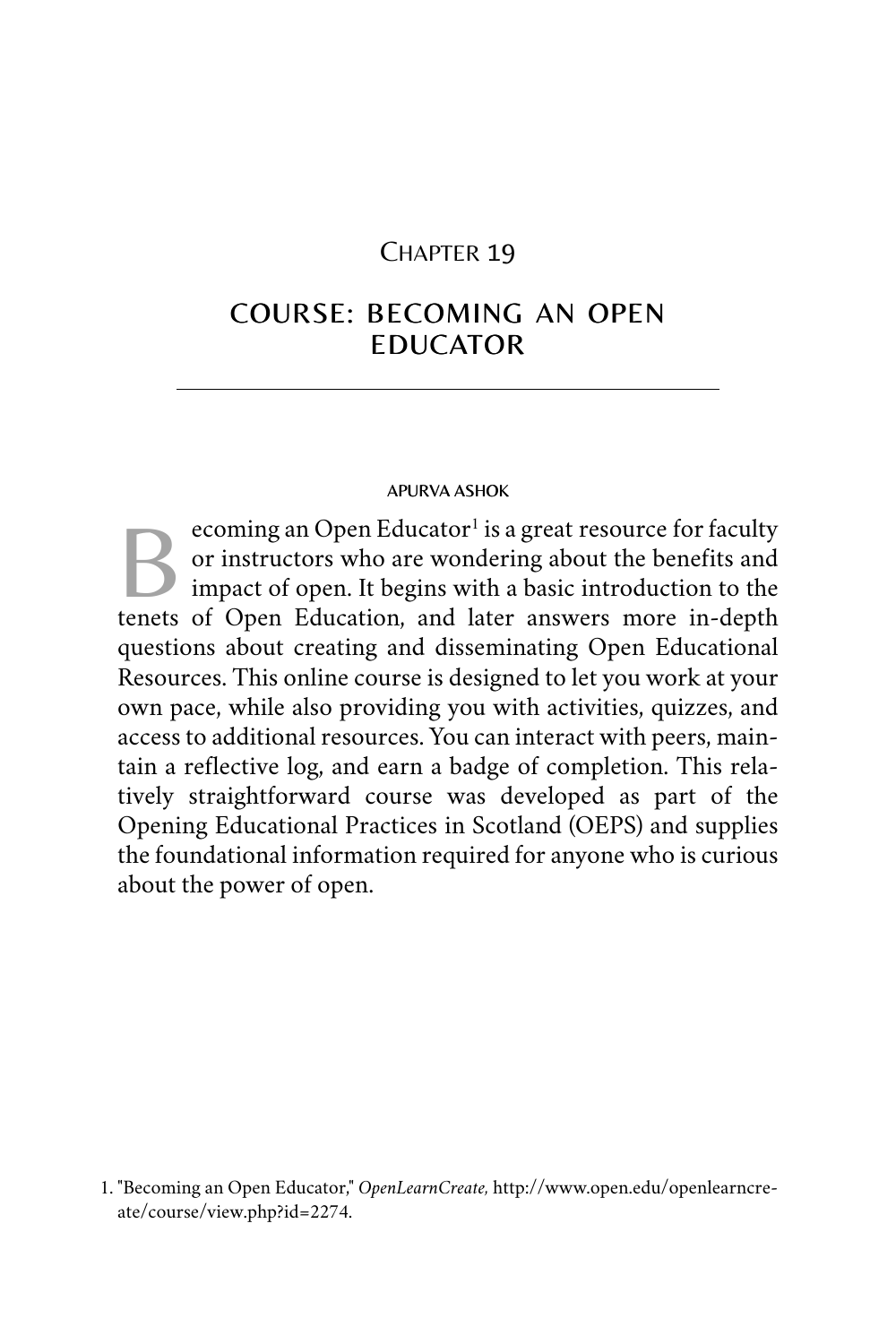# ABOUT THE PUBLISHER

*A Guide to Making Open Textbooks With Students* was produced by the [Rebus Community](https://about.rebus.community/), an initiative of the Rebus Foundation.

The Rebus Community is developing a new, collaborative process for publishing open textbooks and associated content. Rebus is building tools and resources to support open textbook publishing, and to bring together a community of faculty, librarians, students, and others working with open textbooks around the world.

We make it easy for the community to contribute to the creation of open textbooks (their own, or others'), and support the creation of new, high-quality open textbooks, available for free to anyone, in standard formats (web, EPUB, MOBI, PDF, and print).

Would you like to help? Join us at [www.rebus.community](http://www.rebus.community/).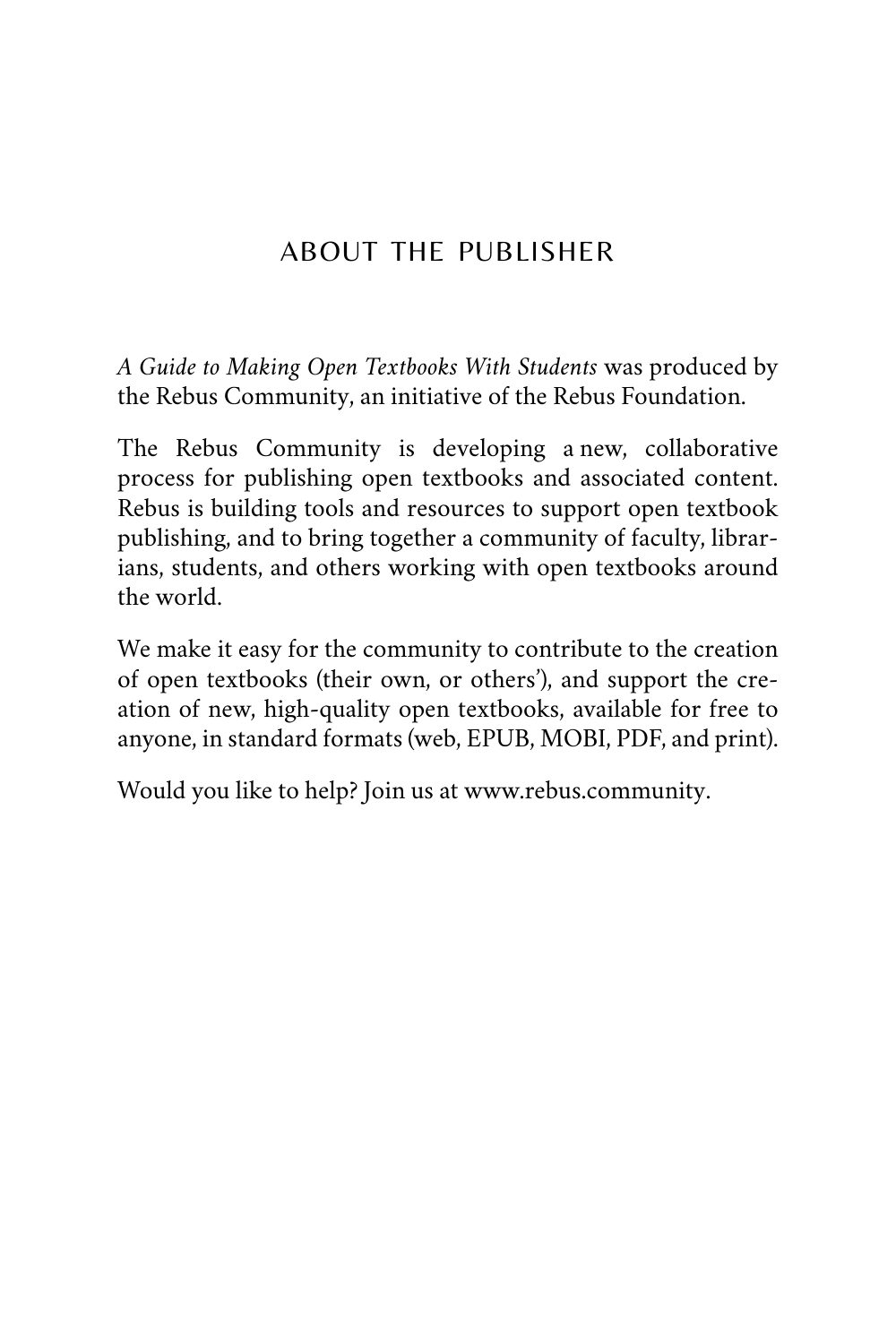# LICENSING INFORMATION

This book is licensed [CC BY e](https://creativecommons.org/licenses/by/4.0/)xcept where otherwise noted.

This license allows for reuse, adaptation, remixing and redistribution of content, so long as you attribute it to the original author(s), indicate if changes are made, and link to the original, free content, found at [https://press.rebus.community/](https://press.rebus.community/makingopentextbookswithstudents/) [makingopentextbookswithstudents/](https://press.rebus.community/makingopentextbookswithstudents/).

#### PLEASE CREDIT US AS FOLLOWS:

#### *Redistributing the book verbatim:*

This material is created by Elizabeth Mays, Robin DeRosa, Rajiv Jhangjiani, Timothy Robbins, David Squires, Anna Andrzejewski, Julie Ward, Alice Barrett, Samara Burns, Amanda Coolidge, Gabriel Higginbotham, Matthew Moore, Maxwell Nicholson, Steel Wagstaff, Zoe Wake Hyde and Apurva Ashok, and produced with support from the Rebus Community. The original is freely available under the terms of the CC-BY 4.0 license at [https://press.rebus.community/makingopentextbook](https://press.rebus.community/makingopentextbookswithstudents/)[swithstudents/.](https://press.rebus.community/makingopentextbookswithstudents/)

#### *Revised or adapted versions:*

This material is based on original work by Elizabeth Mays, Robin DeRosa, Rajiv Jhangjiani, Timothy Robbins, David Squires, Anna Andrzejewski, Julie Ward, Alice Barrett, Samara Burns, Amanda Coolidge, Gabriel Higginbotham, Matthew Moore, Maxwell Nicholson, Steel Wagstaff, Zoe Wake Hyde and Apurva Ashok, and produced with support from the Rebus Community. The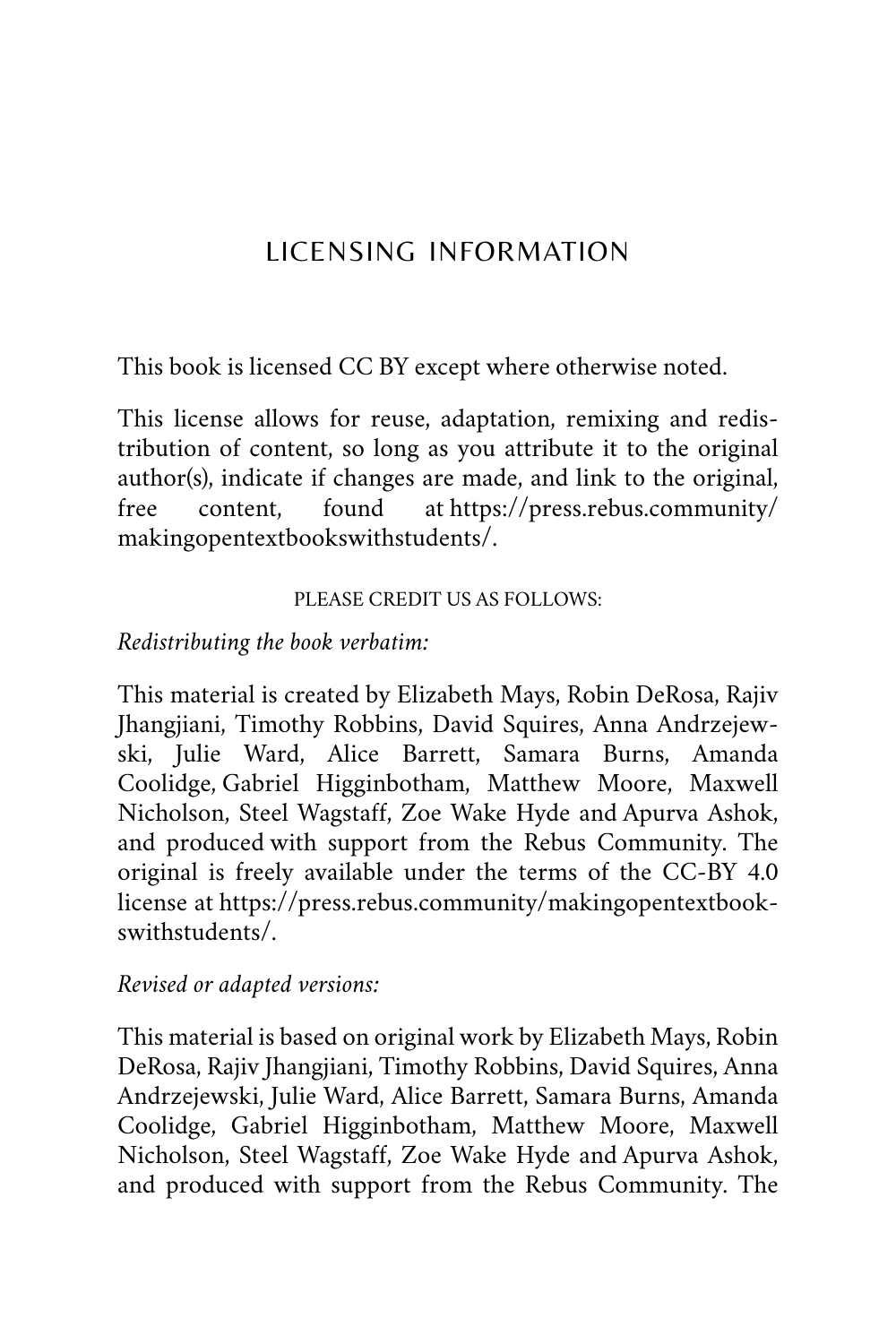original is freely available under the terms of the CC-BY 4.0 license at [https://press.rebus.community/makingopentextbook](https://press.rebus.community/makingopentextbookswithstudents/)[swithstudents/.](https://press.rebus.community/makingopentextbookswithstudents/)

*Individual chapters or pieces:*

This material is [created by or based on] original work by [chapter or piece author], and produced with support from the Rebus Community. The original is freely available under the terms of the CC-BY 4.0 license at [https://press.rebus.community/](https://press.rebus.community/makingopentextbookswithstudents/) [makingopentextbookswithstudents/](https://press.rebus.community/makingopentextbookswithstudents/).

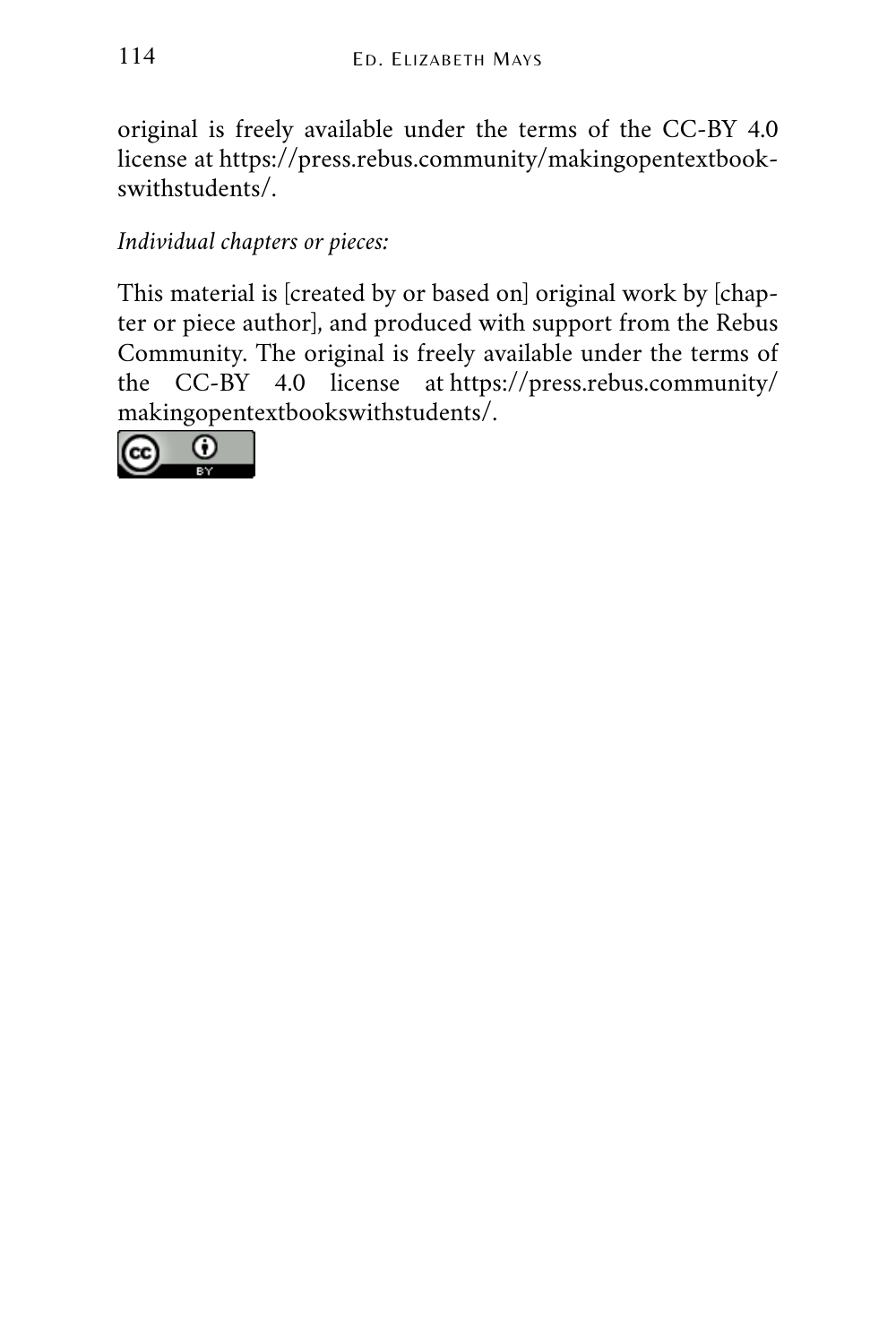### OTHER OPEN TEXTBOOKS PRODUCED WITH REBUS COMMUNITY SUPPORT



*[Financial Strategy for Public Managers](https://press.rebus.community/financialstrategy/)*<sup>1</sup> (Sharon Kioko and Justin Marlowe): University of Washington professors Sharon Kioko and Justin Marlowe used Pressbooks to create a book for students in Master of Public Administration programs. One of many projects of the Rebus Community, this textbook has been designed to serve as the core text for a comprehensive introductory graduate or advanced undergraduate course on public financial man-

agement. Kioko and Marlowe have collaborated with the Rebus Community to use this book as a test-case for accessibility and inclusive design in open textbooks.



**MEDIA INNOVATION & ENTREPRENEURSHIP** 

*[Media Innovation & Entrepreneurship](https://press.rebus.community/media-innovation-and-entrepreneurship/)*<sup>2</sup> (Edited by Michelle Ferrier & Elizabeth Mays): More than 20 authors and numerous reviewers including student beta testers were involved in the making of this open textbook project led by co-editors Michelle Ferrier, a former associate dean at Ohio University and Elizabeth Mays, an adjunct faculty at Arizona State University, with support from the Rebus Community. The editors sought to fill a gap in resources for the

growing number of faculty who teach media innovation, journal-

- 1. https://press.rebus.community/financialstrategy/
- 2. https://press.rebus.community/media-innovation-and-entrepreneurship/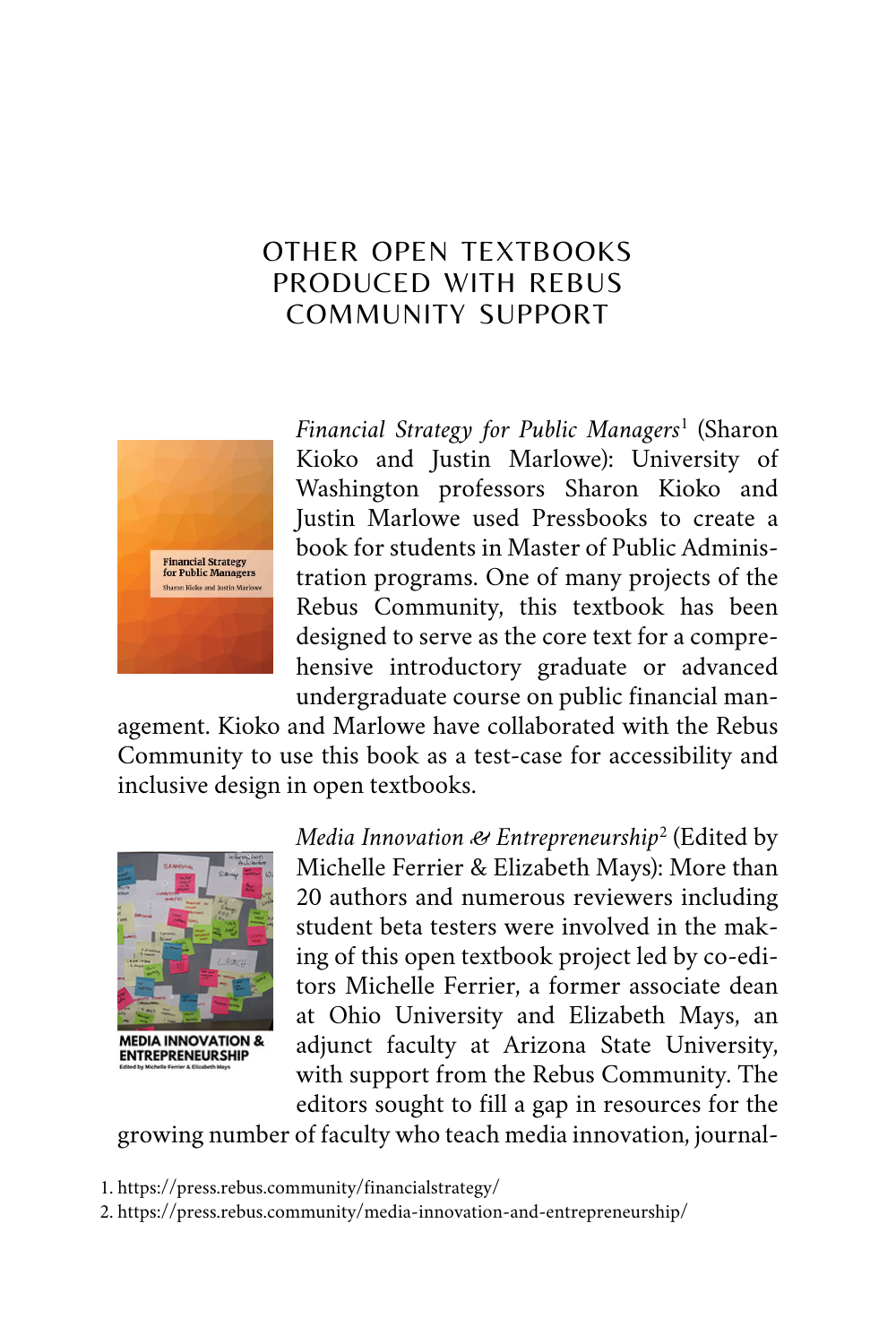ism entrepreneurship, and the business of journalism in journalism and mass communications programs.



*[Literature Reviews for Education & Nursing Grad](https://press.rebus.community/literaturereviewsedunursing/)[uate Students](https://press.rebus.community/literaturereviewsedunursing/)*<sup>3</sup> (Linda Frederiksen, Sue F. Phelps): This book from authors Linda Frederiksen and Sue F. Phelps, librarians at Washington State University, helps students recognize the significant role the literature review plays in the research process and prepare them for the work that goes into writing one. Students learn how to form a research question, search existing literature, synthesize

results, and write the review. *Literature Reviews for Education and Nursing Graduate Students* also contains examples, checklists, supplementary materials, and additional resources. It was built with support from Rebus Community.



*[The Open Anthology of Earlier American Litera](https://press.rebus.community/openamlit/)[ture](https://press.rebus.community/openamlit/)* 4 (Timothy Robbins, Editor): Timothy Robbins of Graceland University built upon Robin DeRosa's popular *Open Anthology of Earlier American Literature* in this community-built work-in-progress supported by the Rebus Community. "My own 'American Literature to 1900' course charts some of the various, often contentious stories of "American" culture's movements towards inclusion, emancipation,

and equality across those four centuries of coverage," he says. "The sections track roughly chronologically and feature representative authors and texts. Indigenous creation stories confront European colonial documents; the early texts of New England's Puritan pulpits are met and challenged by the voices and pens of native peoples, African slaves, and women writers. The American Revolution gives way to an explosion of social movements and

<sup>3.</sup> https://press.rebus.community/literaturereviewsedunursing/

<sup>4.</sup> https://press.rebus.community/openamlit/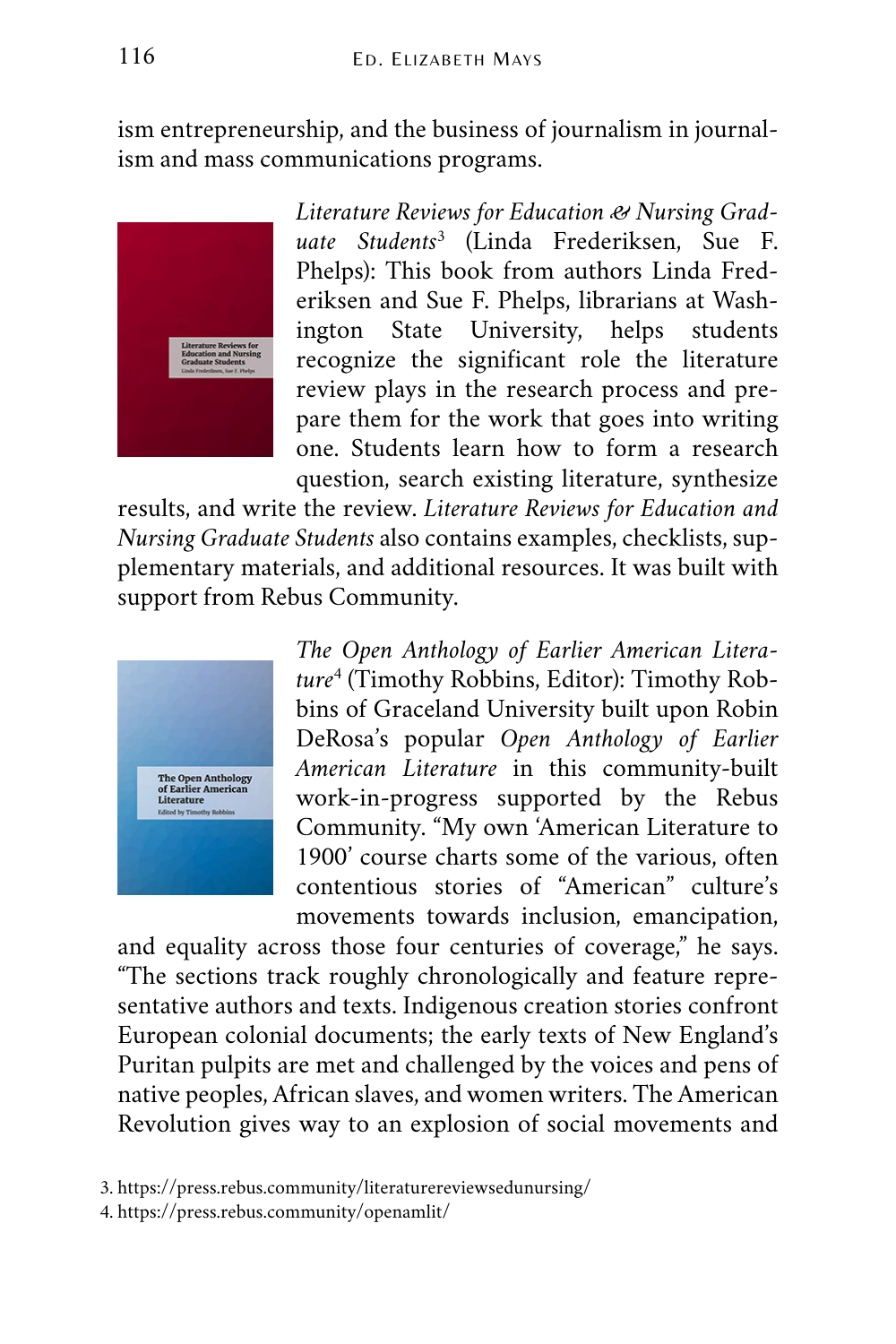an expansion of the canon stretching from Thomas Paine's republican propaganda to the birth of African-American letters in Phillis Wheatley. The selections from the early nineteenth century include the familiar names of the 'American Renaissance'—Emerson, Poe, Hawthorne, Whitman, Melville—in tandem with the literature of abolitionism. The post-Civil War sections aim to balance the significant social writings of the Gilded Age and Reconstruction era with the emergence of realist fiction."



*[Blueprint for Success](https://press.rebus.community/blueprint2/)*<sup>5</sup> (Dave Dillon): A free, Open Educational Resource, Blueprint for Success in College and Career is a students' guide for classroom and career success. This text, designed to show how to be successful in college and in career preparation, focuses on study skills, time management, career exploration, health, and financial literacy.

The *Blueprint for Success* series comprises three books for the College Success and FYE (First-Year Experience) genre. The central text, Blueprint for Success in College and Career, is designed to show how to be successful in college and in career preparation. In addition, targeted sections on Study Skills and Time Management, and Career and Decision Making are available separately as *[Blueprint for Success in College: Indispensable Study](https://press.rebus.community/blueprint1/) [Skills and Time Management Strategies](https://press.rebus.community/blueprint1/)*<sup>6</sup> , and *[Blueprint for Success in](https://press.rebus.community/blueprint3/) [Career Decision Making](https://press.rebus.community/blueprint3/)*<sup>7</sup> . All have been peer-reviewed by an experienced team.

- 5. https://press.rebus.community/blueprint2/
- 6. https://press.rebus.community/blueprint1/
- 7. https://press.rebus.community/blueprint3/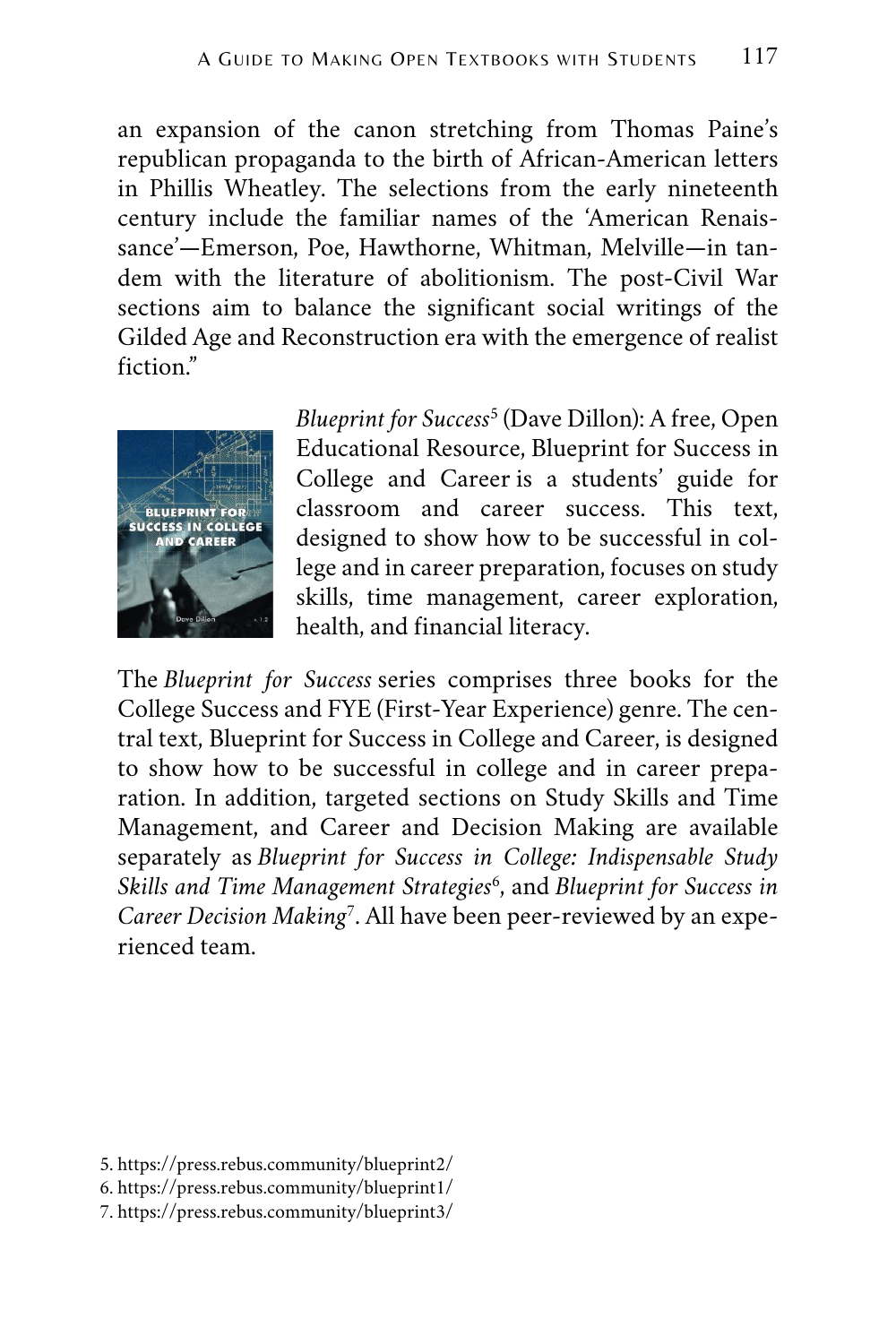

*[Antología abierta de literatura hispánica](https://press.rebus.community/aalh/)*<sup>8</sup> (Julie Ann Ward):Una antología crítica de textos literarios del mundo hispanohablante. Se enfoca en autores canónicos y también se intenta incluir voces marginadas. Cada texto tiene una introducción y anotaciones creadas por estudiantes. // A critical anthology of literary texts from the Spanish-speaking world. A focus on canonical authors and an attempt to include voices that have been marginalized. Each text

includes an introduction and annotations created by students. You can also contribute to the expansion of this text by having your students contribute! Find out more about implementing the [assignment](https://projects.rebus.community/resource/wtR1EipwAKtTRVpviKmmkZ/expanding-the-anthology)<sup>9</sup>.



*[The Science of Human Nutrition](http://pressbooks.oer.hawaii.edu/humannutrition/)*<sup>10</sup> (University of Hawai'i at Mānoa Food Science and Human Nutrition Program): This peer-reviewed textbook serves as an introduction to nutrition for undergraduate students and is the OER textbook for the FSHN 185 The Science of Human Nutrition course at the University of Hawai'i at Mānoa. The book covers basic concepts in human nutrition, key information about essen-

tial nutrients, basic nutritional assessment, and nutrition across the lifespan.

- 8. https://press.rebus.community/aalh/
- 9. https://projects.rebus.community/resource/wtR1EipwAKtTRVpviKmmkZ/expanding-the-anthology
- 10. http://pressbooks.oer.hawaii.edu/humannutrition/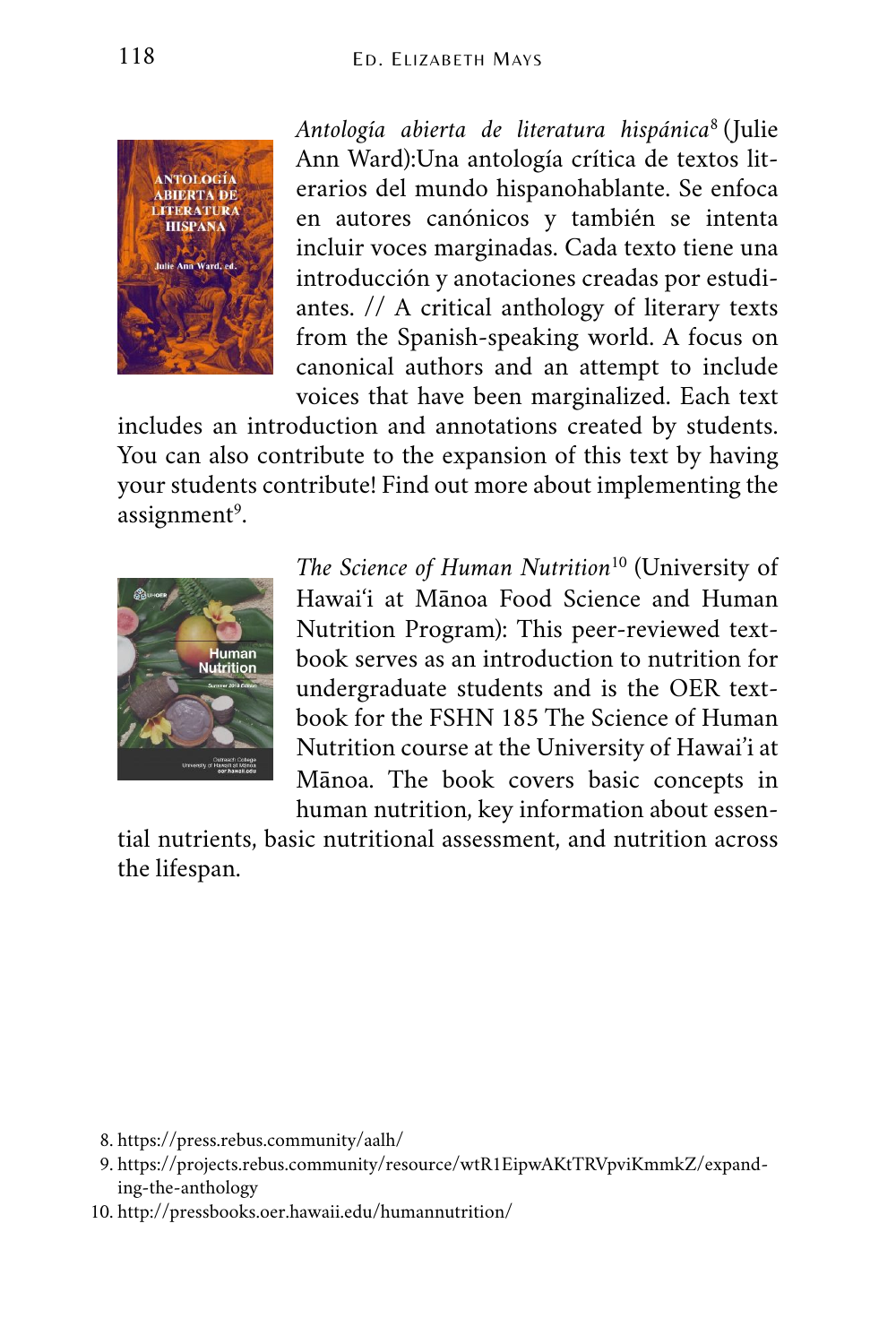

*[Authoring Open Textbooks](https://press.rebus.community/authoropen/)*<sup>11</sup> (Melissa Falldin and Karen Lauritsen): This guide is for faculty authors, librarians, project managers and others who are involved in the production of open textbooks in higher education and K-12. Content includes a checklist for getting started, publishing program case studies, textbook organization and elements, writing resources and an overview of useful tools.

If you are planning on adopting or adapting any of these open textbooks, please [let us know](https://goo.gl/forms/Je9v8V30F3u4hkKg2)<sup>12</sup>!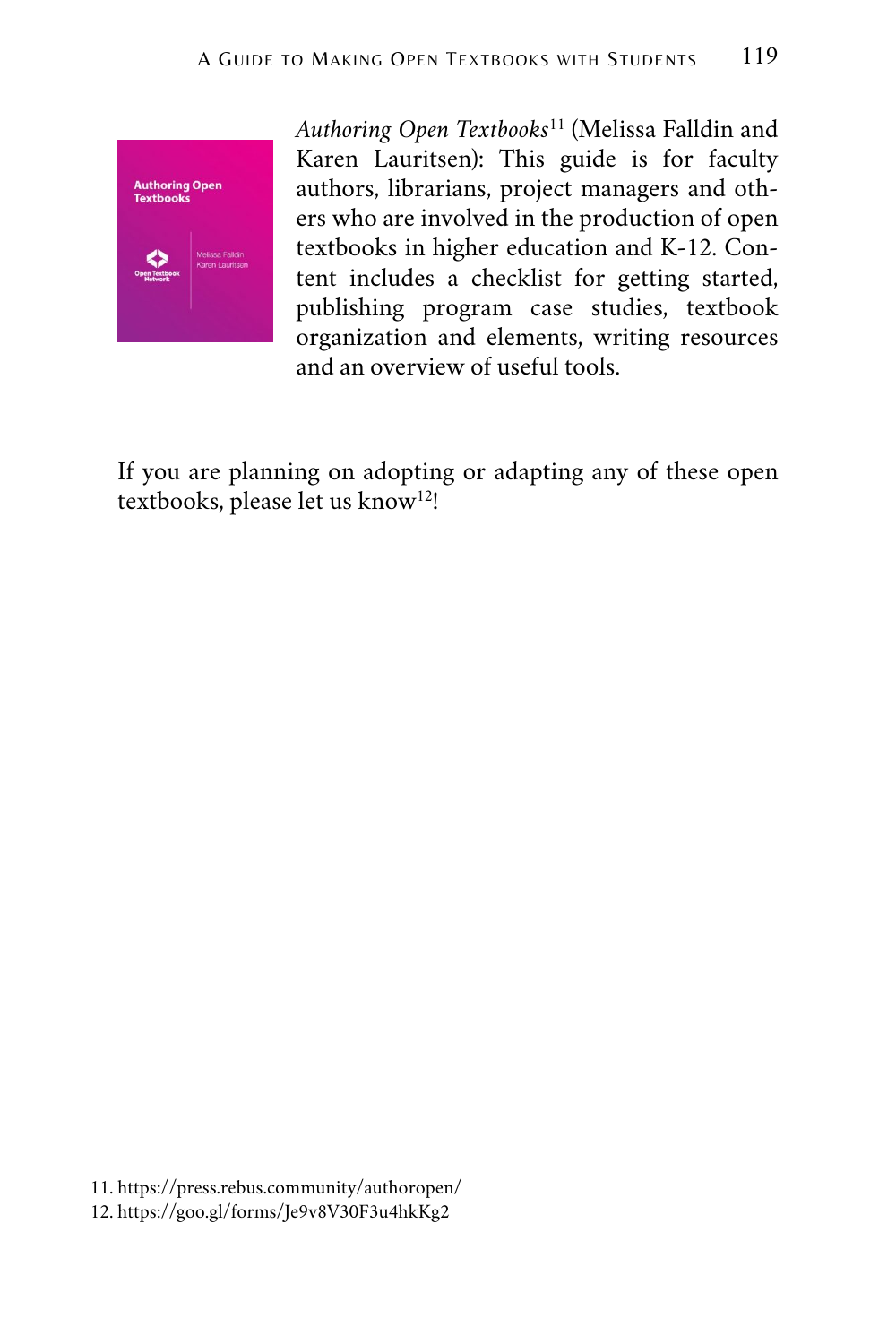# AS SEEN IN

The *Guide to Making Open Textbooks With Students* has been seen in:

- **Inside Higher Ed:** ["Students' Vital Role in OER](https://www.insidehighered.com/digital-learning/views/2017/12/13/students-have-vital-role-creating-and-spreading-oer)," 1 Christina Hendricks
- **OER Digest:** [September 7, 2017](https://oerdigest.org/2017/09/15/oer-digest-september-7th-2017/)<sup>2</sup>
- **Girl Meets Web:** "[OER Resources? Start Here!](http://girlmeetsweb.com/index.php/2016/11/07/oer-resources-start-here/)" 3
- **You're the Teacher:** "[Open Pedagogy: Examples of](https://blogs.ubc.ca/chendricks/2017/10/08/open-pedagogy-examples/comment-page-1/)  [Class Activities: An Upcoming Talk I'm Giving](https://blogs.ubc.ca/chendricks/2017/10/08/open-pedagogy-examples/comment-page-1/)," 4 Christina Hendricks
- **SlideShare:** ["What's Open About Open Pedagogy?"](https://www.slideshare.net/clhendricksbc/whats-open-about-open-pedagogy-final-version) 5 Christina Hendricks
- **Medium:** "[Getting Started With Pressbooks](https://medium.com/@steelwagstaff/getting-started-with-pressbooks-ee3e5f07f4d2)," <sup>6</sup> Steel Wagstaff
- **University of Connecticut:** "[Guides to Adapting and](https://open.uconn.edu/tools-create/) [Creating OER Textbooks & Learning Materials](https://open.uconn.edu/tools-create/)" 7
- **University of Guelph:** ["Accessible Course Content &](https://www.lib.uoguelph.ca/find/find-type-resource/accessible-course-content-open-educational-resources)  [Open Educational Resources](https://www.lib.uoguelph.ca/find/find-type-resource/accessible-course-content-open-educational-resources)" 8
- 1. [https://www.insidehighered.com/digital-learning/views/2017/12/13/students-have](https://www.insidehighered.com/digital-learning/views/2017/12/13/students-have-vital-role-creating-and-spreading-oer)[vital-role-creating-and-spreading-oer](https://www.insidehighered.com/digital-learning/views/2017/12/13/students-have-vital-role-creating-and-spreading-oer)
- 2. <https://oerdigest.org/2017/09/15/oer-digest-september-7th-2017/>
- 3. <http://girlmeetsweb.com/index.php/2016/11/07/oer-resources-start-here/>
- 4. [https://blogs.ubc.ca/chendricks/2017/10/08/open-pedagogy-examples/comment](https://blogs.ubc.ca/chendricks/2017/10/08/open-pedagogy-examples/comment-page-1/)[page-1/](https://blogs.ubc.ca/chendricks/2017/10/08/open-pedagogy-examples/comment-page-1/)
- 5. https://www.slideshare.net/clhendricksbc/whats-open-about-open-pedagogy-finalversion
- 6. <https://medium.com/@steelwagstaff/getting-started-with-pressbooks-ee3e5f07f4d2>
- 7. <https://open.uconn.edu/tools-create/>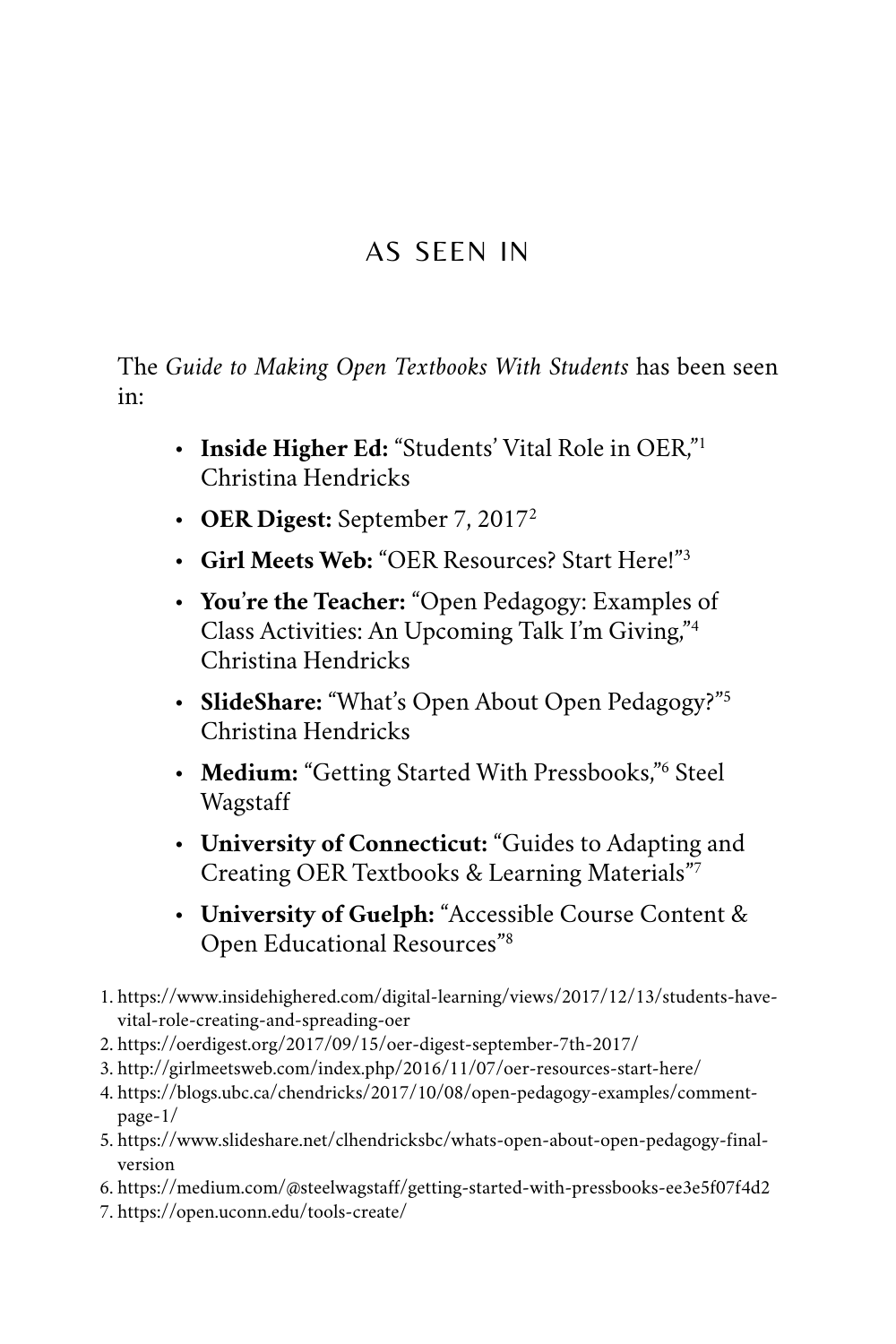- **The University of Arizona:** "[OER 101](https://webcache.googleusercontent.com/search?q=cache:y-82coDyw9MJ:oer.arizona.edu/sites/oer.sites.arizona.edu/files/OER%2520101%2520handout_AzLA%25202017.doc+%20&cd=20&hl=en&ct=clnk&gl=us)" 9
- **Austin Community College District:** ["Open](http://researchguides.austincc.edu/oer/openpedexamples)  [Educational Resources: Open Pedagogy Examples"](http://researchguides.austincc.edu/oer/openpedexamples) 10
- **University of Arkansas:** "[Information and Links for](https://uark.libguides.com/c.php?g=391653&p=2812202) [Open Education and Open Educational Resources,](https://uark.libguides.com/c.php?g=391653&p=2812202)" 11
- **University of Nevada, Reno:** ["Open Educational](https://guides.library.unr.edu/oer/create) [Resources: How to Author"](https://guides.library.unr.edu/oer/create) 12
- **BYU Library:** "[Affordable Course Materials: Open](http://guides.lib.byu.edu/c.php?g=300037&p=2004063) [Educational Resources](http://guides.lib.byu.edu/c.php?g=300037&p=2004063)" 13
- **Gamification and OER Promotion:** [Gamification and](https://services.bridgew.edu/bscannounce/uploads/Gamification%20and%20OER%20Promotion.pdf) [OER Promotion](https://services.bridgew.edu/bscannounce/uploads/Gamification%20and%20OER%20Promotion.pdf)<sup>14</sup>
- **Georgia State University:** ["Open Education: For](http://research.library.gsu.edu/c.php?g=115771&p=752918)  [Educators and Open Textbook Authors](http://research.library.gsu.edu/c.php?g=115771&p=752918)" 15
- **Australian Catholic University:** ["Finding Open Access](https://libguides.acu.edu.au/findingopenaccessresources/OER) [Resources"](https://libguides.acu.edu.au/findingopenaccessresources/OER) 16
- **Washington University in St. Louis:** "[Open Access](http://libguides.wustl.edu/ebooks/opentextbooks) [Textbooks"](http://libguides.wustl.edu/ebooks/opentextbooks) 17
- **Teaching in Higher Ed:** "[Question from a Listener:](http://teachinginhighered.com/2018/01/21/question-from-a-listener-open-textbooks/) [Open Textbooks,](http://teachinginhighered.com/2018/01/21/question-from-a-listener-open-textbooks/)" <sup>18</sup> Bonni Stachowiak
- 8. [https://www.lib.uoguelph.ca/find/find-type-resource/accessible-course-content](https://www.lib.uoguelph.ca/find/find-type-resource/accessible-course-content-open-educational-resources)[open-educational-resources](https://www.lib.uoguelph.ca/find/find-type-resource/accessible-course-content-open-educational-resources)
- 9. [https://webcache.googleusercontent.com/](https://webcache.googleusercontent.com/search?q=cache:y-82coDyw9MJ:oer.arizona.edu/sites/oer.sites.arizona.edu/files/OER%2520101%2520handout_AzLA%25202017.doc+&cd=20&hl=en&ct=clnk&gl=us) [search?q=cache:y-82coDyw9MJ:oer.arizona.edu/sites/oer.sites.arizona.edu/files/](https://webcache.googleusercontent.com/search?q=cache:y-82coDyw9MJ:oer.arizona.edu/sites/oer.sites.arizona.edu/files/OER%2520101%2520handout_AzLA%25202017.doc+&cd=20&hl=en&ct=clnk&gl=us) [OER%2520101%2520handout\\_AzLA%25202017.doc+](https://webcache.googleusercontent.com/search?q=cache:y-82coDyw9MJ:oer.arizona.edu/sites/oer.sites.arizona.edu/files/OER%2520101%2520handout_AzLA%25202017.doc+&cd=20&hl=en&ct=clnk&gl=us) [&cd=20&hl=en&ct=clnk&gl=us](https://webcache.googleusercontent.com/search?q=cache:y-82coDyw9MJ:oer.arizona.edu/sites/oer.sites.arizona.edu/files/OER%2520101%2520handout_AzLA%25202017.doc+&cd=20&hl=en&ct=clnk&gl=us)
- 10. <http://researchguides.austincc.edu/oer/openpedexamples>
- 11. <https://uark.libguides.com/c.php?g=391653&p=2812202>
- 12. <https://guides.library.unr.edu/oer/create>
- 13. <http://guides.lib.byu.edu/c.php?g=300037&p=2004063>
- 14. [https://services.bridgew.edu/bscannounce/uploads/](https://services.bridgew.edu/bscannounce/uploads/Gamification%20and%20OER%20Promotion.pdf) [Gamification%20and%20OER%20Promotion.pdf](https://services.bridgew.edu/bscannounce/uploads/Gamification%20and%20OER%20Promotion.pdf)
- 15. <http://research.library.gsu.edu/c.php?g=115771&p=752918>
- 16. <https://libguides.acu.edu.au/findingopenaccessresources/OER>
- 17. <http://libguides.wustl.edu/ebooks/opentextbooks>
- 18. [http://teachinginhighered.com/2018/01/21/question-from-a-listener-open](http://teachinginhighered.com/2018/01/21/question-from-a-listener-open-textbooks/)[textbooks/](http://teachinginhighered.com/2018/01/21/question-from-a-listener-open-textbooks/)